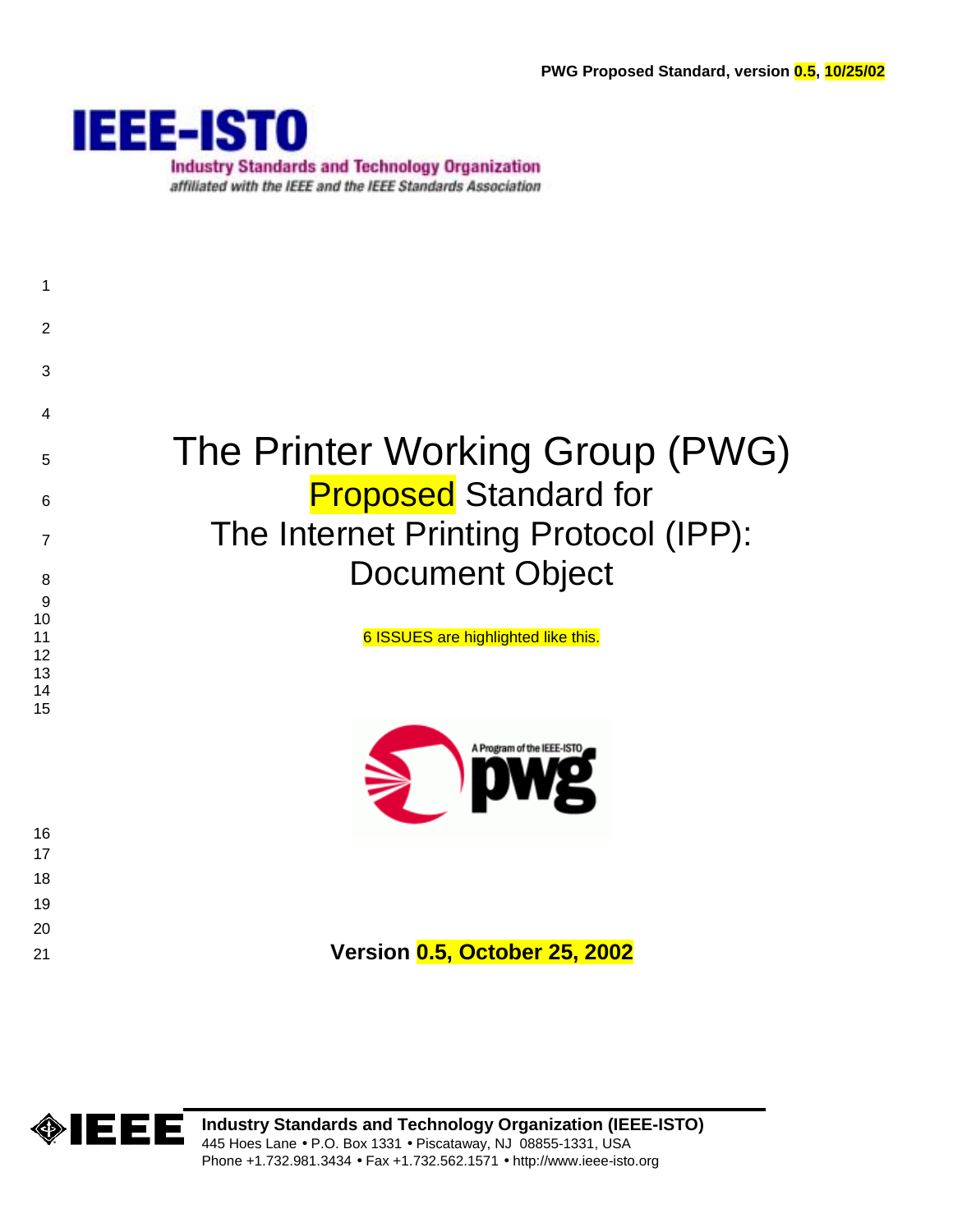| 22 |                                       |
|----|---------------------------------------|
| 23 | The Printer Working Group (PWG)       |
| 24 | <b>Proposed Standard for</b>          |
| 25 | The Internet Printing Protocol (IPP): |
| 26 | <b>Document Object</b>                |
| 27 |                                       |
| 28 | Version 0.5, October 25, 2002         |
| 29 |                                       |

30 **Abstract:** This IPP specification extends the IPP Model and Semantics [RFC2911] object model by defining a 31 Document object. The [RFC2911] Job object is extended to contain one or more Document objects which are 32 passive objects operated on by the Job. The Document object is created by the [RFC2911] Send-Document and 33 Send-URI operations and represents an Input Document to the Job. This specification also adds a Document 34 Attributes group (and tag) to these Send-Document and Send-URI requests. The Document Attributes group 35 contains any Document Template attributes to be applied to this Document object being created, overriding any 36 corresponding Job Template attribute supplied at the job level (including the "document-overrides" operation 37 attributes at the Job or Document level). A new Create-Document operation allows a client to supply the Document 38 Attributes without the data (like Create-Job does for a Job object). Then the client sends the data content to that 39 Document object using the new Send-Data operation. The client can also supply Document Attributes with the 40 existing Send-Document and Send-URI operations to create Document objects with content data or a document 41 reference, respectively.

42 This specification also defines seven new operations for Document objects once they have been created: Cancel-43 Current-Document, Cancel-Document, Get-Document-Attributes, Get-Documents, Delete-Document, Set-Document-

44 Attributes, and Validate-Document.

45 This specification also lists all of the attributes defined in other IPP specifications to show their relationship to 46 corresponding attributes defined in this IPP specification for use with the Document object. The full semantics of the 47 "document-state", "document-state-reasons", and "document-state-message" Document Description attributes are 48 given along side of the corresponding [RFC2911] "job-state", "job-state-reasons", and "job-state-message" Job 49 Description attributes.

50 The purpose for specifying the Document object is so that the print industry can have a common semantic 51 specification for use in IPP, the PWG Semantic Model, the PWG Print Service Interface (PSI) project, and the Free 52 Standards Group Job Ticket API which all have a Document object.

- 53 This version of the PWG **Proposed** Standard is available electronically at:
- 54

55 ftp://ftp.pwg.org/pub/pwg/ipp/new\_DOC/pwg-ipp-document-object-v05-021025.pdf, .doc, .rtf

56 This document is an IEEE-ISTO PWG Proposed standard. For a definition of a "PWG Proposed Standard" and its 57 transition to a "PWG Draft Standard", see: f[tp://ftp.pwg.org/pub/pwg/general/pwg-process.pdf.](ftp://ftp.pwg.org/pub/pwg/general/pwg-process.pdf) After approval by the 58 PWG (by a Last Call) to transition this Proposed Standard to a Draft Standard, an IEEE-ISTO number will be 59 assigned and this PWG Draft Standard will be available electronically at: 60

- 
- 62

61 ftp://ftp.pwg.org/pub/pwg/standards/

© 2002, IEEE Industry Standards and Technology Organization. All rights reserved. The IEEE-ISTO is affiliated with the IEEE and the IEEE Standards Association. IEEE-ISTO 5101.1 is a trademark of the IEEE-ISTO.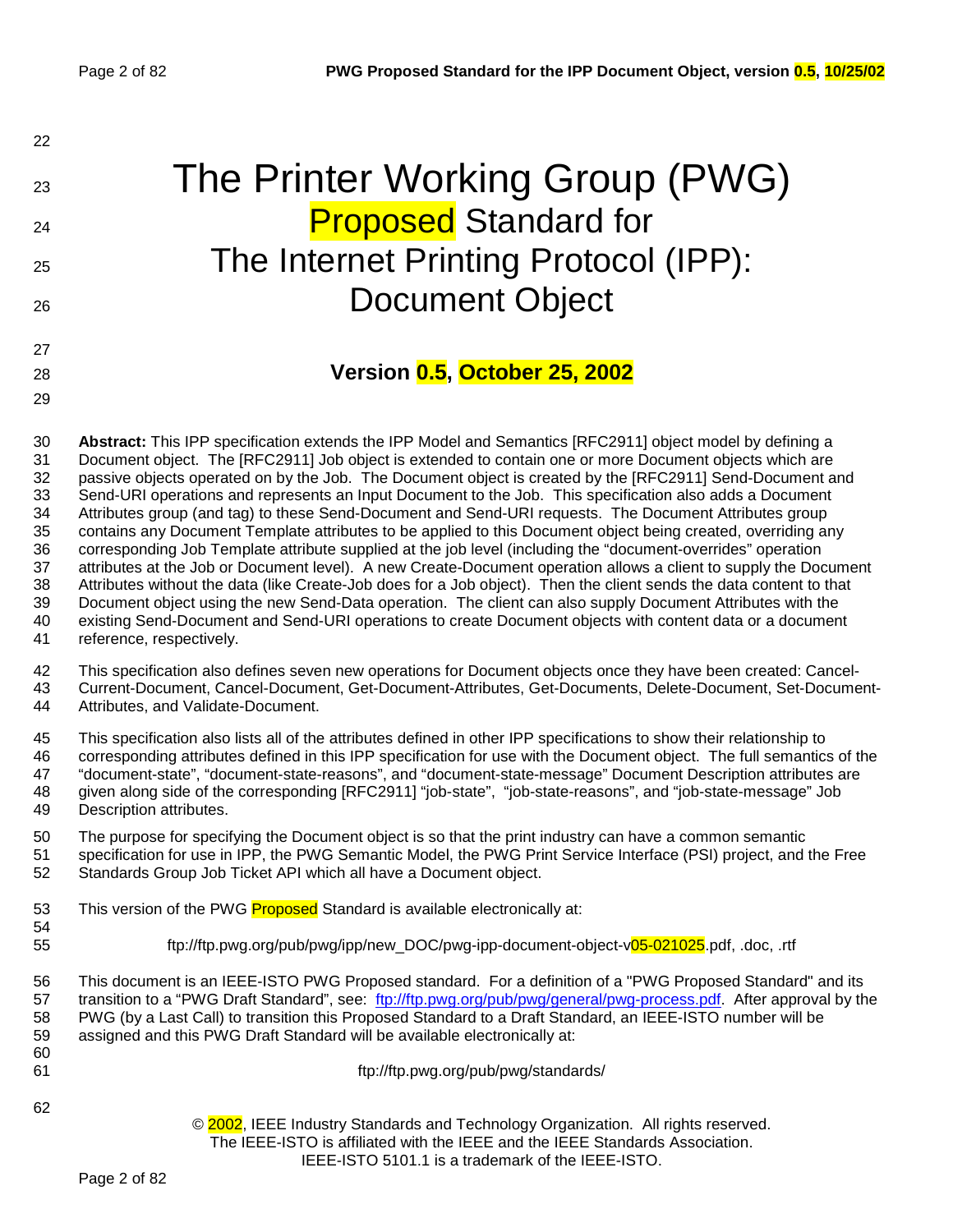### 62 **Copyright (C) 2002, IEEE ISTO. All rights reserved.**

63 This document may be copied and furnished to others, and derivative works that comment on, or otherwise explain it 64 or assist in its implementation may be prepared, copied, published and distributed, in whole or in part, without 65 restriction of any kind, provided that the above copyright notice, this paragraph and the title of the Document as 66 referenced below are included on all such copies and derivative works. However, this document itself may not be 67 modified in any way, such as by removing the copyright notice or references to the IEEE-ISTO and the Printer 68 Working Group, a program of the IEEE-ISTO.

69 Title: The Printer Working Group Standard for the Internet Printing Protocol (IPP): Document Object

70 The IEEE-ISTO and the Printer Working Group DISCLAIM ANY AND ALL WARRANTIES, WHETHER EXPRESS 71 OR IMPLIED INCLUDING (WITHOUT LIMITATION) ANY IMPLIED WARRANTIES OF MERCHANTABILITY OR 72 FITNESS FOR A PARTICULAR PURPOSE.

73 The Printer Working Group, a program of the IEEE-ISTO, reserves the right to make changes to the document 74 without further notice. The document may be updated, replaced or made obsolete by other documents at any time.

75 The IEEE-ISTO takes no position regarding the validity or scope of any intellectual property or other rights that might 76 be claimed to pertain to the implementation or use of the technology described in this document or the extent to 77 which any license under such rights might or might not be available; neither does it represent that it has made any 78 effort to identify any such rights.

79 The IEEE-ISTO invites any interested party to bring to its attention any copyrights, patents, or patent applications, or 80 other proprietary rights which may cover technology that may be required to implement the contents of this 81 document. The IEEE-ISTO and its programs shall not be responsible for identifying patents for which a license may 82 be required by a document and/or IEEE-ISTO Industry Group Standard or for conducting inquiries into the legal 83 validity or scope of those patents that are brought to its attention. Inquiries may be submitted to the IEEE-ISTO by e-84 mail at:

85 ieee-isto@ieee.org.

86 The Printer Working Group acknowledges that the IEEE-ISTO (acting itself or through its designees) is, and shall at 87 all times, be the sole entity that may authorize the use of certification marks, trademarks, or other special 88 designations to indicate compliance with these materials.

89 Use of this document is wholly voluntary. The existence of this document does not imply that there are no other 90 ways to produce, test, measure, purchase, market, or provide other goods and services related to its scope.

91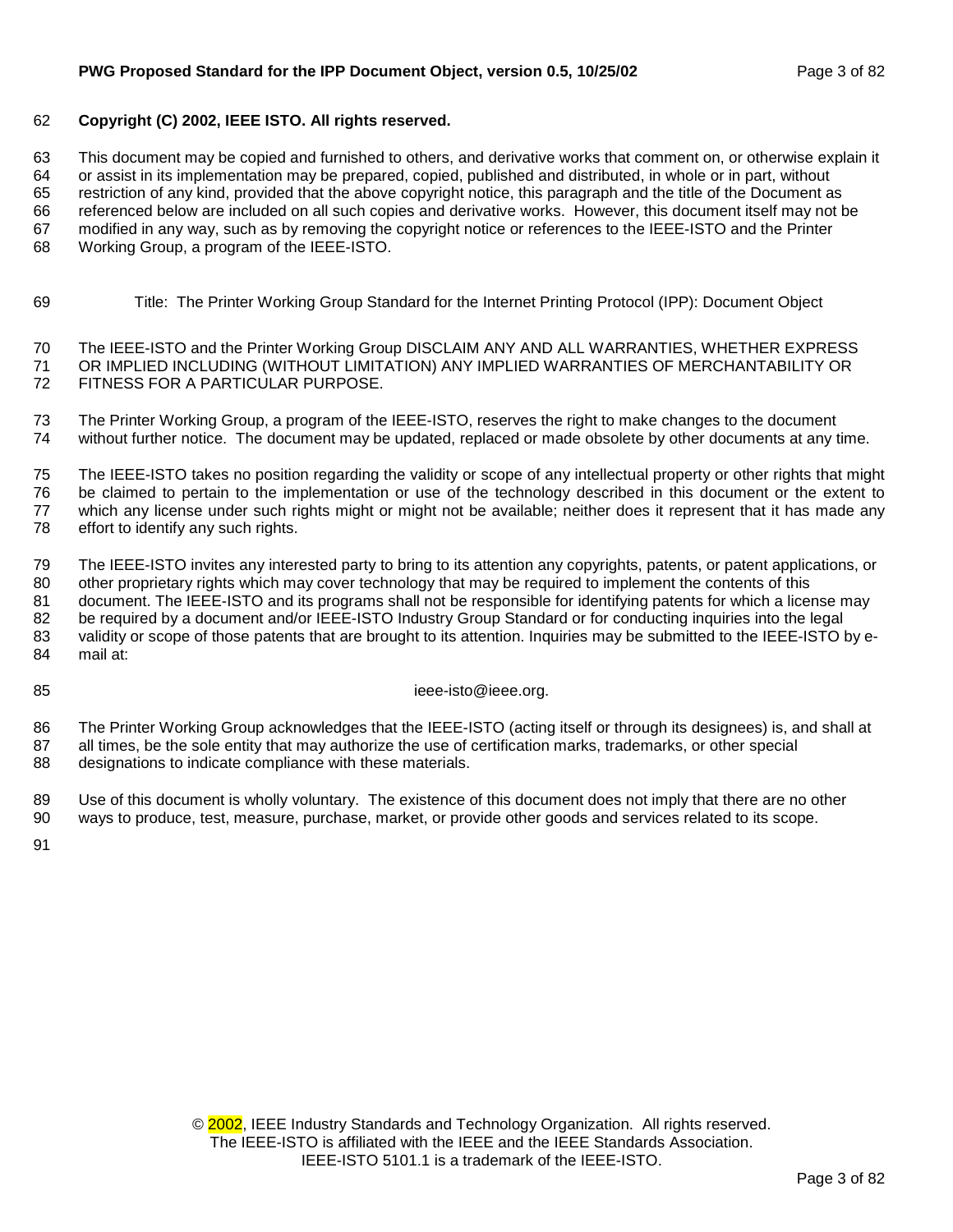## 91 **About the IEEE-ISTO**

93 The IEEE-ISTO is a not-for-profit corporation offering industry groups an innovative and flexible operational forum 94 and support services. The IEEE-ISTO provides a forum not only to develop standards, but also to facilitate activities 95 that support the implementation and acceptance of standards in the marketplace. The organization is affiliated with 96 the IEEE ([http://www.ieee.org/\)](http://www.ieee.org/) and the IEEE Standards Association (http://standards.ieee.org/). 97

98 For additional information regarding the IEEE-ISTO and its industry programs visit [http://www.ieee-isto.org.](http://www.ieee-isto.org/)

99 100

92

## 101 **About the IEEE-ISTO PWG**

102 The Printer Working Group (or PWG) is a Program of the IEEE Industry Standards and Technology Organization 103 (ISTO) with member organizations including printer manufacturers, print server developers, operating system 104 providers, network operating systems providers, network connectivity vendors, and print management application 105 developers. The group is chartered to make printers and the applications and operating systems supporting them 106 work together better. All references to the PWG in this document implicitly mean "The Printer Working Group, a 107 Program of the IEEE ISTO." In order to meet this objective, the PWG will document the results of their work as open 108 standards that define print related protocols, interfaces, procedures and conventions. Printer manufacturers and 109 vendors of printer related software will benefit from the interoperability provided by voluntary conformance to these 110 standards.

111 In general, a PWG standard is a specification that is stable, well understood, and is technically competent, has

- 112 multiple, independent and interoperable implementations with substantial operational experience, and enjoys
- 113 significant public support.
- 114 For additional information regarding the Printer Working Group visit: http://www.pwg.org
- 115 116

## 117 **Contact information:**

- 118 IPP Web Page: http://www.pwg.org/ipp/
- 119 **IPP Mailing List: ipp@pwg.org**
- 120 To subscribe to the ipp mailing list, send the following email:<br>121 13 send it to maiordomo@pwg.org
	- 1) send it to majordomo@pwg.org
- 122 2) leave the subject line blank
- 123 3) put the following two lines in the message body:<br>124 subscribe ipp
- subscribe ipp
- 125 end

126 Implementers of this specification are encouraged to join the IPP Mailing List in order to participate in any 127 discussions of clarifications or review of registration proposals for additional names. Requests for additional media 128 names, for inclusion in this specification, should be sent to the IPP Mailing list for consideration.

129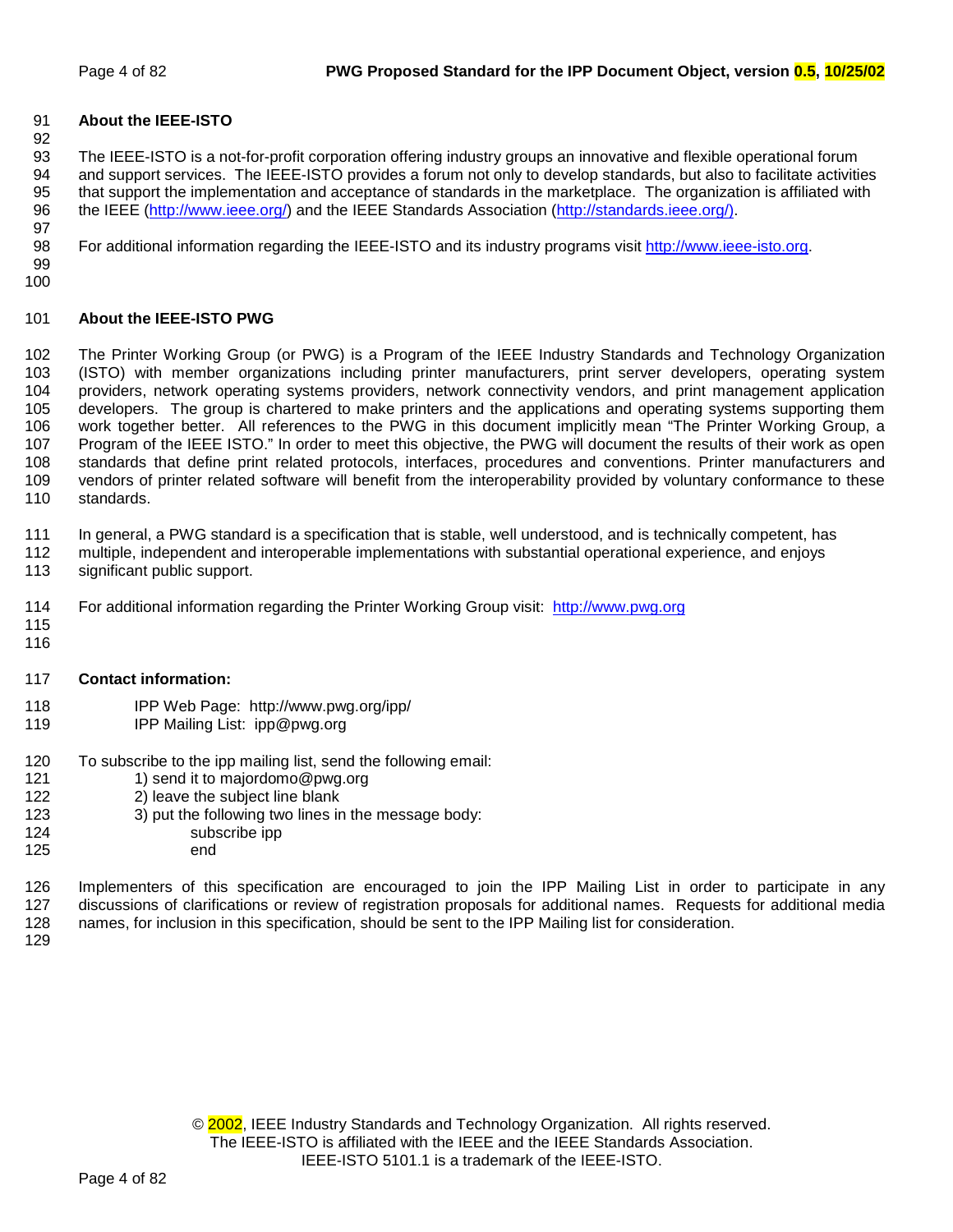#### **Contents** 129

| 130        | $\mathbf{1}$   |      |                                                                                                                                                                                                                         |  |
|------------|----------------|------|-------------------------------------------------------------------------------------------------------------------------------------------------------------------------------------------------------------------------|--|
| 131        |                | 1.1  |                                                                                                                                                                                                                         |  |
| 132        | $\overline{2}$ |      |                                                                                                                                                                                                                         |  |
| 133        |                | 2.1  |                                                                                                                                                                                                                         |  |
| 134        |                | 2.2  |                                                                                                                                                                                                                         |  |
| 135        | 3              |      |                                                                                                                                                                                                                         |  |
| 136        |                | 3.1  |                                                                                                                                                                                                                         |  |
| 137        |                |      |                                                                                                                                                                                                                         |  |
| 138        |                |      |                                                                                                                                                                                                                         |  |
| 139        |                |      |                                                                                                                                                                                                                         |  |
| 140        |                |      |                                                                                                                                                                                                                         |  |
| 141        |                |      |                                                                                                                                                                                                                         |  |
| 142<br>143 |                |      |                                                                                                                                                                                                                         |  |
| 144        |                |      |                                                                                                                                                                                                                         |  |
| 145        |                |      |                                                                                                                                                                                                                         |  |
| 146        |                |      | 3.1.2.4 document-state-reasons (1setOf type2 keyword) Document Description attribute 17                                                                                                                                 |  |
| 147        |                |      |                                                                                                                                                                                                                         |  |
| 148        |                | 3.2  |                                                                                                                                                                                                                         |  |
| 149        |                |      |                                                                                                                                                                                                                         |  |
| 150        |                |      |                                                                                                                                                                                                                         |  |
| 151        |                | 3.3  |                                                                                                                                                                                                                         |  |
| 152        |                |      |                                                                                                                                                                                                                         |  |
| 153        |                |      |                                                                                                                                                                                                                         |  |
| 154        |                | 3.4  |                                                                                                                                                                                                                         |  |
| 155        |                | 3.5  |                                                                                                                                                                                                                         |  |
| 156        |                | 3.6  |                                                                                                                                                                                                                         |  |
| 157        |                |      |                                                                                                                                                                                                                         |  |
| 158        |                |      |                                                                                                                                                                                                                         |  |
| 159        |                |      |                                                                                                                                                                                                                         |  |
| 160        |                | 3.7  |                                                                                                                                                                                                                         |  |
| 161        |                |      |                                                                                                                                                                                                                         |  |
| 162        |                |      |                                                                                                                                                                                                                         |  |
| 163        |                |      |                                                                                                                                                                                                                         |  |
| 164        |                |      |                                                                                                                                                                                                                         |  |
| 165        |                | 3.8  |                                                                                                                                                                                                                         |  |
| 166        |                |      |                                                                                                                                                                                                                         |  |
| 167        |                |      |                                                                                                                                                                                                                         |  |
| 168        |                |      |                                                                                                                                                                                                                         |  |
| 169        |                | 3.9  |                                                                                                                                                                                                                         |  |
| 170        |                |      |                                                                                                                                                                                                                         |  |
| 171        |                |      |                                                                                                                                                                                                                         |  |
| 172        |                |      |                                                                                                                                                                                                                         |  |
| 173        |                | 3.10 |                                                                                                                                                                                                                         |  |
| 174        |                |      | $3.10.1$ job-id (integer $(1:MAX)$ )                                                                                                                                                                                    |  |
|            |                |      | © 2002, IEEE Industry Standards and Technology Organization. All rights reserved.<br>The IEEE-ISTO is affiliated with the IEEE and the IEEE Standards Association.<br>IEEE-ISTO 5101.1 is a trademark of the IEEE-ISTO. |  |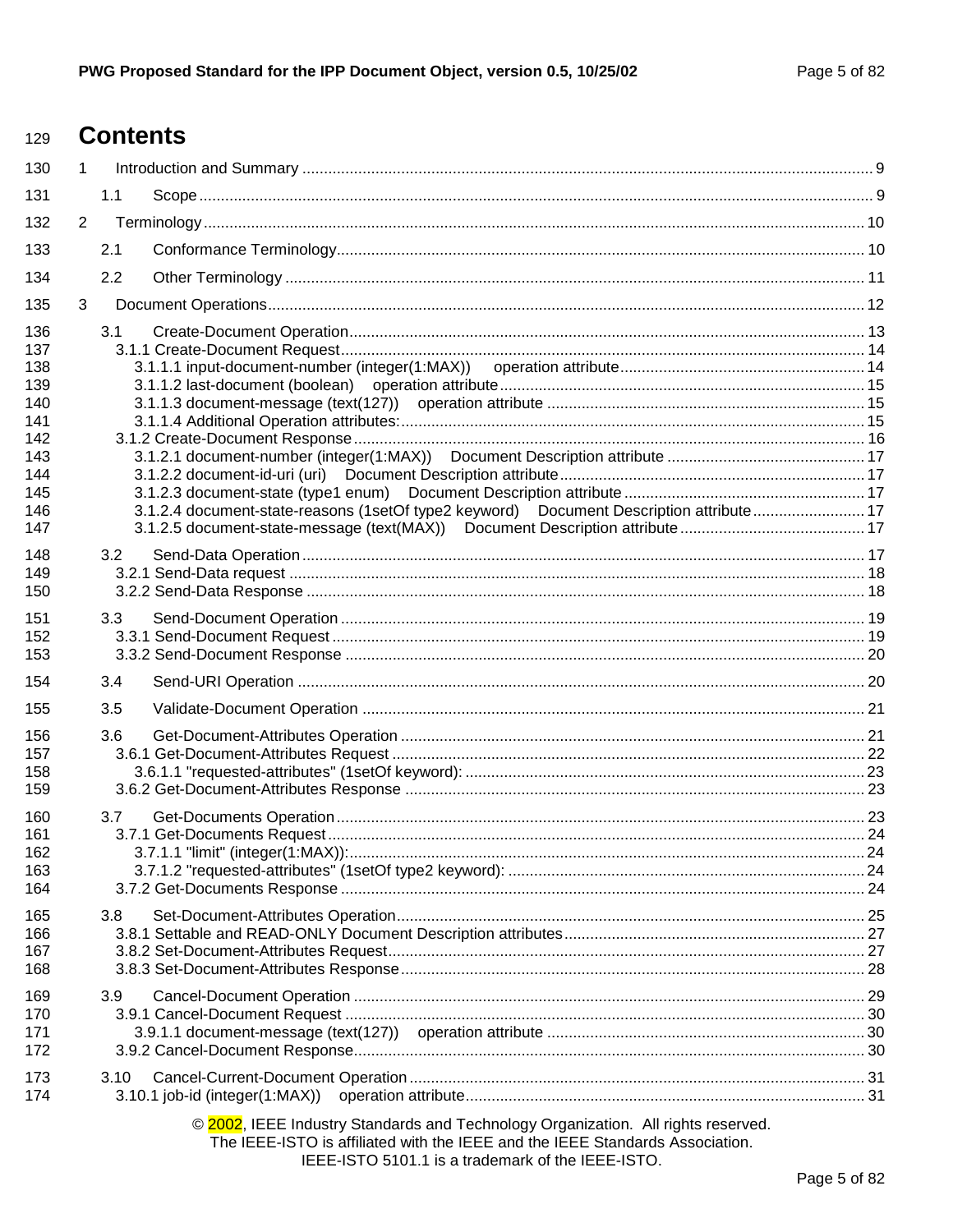| 175<br>176 |    |            |                                                                                                  |  |
|------------|----|------------|--------------------------------------------------------------------------------------------------|--|
| 177        |    | 3.11       |                                                                                                  |  |
| 178        | 4  |            |                                                                                                  |  |
| 179        |    | 4.1        |                                                                                                  |  |
| 180        |    | 4.2        |                                                                                                  |  |
| 181        |    | 4.3        |                                                                                                  |  |
| 182        |    | 4.4        |                                                                                                  |  |
| 183        |    | 4.5        |                                                                                                  |  |
| 184        |    | 4.6        |                                                                                                  |  |
| 185        |    | 4.7        |                                                                                                  |  |
| 186        |    | 4.8        |                                                                                                  |  |
| 187        |    | 4.9        |                                                                                                  |  |
| 188        |    | 4.10       |                                                                                                  |  |
| 189        |    | 4.11       |                                                                                                  |  |
| 190        |    | 4.12       |                                                                                                  |  |
| 191        | 5. |            |                                                                                                  |  |
| 192        | 6  |            |                                                                                                  |  |
| 193        |    | 6.1        |                                                                                                  |  |
| 194        |    | 6.2        |                                                                                                  |  |
| 195<br>196 |    |            |                                                                                                  |  |
| 197        |    |            |                                                                                                  |  |
| 198        |    | 6.3        |                                                                                                  |  |
| 199        | 7. |            |                                                                                                  |  |
| 200        |    | 7.1        |                                                                                                  |  |
| 201<br>202 |    |            |                                                                                                  |  |
| 203        |    |            |                                                                                                  |  |
| 204        |    |            | 7.1.4 job-finishings (1setOf type2 enum)                                                         |  |
| 205        |    |            |                                                                                                  |  |
| 206        | 8  |            |                                                                                                  |  |
| 207<br>208 |    | 8.1<br>8.2 |                                                                                                  |  |
|            |    | 8.3        |                                                                                                  |  |
| 209<br>210 |    | 8.4        |                                                                                                  |  |
|            |    |            |                                                                                                  |  |
| 211<br>212 |    | 8.5        |                                                                                                  |  |
| 213        |    |            | 8.5.2 The "document-state" Document Description attribute and the Document object life Cycle  53 |  |
| 214<br>215 |    |            |                                                                                                  |  |
|            |    |            |                                                                                                  |  |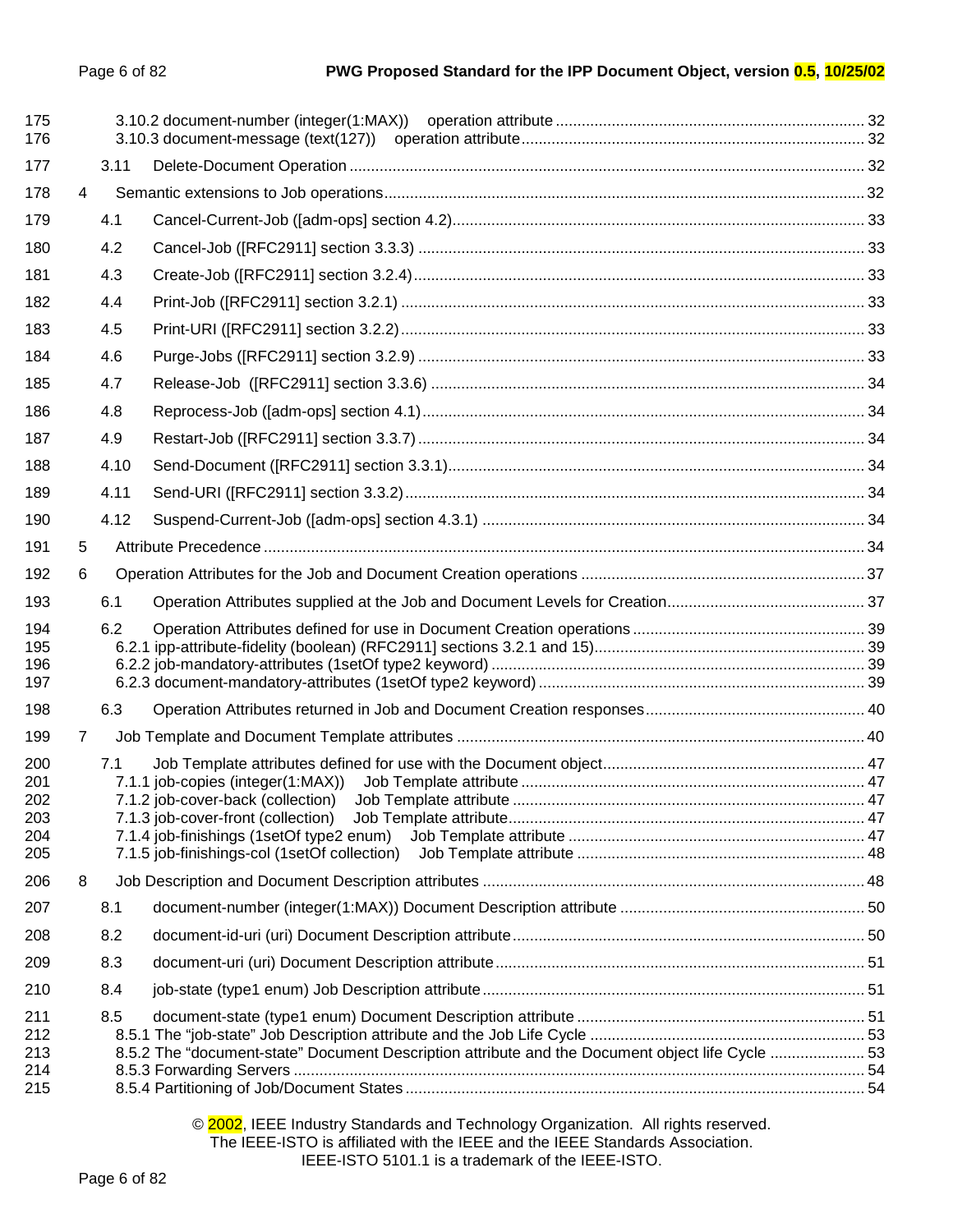## PWG Proposed Standard for the IPP Document Object, version 0.5, 10/25/02 Page 7 of 82

| 216 | 8.6  |                                                                                |  |
|-----|------|--------------------------------------------------------------------------------|--|
| 217 | 8.7  | document-state-reasons (1setOf type2 keyword) Document Description attribute55 |  |
| 218 | 8.8  |                                                                                |  |
| 219 | 8.9  |                                                                                |  |
| 220 | 8.10 |                                                                                |  |
| 221 | 8.11 |                                                                                |  |
| 222 | 9    |                                                                                |  |
| 223 | 9.1  |                                                                                |  |
| 224 | 9.2  |                                                                                |  |
| 225 | 10   |                                                                                |  |
| 226 | 10.1 |                                                                                |  |
| 227 | 11   |                                                                                |  |
| 228 | 11.1 |                                                                                |  |
| 229 | 11.2 |                                                                                |  |
| 230 | 12   |                                                                                |  |
| 231 | 13   |                                                                                |  |
| 232 | 14   |                                                                                |  |
| 233 | 14.1 |                                                                                |  |
| 234 | 14.2 |                                                                                |  |
| 235 | 14.3 |                                                                                |  |
| 236 | 15   |                                                                                |  |
| 237 | 16   |                                                                                |  |
| 238 | 17   |                                                                                |  |
| 239 | 18   |                                                                                |  |
| 240 | 19   |                                                                                |  |
| 241 | 20   |                                                                                |  |
| 242 | 21   |                                                                                |  |
| 010 |      |                                                                                |  |

243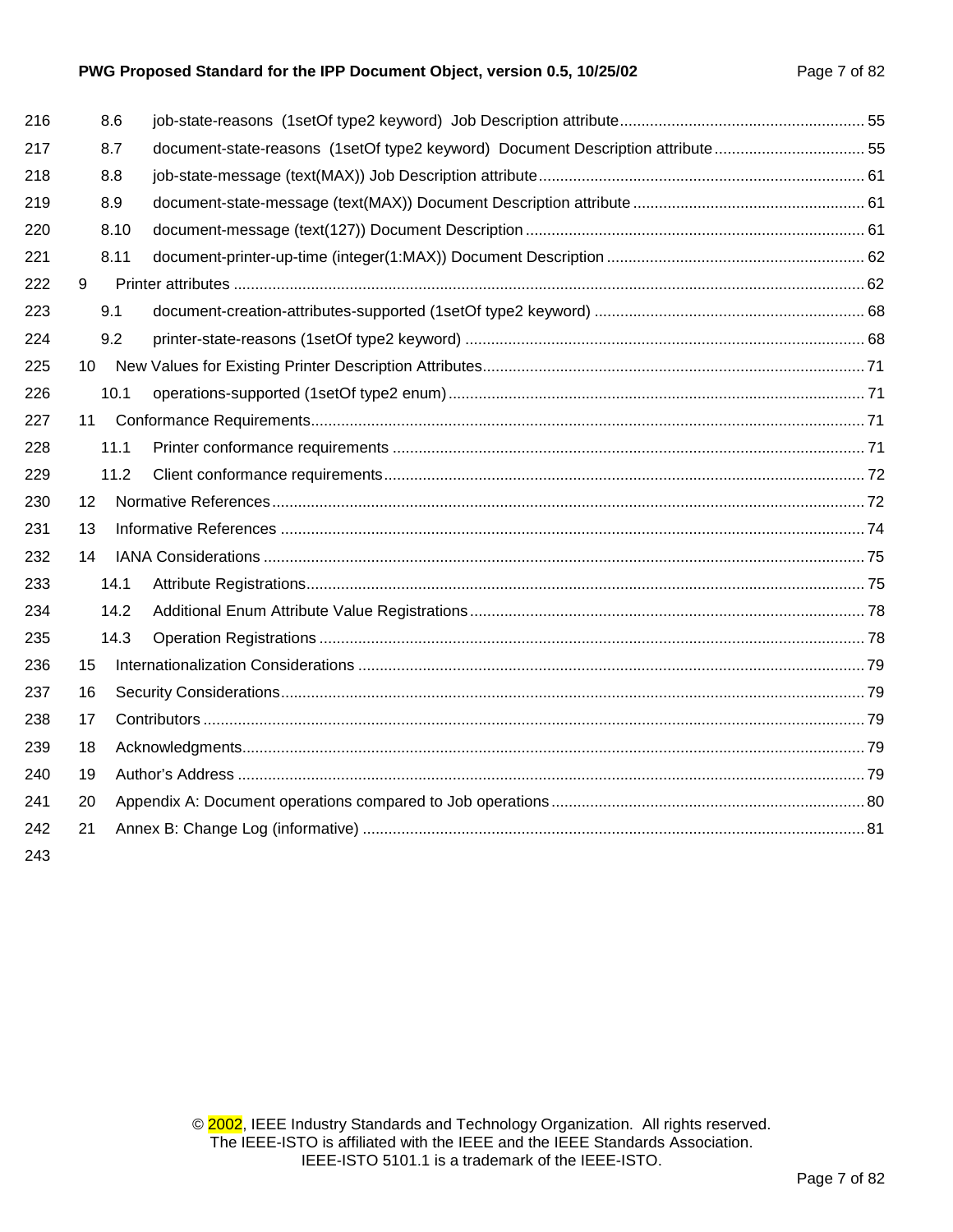# **Table of Tables**

| 245 |                                                                                                      |  |
|-----|------------------------------------------------------------------------------------------------------|--|
| 246 |                                                                                                      |  |
| 247 |                                                                                                      |  |
| 248 |                                                                                                      |  |
| 249 |                                                                                                      |  |
| 250 |                                                                                                      |  |
| 251 |                                                                                                      |  |
| 252 |                                                                                                      |  |
| 253 |                                                                                                      |  |
| 254 |                                                                                                      |  |
| 255 |                                                                                                      |  |
| 256 | Figure 2 - The "document-state" Document Description attribute and the Document object life Cycle 54 |  |
| 257 |                                                                                                      |  |
| 258 |                                                                                                      |  |
| 259 |                                                                                                      |  |
| 260 |                                                                                                      |  |
| 261 |                                                                                                      |  |

# **Table of Figures**

| 264 Figure 2 - The "document-state" Document Description attribute and the Document object life Cycle 54 |  |
|----------------------------------------------------------------------------------------------------------|--|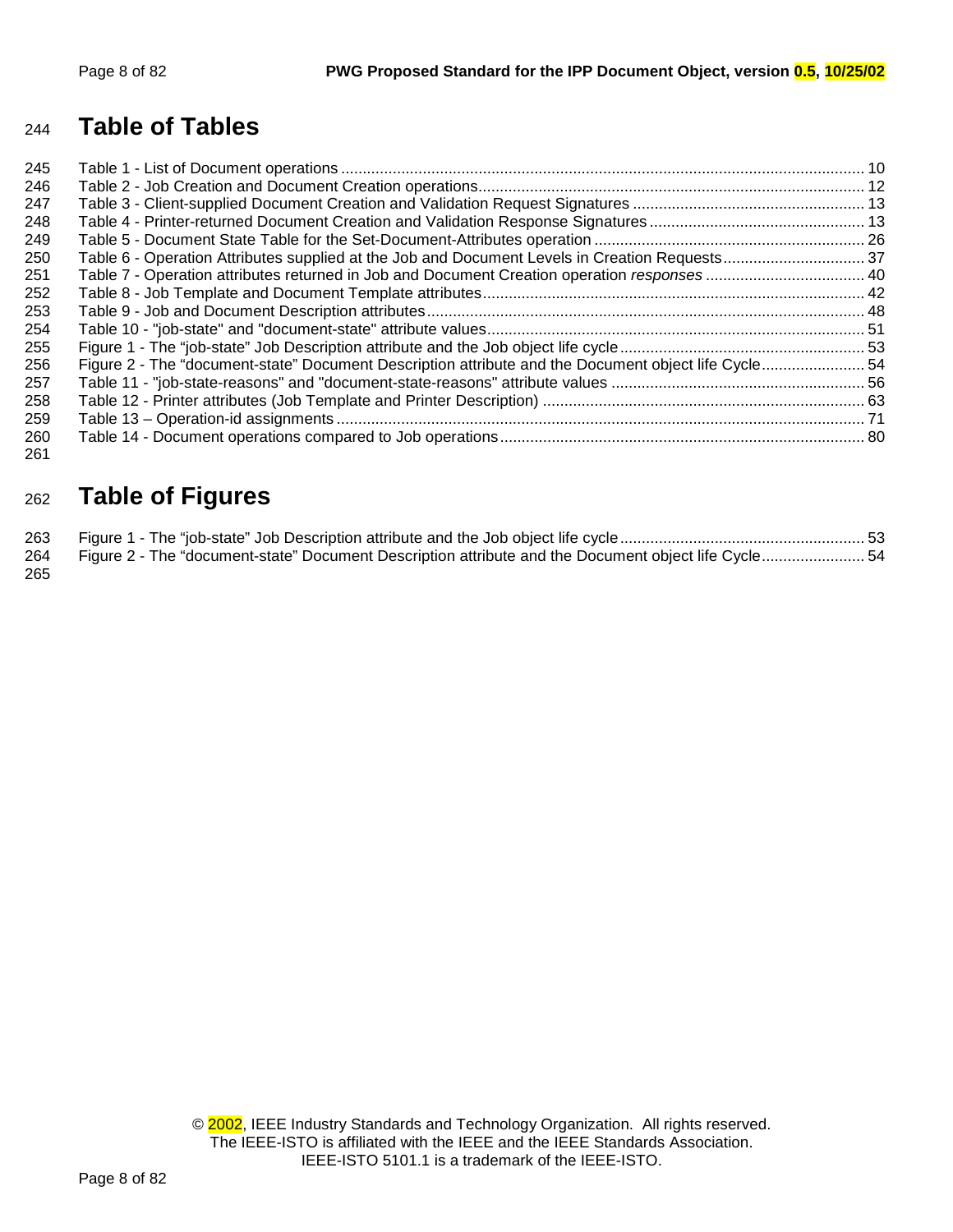<span id="page-8-0"></span>266

# 267 **1 Introduction and Summary**

268 This IPP specification extends the IPP Model and Semantics [RFC2911] object model by defining a Document 269 object. The [RFC2911] Job object is extended to contain one or more Document objects which are passive objects 270 operated on by the Job. The Document object is created by the [RFC2911] Send-Document and Send-URI 271 operations and represents an Input Document to the Job. This specification also adds a Document Attributes group 272 (and tag) to these Send-Document and Send-URI requests. The Document Attributes group contains any Document 273 Template attributes to be applied to this Document object being created, overriding any corresponding Job Template 274 attribute supplied at the job level (including the "document-overrides" operation attributes at the Job or Document 275 level). A new Create-Document operation allows a client to supply the Document Attributes without the data (like 276 Create-Job does for a Job object). Then the client can send the data content to that Document object using the new 277 Send-Data operation.

- 278 This specification also defines seven new operations for Document objects once they have been created: Cancel-279 Current-Document, Cancel-Document, Get-Document-Attributes, Get-Documents, Delete-Document, Set-Document-
- 280 Attributes, and Validate-Document.

281 This specification also lists all of the attributes defined in other IPP specifications to show their relationship to 282 corresponding attributes defined in this IPP specification for use with the Document object. The full semantics of the 283 "document-state", "document-state-reasons", and "document-state-message" Document Description attributes are 284 given along side of the corresponding [RFC2911] "job-state", "job-state-reasons", and "job-state-message" Job 285 Description attributes.

286 The intent is to propose this specification as an IPP extension and which will be referenced as part of the PWG 287 Semantic Model. The purpose for specifying the Document object is so that the print industry can have a common 288 semantic specification for use in IPP, the PWG Semantic Model [pwg-sm], the PWG Print Service Interface (PSI) 289 project [pwg-psi], and the Free Standards Group Job Ticket API [fsg-jt] which all have a Document object.

# 290 **1.1 Scope**

291 Part of the extension is to allow the client to supply printing instructions, called Document Template attributes, when 292 creating each Document object. An IPP Printer object implementation MAY support most of the existing Job 293 Template attributes as Document Template attributes as well. (The PWG Semantic Model [pwg-sm] currently calls 294 the Job Template attributes and Document Template attributes simply "Job Processing" and "Document Processing" 295 attributes). Note: There are a number of footnotes which relate this IPP specification to the PWG Semantic model 296 and other PWG projects, such as the Print Service Interface (PSI) [pwg-psi].

297 The Document object is a passive object<sup>1</sup> and is operated upon by the Job. The client uses the new Create-298 Document operation or either of the existing Send-Document and Send-URI operations to create a Document object. 299 In addition there are 8 new operations that affect the Document object after it has been created as summarized in 300 [Table 1.](#page-9-0) 

 1 The Document object is *not* a sub-job. If Job trees are desired where sub-jobs can be on different network nodes, such as in JDF, then a separate specification should be generated for Job trees.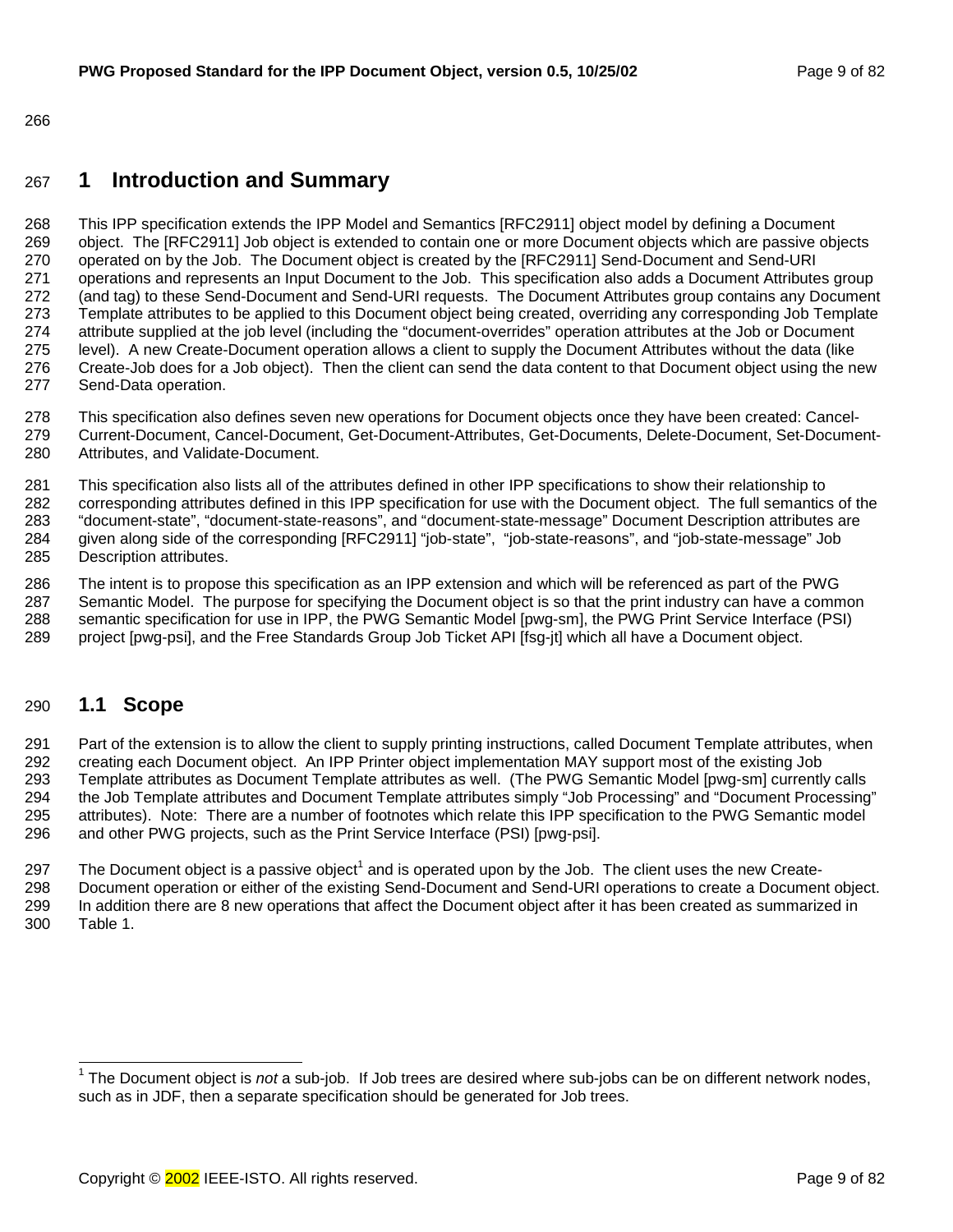## <span id="page-9-0"></span>301 **Table 1 - List of Document operations**

| <b>Operation Name</b>        | Printer<br>support | <b>Brief Description</b>                                                 |  |
|------------------------------|--------------------|--------------------------------------------------------------------------|--|
|                              |                    |                                                                          |  |
| Create-Document <sup>2</sup> | <b>REQUIRED</b>    | Creates a Document object with Document attributes, but no data.         |  |
| Send-Data                    | <b>REQUIRED</b>    | Sends data to the Document object created by Create-Document.            |  |
| Send-Document *              | <b>REQUIRED</b>    | Creates a Document object with Document attributes and data.             |  |
| Send-URI <sup>*</sup>        | <b>OPTIONAL</b>    | Creates a Document object with Document attributes and a URL             |  |
|                              |                    | reference to the data (print-by-reference).                              |  |
| Validate-Document            | <b>REQUIRED</b>    | Validate that the supplied Document attributes are supported.            |  |
| Get-Document-Attributes      | <b>REQUIRED</b>    | Get requested attributes of specified Document in the specified Job.     |  |
| Get-Documents                | <b>REQUIRED</b>    | Get requested attributes of all of the Documents in the specified Job.   |  |
| Set-Document-Attributes      | <b>OPTIONAL</b>    | Set the supplied Document attributes on the specified Document.          |  |
| Cancel-Document              | <b>REQUIRED</b>    | Cancel the specified Document in the specified Job, but don't remove it. |  |
| Cancel-Current-Document      | <b>OPTIONAL</b>    | Cancel the current document that the Printer is printing.                |  |
| Delete-Document              | <b>OPTIONAL</b>    | Remove the specified Document object and its data from the Job.          |  |

<sup>302</sup> <sup>\*</sup> The existing IPP/1.1 operations defined in [RFC2911] with an extension so the client can supply Document

303 Template attributes in a new attribute Group in the request.

304 This specification also specifies the life cycle of the Document object by defining the "document-state", "document-305 state-reasons", and "document-state-message" attributes. Finally, the analogous Document Descriptions attributes

306 that correspond to the Job Description attributes are defined.

# 307 **2 Terminology**

308 This section defines terminology used throughout this document.

# 309 **2.1 Conformance Terminology**

310 Capitalized terms, such as **MUST, MUST NOT, REQUIRED, SHOULD, SHOULD NOT, MAY, NEED NOT,** and

311 **OPTIONAL**, have special meaning relating to conformance as defined in RFC 2119 [RFC2119] and [RFC2911] 312 section 12.1. If an implementation supports the extension defined in this document, then these terms apply;

313 otherwise, they do not. These terms define conformance to *this document (and [RFC2911]) only*; they do not affect

314 conformance to other documents, unless explicitly stated otherwise. To be more specific:

315 **REQUIRED** - an adjective used to indicate that a conforming IPP Printer implementation MUST support the indicated 316 operation, object, attribute, attribute value, status code, or out-of-band value in requests and responses. See 317 [RFC2911] "Appendix A - Terminology for a definition of "support". *Since support of this entire Document Object*  318 *specification is OPTIONAL for conformance to IPP/1.1, the use of the term REQUIRED in this document means* 

319 *"REQUIRED if this OPTIONAL Document Object specification is implemented".*

320 **RECOMMENDED** - an adjective used to indicate that a conforming IPP Printer implementation is recommended to 321 support the indicated operation, object, attribute, attribute value, status code, or out-of-band value in requests and 322 responses. *Since support of this entire Document Object specification is OPTIONAL for conformance to IPP/1.1, the*  323 *use of the term RECOMMENDED in this document means "RECOMMENDED if this OPTIONAL Document Object*  324 *specification is implemented".*

 2 The Create-Document operation maps to the PWG PSI Send-Document-By-Post operation and the Send-Data maps to the HTTP Post operation.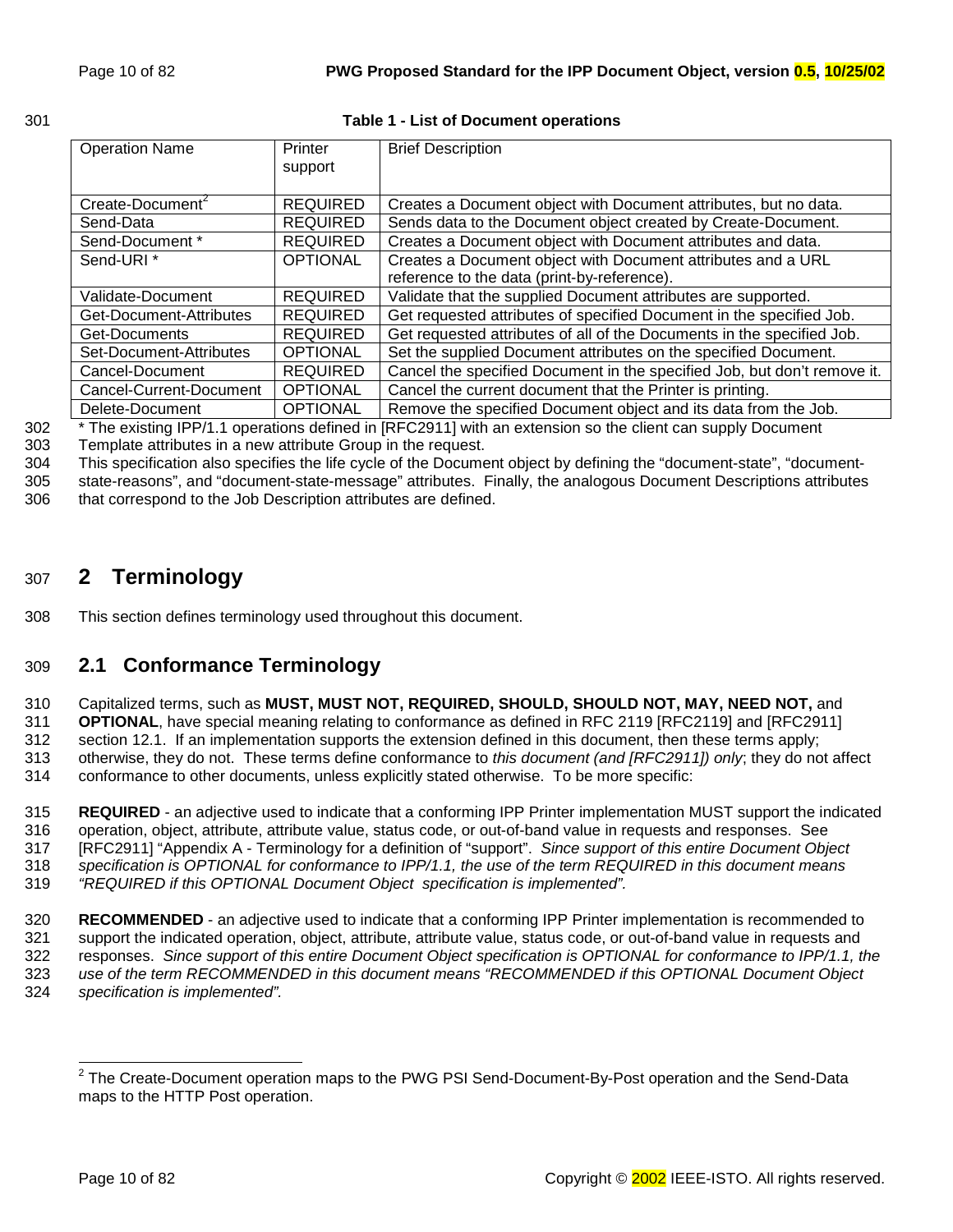<span id="page-10-0"></span>325 **OPTIONAL** - an adjective used to indicate that a conforming IPP Printer implementation MAY, but is NOT

326 REQUIRED to, support the indicated operation, object, attribute, attribute value, status code, or out-of-band value in 327 requests and responses.

# 328 **2.2 Other Terminology**

329 This document uses the same terminology as [RFC2911], such as "**client**", "**Printer**", "**attribute**", "**attribute value**", 330 "**keyword**", "**Job Template attribute**", "**Operation attribute**", "**operation**", "**request**", "**response**", and "**support**" 331 with the same meaning. In addition, the following terms are defined for use in this document:

332 **Document object** - the object to represent the logical concept of a document in a Job. A **Job object** can contain 333 one or more **Document objects**.

334 **Job Creation operation** - operations that create Job objects, specifically: Print-Job, Print-URI, and Create-Job as 335 defined in [RFC2911].

336 **Document Creation operation** - operations that create Document objects. Specifically: Create-Document, Print-337 Job, Print-URI, Send-Document and Send-URI. Note: the Print-Job and Print-URI are both **Job Creation** and 338 **Document Creation** operations, since they create both Job and a **Document object** at the same time. Also this 339 specification does not extend the Print-Job and Print-URI operations. However, this specification does extend the 340 Send-Document and Send-URI operations to allow the client to supply **Document Template** attributes in each 341 request.

342 **Job Level** - attributes supplied in the Print-Job, Print-URI, and Create-Job are referred to as being supplied at the 343 **Job Level**. Attributes supplied at the **Job Level** are a mixture of **Job attributes** and **Document attributes**. **Job**  344 **attributes** apply to the Job as a whole, while **Document attributes** provide defaults for the **Document objects** in 345 case the client does not supply a **Document attribute** at the **Document Level** for a **Document object**. Put another 346 way, **Document objects** *inherit* **Document attributes** from the **Job object** which are used if the client didn't supply 347 a corresponding attribute for the **Document object**.

348 **Document Level** - attribute supplied in the Send-Document, Send-URI, and Create-Document operations are 349 referred to as being supplied at the **Document Level**. Note: attribute supplied in the Print-Job and Print-URI 350 requests are considered as being supplied at the **Job Level** only, *not* also at the **Document Level**, even though 351 Print-Job and Print-URI also create **Document objects**.

352 **Attribute Precedence** - the precedence rules which dictate which attribute value takes precedence when the same 353 attribute is supplied at different points in the work flow with different values, such as at both the **Job Level** and the 354 **Document Level**. See section [5.](#page-33-0)

355 **Job Attribute** - an **Operation attribute** or a **Job Templat**e attribute that applies to the Job (object) as a whole. For 356 example, "job-name" is an **Operation attribute** and "job-priority" is a **Job Template attribute**.

357 **Document Template attribute** - an attribute that the client supplies in a Create-Document, Send-Document, or 358 Send-URI operation request in the Document Attributes group. For example, "media".

359 **Document attribute** - an **Operation attribute** or a **Document Template attribute** that applies to a **Document**  360 **object** as a whole. For example, "document-format" is an Operation attribute and "media" is a Document Template 361 attribute.

362 [Table 2 s](#page-11-0)hows this terminology as applied to the six operations. Note that Print-Job and Print-URI are both Job 363 Creation operations and Document Creation operations, though they only create single Document jobs. In other 364 words, for Print-Job and Print-URI, there is only one document per job, so whether the attributes are considered to be 365 submitted at the Job Level and then inherited by the Document object, is moot, since these operations do not have a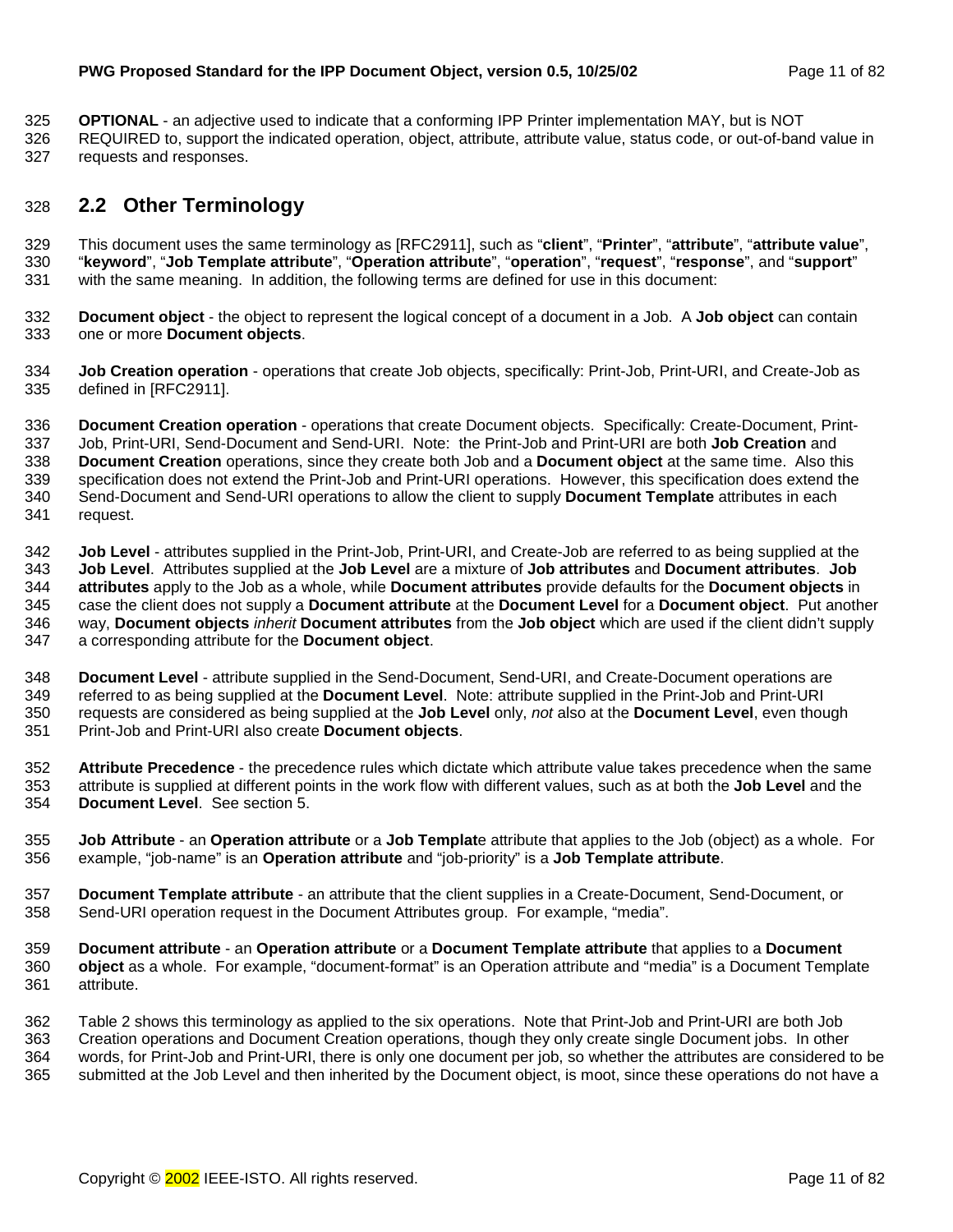<span id="page-11-0"></span>366 separate Document group in which the client can supply Document attributes. Note also that for the "Level" concept, 367 no operation supplies attributes at more than one level.<sup>3</sup>

#### 368 **Table 2 - Job Creation and Document Creation operations**

| Job<br><b>Creation</b><br>operation | <b>Document</b><br><b>Creation</b><br>operation | Operation              | <b>Attribute Group in Request</b>         | Level               |                |
|-------------------------------------|-------------------------------------------------|------------------------|-------------------------------------------|---------------------|----------------|
|                                     |                                                 |                        | Job                                       | <b>Document</b>     |                |
| yes                                 |                                                 | Create-Job             | Job attributes and<br>Document attributes |                     |                |
| yes                                 | yes                                             | <b>Print-Job</b>       | Job attributes and<br>Document attributes |                     | Job Level      |
| yes                                 | yes                                             | <b>Print-URI</b>       | Job attributes and<br>Document attributes |                     |                |
|                                     | ves                                             | <b>Create-Document</b> |                                           | Document attributes |                |
|                                     | ves                                             | <b>Send-Document</b>   |                                           | Document attributes | Document Level |
|                                     | ves                                             | Send-URI               |                                           | Document attributes |                |

369

370 **Document Overrides** - a way for a client to specify attributes to apply to specified documents in a multi-document 371 job. Specifically, as member attributes of the "document-overrides" **Job Template attribute** in a **Job Creation** 372 operation or the "document-overrides" **operation attribute** in a **Document Creation operation** as defined in 373 [override]. Note: The **Document Template attributes** supplied in a Create-Document, Send-Document, or Send-374 URI operation also "override" any Document Template attributes supplied in the Job Creation operation.

# 375 **3 Document Operations**

376 The Document object semantics are as parallel to the Job object semantics as possible. Therefore, most of the Job 377 operations have analogous Document operations as shown in [Table 14 i](#page-79-0)n section "A[ppendix A: Document operations](#page-79-0)  378 [compared to Job operations".](#page-79-0) Operations that can apply only to an entire job, have no analogous document 379 operation as indicated. This extension adds 8 new Document operations that operate on the Document object once 380 it is created by the new Create-Document operation or either of the existing two operations: Send-Document and 381 Send-URI operations.

382 Note: By Document object we mean the object once it become a contained part of a Job object, not before or after. 383 So in this specification a Document object does not represent data in a repository.

384 The signatures of the operation requests that create and/or validate Document objects are very similar as shown in 385 [Table 3 a](#page-12-0)nd defined in section 3[.1 t](#page-12-0)hrough section 3[.5.](#page-20-0) The entries in the table show what a client MUST, MAY, or 386 MUST NOT supply in the indicated operation requests.

 $\overline{a}$ 

 $3$  The PWG Semantic Model [pwg-sm] calls the Operation attributes supplied by the client: Job Description attributes or Document Description attributes for the Job Creation and Document Creation operations, respectively. The [pwgsm] also calls Job Template attributes and Document Template attributes: Job Processing and Document Processing attributes, respectively. Each Processing attribute is defined to be a Job Processing or a Document Processing attribute, but is not both. The client can supply both Job Processing and Document Processing attributes in a Job Creation operation, in which case the Document Processing attributes server as defaults for the Document objects. The Printer copies all of these client's supplied attributes to the Job or Document object. Read-only Job and Document attributes that the system sets are called Job State and Document State attributes (instead of Description attributes).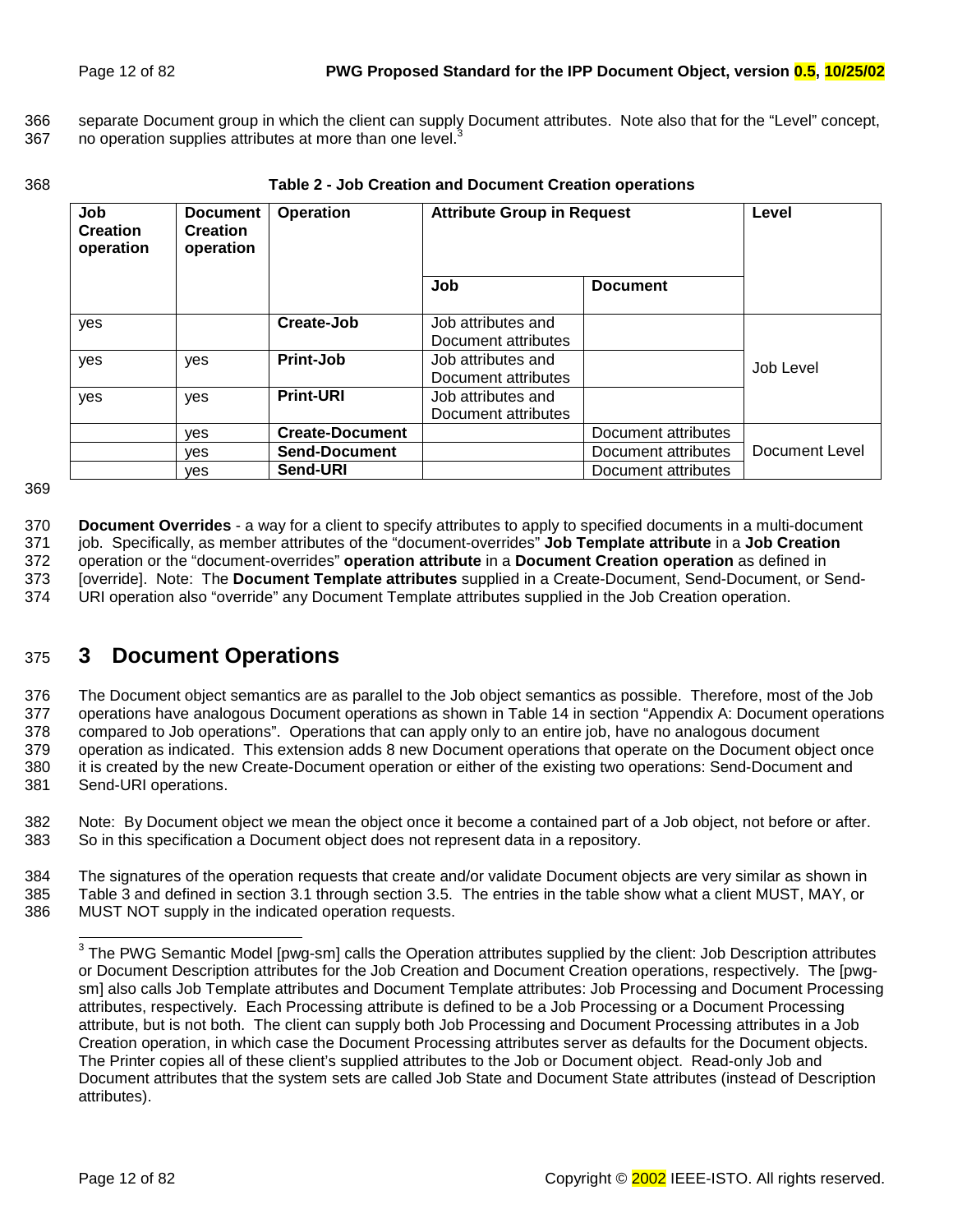<span id="page-12-0"></span>

| 387 | Table 3 - Client-supplied Document Creation and Validation Request Signatures |
|-----|-------------------------------------------------------------------------------|
|     |                                                                               |

|                             | Create-Document | Send-Data       | Send-Document   | Send-URI        | Validate-Document |
|-----------------------------|-----------------|-----------------|-----------------|-----------------|-------------------|
| Target job                  | MUST            | <b>MUST</b>     | <b>MUST</b>     | <b>MUST</b>     | MAY               |
| "input-document-<br>number" | MAY             | <b>MUST</b>     | <b>MAY</b>      | MAY             | MAY               |
| "document-uri"              | <b>MUST NOT</b> | <b>MUST NOT</b> | <b>MUST NOT</b> | <b>MUST</b>     | MAY               |
| Document                    | MAY             | <b>MUST NOT</b> | <b>MAY</b>      | <b>MAY</b>      | MAY               |
| Template attributes         |                 |                 |                 |                 |                   |
| Data                        | <b>MUST NOT</b> | <b>MUST</b>     | <b>MUST</b>     | <b>MUST NOT</b> | <b>MUST NOT</b>   |

388

389 The entries in Table 4 show what a Printer MUST, MAY, or MUST not support and return in the indicated operations 390 responses.

### 391 **Table 4 - Printer-returned Document Creation and Validation Response Signatures**

|                               | Create-<br><b>Document</b> | Send-Data    | Send-<br>Document | Send-URI     | Validate-<br>Document |
|-------------------------------|----------------------------|--------------|-------------------|--------------|-----------------------|
| Status code/message           | <b>MUST</b>                | <b>MUST</b>  | <b>MUST</b>       | <b>MUST</b>  | <b>MUST</b>           |
| <b>Unsupported Attributes</b> | MUST, if any               | MUST, if any | MUST, if any      | MUST, if any | MUST, if any          |
| Job status attributes         | <b>MUST</b>                | <b>MUST</b>  | <b>MUST</b>       | <b>MUST</b>  | <b>MUST NOT</b>       |
| Document status attributes:   |                            |              |                   |              |                       |
| "document-number"             | <b>MUST</b>                | <b>MUST</b>  | <b>MUST</b>       | <b>MUST</b>  | <b>MUST NOT</b>       |
| "document-id-uri"             | <b>MUST</b>                | <b>MUST</b>  | <b>MUST</b>       | <b>MUST</b>  | <b>MUST NOT</b>       |
| "document-state"              | <b>MUST</b>                | <b>MUST</b>  | <b>MUST</b>       | <b>MUST</b>  | <b>MUST NOT</b>       |
| "document-state-reasons       | <b>MUST</b>                | <b>MUST</b>  | <b>MUST</b>       | <b>MUST</b>  | <b>MUST NOT</b>       |
| "document-state-message       | <b>MAY</b>                 | MAY          | MAY               | <b>MAY</b>   | <b>MUST NOT</b>       |

392

# 393 **3.1 Create-Document Operation**

394 This REQUIRED operation allows a client to create a Document object, supply Document attributes, and have the 395 Printer validate those attributes without sending any document content data. If the Printer rejects the request, the 396 client won't have sent the possibly time-consuming data. The client MUST perform the operations in the following 397 order: (1) Create-Job to create the Job object, (2) Create-Document to create the Document object, (3) Send-Data 398 (see section 3[.2\)](#page-16-0) to send the content data for the Document object.

399 The client can supply multiple documents for a single Job using pairs of Create-Document and Send-Data 400 operations. The order of the corresponding Send-Data operations is not important, so that the client can send pairs 401 of Create-Document and Send-Data operations or can send a number of Create-Document operations followed by 402 the corresponding Send-Data operations. The latter approach is useful if the client wants to make sure that all 403 Documents will be accepted by the Printer before sending any of the Document data to the Printer.

- 404 If a Printer supports the Document object, the Printer:
- 405 1. MUST also support the Create-Document and Send-Data operations
- 406 2. MUST support the "multiple-operation-time-out" Printer Description attribute (see [RFC2911] section 4.4.31).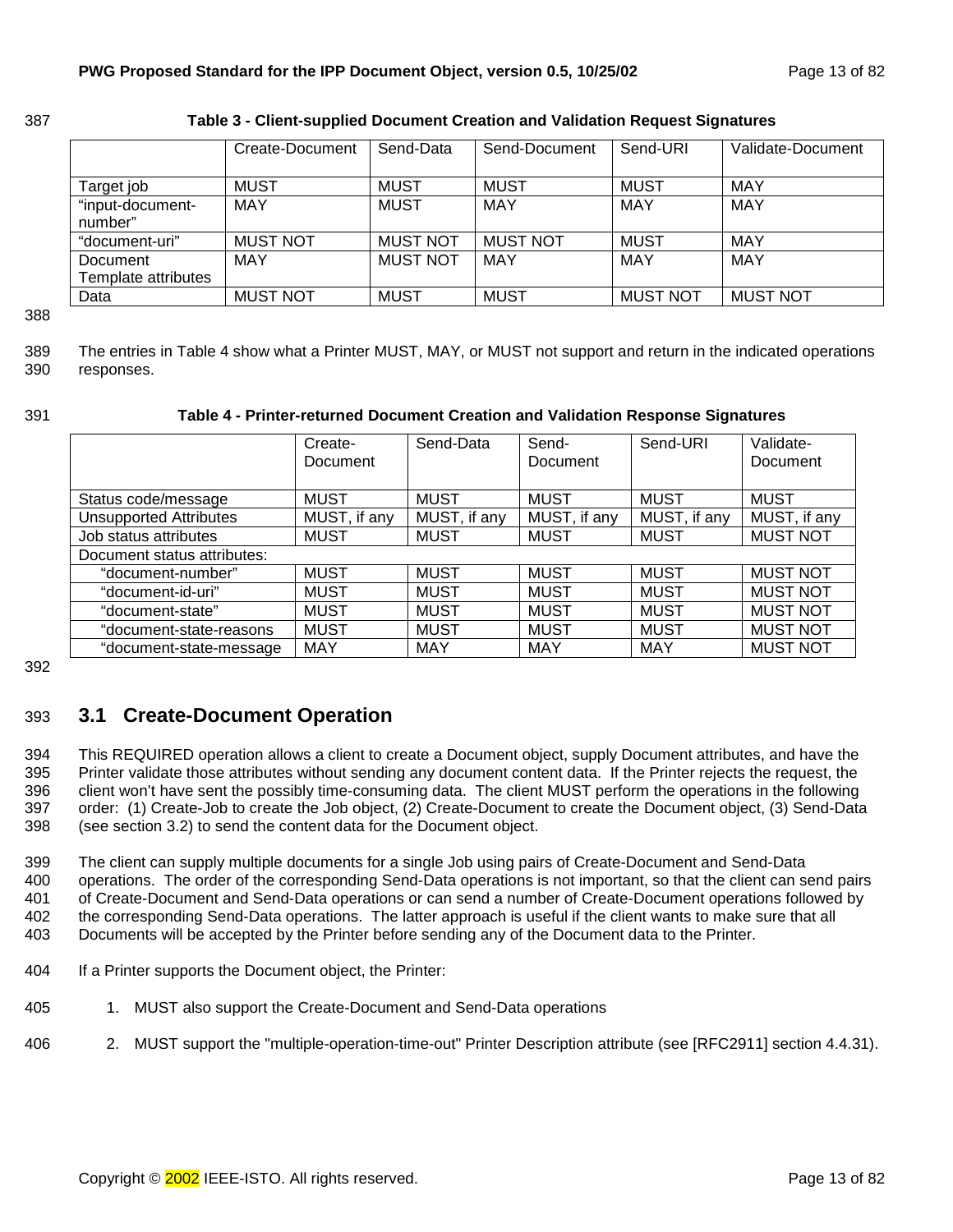- <span id="page-13-0"></span>407 3. MUST support the "multiple-document-jobs-supported" Printer Description attribute (see [RFC2911] section 408 4.4.16) with a 'true' value, that is the Printer MUST support multiple document jobs.
- 409 4. MUST support the "multiple-document-handling" Job Template job attribute with at least one value (see 410 [RFC2911] section 4.2.4) and the associated "multiple-document-handling-default" and "multiple-document-411 handling-supported" Job Template Printer attributes (see [RFC2911] section 4.2).
- 412 5. MUST support the Attribute Precedence semantics specified in section [5 f](#page-33-0)or the levels that the Printer 413 supports.

414 The Printer sets the value of the Document's "document-state" Document Description attribute to 'pending', if the 415 Printer accepts the Create-Document request. A Printer MAY set the 'job-data-insufficient' value of the Document's 416 "document-state-reason" Document Description attribute to indicate that processing cannot begin until sufficient data 417 has arrived and set the "document-state" to 'pending'. A non-spooling printer that doesn't implement the 'pending' 418 document state may even set the "document-state" to 'processing', even though there is not yet any data to process. 419 See sections [8.5 a](#page-50-0)nd [8.7.](#page-54-0) 

420 *Access Rights:* The authenticated user (see [RFC2911] section 8.3) performing this operation must either be the job 421 owner (as determined in the Create-Job operation) or an operator or administrator of the Printer object (see 422 [RFC2911] sections 1 and 8.5). Otherwise, the Printer MUST reject the operation and return: 'client-error-forbidden', 423 'client-error-not-authenticated', or 'client-error-not-authorized' as appropriate.

# 424 **3.1.1 Create-Document Request**

425 The client supplies the following groups as part of the Create-Document Request:

## 426 **Group 1: Operation Attributes**

- 427 **Natural Language and Character Set:**
- 428 First, the client MUST supply the "attributes-charset" and "attributes-natural-language" Operation attributes 429 as described in [RFC2911] section 3.1.4.1. The Printer object MUST copy these values to the corresponding 430 Job Description attributes described in [RFC2911] sections 4.3.19 and 4.3.20.
- 431 **Target:**
- 432 Next, the client MUST supply either (1) the "printer-uri" (uri) plus "job-id" (integer(1:MAX)) or (2) the "job-uri" 433 (uri) operation attribute(s) which define the target Job object for this operation as described in [RFC2911] 434 section 3.1.5. The client MAY supply the remaining Operation attributes in any order following:
- 435 **Requesting User Name:**
- 436 The "requesting-user-name" (name(MAX)) attribute SHOULD be supplied by the client as described in 437 [RFC2911] section 8.3.

## 438 **3.1.1.1 input-document-number (integer(1:MAX)) operation attribute**

439 The client MAY supply the "input-document-number" Operation attribute to indicate which Document object 440 in the Job to which this Create-Document request is to apply. If the Printer supports this attribute, the Printer 441 MUST also support the corresponding "document-number" (text(127)) Document Description attribute (see 442 section 8.[1\)](#page-49-0) and copy this value to the "document-number" Document Description attribute. Usually the 443 client omits this Operation attribute, so that the Printer assigns the next integer value starting at 1 for each 444 Job. A client that is creating multiple Document objects in parallel MAY wish to supply this attribute in order 445 to control the order of the Documents in the job. If supplied, the Printer MUST copy the value to the 446 Document object's "document-number" Document Description attribute. If the Job already contains a 447 Document with the same "document-number" value as the one supplied by this attribute, the Printer MUST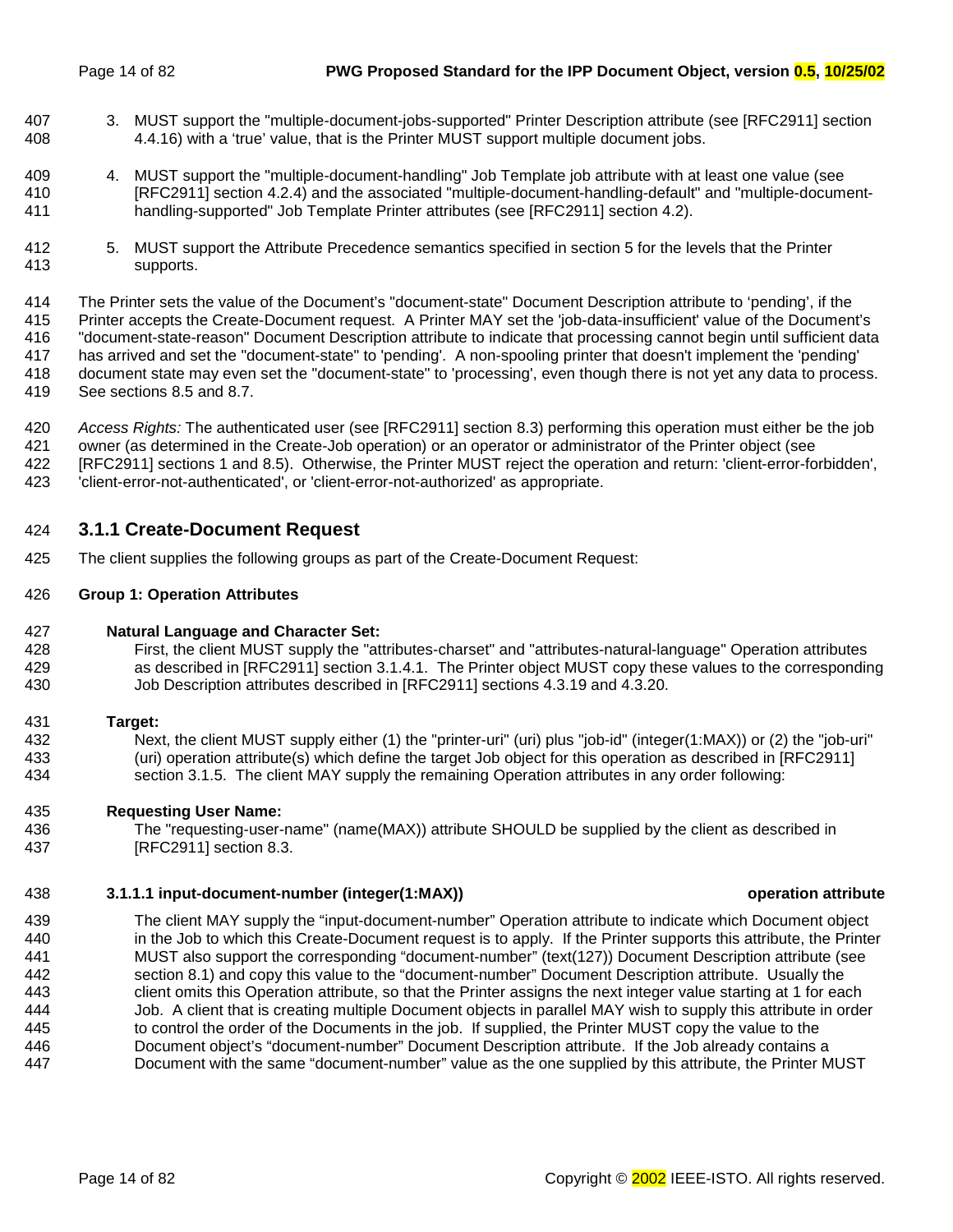<span id="page-14-0"></span>448 reject the request and return the 'client-error-client-error-conflicting-attributes (see [RFC2911] section 449 13.1.4.15) and the "input-document-number" and "document-number" attributes.

## 450 **3.1.1.2 last-document (boolean) operation attribute**

451 The client MUST supply this attribute (as in the Send-Document and Send-URI operation requests). The 452 Printer object MUST support this attribute. This attribute is a boolean flag that the client supplies with a 'true' 453 value if this is the last document for the Job, 'false' otherwise.

#### 454 **3.1.1.3 document-message (text(127)) operation attribute**

455 The client MAY supply this operation attribute. If the Printer supports this attribute, the Printer MUST also 456 support the corresponding "document-message" (text(127)) Document Description attribute (see section 457 [8.10\)](#page-60-0) and copy this value to the "document-message" Document Description attribute. The end user can use 458 this Document Description attribute as a message to the operator and the operator can use it as a message 459 to the user. The Printer MAY print this message on a document start sheet for this document, if any.

### 460 **3.1.1.4 Additional Operation attributes:**

461 Any of the other Operation attributes indicated in the "Level Supplied" column labeled with a "y" in the "Doc" 462 column in [Table 6,](#page-36-0) such as "document-name" and "document-format". These operation attributes are said to 463 be supplied at the Document Level and apply to the Document object, overriding any operation attributes 464 supplied at the Job Level. For example, if "document-format" = 'application/postscript' at the Job Level and 465 "document-format" = 'text/plain' in this Create-Document request, this Document will be 'text/plain'. If the 466 next Create-Document request for this Job omits the "document-format" operation attribute, that Document 467 will be 'application/postscript'.

#### 468 **Group 2: Document Template Attributes**

#### 469 **Any Document Template attributes in any order:**

- 470 The client OPTIONALLY supplies a set of Document Template attributes, that is any attributes indicated in 471 [Table 8 i](#page-41-0)n the "Defined for use" column labeled with a "y" in the "D" column. These Document Template 472 attributes are said to be supplied at the Document Level and apply to the Document object, overriding any 473 Document Template attributes supplied at the Job Level. For example, if "media" = 'na-letter-white' at the 474 Job Level and "media" = 'na-letter-transparency' in this Create-Document request, this Document will be 'na-475 letter-transparency'. If the next Create-Document operation for this Job omits the "media" operation attribute, 476 that Document will be 'na-letter-white' which it inherits from the Job.
- 477 If the client is not supplying any Document Template attributes in the request, the client SHOULD omit Group 478 2 rather than sending an empty group. However, a Printer object MUST be able to accept an empty group.
- 479 The client MUST NOT supply the document data in this operation request. See Send-Data operation.

#### 480 **Group 3: Subscription Attributes (see [ntfy] section 11.1.3.1): MUST NOT be present. Notification is only at**  481 **the Job Level.**

- 482 In addition to the MANDATORY parameters required for every operation request (see [RFC2911]), the simplest 483 Create-Document request consists of just the "attributes-charset" and "attributes-natural-language" operation 484 attributes; either (1) the "printer-uri" target operation attribute and the "job-id" or (2) the "job-uri" and nothing else. In 485 this simple case, the Printer object:
- 486 creates a new Document object and adds it to the specified Job object,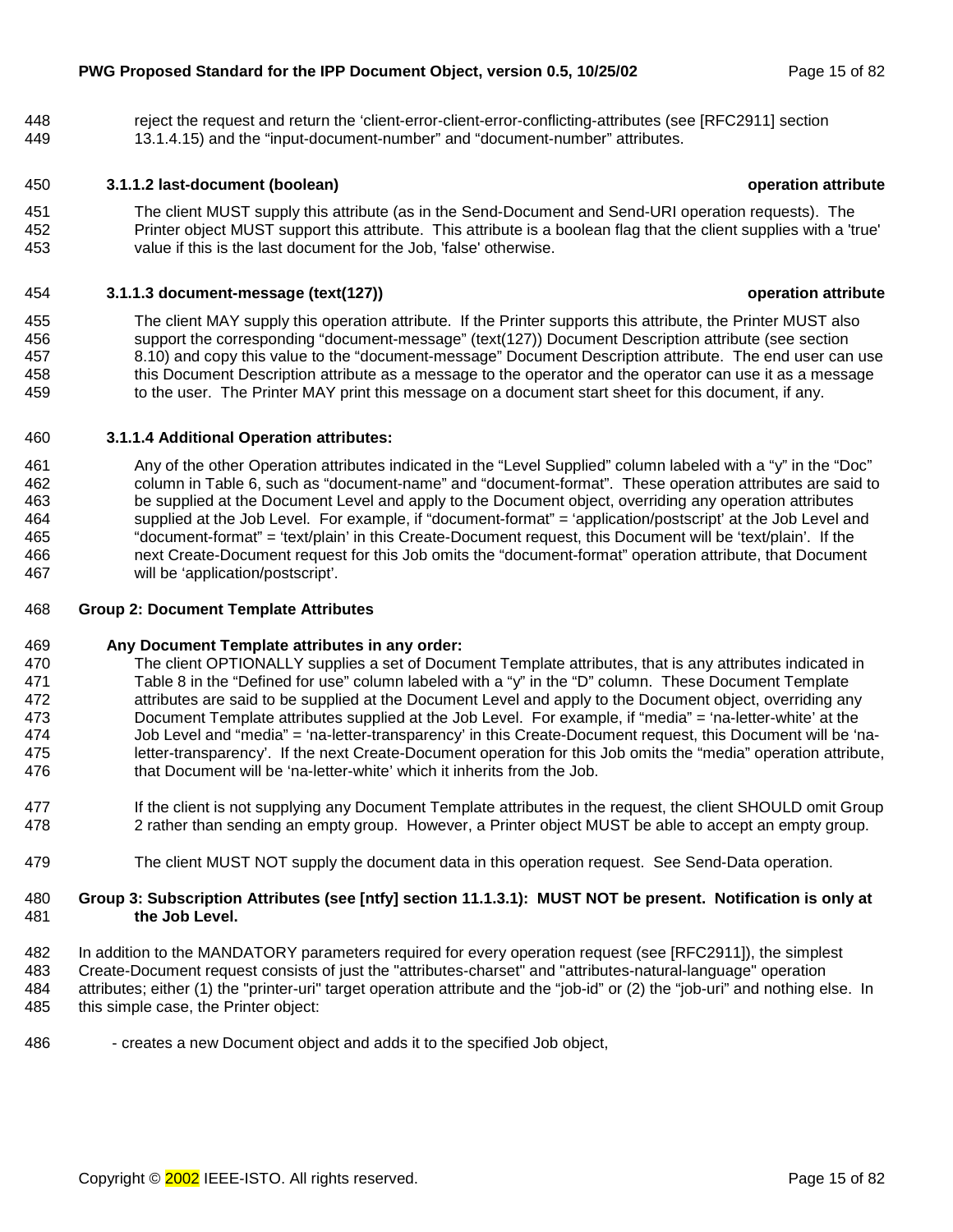- <span id="page-15-0"></span>487 - assigns the lowest document number not yet used by this Job, if the client did not supply an "input-document-488 number" operation attribute (see section 3[.1.1.1\).](#page-13-0) Copy the document number assigned or supplied to the 489 Document object's "document-number" Document Description attribute.
- 490 stores a generated Document name in the "document-name" Document Description attribute in the natural 491 language and charset requested (see [RFC2911] section 3.1.4.1) (if those are supported, otherwise using 492 the Printer object's default natural language and charset), and
- 493 at job processing time, uses its corresponding default value attributes for the supported Document Template 494 attributes that were (1) not supplied by the client as IPP attributes and (2) not embedded instructions in the 495 document data.

## 496 **3.1.2 Create-Document Response**

497 The Printer object MUST return the following sets of attributes to the client as part of the Create-Job response:

#### 498 **Group 1: Operation Attributes**

- 499 **Status Message:**
- 500 In addition to the REQUIRED status code returned in every response, the response OPTIONALLY includes a 501 "status-message" (text(255)) and/or a "detailed-status-message" (text(MAX)) operation attribute as described 502 in [RFC2911] sections 13 and 3.1.6.
- 503 The Printer MUST reject the operation:
- 504 If the client supplies the "ipp-attribute-fidelity" operation attribute (see section [6.2.1\) w](#page-38-0)ith a 'true' 505 value and the client supplies any unsupported and/or conflicting Job Template or Document 506 Template attributes.
- 507 **If the client omits or supplies the "ipp-attribute-fidelity" operation attribute (section 6[.2.3\) w](#page-38-0)ith a 'false'** 508 value and supplies keyword values of the "document-mandatory-attributes" operation attribute that 509 are unsupported and/or conflicting.
- 510 Otherwise, the Printer MUST accept the operation and ignore or substitute unsupported and/or conflicting 511 attribute values supplied by the client. See the Implementer's Guide [RFC3196] for a complete description of 512 the suggested steps for processing the attributes in a create request.

#### 513 **Natural Language and Character Set:**

514 The "attributes-charset" and "attributes-natural-language" attributes as described in [RFC2911] section 515 3.1.4.2.

## 516 **Group 2: Unsupported Attributes**

- 517 See [RFC2911] section 3.1.7 for details on returning Unsupported Attributes.
- 518 The value of the "ipp-attribute-fidelity" and "document-mandatory-attributes" operation attributes supplied by 519 the client does not affect what attributes the Printer object returns in this group. The value of these two 520 operation attributes only affects whether the Create-Job operation is accepted or rejected. If the Document 521 is accepted, the client may query the Document object using the Get-Document-Attributes operation (see 522 section 3.[5\)](#page-20-0) requesting the unsupported attributes that were returned in the create response to see which 523 attributes were ignored (not stored on the Document object) and which attributes were stored with other 524 (substituted) values.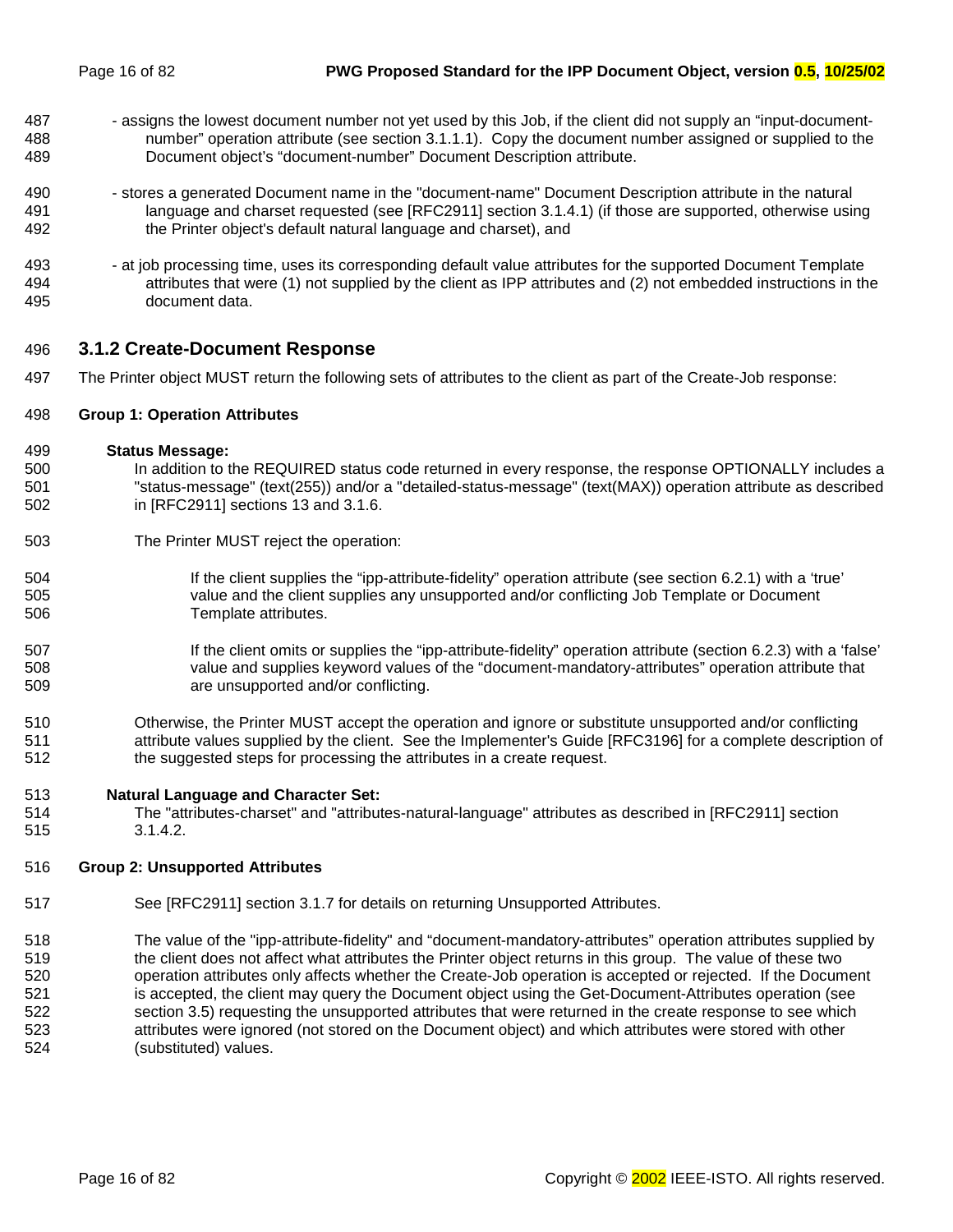| 526        | In addition, the Printer MUST return the same Job status attributes that [RFC2911] REQUIRES for the Send-                                            |                                       |  |  |  |  |
|------------|------------------------------------------------------------------------------------------------------------------------------------------------------|---------------------------------------|--|--|--|--|
| 527<br>528 | Document and Send-URI operation responses (which are the same as for the Print-Job response -<br>[RFC2911] section 3.2.1.2):                         |                                       |  |  |  |  |
| 529        | "job-uri" (uri) - see [RFC2911] section 4.3.1                                                                                                        |                                       |  |  |  |  |
| 530        | "job-id" (integer(1:MAX)) - see [RFC2911] section 4.3.2                                                                                              |                                       |  |  |  |  |
| 531        | "job-state" (type1 enum) - see [RFC2911] section 4.3.7                                                                                               |                                       |  |  |  |  |
| 532        | "job-state-reasons" (1setOf type2 keyword) - see [RFC2911] section 4.3.8                                                                             |                                       |  |  |  |  |
| 533        |                                                                                                                                                      |                                       |  |  |  |  |
| 534        | The Printer MAY return:                                                                                                                              |                                       |  |  |  |  |
| 535        | "job-state-message" (text(MAX)) - see [RFC2911] section 4.3.9                                                                                        |                                       |  |  |  |  |
| 536        | "number-of-intervening-jobs" (integer(0:MAX)) - see [RFC2911] section 4.3.15                                                                         |                                       |  |  |  |  |
| 537        |                                                                                                                                                      |                                       |  |  |  |  |
| 538        | <b>Group 4: Document Object Attributes</b>                                                                                                           |                                       |  |  |  |  |
| 539        | 3.1.2.1 document-number (integer(1:MAX))                                                                                                             | <b>Document Description attribute</b> |  |  |  |  |
| 540        | The Printer MUST return the document number of this Document object that was either assigned by the                                                  |                                       |  |  |  |  |
| 541        | Printer (see section 3.1.1) or supplied by the client (see section 3.1.1.1).                                                                         |                                       |  |  |  |  |
| 542        | 3.1.2.2 document-id-uri (uri)                                                                                                                        | <b>Document Description attribute</b> |  |  |  |  |
| 543<br>544 | The Printer MUST return the document id of this Document object as a URI as assigned by the Printer (see<br>section 8.2).                            |                                       |  |  |  |  |
| 545        | 3.1.2.3 document-state (type1 enum)                                                                                                                  | <b>Document Description attribute</b> |  |  |  |  |
| 546        | The Printer MUST return the state of this Document object (see section 8.5).                                                                         |                                       |  |  |  |  |
| 547        | 3.1.2.4 document-state-reasons (1setOf type2 keyword)                                                                                                | <b>Document Description attribute</b> |  |  |  |  |
| 548        | The Printer MUST return the associated state reasons for this Document (see section 8.7).                                                            |                                       |  |  |  |  |
| 549        | 3.1.2.5 document-state-message (text(MAX))                                                                                                           | <b>Document Description attribute</b> |  |  |  |  |
| 550<br>551 | The Printer MAY return the localized description of the "document-state" and "document-state-reasons"<br>values for this Document (see section 8.9). |                                       |  |  |  |  |
|            |                                                                                                                                                      |                                       |  |  |  |  |

# 552 **3.2 Send-Data Operation**

<span id="page-16-0"></span>525 **Group 3: Job Object Attributes** 

553 This REQUIRED operation allows the client to create a Document object using the Create-Document operation (see 554 section 3.[1\)](#page-12-0) that the Printer validates before the client sends any document content data. Then the client can skip 555 sending the data to the Printer, if the Printer rejects the Document Creation operation.

556 Since the Create-Document and the Send-Data operation that follows could occur over an arbitrarily long period of 557 time for a particular Document, a client MUST send the Send-Data operation within an IPP Printer defined minimum 558 time interval after the receipt of the previous request for the job. If a Printer object supports the Document object, the 559 Printer object MUST support the "multiple-operation-time-out" attribute (see [RFC2911] section 4.4.31). This 560 attribute indicates the minimum number of seconds the Printer object will wait for the next send operation before 561 taking some recovery action. See the description under Send-Document in [RFC2911] section 3.3.1, for the possible 562 Printer actions, if the client does not supply a Send-Data request in time.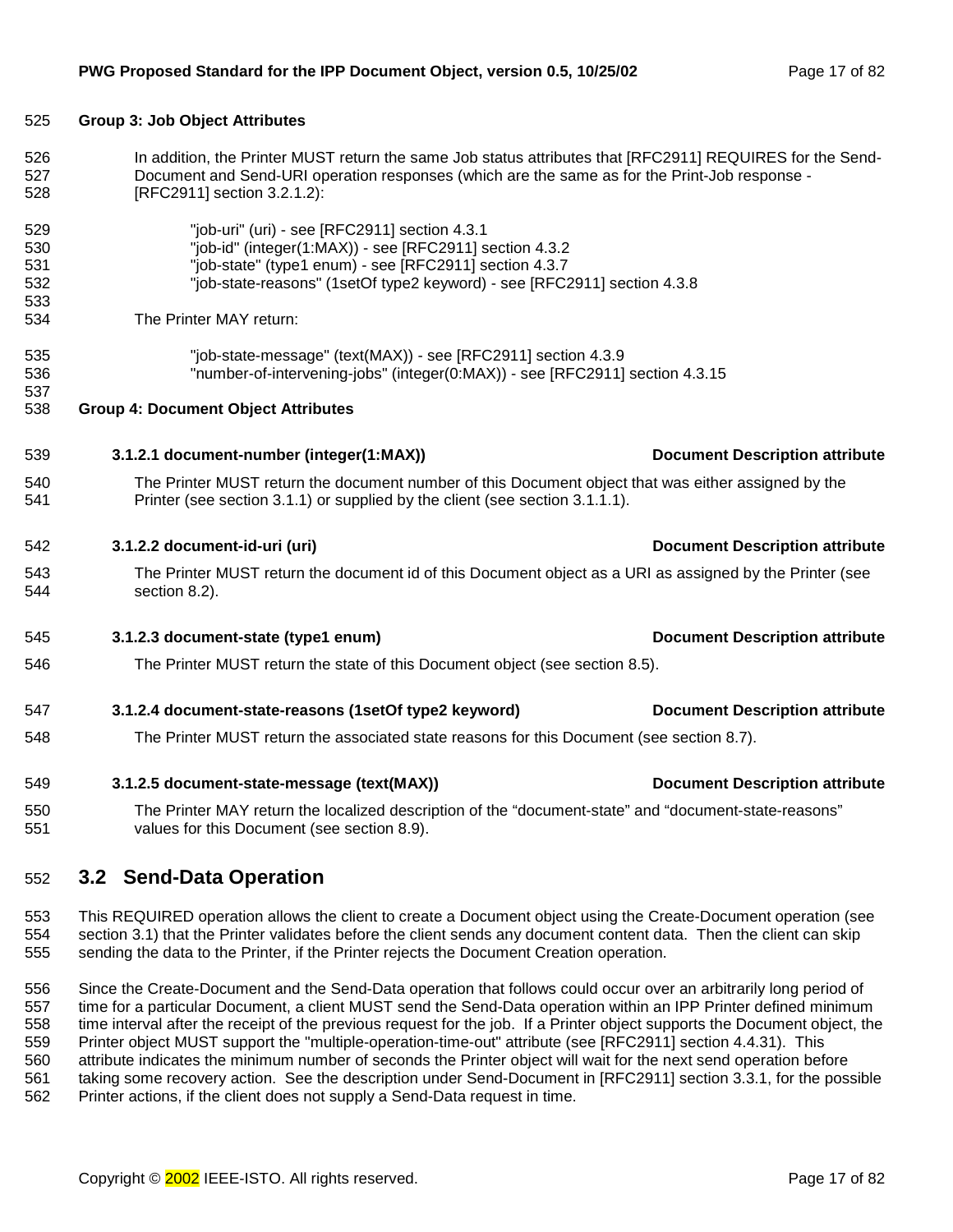<span id="page-17-0"></span>563 *Access Rights:* The authenticated user (see [RFC2911] section 8.3) performing this operation must either be the job

564 owner (as determined in the Create-Job operation) or an operator or administrator of the Printer object (see 565 [RFC2911] sections 1 and 8.5). Otherwise, the Printer MUST reject the operation and return: 'client-error-forbidden',

566 'client-error-not-authenticated', or 'client-error-not-authorized' as appropriate.

## 567 **3.2.1 Send-Data request**

568 The following attribute sets are part of the Send-Data Request:

#### 569 **Group 1: Operation Attributes**

#### 570 **Natural Language and Character Set:**

571 The "attributes-charset" and "attributes-natural-language" attributes as described in section [RFC2911] 572 3.1.4.1.

#### 573 **Target:**

574 The "document-number" (integer(1:MAX)) operation attribute MUST be supplied immediately after either (1) 575 the "printer-uri" (uri) plus "job-id" (integer(1:MAX)) or (2) the "job-uri" (uri) and "operation attribute(s) which 576 define the target Document object for this operation as described in section [RFC2911] 3.1.5. If the client 577 omits the "document-number" operation attribute, the Printer MUST reject the request and return the 'client-578 error-bad-request' status code.

#### 579 **Requesting User Name:**

580 The "requesting-user-name" (name(MAX)) attribute SHOULD be supplied by the client as described in 581 [RFC2911] section 8.3.

#### 582 **Group 2: Document Content**

583 The client MUST supply the document data in-line to be processed for this Document, just like supplying 584 data in the Send-Document and Print-Job requests.

## 585 **3.2.2 Send-Data Response**

586 The following sets of attributes are part of the Send-Data Response:

#### 587 **Group 1: Operation Attributes**

#### 588 **Status Message:**

589 In addition to the REQUIRED status code returned in every response, the response OPTIONALLY includes a 590 "status-message" (text(255)) and/or a "detailed-status-message" (text(MAX)) operation attribute as described 591 in [RFC2911] sections 13 and 3.1.6.

#### 592 **Natural Language and Character Set:**

- 593 The "attributes-charset" and "attributes-natural-language" attributes as described in [RFC2911] section 594 3.1.4.2.
- 595 **Group 2: Unsupported Attributes**
- 596 See [RFC2911] section 3.1.7 for details on returning Unsupported Attributes.

#### 597 **Group 3: Job Object Attributes**

598 The Printer MUST return the same set of Job status attributes as for the Print-Job, Send-Document, and 599 Create-Document responses (see section 3[.1.2\).](#page-15-0)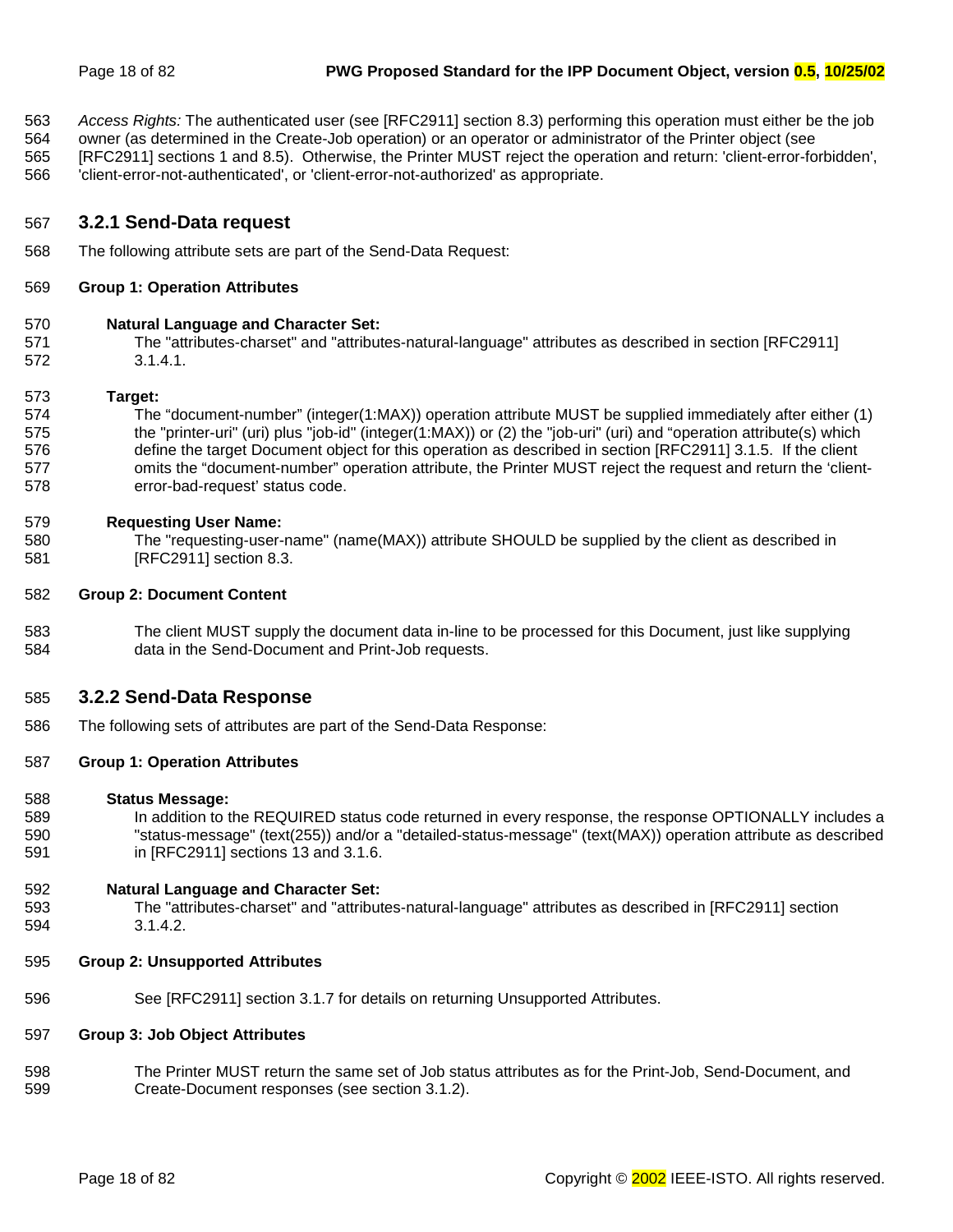#### <span id="page-18-0"></span>600 **Group 4: Document Object Attributes**

- 601 The Printer MUST return the same set of Document status attributes as for the Create-Document operation 602 response (see section 3[.1.2\)](#page-15-0)
- 603 ISSUE 01: OK for the Send-Data operation to return Document status attributes (as well as Job status 604 attributes) so at to be like the other Document operations?

# 605 **3.3 Send-Document Operation**

606 This REQUIRED<sup>4</sup> operation allows a client to submit multiple documents in a single Job by making a Send-Document 607 request for each Document. In this specification, the Send-Document creates a Document object ([RFC2911] did not 608 have a Document object). A Printer MUST support this operation with the semantics specified in [RFC2911] and with 609 the extension defined in this specification, since this specification REQUIRES the Printer to support multiple 610 document jobs.

611 See [RFC2911] section 3.3.1 for the semantics of the Send-Document operation not reproduced here.

612 *Access Rights:* The authenticated user (see [RFC2911] section 8.3) performing this operation must either be the job

613 owner (as determined in the Create-Job operation) or an operator or administrator of the Printer object (see

614 [RFC2911] sections 1 and 8.5). Otherwise, the Printer MUST reject the operation and return: 'client-error-forbidden',

615 'client-error-not-authenticated', or 'client-error-not-authorized' as appropriate.

## 616 **3.3.1 Send-Document Request**

617 The following attribute sets are part of the Send-Document Request:

#### 618 **Group 1: Operation Attributes (as in [RFC2911])**

619 As specified in [RFC2911] section 3.3.1 Send-Document request, plus any extensions indicated in [Table 6.](#page-36-0) 620 For example, "compression", "document-format", and "document-name". So this group is the same as for 621 Create-Document (see section [3.1.1\).](#page-13-0) 

## 622 **Group 2: Document Attributes (new - not in [RFC2911])**

623 The client OPTIONALLY supplies a set of Document Template attributes as listed in T[able 8.](#page-41-0) For example, 624 "media" and "number-up". If the client is not supplying any Document Template attributes in the request, the 625 client SHOULD omit Group 2 rather than sending an empty group. However, a Printer object MUST be able 626 to accept an empty group.

#### 627 **Group 3: Document Content (as in [RFC2911] Group 2)**

628 The client MUST supply the document data in-line to be processed for this Document if the "last-document" 629 flag is set to 'false'. However, since a client might not know that the previous Document object created with a 630 Create-Job, Send-Document, or Send-URI operation was the last document (i.e., the "last-document" 631 attribute was set to 'false'), it is legal to send a Send-Document request with no document data where the 632 "last-document" flag is set to 'true'. For this case, the Printer MUST NOT increment the value of the Job 633 object's "number-of-documents" attribute, since no Document object was added to the job. In addition, it is 634 not an error for a client to submit a job with no actual document data, i.e., only a single Create-Job and

l <sup>4</sup> The Send-Document operation is REQUIRED in this specification while it was OPTIONAL in [RFC2911]. This difference is because this specification REQUIRES Printer support of multiple document jobs, while [RFC2911] did not.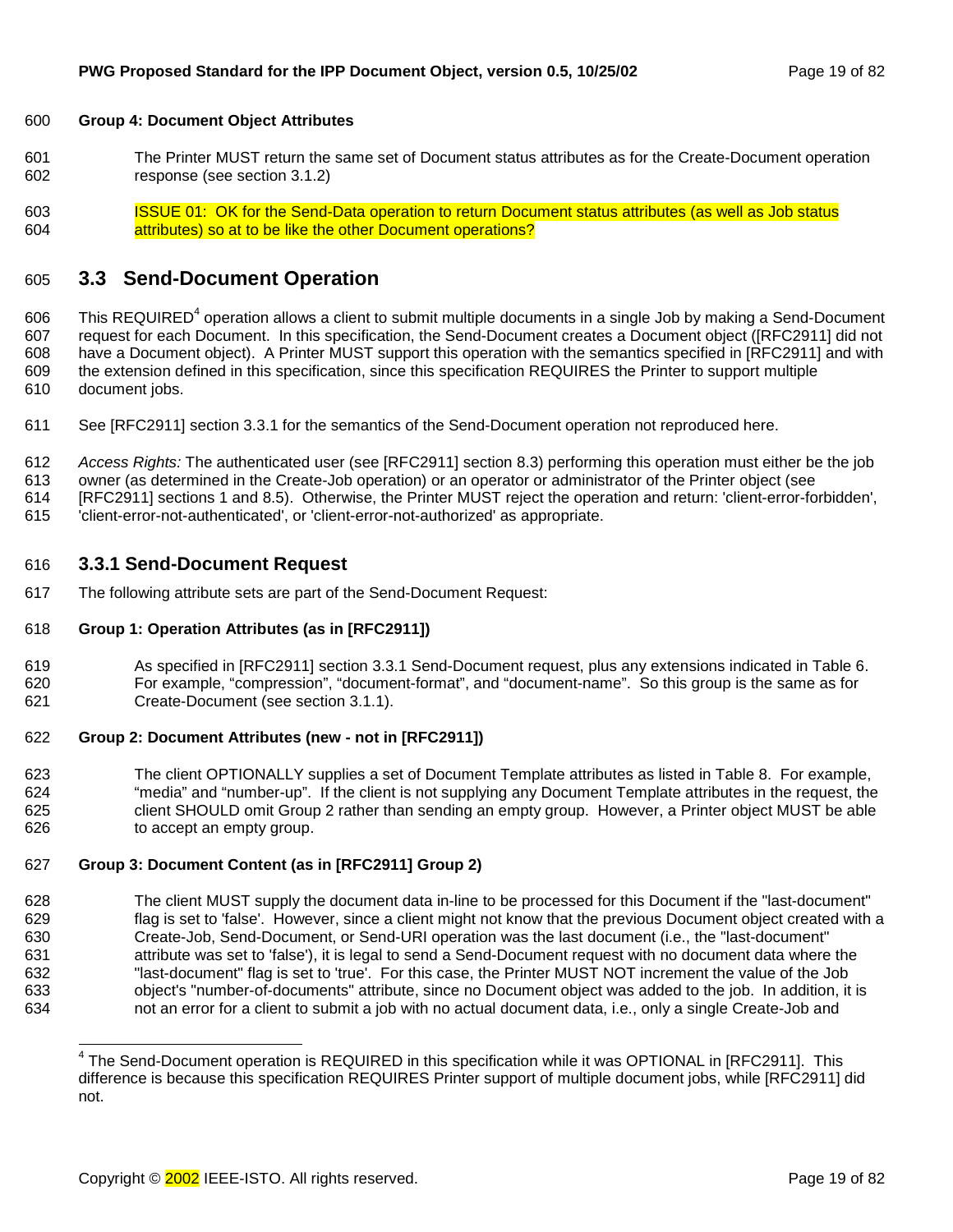<span id="page-19-0"></span>635 Send-Document request with a "last-document" operation attribute set to 'true' with no document data; it is 636 only an empty job which is scheduled and processed normally.

## 637 **3.3.2 Send-Document Response**

638 The following sets of attributes are part of the Send-Document Response:

## 639 **Group 1: Operation Attributes (as in [RFC2911] Group 1)**

#### 640 **Status Message:**

641 In addition to the REQUIRED status code returned in every response, the response OPTIONALLY includes a 642 "status-message" (text(255)) and/or a "detailed-status-message" (text(MAX)) operation attribute as described 643 in [RFC2911] sections 13 and 3.1.6.

#### 644 **Natural Language and Character Set:**

645 The "attributes-charset" and "attributes-natural-language" attributes as described in [RFC2911] section 646 3.1.4.2.

### 647 **Group 2: Unsupported Attributes (as in [RFC2911] Group 2)**

648 See [RFC2911] section 3.1.7 for details on returning Unsupported Attributes.

### 649 **Group 3: Job Object Attributes (as in [RFC2911] Group 3)**

650 The Printer MUST return the same set of Job status attributes as for the Print-Job, Send-Document, and 651 Create-Document responses (see section 3[.1.2\).](#page-15-0) 

#### 652 **Group 4: Document Object Attributes (new - as in Create-Document Group 3 - see section [3.1.2\)](#page-15-0)**

653 The Printer MUST return the same set of Document status attributes as for the Create-Document operation 654 response (see section 3[.1.2\)](#page-15-0).

# 655 **3.4 Send-URI Operation**

656 This OPTIONAL operation has the same request and response semantics as the Send-Document operation (see 657 section 3.[3\)](#page-18-0) except that a client MUST supply a URI reference ("document-uri" operation attribute) rather than the 658 document data itself. If a Printer object supports this operation, clients can use both Send-URI or Send-Document 659 operations to add new documents to an existing multi-document Job object. However, if a client needs to indicate 660 that the previous Send-URI or Send-Document was the last document, the client MUST use the Send-Document 661 operation with no document data and the "last-document" flag set to 'true' (rather than using a Send-URI operation 662 with no "document-uri" operation attribute).

- 663 If a Printer object supports this operation, it MUST also support the Print-URI operation (see [RFC2911] section 664 3.2.2).
- 665 The Printer object MUST validate the syntax and URI scheme of the supplied URI before returning a response, just 666 as in the Print-URI operation. The IPP Printer MAY validate the accessibility of the document as part of the operation 667 or subsequently (see [RFC2911] section 3.2.2).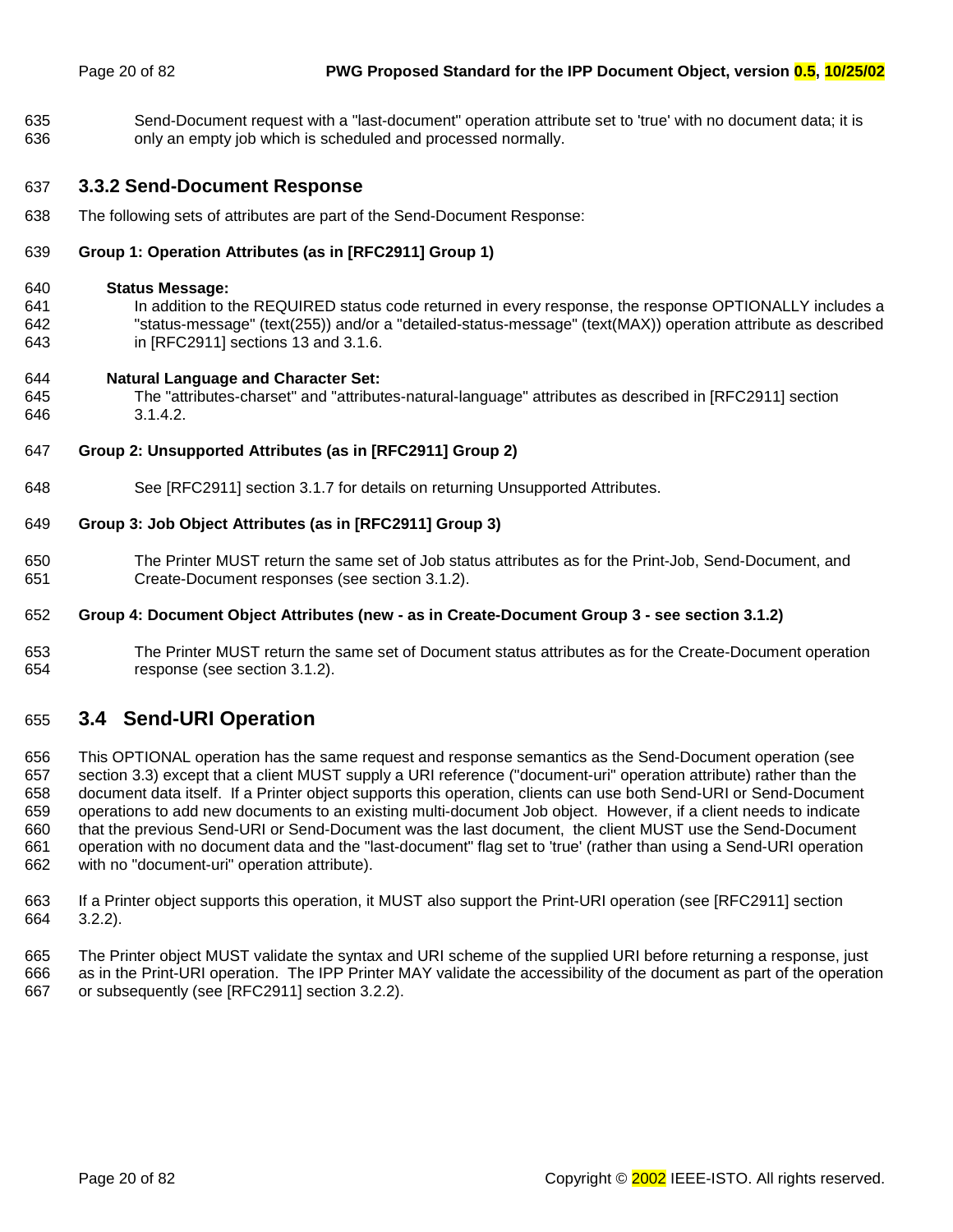# <span id="page-20-0"></span>668 **3.5 Validate-Document Operation**

669 This REQUIRED operation allows the client to verify capabilities of a Printer against whatever attributes the client 670 supplies in the Validate-Document request in combination with the previously submitted partial Job, if any. This 671 operation has the same inputs as the Create-Document operation request (section 3[.1\)](#page-12-0) except the Printer does not 672 create a new Document object. The Printer object returns the same status codes, Operation Attributes (Group 1) 673 and Unsupported Attributes (Group 2) as the Create-Document operation (see section [3.1.2\).](#page-15-0) However, no Job 674 Object Attributes (Group 3) and no Document Object Attributes (Group 4) are returned, since no Document object is 675 created.

676 The client MAY supply a Job object Target, that MUST be either (1) a "printer-uri" and a "job-id" operation attribute or 677 (2) a "job-uri" operation attribute. If supplied, the Job Target MUST identify a job that has been created by Create-678 Job ([RFC2911] section 3.2.4), but not yet closed, that is, the client hasn't yet supplied the "last-document" operation 679 attribute with a 'true' value. When the client supplies the Job object Target, the Printer MUST validate that an 680 identical Create-Document, Send-Document, or Send-URI operation would have been accepted in the context of the 681 specified Job and its other Document objects.

682 If the client omits the Job Target by including only the "printer-uri" operation attribute, the Printer performs the same 683 validation as for a Create-Document in which there were no Job attributes supplied in the Create-Job and no other 684 Documents. The Printer MUST support the Validate-Document operation with and without the Job object Target 685 being present.

686 In addition to the attributes and groups defined for a Create-Document request (see section [3.1.1\),](#page-13-0) the client MAY 687 supply the "document-uri" operation attribute (defined in the Send-URI operation in [RFC2911] section 3.3.2). If the 688 client supplies the "document-uri" operation attribute, the Printer MUST validate that the URI scheme is supported 689 . and that the referenced data is accessible<sup>5</sup>.

690 If the client discovers that a Validate-Document operation fails, it has the choice of (1) canceling the entire partially 691 created job, if any, (2) closing the partially created Job as is (with a Send-Document supplying the "last-document" 692 with a 'true' value) so that the Printer will process the Job, or (3) adding other Document objects (with Create-693 Document, Send-Document, and/or Send-URI) and then closing the Job.

694 By using the Validate-Document operation a client can validate that an identical Create-Document operation (or a 695 Send-Document operation with the document data or a Send-URI operation) would be accepted by the Printer in the 696 context of the partially submitted Job. The Validate-Document operation also performs the same security negotiation 697 as the Create-Document operation (see [RFC2911[ section 8), so that a client can check that the client and Printer 698 object security requirements can be met before performing a Create-Document, Send-Document, or Send-URI 699 operation.

# 700 **3.6 Get-Document-Attributes Operation**

701 This REQUIRED operation allows a client to request the values of selected attributes of a Document object. This 702 operation is almost identical to the Get-Job-Attributes operation (see [RFC2911] section 3.3.4). The only differences 703 are that the operation is directed at a Document object rather than a Job object and the returned attribute group is a 704 set of Document object attributes rather than a set of Job object attributes.

705 The Printer MUST return the attributes that a client supplied in the Create-Document, Send-Document, or Send-URI 706 operations, plus any Document Description attributes that the Printer has generated. The Printer MUST NOT return 707 any Job Level attributes that the Document object inherits, including "document-overrides" (1setOf collection) 708 member attributes (see [override]), and MUST NOT factor out common Document object attributes and return them

<sup>————————————————————&</sup>lt;br><sup>5</sup> The PWG PSI [pwg-psi] specification includes a Validate-Document operation with the "document-uri" operation attribute that the Printer MUST validate.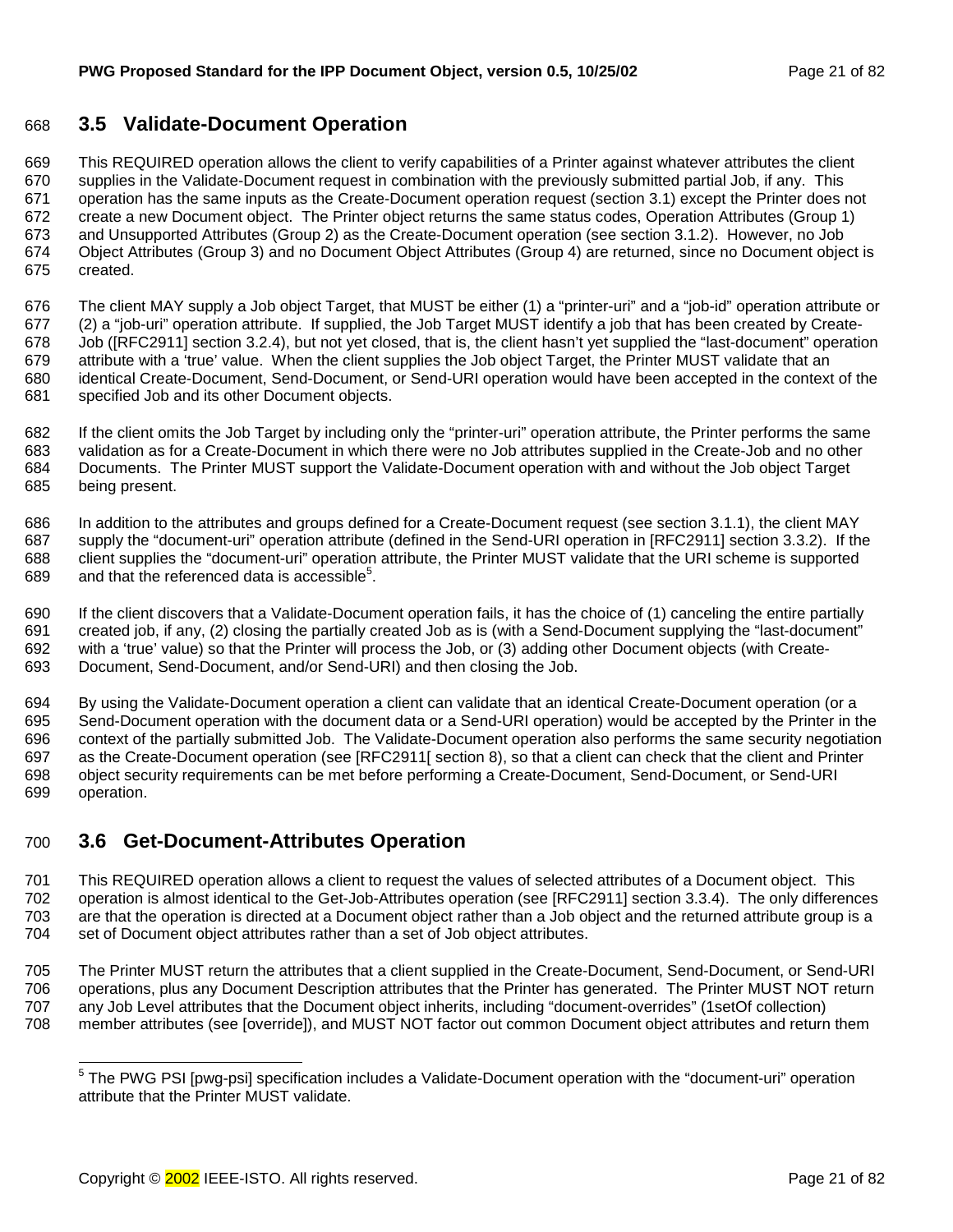<span id="page-21-0"></span>709 as Job object attributes. Thus the Get-Document-Attributes returns to clients the attributes that clients submitted with 710 the Job object and with the Document object.

711 The client MAY display to the user any Document attributes inherited from the Job object. However, such a client 712 MUST query both the Job object using Get-Job-Attributes and the Document object using Get-Document-Attributes 713 in order to be able to merge the inherited attributes with the explicitly-supplied Document attributes. Furthermore, the 714 client MAY factor out common explicitly-supplied Document object attributes and display them once as Job object 715 attributes, instead of with each Document object. However, any such regularization of the display for users is the 716 policy of the client and is outside the scope of this client-Printer protocol specification. Note: specify any such 717 regularization or canonicalization policy in the Printer response would have been impossible to agree to.

- 718 For Document objects, the possible names of attribute groups are:
- 719 'document-template': the subset of the Document Template attributes that apply to a Document object (the "D" 720 column in [Table 8\)](#page-41-0) that the implementation supports for Document objects.
- 721 'document-description': the subset of the Document Description attributes specified in the "Doc" column of 722 [Table 9 t](#page-47-0)hat the implementation supports for Document objects.
- 723 'all': the special group 'all' that includes all attributes that the implementation supports for Document objects.

724 Since a client MAY request specific attributes or named groups, there is a potential that there is some overlap. For 725 example, if a client requests, 'document-name' and 'document-description', the client is actually requesting the 726 "document-name" attribute once by naming it explicitly, and once by inclusion in the 'document-description' group. In 727 such cases, the Printer object NEED NOT return the attribute only once in the response even if it is requested 728 multiple times. The client SHOULD NOT request the same attribute in multiple ways.

729 It is NOT REQUIRED that a Document object to support all attributes belonging to a group (since some attributes are 730 OPTIONAL). However, it is REQUIRED that the Printer support all these group names for the Document object.

## 731 **3.6.1 Get-Document-Attributes Request**

732 The following groups of attributes are part of the Get-Document-Attributes Request when the request is directed at a 733 Document object:

#### 734 **Group 1: Operation Attributes**

#### 735 **Natural Language and Character Set:**

736 The "attributes-charset" and "attributes-natural-language" attributes as described in [RFC2911] section 737 3.1.4.1.

#### 738 **Target:**

739 The "document-number" (integer(1:MAX)) operation attribute MUST be supplied immediately after either (1) 740 the "printer-uri" (uri) plus "job-id" (integer(1:MAX)) or (2) the "job-uri" (uri) operation attribute(s) which define 741 the target Document object for this operation as described in [RFC2911] section 3.1.5. If the client omits the 742 "document-number" operation attribute, the Printer MUST reject the request and return the 'client-error-bad-743 request' status code.

#### 744 **Requesting User Name:**

745 The "requesting-user-name" (name(MAX)) attribute SHOULD be supplied by the client as described in 746 [RFC2911] section 8.3.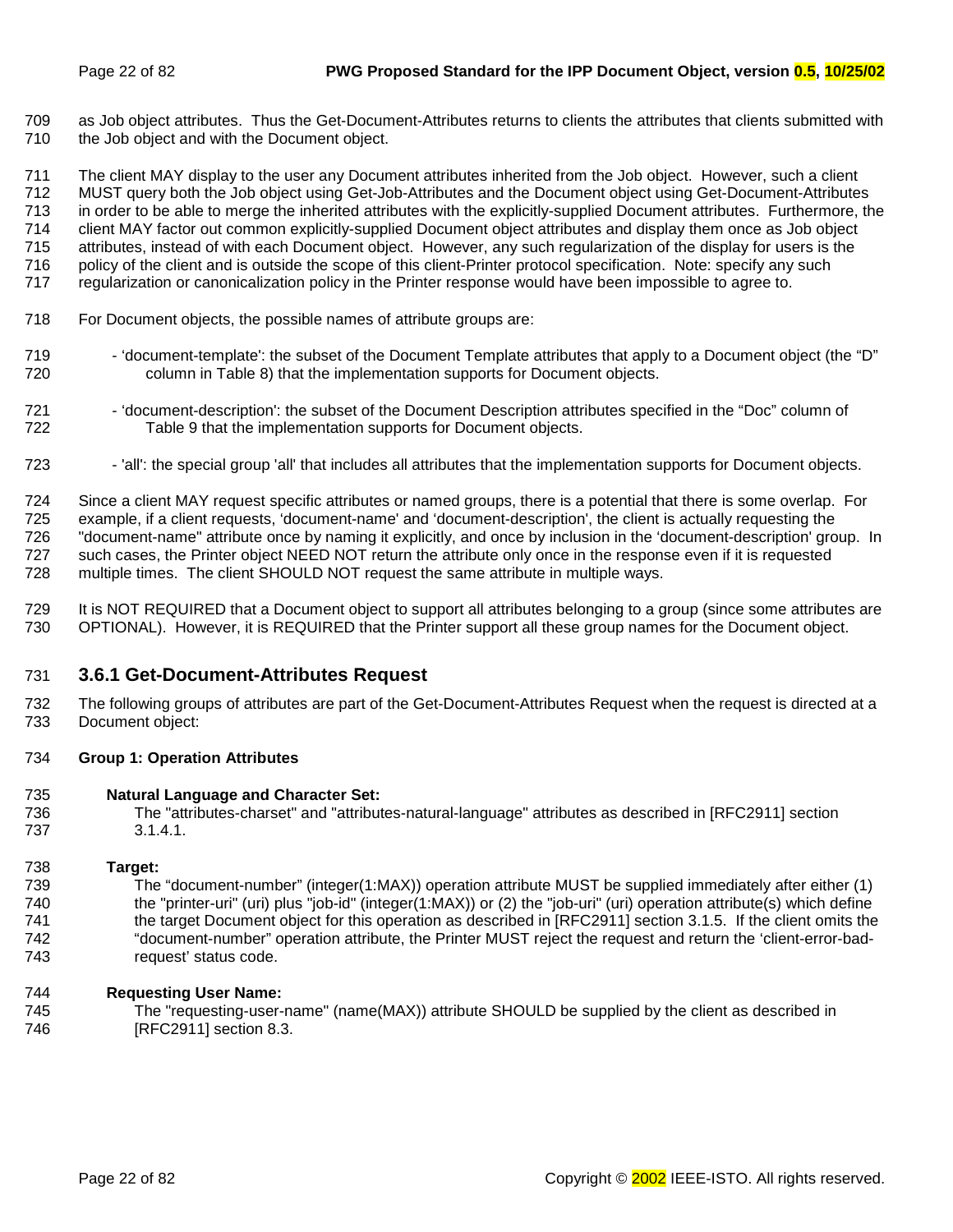### <span id="page-22-0"></span>747 **3.6.1.1 "requested-attributes" (1setOf keyword):**

748 The client OPTIONALLY supplies this attribute. The Printer MUST support this attribute. It is a set of 749 attribute names and/or attribute group names in whose values the requester is interested. If the client omits 750 this attribute, the Printer MUST respond as if this attribute had been supplied with a value of 'all'.

#### 751 **3.6.2 Get-Document-Attributes Response**

752 The Printer object returns the following sets of attributes as part of the Get-Document-Attributes Response:

#### 753 **Group 1: Operation Attributes**

#### 754 **Status Message:**

755 In addition to the REQUIRED status code returned in every response, the response OPTIONALLY includes a 756 "status-message" (text(255)) and/or a "detailed-status-message" (text(MAX)) operation attribute as described 757 in [RFC2911] sections 13 and 3.1.6.

#### 758 **Natural Language and Character Set:**

759 The "attributes-charset" and "attributes-natural-language" attributes as described in [RFC2911] section 760 3.1.4.2. The "attributes-natural-language" MAY be the natural language of the Document object, rather than 761 the one requested.

#### 762 **Group 2: Unsupported Attributes**

- 763 See [RFC2911] section 3.1.7 for details on returning Unsupported Attributes.
- 764 The response NEED NOT contain the "requested-attributes" operation attribute with any supplied values 765 (attribute keywords) that were requested by the client but are not supported by the Printer. If the Printer 766 object does return unsupported attributes referenced in the "requested-attributes" operation attribute and that 767 attribute included group names, such as 'all', the unsupported attributes MUST NOT include attributes 768 described in the standard but not supported by the implementation.

#### 769 **Group 3: Document Object Attributes**

770 This is the set of requested attributes and their current values. The Printer ignores (does not respond with) 771 any requested attribute or value which is not supported. Furthermore, the Printer MUST NOT return 772 Document Template attributes that were not supplied by a client in a Create-Document, Send-Document, or 773 Send-URI request or set by a Set-Document-Attributes request. So the response reflects what was 774 submitted. The Printer MAY omit returning attributes that are restricted by the Printer's security policy in 775 force, including whether the requesting user is the user that submitted the job (job originating user) or not 776 (see [RFC2911] section 8). However, the Printer MUST respond with the 'unknown' value for any supported 777 attribute (including all REQUIRED attributes) for which the Printer does not know the value, unless it would 778 violate the security policy. See the description of the "out-of-band" values in the beginning of [RFC2911] 779 Section 4.1.

# 780 **3.7 Get-Documents Operation**

781 This REQUIRED operation allows a client to retrieve the list of Document objects belonging to the target Job object. 782 The client MAY also supply a list of Document attribute names and/or attribute group names. A group of Document 783 object attributes will be returned for each Document object in the Job.

784 This operation is similar to the Get-Document-Attributes operation (see section [3.5\),](#page-20-0) except that this Get-Documents 785 operation returns attributes from all Document objects contained in the Job object, instead of from a single selected 786 Document object in the Job object. As with the Get-Document-Attributes operation the Printer MUST only return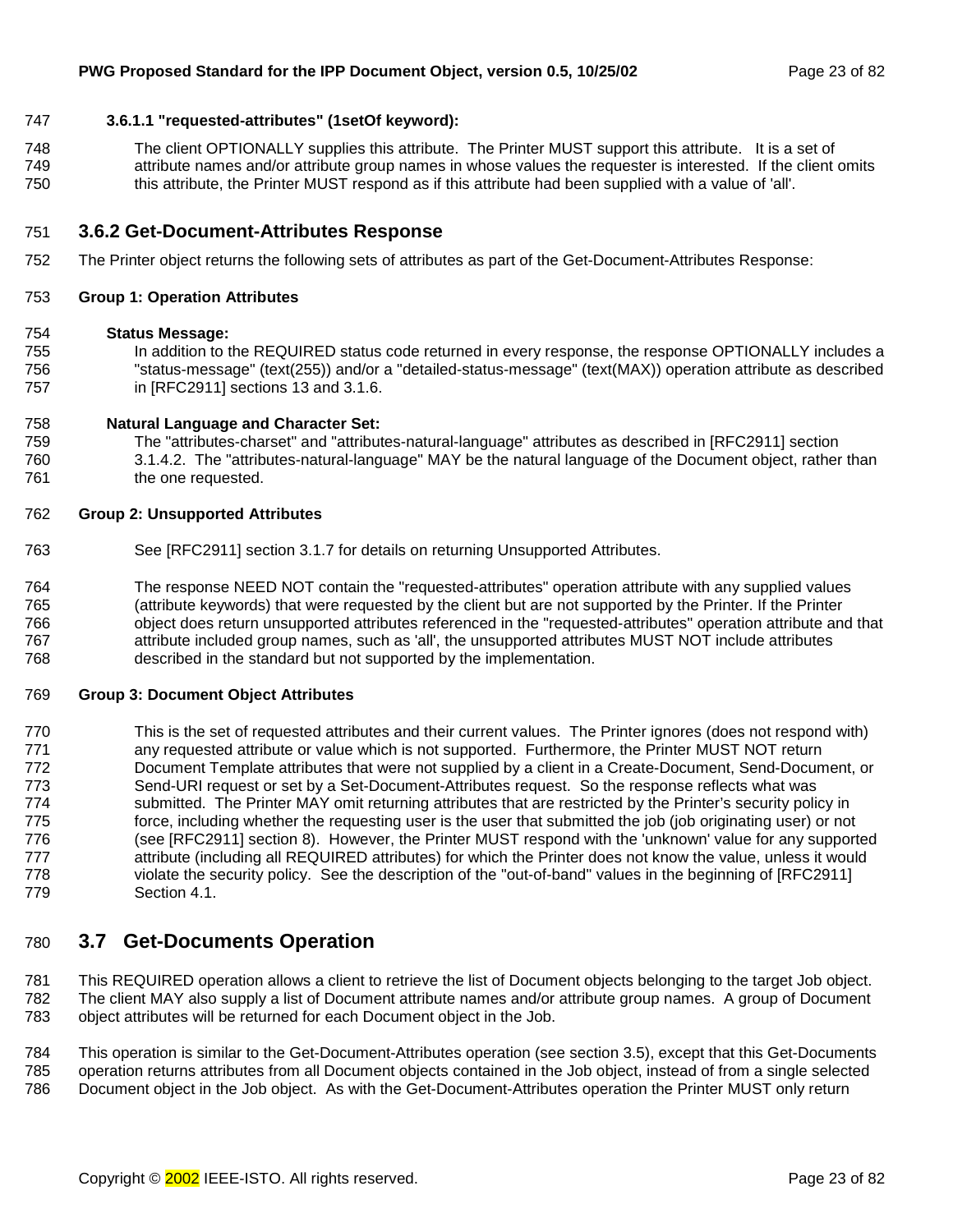<span id="page-23-0"></span>787 attributes that were submitted by a client when the Document object was created by the Create-Document, Send-788 Document, or Send-URI operations and possibly modified by the Set-Document-Attributes operation (see section 789 [3.8\)](#page-24-0).

# 790 **3.7.1 Get-Documents Request**

791 The client submits the Get-Documents request to a Printer object. The Get-Documents is similar to the Get-Jobs 792 operations (see [RFC2911] section 3.2.6) except that there are no equivalents to the "which-jobs" and "my-jobs" 793 operation attributes.

794 The following groups of attributes are part of the Get-Documents Request:

### 795 **Group 1: Operation Attributes**

- 796 **Natural Language and Character Set:**
- 797 The "attributes-charset" and "attributes-natural-language" attributes as described in [RFC2911] section 798 3.1.4.1.

#### 799 **Target:**

800 Either (1) the "printer-uri" (uri) plus "job-id" (integer(1:MAX)) or (2) the "job-uri" (uri) operation attribute(s) 801 which define the target Job object for this operation as described in [RFC2911] section 3.1.5.

### 802 **Requesting User Name:**

803 The "requesting-user-name" (name(MAX)) attribute SHOULD be supplied by the client as described in 804 **IRFC29111** section 8.3.

#### 805 **3.7.1.1 "limit" (integer(1:MAX)):**

806 The client OPTIONALLY supplies this attribute. The Printer object MUST support this attribute. It is an 807 integer value that determines the maximum number of Documents that a client will receive from the Printer. 808 The limit is a "stateless limit" in that if the value supplied by the client is 'N', then only the first 'N' Documents 809 are returned in the Get-Documents Response. There is no mechanism to allow for the next 'M' Documents 810 after the first 'N' Documents. If the client does not supply this attribute, the Printer object responds with all 811 Documents.

#### 812 **3.7.1.2 "requested-attributes" (1setOf type2 keyword):**

- 813 The client OPTIONALLY supplies this attribute. The Printer object MUST support this attribute. It is a set of 814 Document attribute names and/or attribute groups names in whose values the requester is interested. This 815 set of attributes is returned for each Document object that is returned. The allowed attribute group names 816 are the same as those defined in the Get-Document-Attributes operation in section 3[.6.1.](#page-21-0)
- 817 If the client does not supply this attribute, the Printer MUST respond as if the client had supplied this attribute 818 with the two values:
- 819 'document-number' (see section 8[.1\)](#page-49-0)
- 820 'document-id-uri' (see section [8.2\).](#page-49-0)
- 821

# 822 **3.7.2 Get-Documents Response**

823 The Printer object returns all of the Document objects up to the number specified by the "limit" attribute that match

- 824 the criteria as defined by the attribute values supplied by the client in the request. If the client requests any
- 825 Document attributes at all, there is a set of Document Object Attributes returned for each Document object.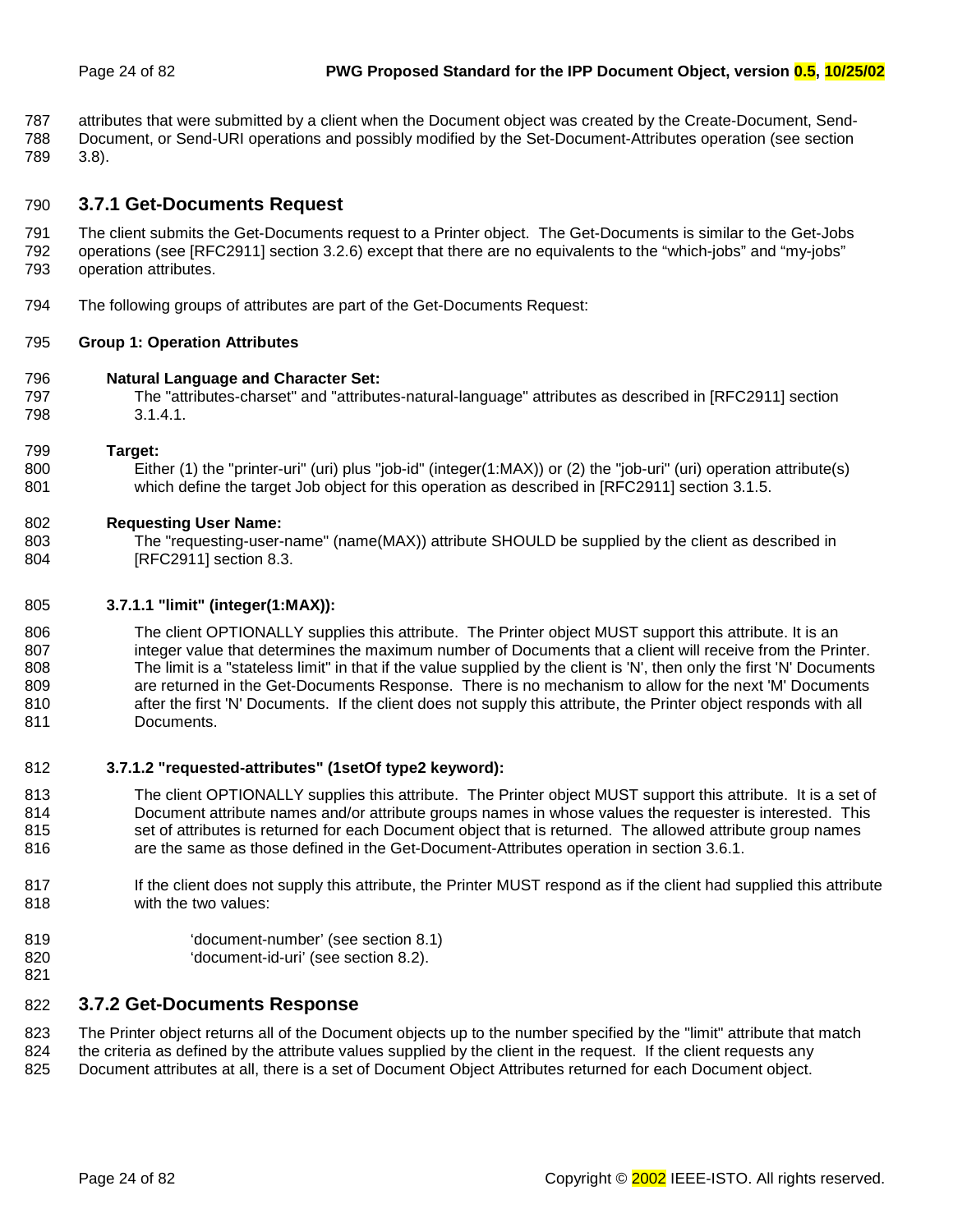<span id="page-24-0"></span>826 It is not an error for the Printer to return 0 Documents. If the response returns 0 Documents because there are no 827 Documents in the Job, then the status code for 0 Documents MUST be 'successful-ok'.

### 828 **Group 1: Operation Attributes**

#### 829 **Status Message:**

830 In addition to the REQUIRED status code returned in every response, the response OPTIONALLY includes a 831 "status-message" (text(255)) and/or a "detailed-status-message" (text(MAX)) operation attribute as described 832 in [RFC2911] sections 13 and 3.1.6.

#### 833 **Natural Language and Character Set:**

834 The "attributes-charset" and "attributes-natural-language" attributes as described in [RFC2911] section 835 3.1.4.2.

#### 836 **Group 2: Unsupported Attributes**

837 See [RFC2911] section 3.1.7 for details on returning Unsupported Attributes.

838 The response NEED NOT contain the "requested-attributes" operation attribute with any supplied values 839 (attribute keywords) that were requested by the client but are not supported by the Printer. If the Printer 840 object does return unsupported attributes referenced in the "requested-attributes" operation attribute and that 841 attribute included group names, such as 'all', the unsupported attributes MUST NOT include attributes 842 described in the standard but not supported by the implementation.

#### 843 **Groups 3 to N: Document Object Attributes**

844 The Printer object responds with one set of Document Object Attributes for each returned Document object. 845 The Printer object ignores (does not respond with) any requested attribute or value which is not supported or 846 which is restricted by the security policy in force, including whether the requesting user is the user that 847 submitted the job (job originating user) or not (see [RFC2911] section 8). However, the Printer object MUST 848 respond with the 'unknown' value for any supported attribute (including all REQUIRED attributes) for which 849 the Printer object does not know the value, unless it would violate the security policy. See the description of 850 the "out-of-band" values in the beginning of [RFC2911] section 4.1.

851 The Printer MUST return the Groups for the requested Job in order of increasing "document-number" 852 Document Description attribute value.

# 853 **3.8 Set-Document-Attributes Operation**

854 This OPTIONAL operation allows a client to set the values of the attributes of a Document object after the Document 855 object was submitted to the Printer. In the request, the client supplies the set of Document keyword attribute names 856 and values that are to be set. In the response, the Printer returns success or rejects the entire request with 857 indications of which attribute or attributes could not be set.

858 This operation is almost identical to the Set-Job-Attributes operation and follows the same rules for validation (see 859 [set-ops] section 4.2). The only differences are that the Set-Document-Attributes operation is directed at a Document 860 object rather than a Job object. As with the Set-Job-Attributes operation, The Set-Document-Attributes operation 861 can add an attribute to the Target object, accepts the 'delete-attributes' out-of-band value to remove an attribute from 862 the Target object. In addition the validation is the same as the Create-Document, Send-Document, and Send-URI 863 operations that create Document objects, i.e., the Printer validation depends on the "xxx-supported" Printer 864 Description attributes (see [RFC2911] section 3.1).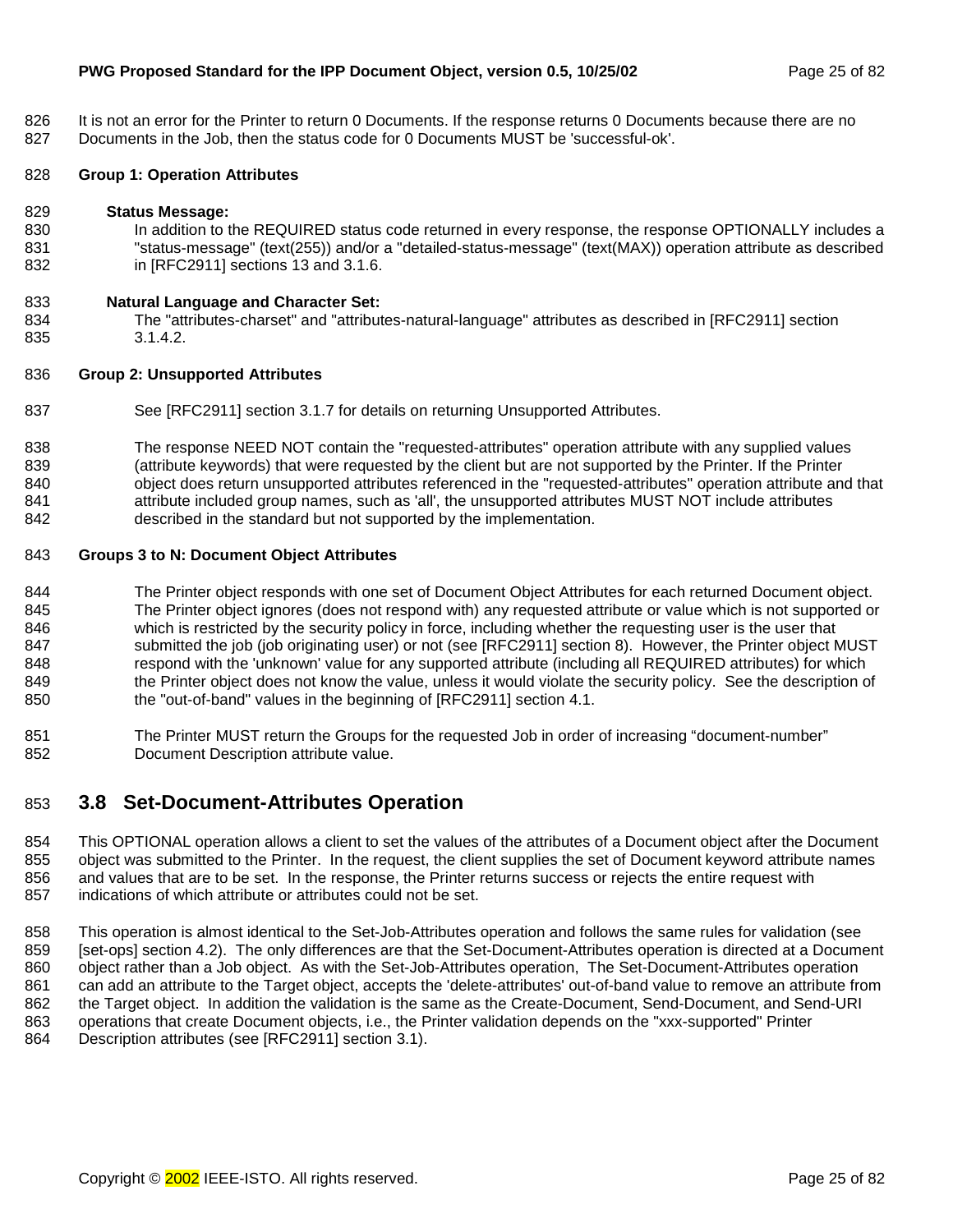<span id="page-25-0"></span>865 If a client supplies a document attribute in a Set-Document-Attributes request that the Printer supports, and the 866 document was originally submitted without supplying that attribute, the Printer adds the attribute to the Document 867 object.

868 If the client supplies a document attribute with the "out-of-band" value 'delete-attribute' (see [set-ops] section 8.2), 869 then the Printer MUST remove the attribute and all of its values from the Document object, if present. The semantic 870 effect of the client supplying the 'delete-attribute' value in a Set-Document-Attributes operation MUST be the same as 871 if the attribute had not been supplied with the Document object in the Document Creation operation, i.e., the Printer 872 applies its default attribute or behavior with lower precedence that the PDL (see the beginning of [RFC2911] section 873 4.2 and [RFC2911] 3.2.1.1). Any subsequent query of the Document object using Get-Document-Attributes or Get-874 Documents MUST NOT return any attribute that has been deleted using the 'delete-attribute' out-of-band value. 875 However, a client can re-establish such a deleted Document attribute with any supported value(s) using a 876 subsequent Set-Document-Attributes operation.

877 If the client supplies an attribute in a Set-Document-Attributes request with the 'delete-attribute' value and that 878 attribute is not present on the Document object, the Printer ignores that supplied attribute in the request, does not 879 return the attribute in the Unsupported Attributes group, and returns the 'successful-ok' status code, if there are no 880 other problems with the request.

881 The validation of the Set-Document-Attributes request is performed by the Printer as if the document had been 882 submitted originally with the new attribute values (and the deleted attributes removed) and with "ipp-attribute-fidelity" 883 set to 'true', i.e., all modified attributes Document attributes and values MUST be supported in combination with the 884 Document attributes not modified. If such a Document Creation operation would have been accepted, then the Set-885 Document-Attributes MUST be accepted. If such a Document Creation operation would have been rejected, then the 886 Set-Document-Attributes MUST be rejected and the Document MUST be unchanged. In addition, if any of the 887 supplied attributes are not supported, are not settable, or the values are not supported, the Printer object MUST 888 reject the entire operation; the Printer object MUST NOT partially set some of the supplied attributes. In other words, 889 after the operation, all the supplied attributes MUST be set or none of them MUST be set, thus making the Set-890 Document-Attributes an atomic operation.

891 The Printer MUST accept or reject this operations when the Document's READ-ONLY "document-state" attribute has 892 the values shown in Table 5. The document's current state MUST affect whether the Printer accepts or rejects the 893 request. However, the Set-Document-Attributes operation MUST NOT change the state of the Document object 894 (since the Document is a passive object and the Document state is a subset of the Job State). For example, in the 895 case where the operation creates a request for unavailable resources, the Job (but not the Document) transitions to a 896 new state. Table 5 shows the allowed behaviors in each document state.

## 897 **Table 5 - Document State Table for the Set-Document-Attributes operation**

| Current          | <b>New</b>       | Printer's response status code                                  |
|------------------|------------------|-----------------------------------------------------------------|
| "document-state" | "document-state" | and "action":                                                   |
|                  | (no change)      |                                                                 |
|                  |                  |                                                                 |
| 'pending'        | 'pending'        | 'successful-ok'                                                 |
| 'pending'        | 'pending'        | 'successful-ok' - needed resources are not ready (the Job MAY   |
|                  |                  | change state, but the Document MUST NOT).                       |
| 'processing'     | 'processing'     | 'successful-ok' or 'client-error-not-possible' depending on     |
|                  |                  | implementation, including the attributes being set, whether the |
|                  |                  | document has started marking media, etc.                        |
| 'completed'      | 'completed'      | 'client-error-not-possible'                                     |
| 'canceled'       | 'canceled'       | 'client-error-not-possible'                                     |
| 'aborted'        | 'aborted'        | 'client-error-not-possible'                                     |

898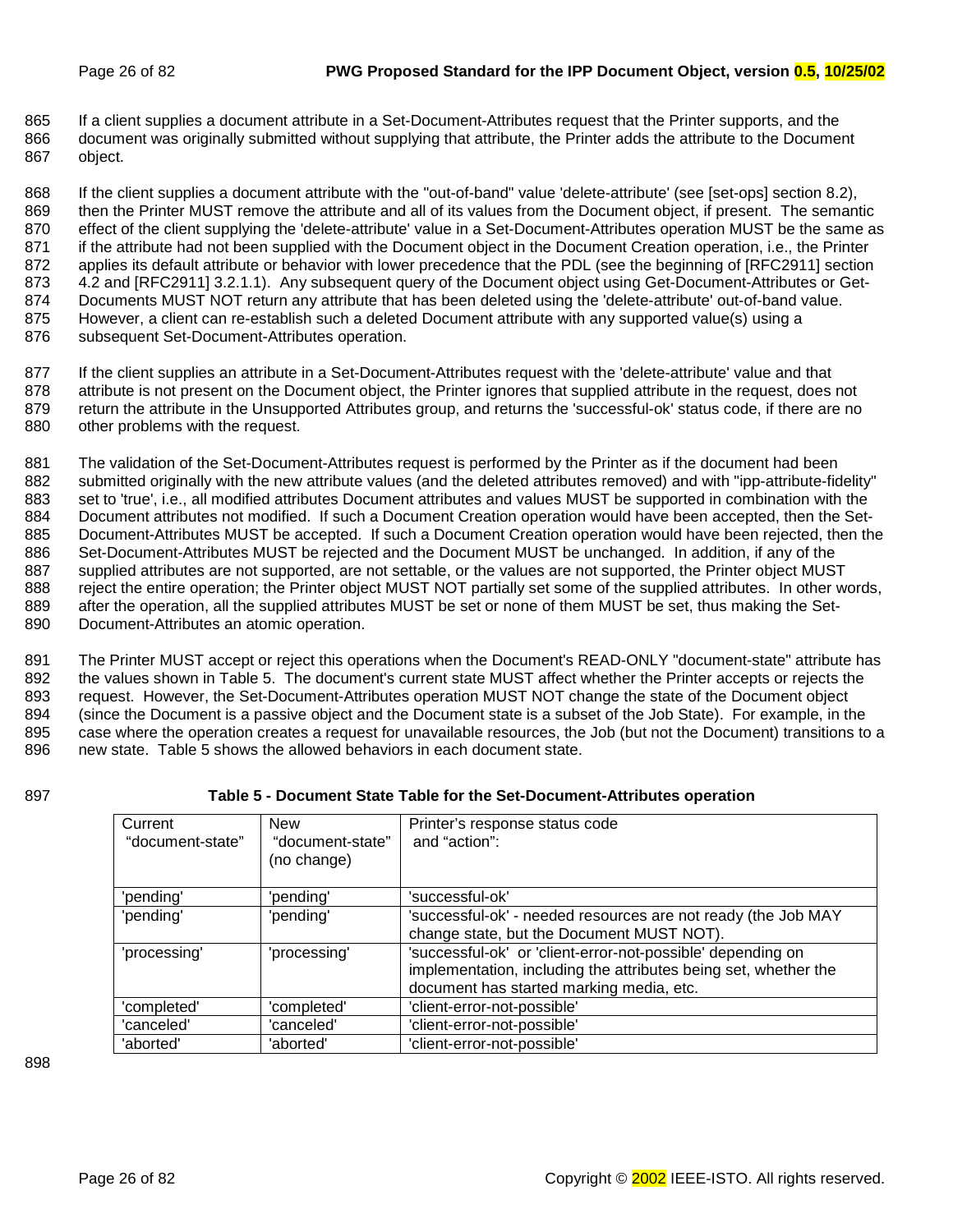<span id="page-26-0"></span>899 This operation MUST NOT change the value of attributes not specified in the operation unless the definition of the 900 attribute explicitly specifies such side-effects. In general, Document attribute definitions that are settable will not 901 define side-effects on other attributes that are settable, only side effects on READ-ONLY attributes, if any.

# 902 **3.8.1 Settable and READ-ONLY Document Description attributes**

- 903 If the Printer supports the Set-Document-Attributes operation, then it SHOULD support setting of:
- 904 all Document Template document ("xxx") attributes
- 905 that the implementation supports (see the column labeled "D" in [Table 8\)](#page-41-0).

906 Almost all Document Description attributes (see [RFC2911] section 4.3) MUST NOT be settable, i.e., they are 907 defined to be READ-ONLY. Only Document Description attributes marked with "(r/w) in T[able 8 M](#page-41-0)AY be settable 908 using Set-Document-Attributes. The Printer MUST reject a Set-Document-Attributes request that attempts to set any 909 attributes in [Table 8 th](#page-41-0)at is not marked "(r/w).

910 Note: From now on, all extensions that define new object attributes will indicate whether or not the attributes are 911 READ-ONLY, by including the "READ-ONLY" adjective in their descriptions and/or explicitly stating whether they 912 MAY be settable.

913 *Access Rights:* The authenticated user (see [RFC2911] section 8.3) performing this operation must either be the job

914 owner (as determined in the Job Creation operation) or an operator or administrator of the Printer object (see 915 [RFC2911] Sections 1 and 8.5).

# 916 **3.8.2 Set-Document-Attributes Request**

- 917 The following sets of attributes are part of the Set-Document-Attributes Request:
- 918 **Group 1: Operation Attributes**
- 919 **Natural Language and Character Set:**
- 920 The "attributes-charset" and "attributes-natural-language" attributes as described in [RFC2911] section 921 3.1.4.1.

#### 922 **Target:**

923 The client MUST supply the "document-number" (integer(1:MAX)) operation attribute immediately after either 924 (1) the "printer-uri" (uri) plus "job-id" (integer(1:MAX)) or (2) the "job-uri" (uri) operation attribute(s) which 925 define the target Document object for this operation as described in [RFC2911] section 3.1.5. If the client 926 omits the "document-number" operation attribute, the Printer MUST reject the request and return the 'client-927 error-bad-request' status code.

928 Note: There is no way in a single operation for the client to set all of a Job's Document objects to the same 929 attribute value. Either (1) the client sets the corresponding attribute in each Document object in the Job with 930 separate Set-Document-Attributes requests, or (2) the client sets the corresponding attribute at the Job Level 931 using the Set-Job-Attributes operation. Setting the corresponding attribute at the Job Level (or supplying that 932 attribute initially in the Job Creation operation) causes each Document object to inherit the Job Level 933 attribute value, if the Document object doesn't have a corresponding explicit attribute supplied at the 934 Document Level. In other words, supplying an attribute at the Job Levels will affect all the Job's Document 935 objects that don't have that attribute also explicitly supplied at the Document Level.

#### 936 **Requesting User Name:**

937 The "requesting-user-name" (name(MAX)) attribute SHOULD be supplied by the client as described in 938 [RFC2911] section 8.3.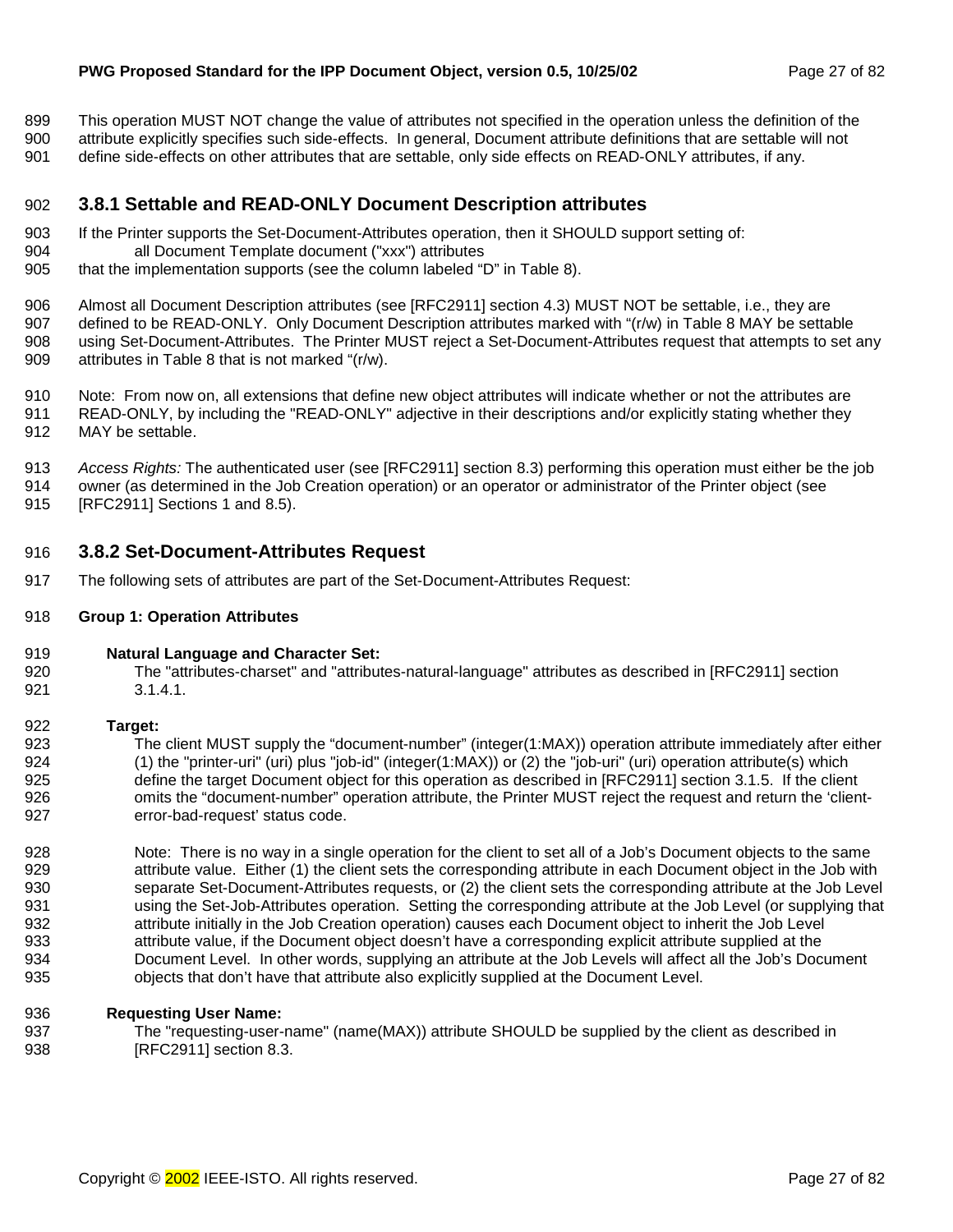#### <span id="page-27-0"></span>939 **Group 2: Document Attributes**

940 The client MUST supply a set of Document Template attributes with one or more values (including explicitly 941 allowed out-of-band values) as listed in column labeled "D" in Table 8 - Job Template and Document 942 [Template attributes a](#page-41-0)nd Document Description attributes flagged with "(r/w)" and listed in the column labeled 943 "Doc" in [Table 9 - Job and Document Description attributes, a](#page-47-0)nd any attribute extensions supported by the 944 Printer. The value(s) of each Document attribute supplied in Group 2 replaces the value(s) of the 945 corresponding Document attribute on the target Document object. For attributes that can have multiple 946 values (1setOf), all values supplied by the client replace all values of the corresponding Document object 947 attribute.

- 948 In order to set the Document's "document-message" Document Description attribute (see section 8.[10\),](#page-60-0) the 949 client MUST supply the attribute in Group 2, rather than supplying a "document-message" operation attribute 950 in Group 1.
- 951 If the client supplies an "xxx" attribute with the 'delete-attribute' out-of-band value (see [set-ops] section 8.2), 952 the Printer MUST remove the "xxx" attribute from the Document object, if present.

### 953 **3.8.3 Set-Document-Attributes Response**

954 The Printer returns the following sets of attributes as part of the Set-Document-Attributes Response:

#### 955 **Group 1: Operation Attributes**

#### 956 **Status Message:**

- 957 In addition to the REQUIRED status code returned in every response, the response OPTIONALLY includes a 958 "status-message" (text(255)) and/or a "detailed-status-message" (text(MAX)) operation attribute as described 959 in [RFC2911] sections 13 and 3.1.6.
- 960 **Natural Language and Character Set:**
- 961 The "attributes-charset" and "attributes-natural-language" attributes as described in [RFC2911] section 962 3.1.4.2.

#### 963 **Group 2: Unsupported Attributes**

- 964 See [RFC2911] section 3.1.7 for details on returning Unsupported Attributes.
- 965 If some of the attributes in the operation fail to validate, the Printer MUST reject the operation, MUST NOT 966 change any Document attributes, and MUST return the indicated status code below. In this group, the 967 Printer MUST also return all attributes that fail to validate. The following are the reasons that an attribute 968 fails to validate and the value returned for the attribute, along with the indicated status code and order of 969 detection:
- 970 1. The number of attributes supplied by the client exceeds the maximum number that the Printer 971 supports in a Set-Printer-Attributes request: return the 'client-error-request-entity-too-large' (see 972 [RFC2911] section 13.1.4.9).
- 973 2. The Printer doesn't support the attribute: return the attribute with the 'unsupported' out-of-band 974 attribute value (see [RFC2911] section 3.1.7 and [RFC2910]) and the 'client-error-attributes-or-975 values-not-supported (see [RFC2911] section 13.1.4.12).
- 976 3. The attribute is READ-ONLY (in its definition) or is not-settable in this implementation: return the 977 977 attribute with the 'not-settable' out-of-band attribute value (see [set-ops] section 8.1) and the 978 'client-error-attributes-not-settable' status code (see [set-ops] section 7.1).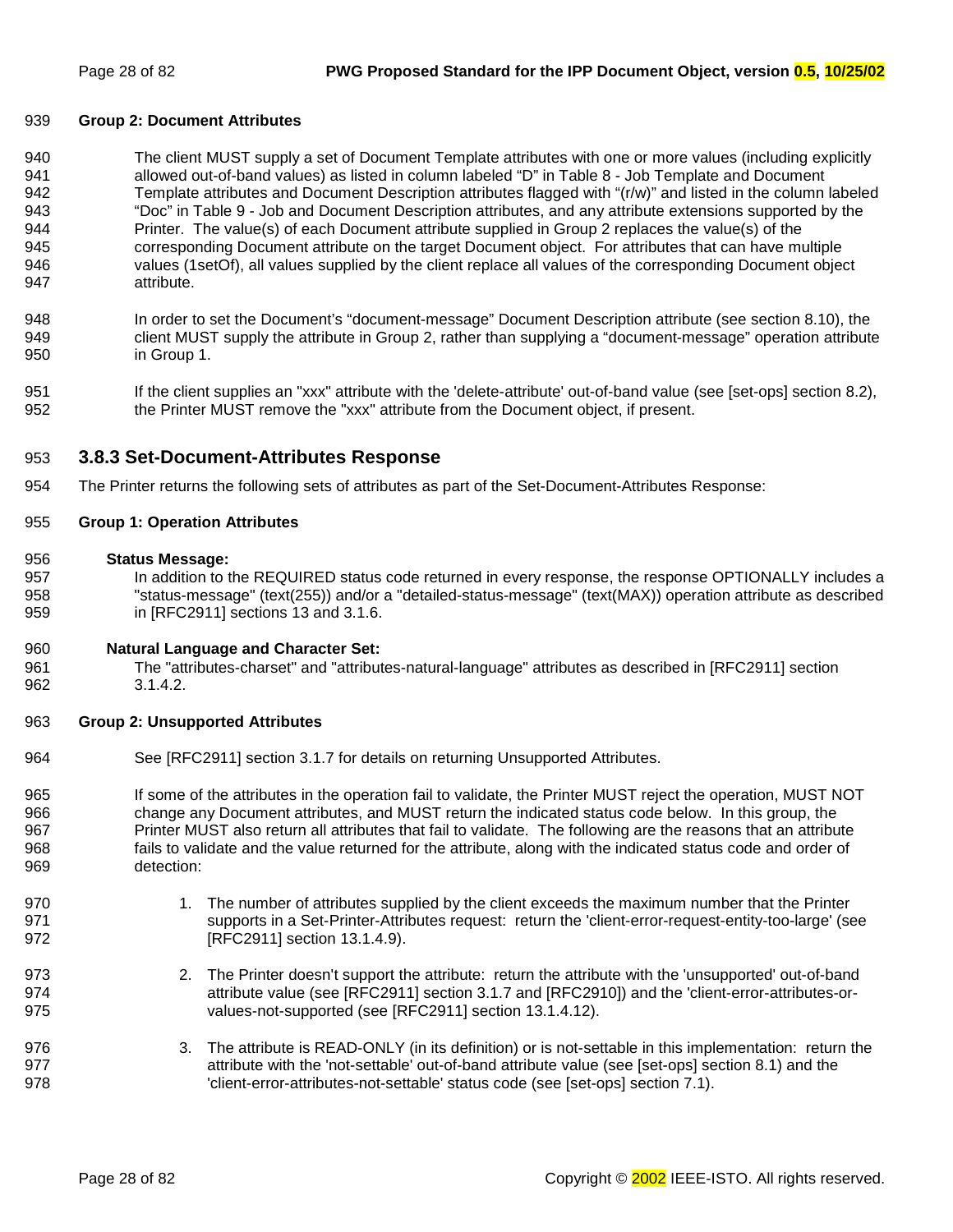<span id="page-28-0"></span>979 4. The Printer doesn't support the value: if the attribute in the operation has a single value return it. 980 If the attribute in the operation is multi-valued, return only those values in a 1setOf that are not 981 supported. Return the 'client-error-attributes-or-values-not-supported' status code (see [RFC2911] 982 section 13.1.4.12). 983 5. The values of some of the supplied attributes conflict with one another and/or other Document 984 attribute values not being set: if the conflicting attribute in the operation has a single value return 985 the attribute and the value. If the attribute in the operation is multi-valued, return only the attribute 986 and those values in a 1setOf that are conflicting with other attributes. Return the 'client-error-987 conflicting-attributes' status code (see [RFC2911] section 13.1.4.15).

# 988 **3.9 Cancel-Document Operation**

989 This REQUIRED operation allows a client to cancel a specified Document in a specified Print Job from the time the 990 Document is created up to, but not including, the time it is completed, canceled, or aborted. Since a Document might 991 already be printing by the time a Cancel-Document is received, some media sheet pages might be printed before the 992 document processing is actually terminated.

993 The Cancel-Document operation does not remove the Document from the Job and Printer, but only sets the specified 994 Document's "document-state" Document Description attribute to 'canceled' and the Document's "document-state-995 reasons" Document Description attribute to 'canceled-by-user' or 'cancel-by-operator'. If the Job object is printed 996 again using operations such as the Reprocess-Job operation (see [adm-ops] section 4.1) or the Restart-Job 997 operation (see [RFC2911] section 3.3.7), any canceled Documents are also printed again. Thus Cancel-Document 998 has the same semantics as Cancel-Job (see [RFC2911] section 3.3.3), which only cancels the processing of the job, 999 and doesn't delete the Job object itself. See the Delete-Document operation (section [3.11\) t](#page-31-0)o remove the Document 1000 object itself immediately from the Job and Printer.

1001 The Cancel-Document operation does not affect the states of any of the other Document objects in the job. If the Job 1002 was processing and there are more Documents to be processed, the Printer does so. If there are no further 1003 Documents to process, the Job moves to the 'completed' state as usual whenever there is no more processing to be 1004 done. done.

1005 The Printer MUST accept or reject the request based on the document's current state and transition the document to 1006 the indicated new state as follows:

| Current "document-<br>state" | New "document-<br>state" | Printer object's response status code and action: |
|------------------------------|--------------------------|---------------------------------------------------|
| 'pending'                    | 'canceled'               | 'successful-ok'                                   |
| 'processing'                 | 'canceled'               | 'successful-ok'                                   |
| 'processing'                 | 'processing'             | 'successful-ok' See Rule 1                        |
| 'processing'                 | 'processing'             | 'client-error-not-possible'                       |
|                              |                          | See Rule 2                                        |
| 'completed'                  | 'completed'              | 'client-error-not-possible'                       |
| 'canceled'                   | 'canceled'               | 'client-error-not-possible'                       |
| 'aborted'                    | 'aborted'                | 'client-error-not-possible'                       |

1007 Rule 1: If the implementation requires some measurable time to cancel the document in the 'processing' document 1008 states, the Printer object MUST add the 'processing-to-stop-point' value to the document's "document-state-reasons" 1009 attribute and then transition the document to the 'canceled' state when the processing ceases (see [RFC2911] 1010 section 4.3.8).

1011 Rule 2: If the Document object already has the 'processing-to-stop-point' value in its "document-state-reasons"

1012 attribute, then the Printer object MUST reject a Cancel-Document operation.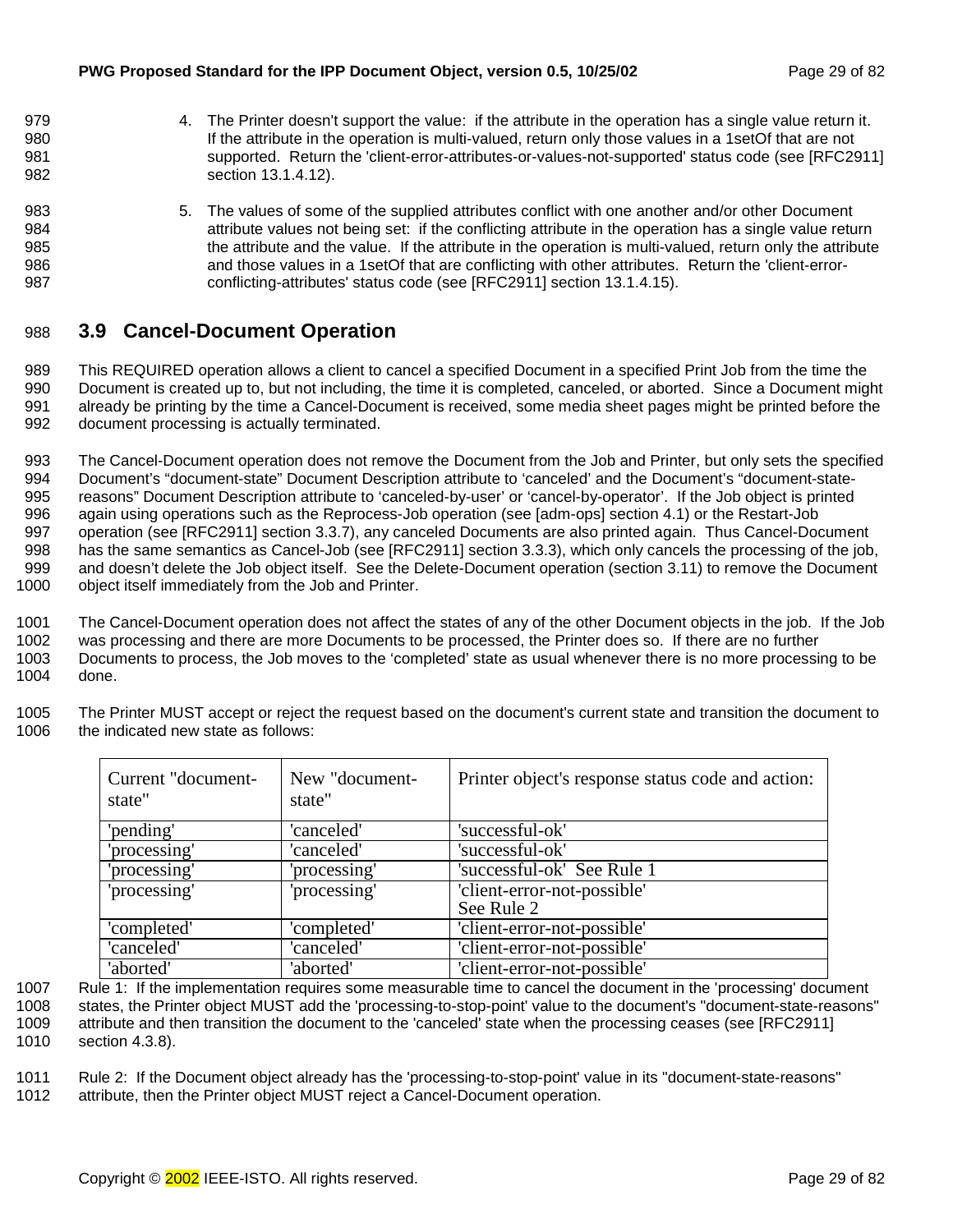- <span id="page-29-0"></span>1013 *Access Rights:* The authenticated user (see [RFC2911] section 8.3) performing this operation must either be the job
- 1014 owner or an operator or administrator of the Printer object (see [RFC2911] sections 1 and 8.5). Otherwise, the
- 1015 Printer MUST reject the operation and return: 'client-error-forbidden', 'client-error-not-authenticated', or 'client-error-
- 1016 not-authorized' as appropriate.

# 1017 **3.9.1 Cancel-Document Request**

1018 The following groups of attributes are part of the Cancel-Document Request:

## 1019 **Group 1: Operation Attributes**

## 1020 **Natural Language and Character Set:**

1021 The "attributes-charset" and "attributes-natural-language" attributes as described in [RFC2911] section 1022 3.1.4.1.

#### 1023 **Target:**

1024 The client MUST supply the "document-number" (integer(1:MAX)) operation attribute immediately after either 1025 (1) the "printer-uri" (uri) plus "job-id" (integer(1:MAX)) or (2) the "job-uri" (uri) operation attribute(s) which 1026 define the target Document object for this operation as described in section [RFC2911] 3.1.5. If the client 1027 omits the "document-number" operation attribute, the Printer MUST reject the request and return the 'client-1028 error-bad-request' status code.

## 1029 **Requesting User Name:**

1030 The "requesting-user-name" (name(MAX)) attribute SHOULD be supplied by the client as described in 1031 [RFC2911] section 8.3.

## 1032 **3.9.1.1 document-message (text(127)) operation attribute**

- 1033 The client MAY supply this operation attribute. If the Printer supports this attribute, the Printer MUST also 1034 support the corresponding "document-message" (text(127)) Document Description attribute (see section 1035 [8.10\)](#page-60-0) and copy this value to the "document-message" Document Description attribute. The end user can use 1036 this Document Description attribute as a message to the operator and the operator can use it as a message 1037 to the user. The Printer MAY print this message on a document start sheet for this document, if any.
- 1038 The Printer MUST ignore the new "job-message-from-operator" operation attribute (see [adm-ops] section 6) 1039 for this operation, since that is a job only attribute and Cancel-Document is a Document operation.

# 1040 **3.9.2 Cancel-Document Response**

1041 The following sets of attributes are part of the Cancel-Document Response:

## 1042 **Group 1: Operation Attributes**

#### 1043 **Status Message:**

1044 In addition to the REQUIRED status code returned in every response, the response OPTIONALLY includes a 1045 "status-message" (text(255)) and/or a "detailed-status-message" (text(MAX)) operation attribute as described 1046 in [RFC2911] sections 13 and 3.1.6.

## 1047 **Natural Language and Character Set:**

1048 The "attributes-charset" and "attributes-natural-language" attributes as described in [RFC2911] section 1049 3.1.4.2.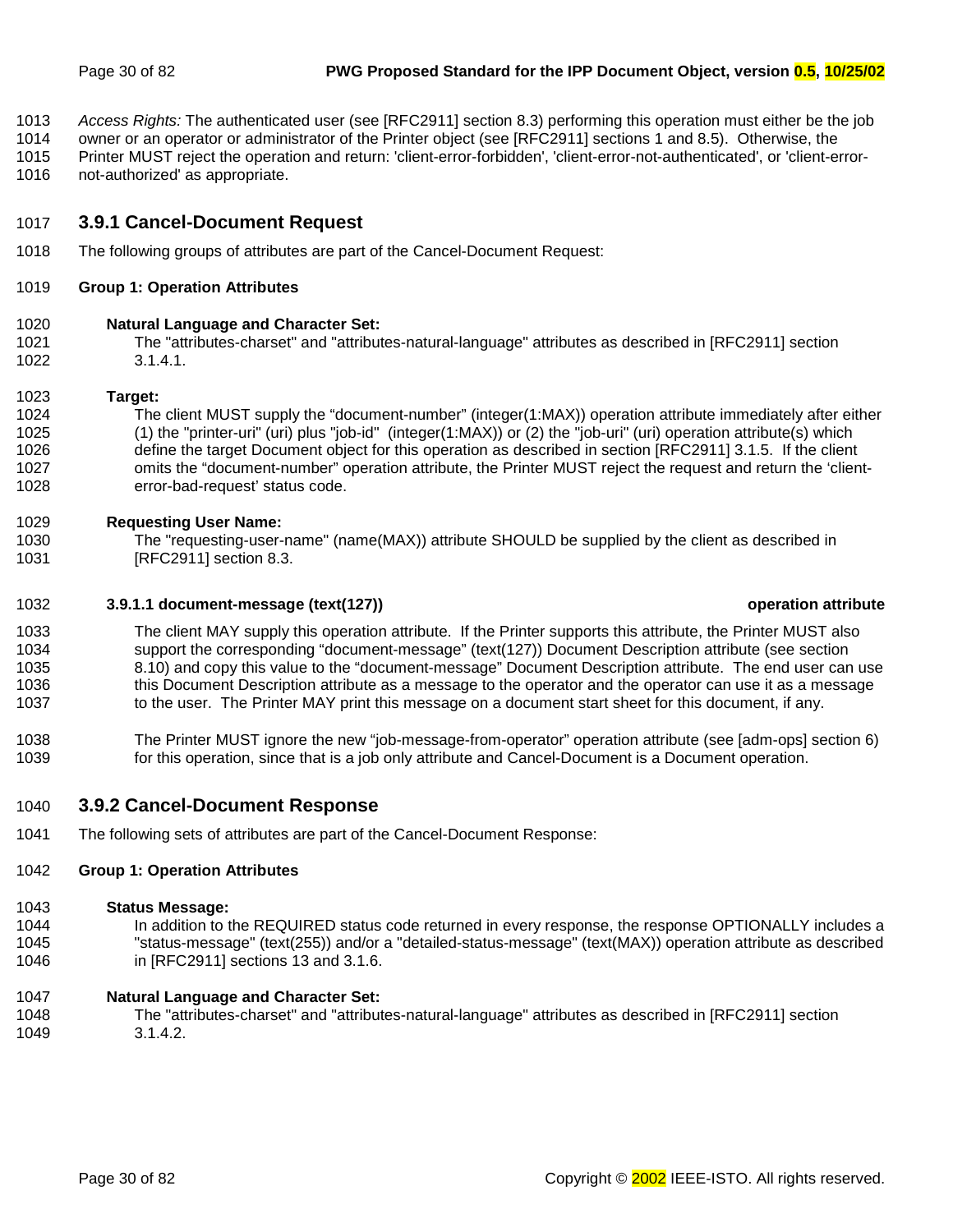### <span id="page-30-0"></span>1050 **Group 2: Unsupported Attributes**

1051 See [RFC2911] section 3.1.7 for details on returning Unsupported Attributes.

1052 Once a successful response has been sent, the implementation guarantees that the Document will eventually end up 1053 in the 'canceled' state. Between the time of the Cancel-Document operation is accepted and when the document 1054 enters the 'canceled' document-state (see section 8.[5\),](#page-50-0) the "document-state-reasons" attribute (see section 8[.7\)](#page-54-0) 1055 SHOULD contain the 'processing-to-stop-point' value which indicates to later queries that although the Document 1056 might still be 'processing', it will eventually end up in the 'canceled' state, not the 'completed' state.

# **3.10 Cancel-Current-Document Operation<sup>6</sup>** <sup>1057</sup>

1058 This OPTIONAL operation allows a client to cancel either (1) any current Document of the current Job on the target 1059 Printer or (2) the specified document in a specified job if they are the current document and job on the Printer. One 1060 of the uses of this operation is by operators in an emergency, where the job-id and document-number might be 1061 unknown to the operator. See section 3.[9 f](#page-28-0)or the semantics of canceling a Document and what values the Printer 1062 sets the Document's Document Description attributes. Since a Document might already be marking by the time a 1063 Cancel-Current-Document is received, some media sheet pages might be printed before the document is actually 1064 terminated.

- 1065 If the client does not supply a "job-id" and "document-number" operation attributes, the Printer MUST accept the
- 1066 request and cancel the current document if there is a current document in the 'processing' state; otherwise, it MUST
- 1067 reject the request and return the 'client-error-not-possible' status code. If more than one document is in the
- 1068 'processing' or 'processing-stopped' states, the one that is marking is canceled and the others are unaffected.

1069 Warning: On a shared printer, there is a race condition. Between the time that a user issues this operation and its 1070 acceptance, the current document might change to a different document or even a different job. If the user or 1071 operator is authenticated to cancel the new job, the wrong document is canceled. To prevent this race from 1072 canceling the wrong document, the client MAY supply the "job-id" and "document-number" operation attributes which 1073 is checked against the current job's "job-id" and the current Document's "document-number". If the job identified by 1074 the "job-id" attribute is not the current job on the Printer and the "document-number" is not the current Document in 1075 that current Job, i.e., is not in the 'processing' state, the Printer MUST reject this operation and return the 'client-1076 error-not-possible' status code. Otherwise, the Printer cancels the specified document.

1077 *Access Rights:* The authenticated user (see [RFC2911] section 8.3) performing this operation must either be the job 1078 owner (as determined in the Job Creation operation) or an operator or administrator of the Printer object (see 1079 [RFC2911] Sections 1 and 8.5).

1080 The Cancel-Current-Document Request and Cancel-Current-Document Response have the same attribute groups 1081 and attributes as the Pause-Printer operation (see [RFC2911] section 3.2.8) with the addition of the following Group 1082 1 Operation attributes in the request:

# 1083 **3.10.1 job-id (integer(1:MAX)) operation attribute**

1084 The client OPTIONALLY supplies this Operation attribute in order to verify that the identified job is still the 1085 current job on the target Printer object. The Printer MUST supports this operation attribute, if it supports this 1086 operation.

 6 In some modeling regimes, the Cancel-Current-Document operation might be a Device method, rather than a Job or Document method.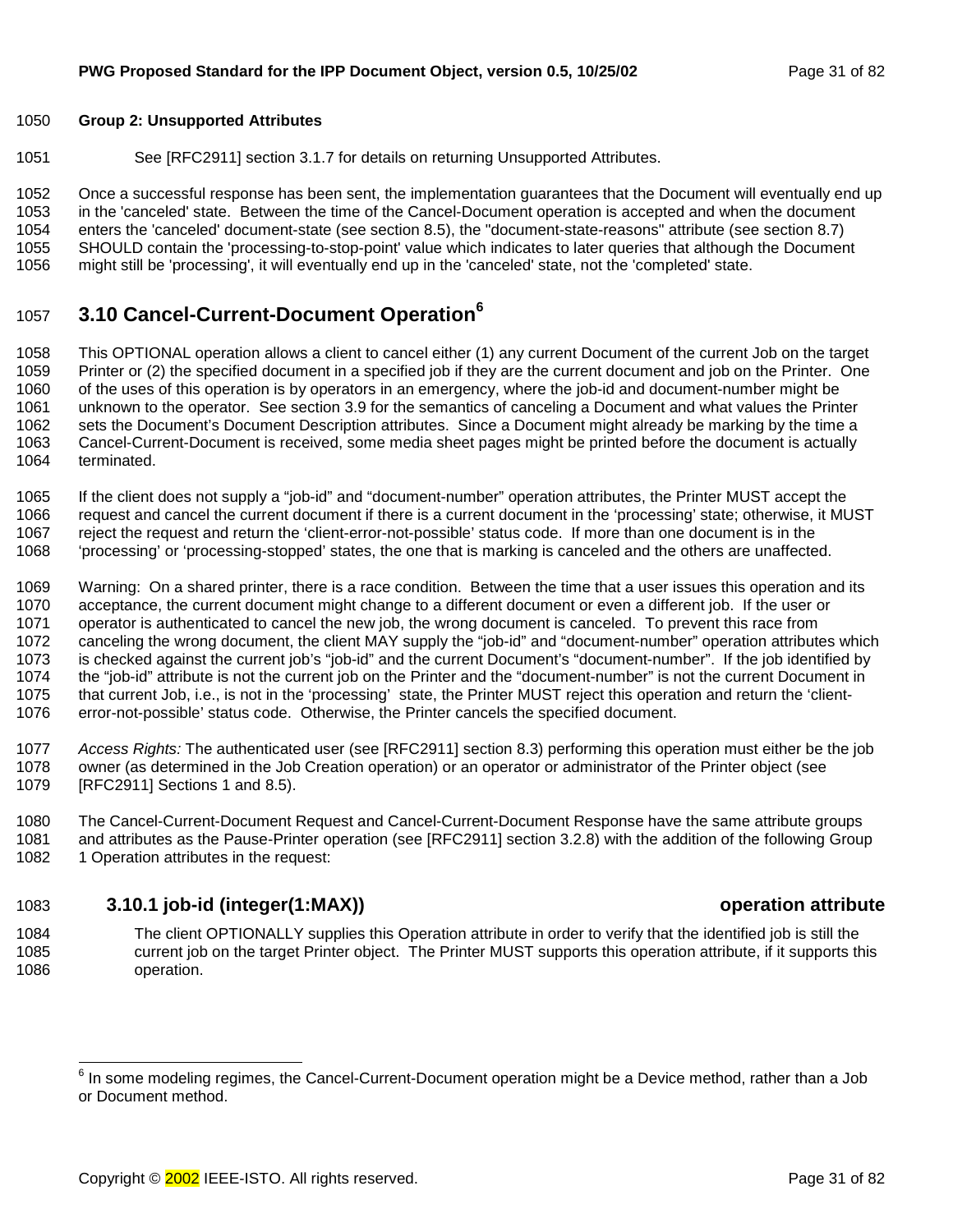## <span id="page-31-0"></span>1087 **3.10.2 document-number (integer(1:MAX)) operation attribute**

1088 The client OPTIONALLY supplies this Operation attribute in order to verify that the identified document is still 1089 the current document on the target Printer object. The Printer MUST supports this operation attribute, if it 1090 supports this operation.

# 1091 **3.10.3 document-message (text(127)) operation attribute**

- 1092 The client MAY supply this operation attribute. If the Printer supports this attribute, the Printer MUST also 1093 support the corresponding "document-message" (text(127)) Document Description attribute (see section 1094 [8.10\)](#page-60-0) and copy this value to the "document-message" Document Description attribute. The end user can use 1095 this Document Description attribute as a message to the operator and the operator can use it as a message 1096 to the user. The Printer MAY print this message on a document start sheet for this document, if any.
- 1097 The Printer MUST ignore the new "job-message-from-operator" operation attribute (see [adm-ops] section 6) for this 1098 operation, since that is a job only attribute and Cancel-Current-Document is a Document operation.

# 1099 **3.11 Delete-Document Operation**

1100 This OPTIONAL operation removes the specified Document object and its data immediately from the specified Job.

1101 The Printer MUST reject the request if the Document is in any state, but 'pending" (there is no 'pending-held' state for 1102 Documents). The Printer does not reassign the "document-number" Document Description attribute values of the

1103 remaining Document objects in the Job, so that the deleted Document object leaves a gap in the document

1104 numbering space for the Job. The Printer MUST return a 'client-error-not-found' status code, in a subsequent Get-

1105 Document-Attributes operation for this Document object specifying its former "document-number". This operation is

1106 similar to the Purge-Jobs operation which immediately deletes all jobs from the Printer. However, the Delete-1107 Document operation only deletes a single Document from the specified Job.

- 1108 *Access Rights:* The authenticated user (see [RFC2911] section 8.3) performing this operation MUST be an operator 1109 or administrator of the Printer object (see [RFC2911] sections 1 and 8.5). Otherwise, the Printer MUST reject the 1110 operation and return: 'client-error-forbidden', 'client-error-not-authenticated', or 'client-error-not-authorized' as 1111 appropriate. This operation requires operator/administrator privileges, otherwise a rogue client could submit, then 1112 delete, at will using up valuable spooling space. Instead of using this operation, unprivileged users use Cancel-1113 Document which goes through the normal accounting, if any.
- 1114 The Delete-Document request and Delete-Document response have the same attribute groups and attributes as the 1115 Cancel-Document operation (see section [3.9\).](#page-28-0)

# 1116 **4 Semantic extensions to Job operations**

1117 This section defines effects that Job operations have on the Document object. Printer and Subscription object (Event 1118 Notification [ntfy]) operations MUST have no effect on the Document object and the Document object has no effect 1119 on the semantics of the Printer and Subscription operations. The Job operations that MUST NOT have any effect on

the Document object because they are defined to affect the Job object as a whole are: **Get-Job-Attributes<sup>7</sup>** 1120

([RFC2911] section 3.3.4)**, Get-Jobs8** 1121 ([RFC2911] section 3.2.6)**, Hold-Job** ([RFC2911] section 3.3.5), **Promote-Job**

THE PRINTER MUST NOT copy up to the Job object any Document attributes supplied at the Document Level in Create-Document, Send-Document, or Send-URI to the Job object as observable by the client in any Get-Job-Attributes operation responses.

 $8$  The Printer MUST NOT copy up to the Job object any Document attributes supplied at the Document Level in Create-Document, Send-Document, or Send-URI to the Job object as observable by the client in any Get-Job-Attributes operation responses.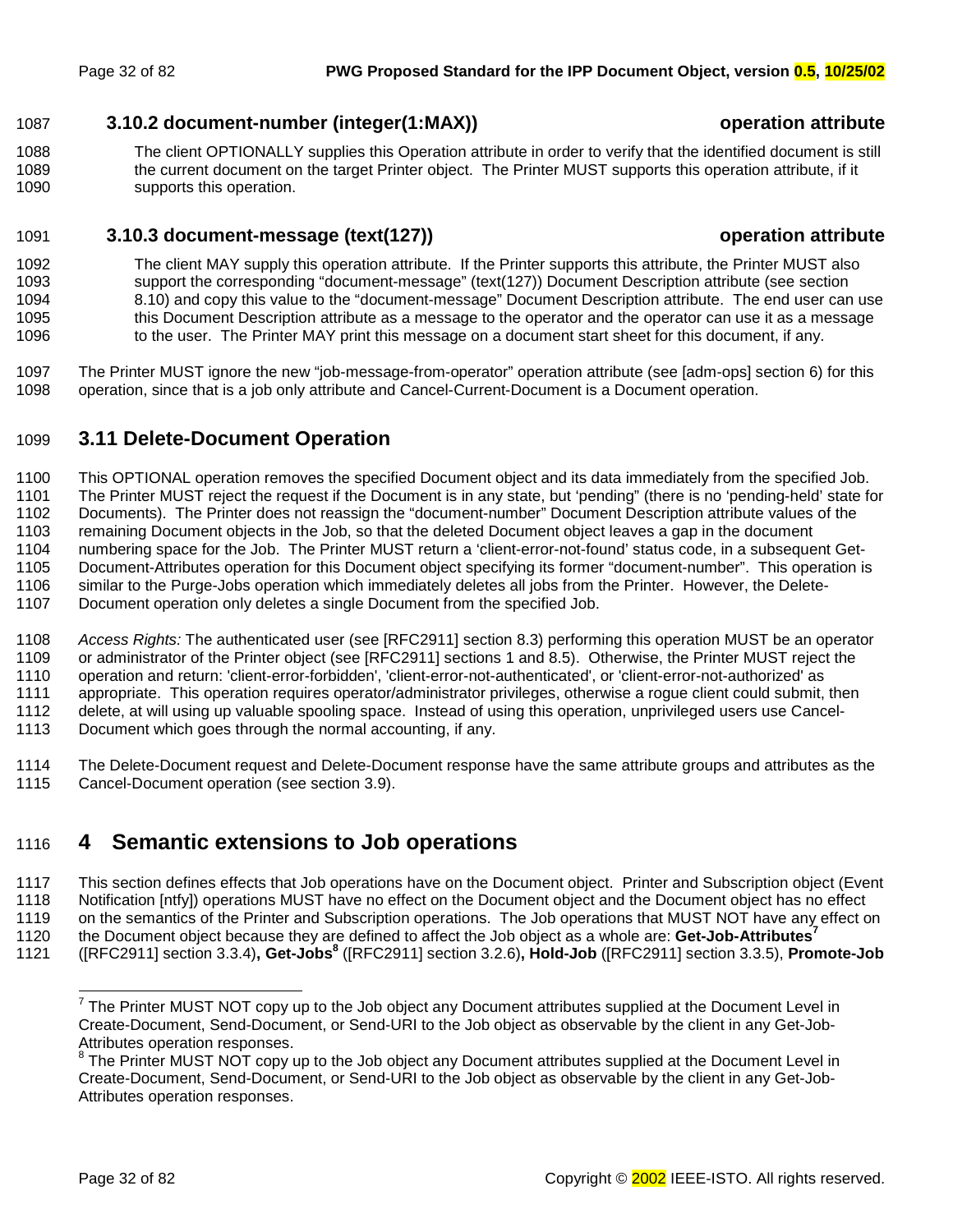- <span id="page-32-0"></span>1122 ([adm-ops] section 4.4.1), **Release-Held-New-Jobs** ([adm-ops] section 3.3.2)**, Resume-Job** ([adm-ops] section
- 1123 4.3.2)**, Schedule-Job-After** ([adm-ops] section 4.4.2)**, Set-Job-Attributes** ([set-ops] section 4.2), and **Validate-Job**  1124 ([RFC2911] section 3.2.3).
- 1125 The Job operations that affect Document objects or that Document objects affect the semantics of the Job operations 1126 are, in alphabetical order:

# 1127 **4.1 Cancel-Current-Job** ([adm-ops] section 4.2)

- 1128 The Printer sets the "document-state" Document Description attribute to 'canceled' and the "document-state-reasons"
- 1129 Document Description attribute to 'canceled-by-xxx' for any documents in the current Job that have not yet reached a
- 1130 terminal state ('completed', 'canceled', or 'aborted'), where "xxx" is 'user' or 'operator'. See [adm-ops] section 4.2.

# 1131 **4.2 Cancel-Job** ([RFC2911] section 3.3.3)

1132 The Printer sets "document-state" Document Description attribute to 'canceled' and the "document-state-reasons"

1133 Document Description attribute to 'canceled-by-user' or 'canceled-by-operator' for *all* Document objects in the

1134 identified Job that have not yet reached a terminal state ('completed', 'canceled', or 'aborted').

# 1135 **4.3 Create-Job** ([RFC2911] section 3.2.4)

1136 The Printer creates the Job object with all of the mixture of Job and Document attributes supplied in the Create-Job 1137 operation. The Document objects that are subsequently created for the specified Job inherit the Document attributes 1138 from the Job object. However, the Printer MUST NOT copy down any Job Level attributes, including "document-1139 overrides" ([override]) to the Document object as observable by a client in any Get-Documents or Get-Document-1140 Attributes operation responses.

# 1141 **4.4 Print-Job** ([RFC2911] section 3.2.1)

1142 The Printer creates one Document object as a side effect of the Print-Job operation. All of the attributes supplied by 1143 the client MUST remain at the Job Level as part of the Job object. Any Document attributes supplied have affect on 1144 the Document object because the Document object inherits them from the Job object. The Printer MUST populate 1145 the single Document object's "document-state", "document-state-reasons", and "document-number" Document 1146 Description attributes with appropriate values. Thus a Get-Documents or Get-Document-Attributes for a Job created<br>1147 by Print-Job will return no attributes supplied by the client, but will return the populated Docum by Print-Job will return no attributes supplied by the client, but will return the populated Document Description 1148 attributes.

# 1149 **4.5 Print-URI** ([RFC2911] section 3.2.2)

1150 The Printer creates one Document object as a side effect of the Print-URI operation. All of the attributes supplied by 1151 the client MUST remain at the Job Level as part of the Job object. Any Document attributes supplied have affect on 1152 the Document object because the Document object inherits them from the Job object. The Printer MUST populate 1153 the Document object's "document-state", "document-state-reasons", and "document-number" Document Description 1154 attributes with appropriate values. Thus a Get-Documents or Get-Document-Attributes for a Job created by Print-Job 1155 will return no attributes supplied by the client, but will return the populated Document Description attributes.

# 1156 **4.6 Purge-Jobs ([RFC2911] section 3.2.9)**

1157 The Printer removes all Job and all of their contained Document objects.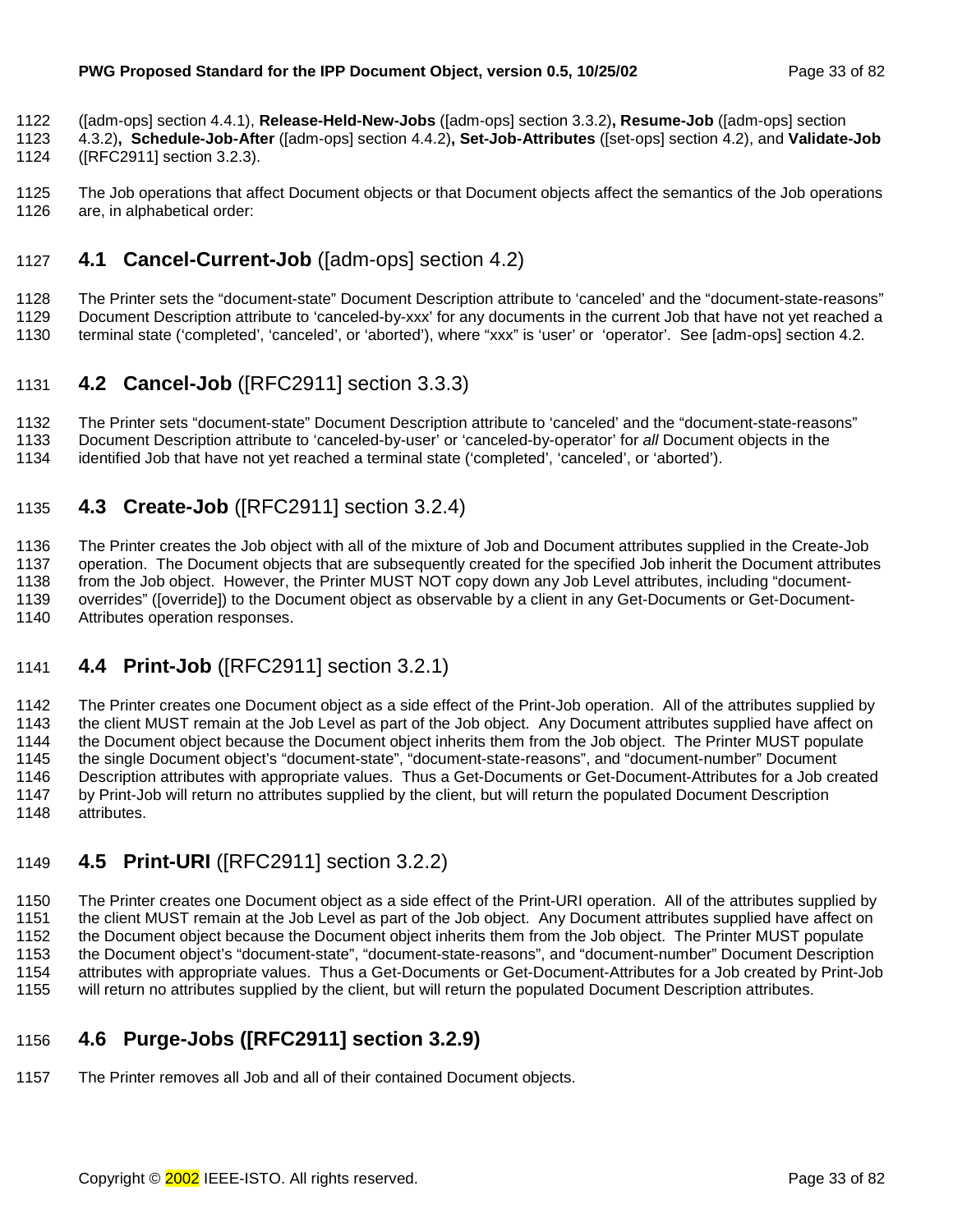# <span id="page-33-0"></span>1158 **4.7 Release-Job ([RFC2911] section 3.3.6)**

1159 The Printer moves the job to the 'pending' state, if there are no other "job-state-reasons" to hold the job. The values 1160 of the "document-state-reasons" attributes MUST NOT affect job scheduling (see T[able 11\),](#page-55-0) only the Job's "job-state-1161 reasons" values.

# 1162 **4.8 Reprocess-Job** ([adm-ops] section 4.1)

1163 The Printer processes the Job again by processing *all* Documents in the Job, including ones that have been 1164 canceled by a previous Cancel-Document operation. Therefore, the Printer removes any 'canceled-by-xxx' values

1165 from any of the "document-state-reasons" attributes and the Job's "job-state-reasons" attributes.

# 1166 **4.9 Restart-Job** ([RFC2911] section 3.3.7)

1167 The Printer starts the Job over again by processing *all* Documents in the Job, including ones that have been 1168 canceled by a previous Cancel-Document operation. Therefore, the Printer removes any 'canceled-by-xxx' values

1169 from any of the "document-state-reasons" attributes and the Job's "job-state-reasons" attributes and

# 1170 **4.10 Send-Document ([RFC2911] section 3.3.1)**

1171 The Printer accepts a new Document Attributes group (Group 4) that the client can supply Document Template

1172 attribute and creates a Document object (see section 3[.3\)](#page-18-0).

# 1173 **4.11 Send-URI ([RFC2911] section 3.3.2)**

1174 The Printer accepts a new Document Attributes group (Group 4) that the client can supply Document Template 1175 attribute and creates a Document object (see section 3[.4\)](#page-19-0).

# 1176 **4.12 Suspend-Current-Job ([adm-ops] section 4.3.1)**

1177 The Printer suspends the current job and sets the Job's "job-state" Job Description attribute to 'processing-stopped' 1178 and "job-state-reasons" to 'job-suspended-by-xxx', where 'xxx' is 'user' or 'operator'. The Documents' "document-1179 state" and "document-state-reasons" Document Description attributes are unaffected (but the Documents are not 1180 processed any further, since the Job is stopped).

# 1181 **5 Attribute Precedence**

1182 This section defines the Attribute Precedence rules for Queue Override attributes, Page Override attributes, 1183 Document Object attributes, Document Override attributes, Job Object attributes, PDL instructions, PDL Interpreter 1184 initialization files, and Printer object defaults. Since each attribute can be specified for all of these levels, it is 1185 important to define which level takes precedence when the same attribute occurs at different levels with differing 1186 values.

- 1187 The attribute precedence model has the following features:
- 1188 10 In principle, each defined attribute can occur at each of the precedence levels.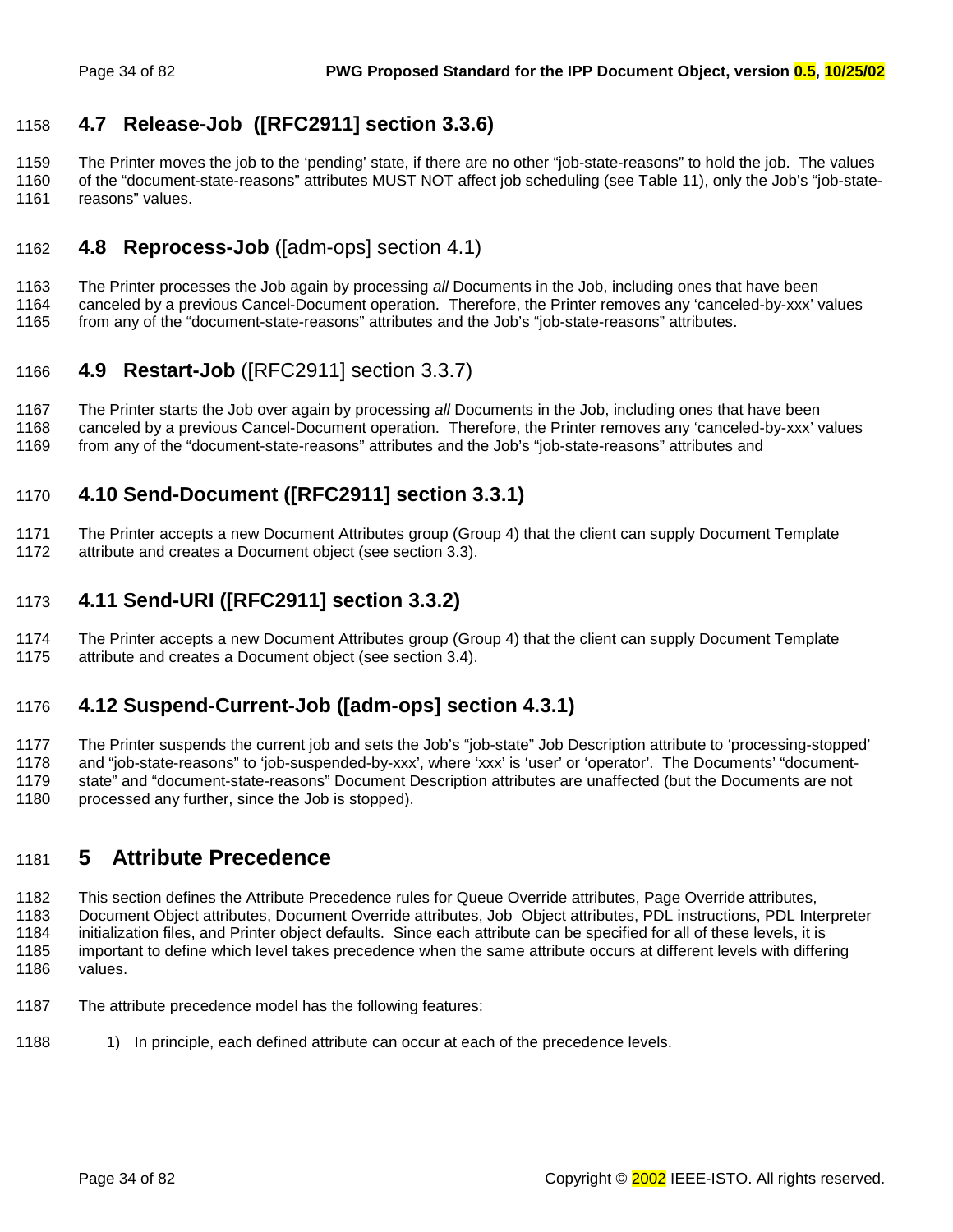#### **PWG Proposed Standard for the IPP Document Object, version 0.5, 10/25/02** Page 35 of 82

1189 2) Attributes can be introduced and modified at different points in the job workflow, e.g., in the application, print

1190 driver, submission client, protocol, and Printer: 1191 • Attributes are supplied by different agents in the system: application, user, print driver, administrator, 1192 operator, Printer object, and the output device hardware. 1193 • Attributes are supplied at different points in time: PDL generation, job submission, job acceptance, job 1194 **pending, job processing.** 1195 3) Attributes can be introduced and modified at different points in the job workflow, e.g., in the application, print 1196 driver, submission client, protocol, and Printer. 1197 4) The later that an attribute is introduced into the work flow or the closer the specified scope of the attribute is 1198 to the affected object, the higher the precedence is assigned to that attribute, since precedence is intended 1199 to reflect the user's wishes. 1200 The following levels of Attribute Precedence are defined in order of decreasing priority: 1201 1. **queue override** - The value that the Printer enforces for any job submitted to it (see [prod-print2] section 1202 3.1). Set by the administrator when configuring the Printer by setting an "xxx-supported" Printer attribute 1203 to contain a single value, i.e., the override value. Example: the administrator sets the Printer's "sides" = 1204 'two-sided-long' so that all jobs submitted to that (logical) Printer are printed two-sided flipped along the 1205 long edge. 1206 **Note: The queue override** level is only available for Printers that support the 'guaranteed' value for 1207 its "pdl-override-supported" attribute (see [prod-print2] section 8). All other levels are available for all 1208 Printers independent of the "pdl-override-supported" value. 1209 **2. Document Level - page override programming** - The special "page-overrides" collection Document 1210 Template attribute (see [override]) supplied at the Document Level, that is, in a Create-Document, Send-1211 Document, or Send-URI operation, that contains the attributes that are to have the page override status 1212 for the specified ranges of pages in the Input-Document or the Output-Document. Supplied by the client 1213 when submitting a Document object, or set by the user or operator after the Document has been 1214 accepted either using the Set-Document-Attributes operation, or by the operator using means local to the 1215 Printer. Example: "page-overrides" = {"page-number" = '1'; "media" = 'letterhead'} 1216 3. **Job Level - page override programming** - The special "page-overrides" collection Job Template 1217 **attribute (see [override]) supplied at the Job Level, that is, in a Job Creation operation, that contains the** 1218 attributes that are to have the page override status for the specified ranges of pages in the Input-1219 Document or the Output-Document. Supplied by the client when submitting a job either in the protocol, 1220 or set by the user or operator after the job has been accepted either using the Set-Job-Attributes 1221 operation, or by the operator using means local to the Printer. Example: "page-overrides" = {"page-1222 number" = '1'; "media" = 'letterhead'} 1223 **4. Document Level - Document object attributes -** The Document attributes supplied at the Document 1224 Level, that is, in a Create-Document, Send-Document, or Send-URI operation to apply to the Input 1225 Document. Supplied by the client when submitting a Document object, or set by the user or operator 1226 after the Document has been accepted either using the Set-Job-Attributes operation, or by the operator 1227 using means local to the Printer. Examples: "media" = 'na-letter' and "copies" = '2'. 1228 5. **Document Level - document override programming -** The special "document-overrides" collection 1229 operation attribute (see [override]) supplied by the client in the Send-Document or Send-URI request. 1230 The collection contains the member attributes that are to override attributes specified at lower 1231 precedence for the specified range of documents, including the current Document and subsequently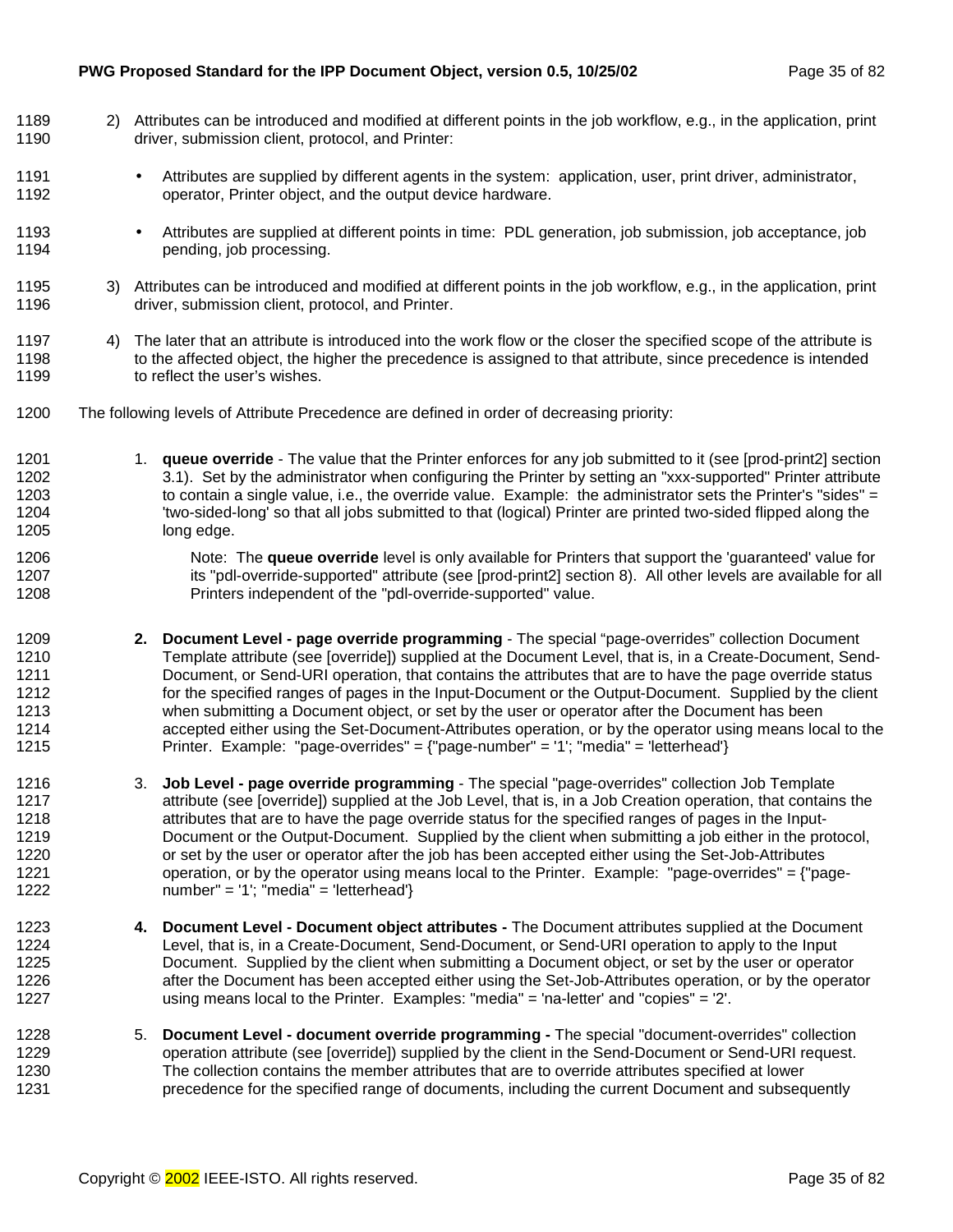1252

1232 created Documents. Clients that support the Document object SHOULD supply the attributes as 1233 Document Template attributes directly when creating the Document, instead of using the operation 1234 attribute mechanism. Example: "document-overrides" = {"input-documents" = '5:5'; "media" = 1235 'transparency'}

- 1236 6. **Job Level document override programming** The special "document-overrides" collection Job 1237 Template attribute (see [override]) that contains the attributes that are to have the document override 1238 status for the specified Input-Documents or Output-Documents. Supplied by the client when submitting a 1239 job either in the protocol, or set by the user or operator after the job has been accepted either using the 1240 Set-Job-Attributes operation, or by the operator using means local to the Printer. Example: "document-1241 overrides" = {"input-documents" = '5:5'; "media" = 'transparency'}
- 1242 7. **Job Level Job object and Document object attributes** The Job attributes and Document attributes 1243 supplied at the Job Level, i.e., with a Create-Job, Print-Job, or Print-URI operation. Supplied by the 1244 client when submitting a Job in the protocol, or set by the user or operator after the job has been 1245 accepted either using the Set-Job-Attributes operation, or by the operator using means local to the 1246 Printer. Examples: "media" = 'na-letter' and "copies" = '2'.
- 1247 8. **PDL document data**  an instruction in the PDL document data. Supplied by the application or print 1248 driver that created the PDL. Example: PostScript setPageDevice specifying na-letter media. Whether 1249 PDL document data is actually lower precedence than the preceding levels depends on the 1250 implementation as expressed in the "pdl-override-supported" Printer Description attribute (see 1251 [RFC2911] section 4.4.28 and [prod-print2] section 8.1).

1253 Job Template and Document Template attributes of the form "xxx-requested", such as "orientation-1254 requested" (see [RFC2911] section 4.2.10) have a lower priority than the PDL. If the PDL contains a 1255 corresponding instruction, that PDL instruction will be used instead of the supplied "xxx-requested" 1256 **attribute.** For example, PostScript PDL data always has a well-defined orientation, so that "orientation-1257 requested" never affects the result. On the other hand, PDLs such as text/plain never has orientation 1258 and PCL NEED NOT have orientation, in which case, "orientation-requested" takes affect.

- 1259 9. **PDL Init File data**  a file that the Printer uses to initialize the PDL Interpreter before it starts interpreting 1260 each document in a Job. See description of "pdl-init-file" Job Template attribute in [prod-print2] Section 1261 5.8. It is immaterial how this file is specified, whether it be by a queue override, job object attribute or 1262 printer default – the precedence of the contents of this file is at this level.
- 1263 10. **printer default**  a Printer "xxx-default" attribute that is applied by the Printer provided that none of the 1264 higher levels have supplied a value. The Printer implementation MUST supply values for all of the 1265 Printer's "xxx-default" attributes that reflect the out-of-the-box action by the output device. For example, 1266 if the output device will use media from the large-capacity input tray if not directed otherwise, the 1267 implementation MUST supply the Printer's "media-default" attribute with the 'large-capacity' keyword 1268 value without requiring the administrator to configure that value. The implementation MUST allow the 1269 administrator to configure the Printer's "xxx-default" attributes to other values, if other value are 1270 supported by the implementation. Example: The administrator changes the Printer's "media-default" 1271 from 'large-capacity' to 'na-letter'.
- 1272 Note: Because of the requirement that the implementation supply pre-configured values for the 1273 Printer's "xxx-default" attributes, there is no need for a lower "hardware default" precedence 1274 level.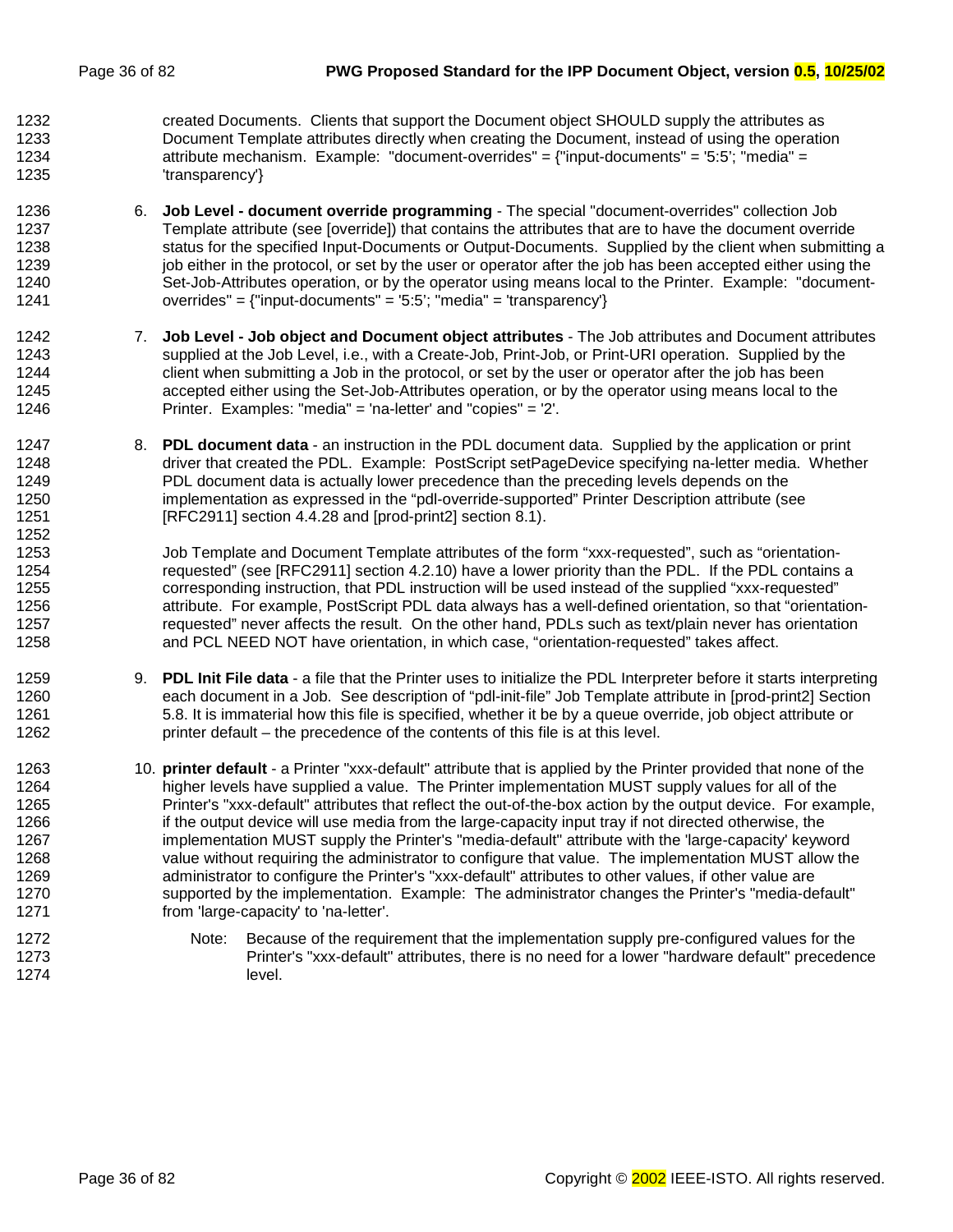## <span id="page-36-0"></span>1275 **6 Operation Attributes for the Job and Document Creation operations**

1276 This section lists *all* the Operation attributes that have been defined in other IPP specifications that are used in Job

1277 Creation operations and extends their use to the Document Creation operations defined in the IPP specification.

1278 Operation attributes relate to the operation and do not depend on the printing capabilities of the Printer.

## 1279 **6.1 Operation Attributes supplied at the Job and Document Levels for Creation**

1280 Table 6 lists the Operation attributes that clients supply at the Job Level and/or the Document Level. The value of 1281 the "ipp-attribute-fidelity" operation attribute (see section 6.[2.1\)](#page-38-0) does *not* affect the Printer's handling of the other 1282 operation attributes, only its handling of the Job Template and Document Template attributes (see section 7[\)](#page-39-0).

1283 The "Level Supplied" column indicates whether the Operation attribute can be supplied at the Job Level (Print-Job, 1284 Print-URI, and Create-Job) and at the Document Level (Create-Document, Send-Document, and Send-URI) . The 1285 Conformance column indicates the conformance requirements for what the client supplies in a request and the 1286 Printer supports in a request. The Reference and Section columns list the IETF or IEEE-ISTO specification which 1287 defines the semantics of the attribute.

1288 Legend:

- 1289 **[job-]** indicates an attribute that shouldn't have had a "job-" prefix in its name in [RFC2911], so that the same 1290 attribute name could also be used for the Document object as a Document Description attribute. Note: For 1291 the PWG Semantic Model, the "job-" prefix is dropped.<br>1293 the indicates that the Joh ar Dearment of tribute is not defined.
- 1292 "-" indicates that the Job or Document attribute is *not* defined.
- 1293 \* these operation attributes are defined for *all* operations, not just Job Creation and Document Creation 1294 operations<br>1295 \*\* the Printer
- 1295 **\*\*** the Printer MUST copy these operation attributes to the corresponding Job Description or Document 1296 Description attributes. See [Table 9](#page-47-0) for the corresponding Job and Document Description attributes.

1297 **Table 6 - Operation Attributes supplied at the Job and Document Levels in Creation Requests** 

| Operation attribute name for<br>Job and Document Creation | <b>Attribute Syntax</b> | Level<br>Supplied |            | Conformance      |                    | Reference            |
|-----------------------------------------------------------|-------------------------|-------------------|------------|------------------|--------------------|----------------------|
| requests                                                  |                         | Job               | <b>Doc</b> | Client<br>supply | Printer<br>support |                      |
| attributes-charset ***                                    | charset                 |                   |            | <b>MUST</b>      | <b>MUST</b>        | [RFC2911] §3.1.4     |
| attributes-natural-language<br>$* * *$                    | naturalLanguage         | ٧                 | ٧          | <b>MUST</b>      | <b>MUST</b>        | [RFC2911] §3.1.4     |
| compression **                                            | type3 keyword           |                   |            | <b>MAY</b>       | MUST               | [RFC2911] §3.2.1.1   |
| document-format **                                        | mimeMediaType           | 10                |            | <b>MAY</b>       | <b>MUST</b>        | [RFC2911] §3.2.1.1   |
| document-mandatory-<br>attributes **                      | 1setOf type2 keyword    |                   |            | MAY              | MAY                | [this spec] $§6.2.3$ |
| document-message * **                                     | text(127)               | ۰                 |            | <b>MAY</b>       | MAY                | [this spec] $§8.10$  |
| document-name **                                          | name(MAX)               |                   |            | MAY              | <b>MUST</b>        | [RFC2911] §3.2.1.1   |

 9 The "compression", "document-format", "document-name", and "document-natural-language" MAY be supplied in the Create-Job Job Creation operation as an extension to [RFC2911] as specified in [override]. If supplied in any Job Creation operation, the Printer copies them to corresponding Job Description attributes for subsequent Job query. These supplied attributes become defaults for the Documents in the job and used if the client does not supply the corresponding operation attribute in the Send-Document or Send-URI Document Creation operation. **ISSUE 04:** With the Document object, do we want to also defines Job Description attributes for: "compression", "documentformat", "document-name", "document-natural-language", since they are really Document attributes?

 $10^{10}$  See long footnote for the "compression" operation attribute in this table.  $11$  See long footnote for the "compression" operation attribute in this table.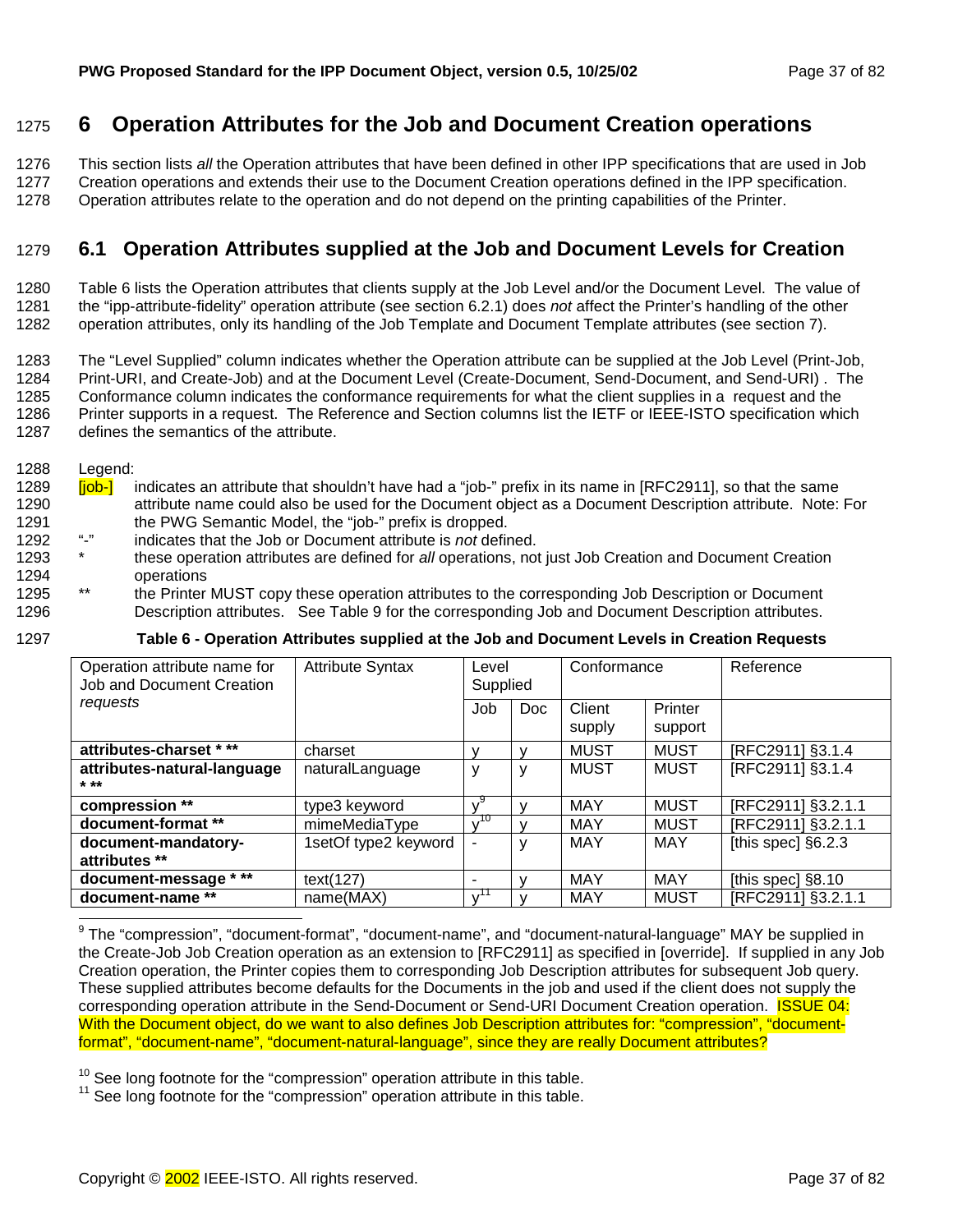| Operation attribute name for<br><b>Job and Document Creation</b>                | <b>Attribute Syntax</b>      | Level<br>Supplied        |                  | Conformance       |                    | Reference                                 |
|---------------------------------------------------------------------------------|------------------------------|--------------------------|------------------|-------------------|--------------------|-------------------------------------------|
| requests                                                                        |                              | Job                      | Doc              | Client<br>supply  | Printer<br>support |                                           |
|                                                                                 |                              |                          |                  |                   |                    |                                           |
| document-natural-language<br>$**$                                               | naturalLanguage              | $y^{12}$                 | y                | <b>MAY</b>        | <b>MAY</b>         | [RFC2911] §3.2.1.1                        |
| document-overrides <sup>13</sup>                                                | 1setOf collection            | $\blacksquare$           | $\mathsf{v}$     | <b>MAY</b>        | <b>MAY</b>         | [override] §5.1, §9.2.2                   |
| See "document-overrides" in Table 8 for the list of member<br><i>attributes</i> |                              |                          |                  |                   |                    |                                           |
| document-uri **                                                                 | uri                          | ٧                        | v                | MAY <sup>14</sup> | <b>MAY</b>         | [RFC2911] §3.2.2                          |
| input-document-number <sup>15</sup>                                             | integer(1:MAX)               |                          | y                | <b>MAY</b>        | <b>MAY</b>         | [override] §9.2,<br>[this spec] §3.1.1.1  |
| ipp-attribute-fidelity **                                                       | boolean                      | y                        | y                | <b>MAY</b>        | <b>MUST</b>        | [RFC2911] §3.2.1.1,<br>[this spec] §6.2.1 |
| [job-]impressions                                                               | integer(0:MAX)               | $\mathsf{V}$             | v                | <b>MAY</b>        | <b>MAY</b>         | [RFC2911] §3.2.1.1                        |
| <b>Tiob-1</b> k-octets **                                                       | integer(0:MAX)               | v                        | y                | <b>MAY</b>        | <b>MAY</b>         | [RFC2911] §3.2.1.1                        |
| job-mandatory-attributes **                                                     | 1setOf type2 keyword         | v                        |                  | <b>MAY</b>        | <b>MAY</b>         | [this spec] §6.2.2                        |
| [job-]media-sheets                                                              | integer(0:MAX)               | $\mathsf{v}$             | $\mathsf{V}$     | <b>MAY</b>        | <b>MAY</b>         | [RFC2911] §3.2.1.1                        |
| job-name <sup>**</sup>                                                          | name(MAX)                    | $\mathsf{V}$             | $\blacksquare$   | <b>MAY</b>        | <b>MUST</b>        | [RFC2911] §4.3.5                          |
| job-password **                                                                 | octetString(255)             | v                        | $\blacksquare$   | <b>MAY</b>        | <b>MAY</b>         | [prod-print2] §4.1                        |
| job-password-encryption **                                                      | type3 keyword  <br>name(MAX) | У                        | Ĭ.               | <b>MAY</b>        | <b>MAY</b>         | [prod-print2] §4.2                        |
| last-document **                                                                | boolean                      | $\overline{\phantom{0}}$ | $V^{\star\star}$ | <b>MUST</b>       | <b>MUST</b>        | [RFC2911] §3.3.1.1                        |
| operation-id*                                                                   | integer(1:0x8FFF)            | v                        | $\mathsf{v}$     | <b>MUST</b>       | <b>MUST</b>        | [RFC2911] §3.1.2                          |
| original-requesting-user-<br>name                                               | name(MAX)                    | y                        | y                | <b>MAY</b>        | <b>MAY</b>         | [adm-ops] §11.7.2.2                       |
| page-overrides <sup>16</sup>                                                    | 1setOf collection            | $\overline{\phantom{a}}$ | v                | <b>MAY</b>        | <b>MAY</b>         | [override] §5.2, §9.2.3                   |
| See "page-overrides" in Table 8 for the list of member<br>attributes            |                              |                          |                  |                   |                    |                                           |
| printer-uri <sup>17</sup> *                                                     | uri                          | V                        | v                | <b>MUST</b>       | <b>MUST</b>        | [RFC2911] §3.1.5                          |
| request-id *                                                                    | integer(1:MAX)               | ٧                        | ٧                | <b>MUST</b>       | <b>MUST</b>        | [RFC2911] §3.1.2                          |
| requesting-user-name *                                                          | name(MAX)                    | v                        | $\mathsf{V}$     | <b>SHOULD</b>     | <b>MUST</b>        | [RFC2911] §3.2.1.1                        |

<sup>12</sup> See long footnote for the "compression" operation attribute in this table.

<sup>14</sup> The "document-uri" operation attribute MUST be supplied in the Print-URI Job Creation operation and the Send-URI Document Creation operation, MAY be supplied in a Validate-Document operation, and MUST NOT be supplied in other operations.

<sup>15</sup> The "input-document-number" operation attribute sets the Document's "document-number" Document Description attribute (see section 8.1).

<sup>&</sup>lt;sup>13</sup> According to [override] section 9.2.2, the "document-overrides" (collection) attribute MAY be supplied by the client in a Send-Document or Send-URI request as an Operation attribute to apply document overrides to this and/or subsequent documents in the job. The Printer MUST merge this operation attribute into the "document-overrides" Document Template attribute, if any. See the "page-overrides" Job Template attribute in Table 8 for the listing of the member attributes. However, with the introduction of the Document object, the "document-overrides" (collection) attribute SHOULD NOT be used (either as a Job Template attribute or an Operation attribute). Instead, the client simply supplies the Document Template attributes (see Table 8) for each Document Creation request (in a new Document Template attribute group) without needing a collection.

<sup>&</sup>lt;sup>16</sup> According to [override] section 9.2.3, the "page-overrides" (collection) attribute MAY be supplied by the client in a Send-Document or Send-URI request as an Operation attribute to apply page overrides to this and/or subsequent documents in the job. The Printer MUST merge this operation attribute into the "page-overrides" Document Template attribute, if any. See the "page-overrides" Job Template attribute in Table 8 for the listing of the member attributes. However, with the introduction of the Document object, the "page-overrides" (collection) attribute SHOULD be more simply supplied as one of the Document Template attributes for this document only.

<sup>&</sup>lt;sup>17</sup> The Printer copies the "printer-uri" operation attribute to the Job's "job-printer-uri" Job Description attribute.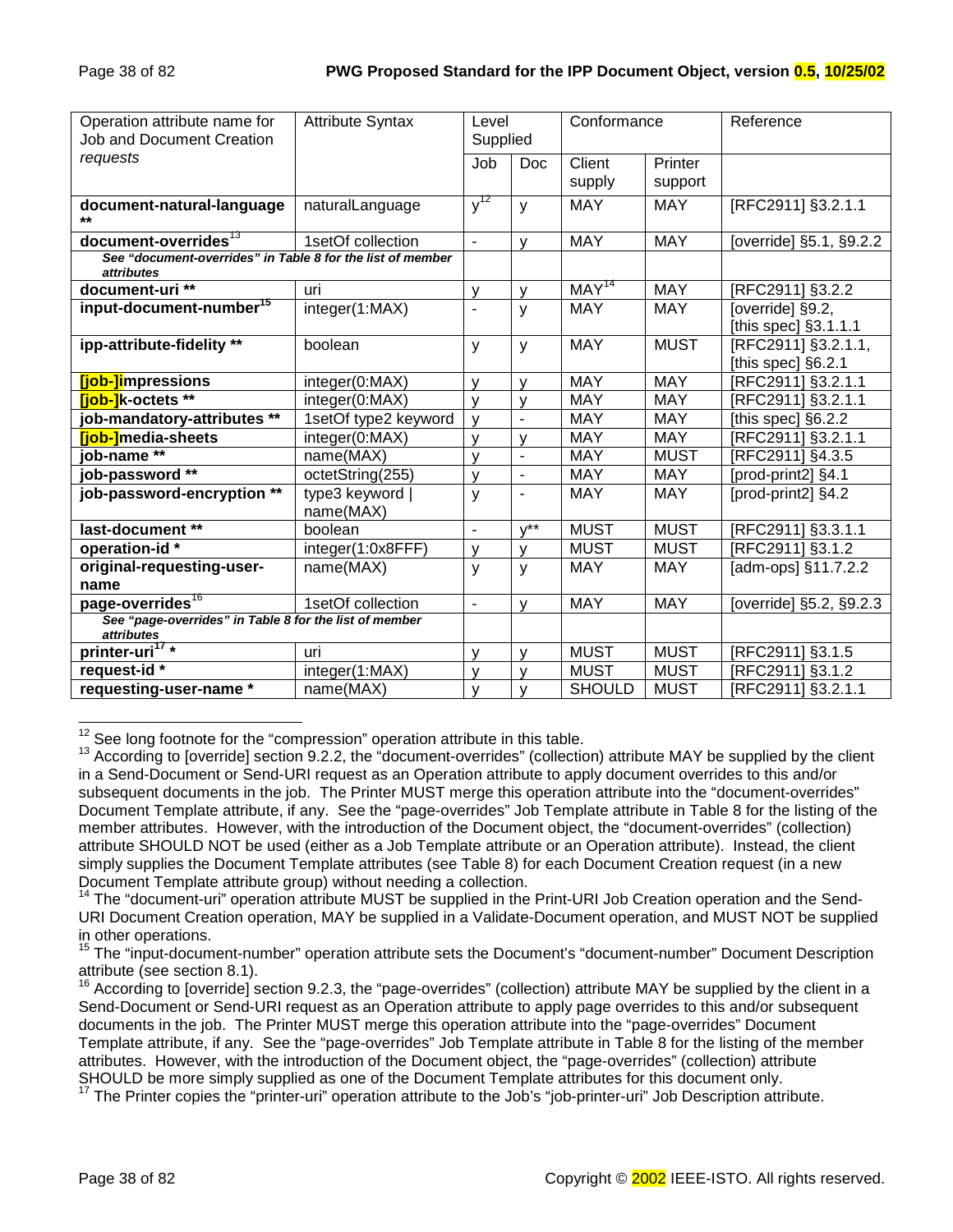<span id="page-38-0"></span>

| Operation attribute name for<br>Job and Document Creation | <b>Attribute Syntax</b> | Level<br>Supplied |     | Conformance      |                    | Reference        |
|-----------------------------------------------------------|-------------------------|-------------------|-----|------------------|--------------------|------------------|
| reauests                                                  |                         | Job               | Doc | Client<br>supply | Printer<br>support |                  |
| version-number *                                          | X.Y                     |                   |     | <b>MUST</b>      | MUST               | [RFC2911] §3.1.8 |

1298 \* and \*\*. See Legend at the beginning of the Table.

## 1299 **6.2 Operation Attributes defined for use in Document Creation operations**

- 1300 This section defines extensions to existing Operation attributes in Job and Document Creation operations and new
- 1301 Operation attributes for use in Document Creation operations.

## 1302 **6.2.1 ipp-attribute-fidelity (boolean) (RFC2911] sections 3.2.1 and 15)**

1303 This operation attribute indicates whether or not the Printer MUST honor all supplied Job Template and Document 1304 Template attributes in the Job Creation and Document Creation operation, respectively. The client MAY supply this 1305 attribute in Job Creation and Document Creation operations. The Printer MUST support this attribute in Job Creation 1306 and Document Creation operations. The value 'true' indicates that total fidelity to client supplied Job Template and 1307 Document Template attributes and values is required, else the Printer MUST reject the request. The value 'false' 1308 indicates that a reasonable attempt to print the Job or Document object is acceptable and the Printer object MUST 1309 accept the request. If not supplied, the Printer assumes the value is 'false'. All Printer implementations MUST 1310 support both types of job processing. See [RFC2911] section 15 for a full description of "ipp-attribute-fidelity" and its 1311 relationship to other attributes, especially the Printer object's "pdl-override-supported" attribute.

### 1312 **6.2.2 job-mandatory-attributes (1setOf type2 keyword)**

1313 This operation attribute identifies which Job Template attributes the Printer MUST honor, in a Job Creation operation, 1314 otherwise, the Printer MUST reject the operation. The client MAY supply this attribute in Job Creation operations. 1315 The Printer MUST support this attribute in Job Creation operations. The Printer MUST ignore this attribute if the 1316 client supplies the "ipp-attribute-fidelity" operation attribute (see section 6.2.1) with a 'true' value, since a 'true' value

1317 indicates that the Printer MUST honor all supplied Job Template and Document Template attributes.

1318 The values of the "job-mandatory-attributes" attribute are the keyword attribute names that identify Job Template 1319 attributes, for example, 'job-hold-until', 'job-finishings' (see section 7.[1.4\)](#page-46-0), 'copies' and 'media'. In order to identify a 1320 member attribute of a collection attribute, the keyword names of both the collection attribute and the member 1321 attribute are given separated by a period (.) character. For example, to make the "media" attribute of the "cover-1322 front" collection attribute mandatory, supply the keyword value: 'cover-front.media'.

## 1323 **6.2.3 document-mandatory-attributes (1setOf type2 keyword)**

1324 This operation attribute identifies which Document Template attributes the Printer MUST honor in a Document

1325 Creation operation, otherwise, the Printer MUST reject the operation. The client MAY supply this attribute in

1326 Document Creation operations. The Printer MUST support this attribute in Document Creation operations. The 1327 Printer MUST ignore this attribute if the client supplies the "ipp-attribute-fidelity" operation attribute (see section 6.2.1) 1328 with a 'true' value, since a 'true' value indicates that the Printer MUST honor all supplied Job Template attributes and

1329 Document Template attributes.

1330 The values of the "document-mandatory-attributes" attribute are the keyword attribute names that identify Document 1331 Template attributes, for example, 'copies' and 'media'. In order to identify a member attribute of a collection attribute,

1332 the keyword names of both the collection attribute and the member attribute are given separated by a period (.)

1333 character. For example, to make the "media" attribute of the "cover-front" collection attribute mandatory, supply the

1334 keyword value: 'cover-front.media'.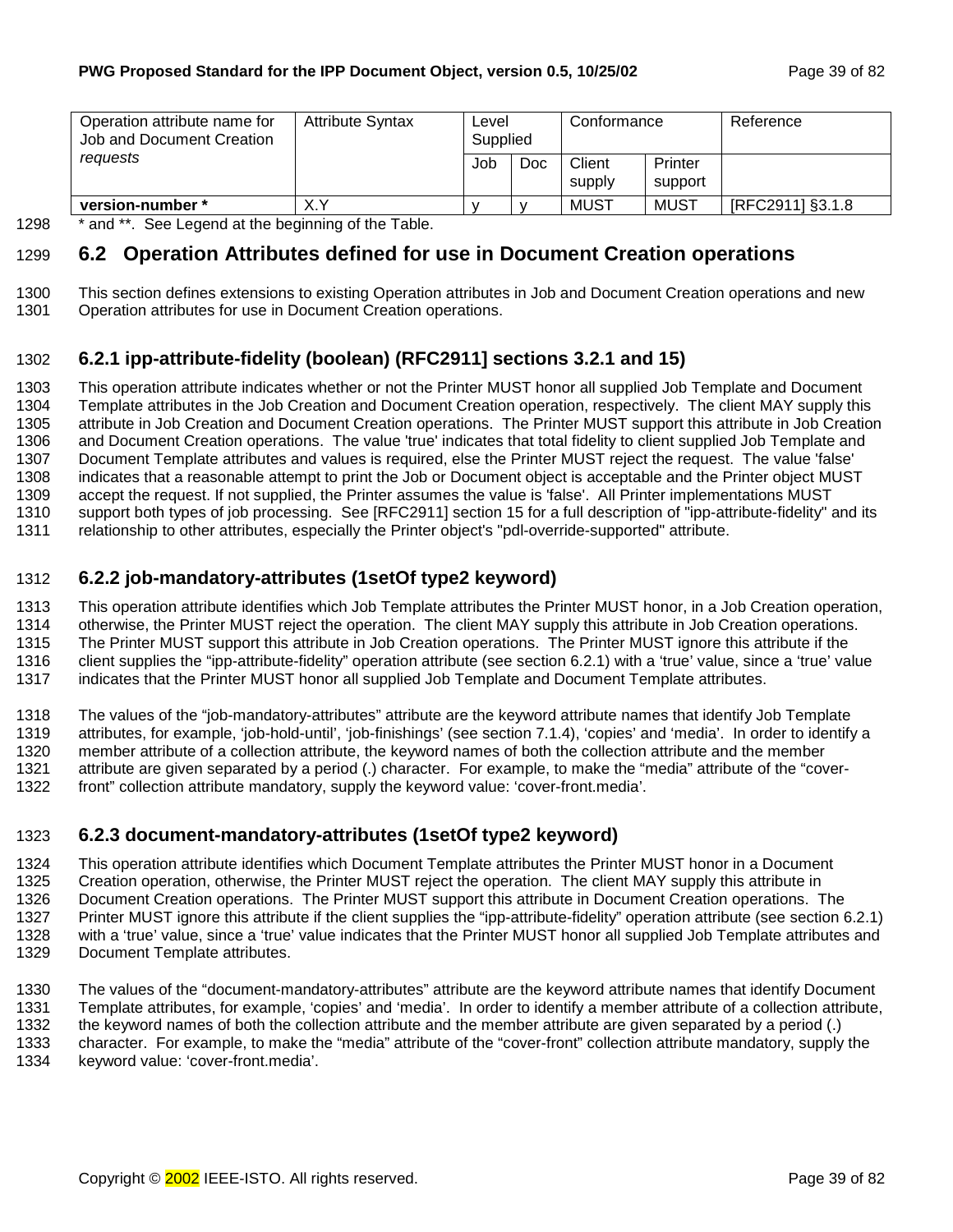### <span id="page-39-0"></span>1335 **6.3 Operation Attributes returned in Job and Document Creation responses**

1336 Table 7 lists the Operation attributes that Printers return in Job Creation operation *responses*: Print-Job, Print-URI, 1337 and Create-Job and in Document Creation operation *responses*: Send-Document and Send-URI. The column 1338 labeled "Conformance" indicates the conformance for what the Printer returns and what the Printer supports. The 1339 Reference and Section columns list the IETF or IEEE-ISTO specification which defines the semantics of the attribute.

#### 1340 **Table 7 - Operation attributes returned in Job and Document Creation operation** *responses*

| Operation attribute name            | <b>Attribute Syntax</b>           | Conformance    |                 | References         |
|-------------------------------------|-----------------------------------|----------------|-----------------|--------------------|
|                                     | Values                            | Printer return | Printer support |                    |
| attributes-charset *                | charset                           | <b>MUST</b>    | <b>MUST</b>     | [RFC2911] §3.1.4   |
|                                     | 'utf-8"                           | <b>MAY</b>     | <b>MUST</b>     | [RFC2911] §4.1.7   |
|                                     | ʻus-ascii'                        | <b>MAY</b>     | <b>MAY</b>      | [RFC2911] §4.1.7   |
|                                     | 'iso-8859-1'                      | <b>MAY</b>     | <b>MAY</b>      | [RFC2911] §4.1.7   |
|                                     | 'iso-10646-ucs-2'                 | <b>MAY</b>     | <b>MAY</b>      | [RFC2911] §4.1.7   |
| attributes-natural-language *       | naturalLanguage                   | <b>MUST</b>    | <b>MUST</b>     | [RFC2911] §3.1.4   |
|                                     | 'en-US'                           | <b>MAY</b>     | <b>MAY</b>      | [RFC2911] §4.1.8   |
| detailed-status-message *           | text                              | <b>MAY</b>     | <b>MAY</b>      | [RFC2911] §3.1.6.3 |
| document-access-error               | text                              | <b>MAY</b>     | <b>MAY</b>      | [RFC2911] §3.1.6.4 |
| document-id-uri                     | uri                               | <b>MUST</b>    | <b>MUST</b>     | [this spec] §8.2   |
| document-number                     | integer(1:MAX)                    | <b>MUST</b>    | <b>MUST</b>     | [this spec] §8.1   |
| job-id                              | integer(1:MAX)                    | <b>MUST</b>    | <b>MUST</b>     | [RFC2911] §4.3.2   |
| job-uri                             | uri                               | <b>MUST</b>    | <b>MUST</b>     | [RFC2911] §4.3.1   |
| redirect-uri (uri)18                | uri                               | <b>MAY</b>     | <b>MAY</b>      | [not-srv] §5.2     |
| request-id $\overline{\phantom{a}}$ | integer(1:32767)                  | <b>MUST</b>    | <b>MUST</b>     | [RFC2911] §3.1.2   |
| status-code *                       | integer(0:32767)                  | <b>MUST</b>    | <b>MUST</b>     | [RFC2911] §3.1.6.1 |
| status-message *                    | text(255)                         | <b>MAY</b>     | <b>MAY</b>      | [RFC2911] §3.1.6.2 |
| version-number *                    | integer(1:255),<br>integer(0:255) | <b>MUST</b>    | <b>MUST</b>     | [RFC2911] §3.1.8   |

1341 \* - indicates attributes that are defined for *all* operations, not just Job Creation operations

1342

# 1343 **7 Job Template and Document Template attributes**

1344 [Table 8 l](#page-41-0)ists *all* of the Job Template attributes defined in other IPP specifications and lists their corresponding 1345 Document Template attributes defined in this IPP specification. The Job Template attributes can be supplied in the 1346 Job Creation operations: Print-Job, Print-URI, and Create-Job operations.

1347 A subset of these Job Template attributes (e.g., "document-format" and "media", but not "job-priority") are also 1348 defined to apply to Documents and are called Document Template attributes when supplied at the Document Level.

1349 Document Template attribute can be supplied in the Create-Document, Send-Document, and Send-URI operations.

l

<sup>&</sup>lt;sup>18</sup> The Printer or Notification Server returns the "redirect-uri" operation attribute in order to redirect the Get-Notification operation to a Notification Server or back to the original Printer.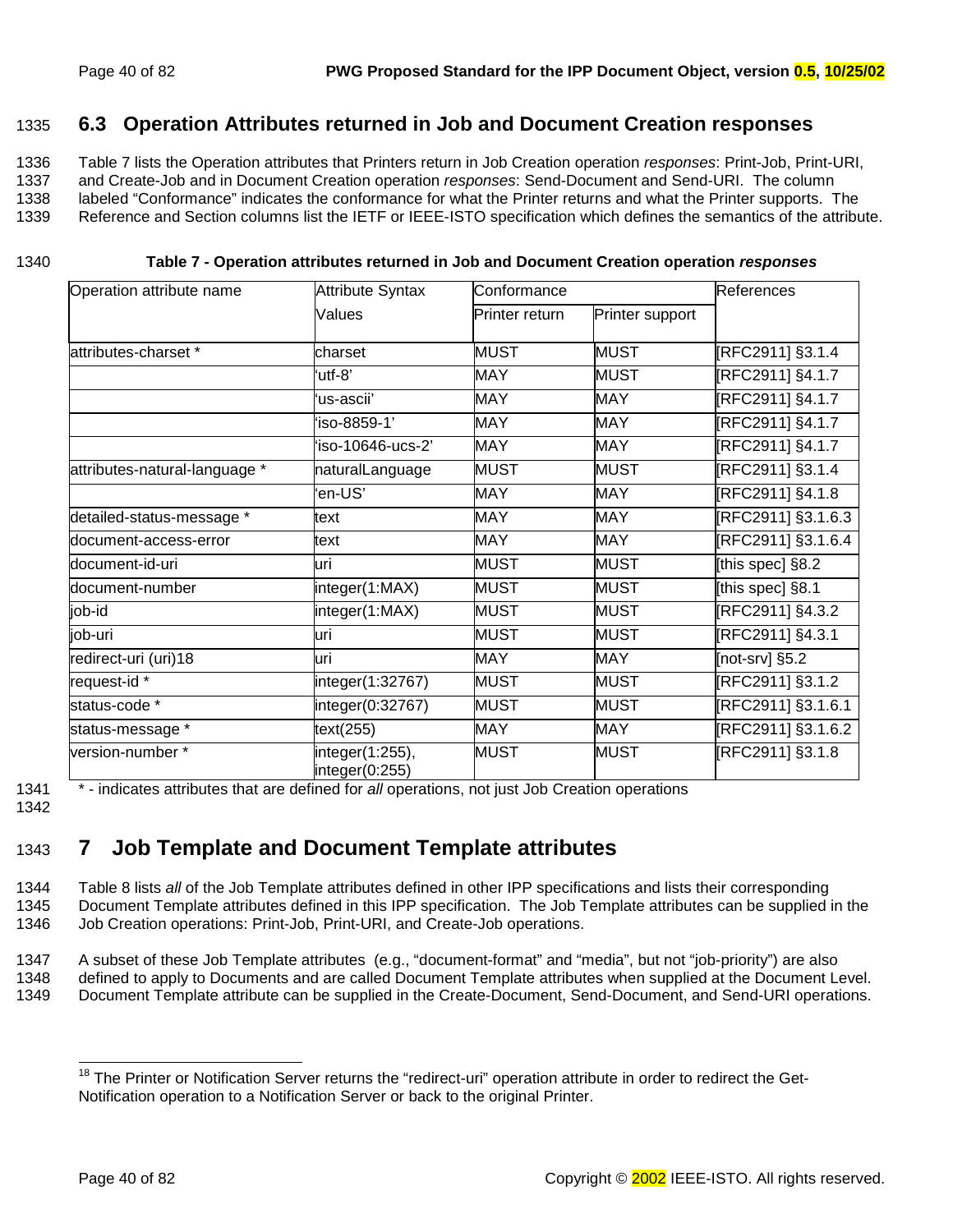1350 These Document Template attributes can also be supplied as Document Overrides using the "document-overrides" 1351 Job Template attribute (see [overrides]).

1352 A subset of the Document Template attributes that apply to pages (e.g., "media", but not "document-format" or "job-1353 priority") can also be supplied as Page Overrides using the "page-overrides" Job Template collection attribute (see 1354 [override]) or as a Document Template attribute.

1355 According to [override], the "document-overrides" (collection) attribute MAY be supplied by the client in a Send-1356 Document or Send-URI request as an Operation attribute to apply document overrides to this and/or subsequent 1357 documents in the job. See the "document-overrides" Job Template attribute in [Table 8](#page-41-0) for the listing of the member 1358 attributes. However, with the introduction of the Document object, the "document-overrides" (collection) attribute 1359 SHOULD NOT be used (either as a Job Template attribute or an Operation attribute). Instead, the client simply 1360 supplies the Document Template attributes (see T[able 8\)](#page-41-0) for each Document Creation request (in a new Document 1361 Template attribute group) without needing a collection. A Printer MAY support "document-overrides" as specified in 1362 [override] for backward compatibility with clients that don't support the Document object.

1363 The "document-overrides" attribute is also useful in combination with the "pages-per-subset" attribute (see 1364 [overrides]) which divides up the Input Page stream concatenated across the Input Documents into separate Output 1365 Documents. For example, making every 10 Input Pages be a separate Output Document but the client only wants to 1366 staple the first Output Document.

1367 Similarly, according to [override], the "page-overrides" (collection) attribute MAY be supplied by the client in a Send-1368 Document or Send-URI request as an Operation attribute to apply page overrides to this and/or subsequent 1369 documents in the job. See the "page-overrides" Job Template attribute in [Table 8](#page-41-0) for the listing of the member 1370 attributes. However, with the introduction of the Document object, the "page-overrides" (collection) attribute 1371 SHOULD be more simply supplied as one of the Document Template attributes for the document being created only. 1372 However, a Printer MAY also support the "page-overrides" attribute as an operation attribute for backward 1373 compatibility with clients that do not support the Document object.

1374 The "Defined for use" column indicates whether the client MAY supply and the Printer support the attribute at the 1375 Job, Document, or Page Level with the following semantics:

| Supplied | Description                                                                                                                                                                                                                                                                                                                                                                                                                                                                                                                                                        |
|----------|--------------------------------------------------------------------------------------------------------------------------------------------------------------------------------------------------------------------------------------------------------------------------------------------------------------------------------------------------------------------------------------------------------------------------------------------------------------------------------------------------------------------------------------------------------------------|
| J=y:     | Job Level: The attributes MAY be supplied as Job Template attributes at the Job Level in a<br>Job Creation request (Print-Job, Print-URI, Create-Job) in which case each Document inherits<br>the Job Template attribute as a default which is used unless an attribute at the document level<br>is also supplied. Note: The "multiple-document-handling" attribute controls whether extensive<br>attributes, such as "finishing", "copies", affect the entire job as a whole ('single-xxx' values) or<br>affect each document separately ('separate-xxx' values). |
| $D=y$ :  | Document Level: The attribute MAY be supplied at the Document Level as Document<br>Template attributes in a Document Creation operation (Send-Document, Send-URI), in which<br>case the supplied Document Templates override any Job Template attributes supplied at the<br>Job Level and any "document-overrides" supplied at the Job or Document level.                                                                                                                                                                                                          |
| $P=y$ :  | Page Level: The attribute MAY be supplied as a member of the (1) "page-ranges" Job<br>Template attribute at the Job Level in a Job Creation operation or (2) "page-ranges" Document<br>Template attribute at the Document Level to affect the specified range of pages.                                                                                                                                                                                                                                                                                            |

1376

1377 Job Template and Document Template attributes are OPTIONAL for a Printer to support and for a client to supply in 1378 a Job Creation or Document Creation request or a Document Overrides or Page Overrides. If a Printer supports a 1379 Job Template or Document Template attribute, then it MUST copy the supplied attribute to the Job or Document 1380 object, respectively so that a client MAY query the attributes in subsequent Get-Job-Attributes/Get-Jobs and Get-

1381 Document-Attributes/Get-Documents operations, respectively. The effect of Job Template Attributes supplied in Job<br>1382 Creation requests are inherited by the Document obiects, unless the Document Creation operation su Creation requests are inherited by the Document objects, unless the Document Creation operation supplies the

1383 attribute with a different value.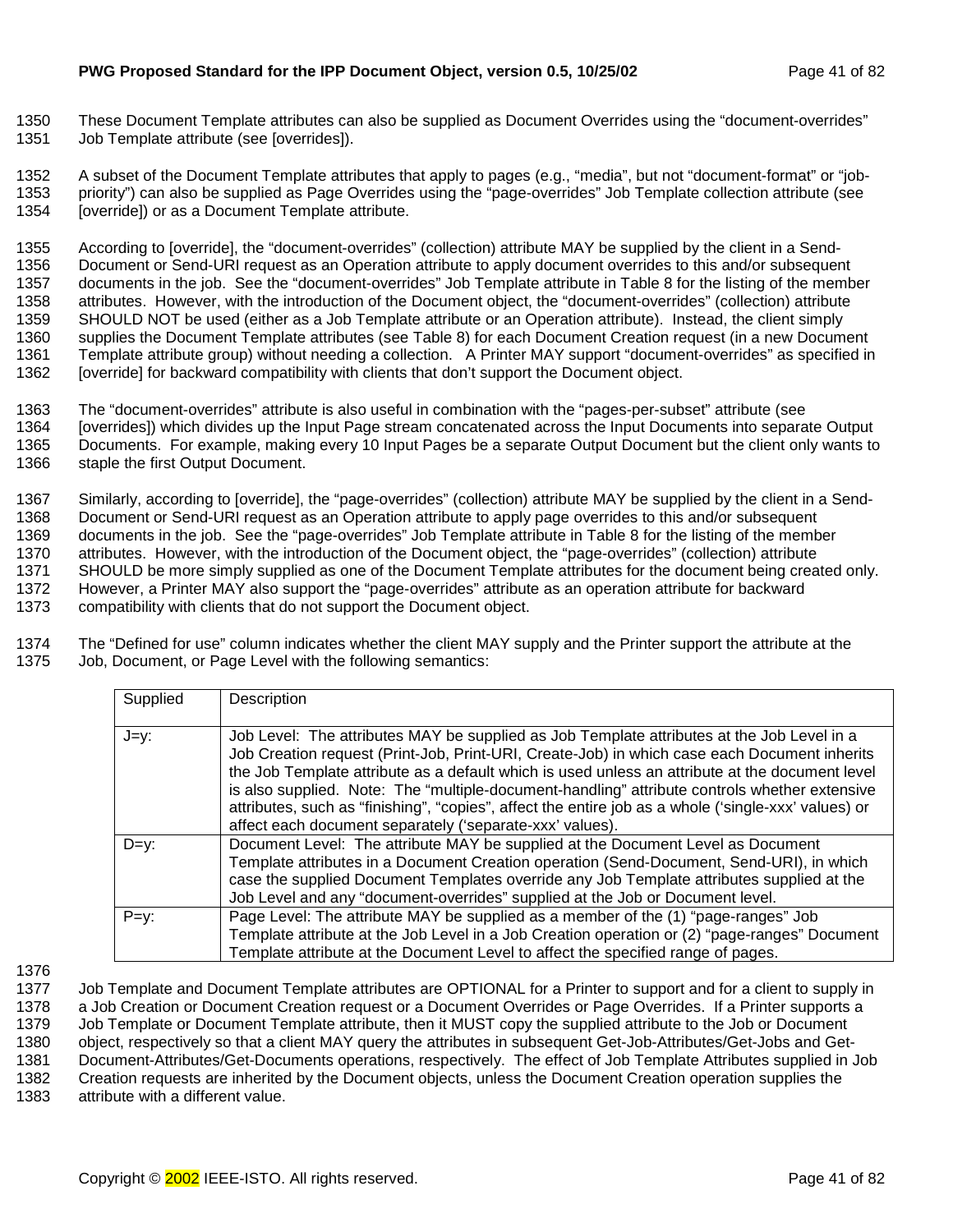<span id="page-41-0"></span>1384 If a Job Template collection attribute is supported (see [coll]), then there are conformance requirements for which

1385 member attributes MUST be supported and which member attributes a client MUST supply as indicated in the

1386 Conformance column for each collection member attribute in Table 8.

| ۰.<br>I<br>×<br>×<br>v<br>۰. |  |
|------------------------------|--|
|------------------------------|--|

#### 1387 **Table 8 - Job Template and Document Template attributes**

| Job Template /                                                                             | <b>Attribute Syntax</b>          |              |              | Defined for use | Conformance                  |             | Reference           |
|--------------------------------------------------------------------------------------------|----------------------------------|--------------|--------------|-----------------|------------------------------|-------------|---------------------|
| <b>Document Template</b>                                                                   |                                  |              |              |                 |                              |             |                     |
| attribute name                                                                             |                                  | J            | D            | P               | Client                       | Printer     |                     |
|                                                                                            |                                  |              |              |                 | supply                       | support     |                     |
| copies                                                                                     | integer(1:MAX)                   | $v^{19}$     | $\mathsf{V}$ | n               | <b>MAY</b>                   | <b>MAY</b>  | [RFC2911] §4.2.5    |
| cover-back                                                                                 | collection                       | $\mathsf{v}$ | $\mathbf{V}$ | n               | <b>MAY</b>                   | <b>MAY</b>  | [prod-print] §3.1   |
| cover-type                                                                                 | type2 keyword                    |              |              |                 | <b>MUST</b>                  | <b>MUST</b> | [prod-print] §3.1.2 |
| media                                                                                      | type3 keyword  <br>name(MAX)     |              |              |                 | MAY be<br>neither or one     | <b>MUST</b> | [prod-print] §3.1.1 |
| media-col                                                                                  | collection                       |              |              |                 | of, but NOT<br>both          | MAY         | [prod-print] §3.1.1 |
| cover-front                                                                                | collection                       | V            | $\mathsf{v}$ | $\mathsf{n}$    | <b>MAY</b>                   | <b>MAY</b>  | [prod-print] §3.1   |
| cover-type                                                                                 | type2 keyword                    |              |              |                 | <b>MUST</b>                  | <b>MUST</b> | [prod-print] §3.1.2 |
| media                                                                                      | type3 keyword  <br>name(MAX)     |              |              |                 | MAY be<br>neither or one     | <b>MUST</b> | [prod-print] §3.1.1 |
| media-col                                                                                  | collection                       |              |              |                 | of, but NOT<br>both          | <b>MAY</b>  | [prod-print] §3.1.1 |
| document-overrides                                                                         | collection                       | $\mathsf{V}$ | $\sqrt{20}$  | $\mathsf{n}$    | <b>MAY</b>                   | <b>MAY</b>  | [override] §5.1     |
| input-documents <sup>21</sup>                                                              | $1$ setOf<br>rangeOfInteger(MAX) |              |              |                 | MUST be one<br>or the other, | <b>MUST</b> | [override] §5.1.1   |
| output-documents                                                                           | 1setOf<br>rangeOfInteger(MAX)    |              |              |                 | but NOT both                 | <b>MUST</b> | [override] §5.1.2   |
| document-copies                                                                            | 1setOf<br>rangeOfInteger(MAX)    |              |              |                 | <b>MAY</b>                   | <b>MAY</b>  | [override] §5.1.3   |
| document-format                                                                            | mimeMediaTvpe                    |              |              |                 | <b>MAY</b>                   | <b>MUST</b> | [override] §5.1.4   |
| document-name                                                                              | name (MAX)                       |              |              |                 | <b>MAY</b>                   | <b>MUST</b> | [override] §5.1.5   |
| compression                                                                                | type3 keyword                    |              |              |                 | <b>MAY</b>                   | <b>MUST</b> | [override] §5.1.6   |
| document-natural-                                                                          | naturalLanguage                  |              |              |                 | <b>MAY</b>                   | <b>MAY</b>  | [override] §5.1.7   |
| language                                                                                   |                                  |              |              |                 | <b>MAY</b>                   | <b>MAY</b>  | [override] §5.1.8   |
| page-ranges                                                                                | 1setOf rangeOfInteger<br>(1:MAX) |              |              |                 |                              |             |                     |
| any other Job Template attributes that affect<br>documents, such as "media" or "media-col" |                                  |              |              |                 | <b>MAY</b>                   | <b>MAY</b>  |                     |
| feed-orientation                                                                           | type3 keyword                    | v            | v            | n               | <b>MAY</b>                   | <b>MAY</b>  | [prod-print2] §5.1  |

 $\overline{\phantom{a}}$ 19 The IPP "copies" attribute is an *extensive* attribute, so its effect when supplied at the job level is not always inherited by the documents in a multi-document job. Instead, its effect depends on the value of the "multipledocument-handling" Job Template attribute. The 'single-document' and 'single-document-new-sheet' values produce copies of the job as a whole with the multiple input documents concatenated into a single output document for each job copy. The 'separate-document-uncollated-copies' value produce N copies of the first input document followed by N copies of the second input document, etc. The 'separate-document-collated-copies' produce N successive job copies, each job copy consisting of 1 copy of the first document followed by 1 copy of the second document, etc. <sup>20</sup> The client can supply the "document-overrides" operation attribute in the Send-Document or Send-URI operations (see [override]).

<sup>&</sup>lt;sup>21</sup> The Printer MUST support "document-format", "document-name", "compression", "document-natural-language", and "page-ranges" with the "input-documents" member attribute, but not the "output-documents" member attribute.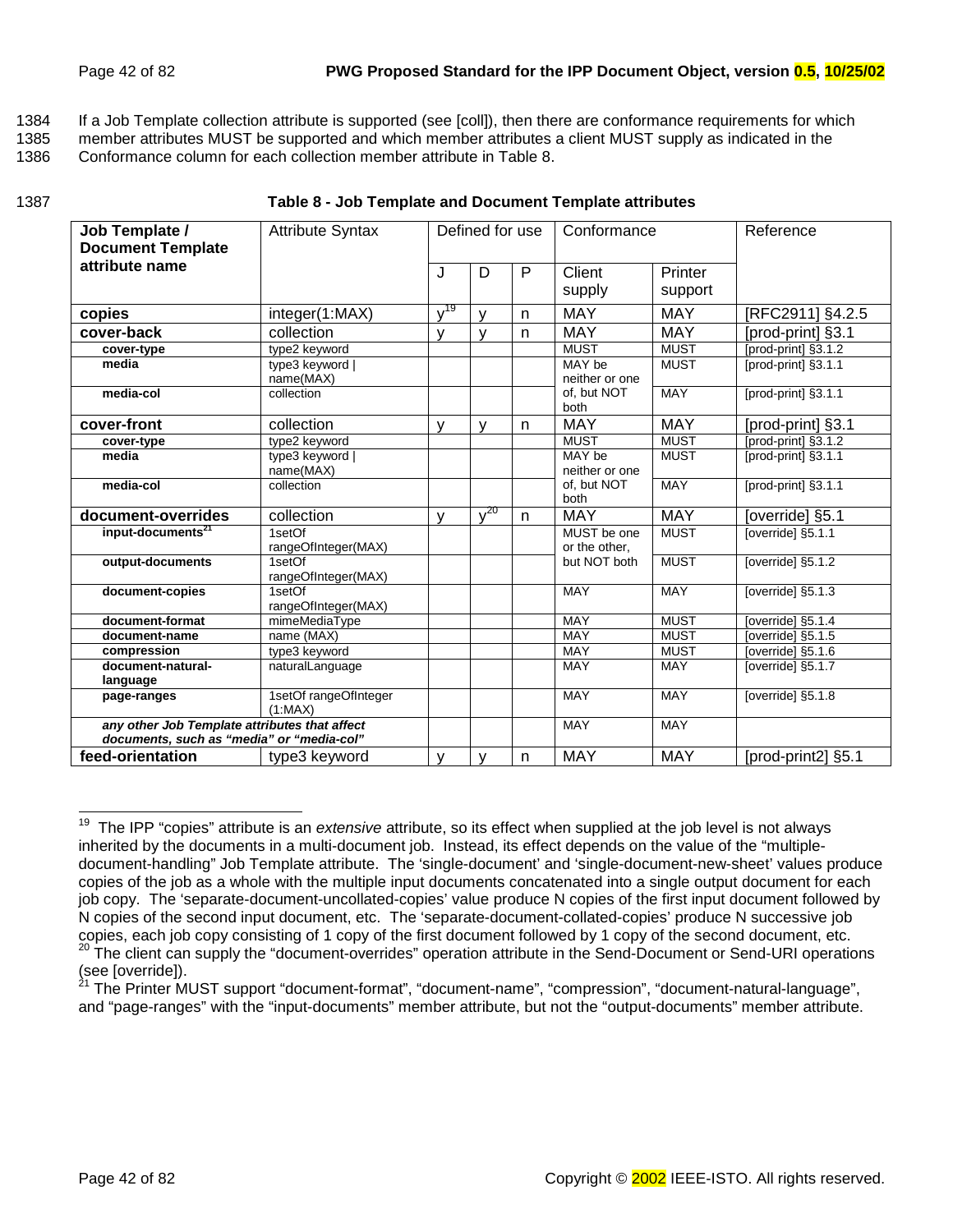| Job Template /               | <b>Attribute Syntax</b>      |                     | Defined for use                 |              | Conformance                                     |                                                            | Reference                       |
|------------------------------|------------------------------|---------------------|---------------------------------|--------------|-------------------------------------------------|------------------------------------------------------------|---------------------------------|
| <b>Document Template</b>     |                              |                     |                                 |              |                                                 |                                                            |                                 |
| attribute name               |                              | J                   | D                               | $\mathsf{P}$ | Client                                          | Printer                                                    |                                 |
|                              |                              |                     |                                 |              | supply                                          | support                                                    |                                 |
| finishings                   | 1setOf type2 enum            | $v^{22}$            | y                               | y            | MAY be<br>neither or<br>one of, but<br>NOT both | MAY,<br>MUST if<br>"finishing<br>-col" is<br>supporte<br>d | [RFC2911] §4.2.6<br>[finish] §2 |
| finishings-col               | collection                   | v <sup>9</sup>      | y                               | y            |                                                 | <b>MAY</b>                                                 | [prod-print] §3.2               |
| finishing-template           | name(MAX)                    |                     |                                 |              | <b>MAY</b>                                      | <b>MAY</b>                                                 | [prod-print] §3.2.1             |
| stitching                    | collection                   |                     |                                 |              | <b>MAY</b>                                      | <b>MAY</b>                                                 | [ $prod-$ print] $§3.2.2$       |
| stitching-reference-<br>edge | type2 keyword                |                     |                                 |              | <b>MUST</b>                                     | <b>MUST</b>                                                | [prod-print] §3.2.2.1           |
| stitching-offset             | integer (0:MAX)              |                     |                                 |              | <b>MUST</b>                                     | <b>MUST</b>                                                | [prod-print] §3.2.2.2           |
| stitching-locations          | 1setOf integer(0:MAX)        |                     |                                 |              | <b>MUST</b>                                     | <b>MUST</b>                                                | [prod-print] §3.2.2.3           |
| font-name-requested          | name(MAX)                    | $\mathsf{v}$        | $\mathsf{V}$                    | $\mathsf{V}$ | <b>MAY</b>                                      | <b>MAY</b>                                                 | [prod-print2] §5.2              |
| font-size-requested          | integer (1:MAX)              | $\mathsf{V}$        | $\mathsf{V}$                    | $\mathsf{V}$ | <b>MAY</b>                                      | <b>MAY</b>                                                 | [prod-print2] §5.3              |
| force-front-side             | 1setOf<br>integer(1:MAX)     | $\sqrt{23}$         | $\mathsf{y}$                    | y            | <b>MAY</b>                                      | <b>MAY</b>                                                 | [prod-print] §3.3               |
| imposition-template          | type2 keyword  <br>name(MAX) | y                   | y                               | y            | <b>MAY</b>                                      | <b>MAY</b>                                                 | [prod-print] §3.4               |
| insert-sheet                 | 1setOf collection            | $\overline{y}^{10}$ | $\mathsf{v}$                    | $\mathsf{V}$ | <b>MAY</b>                                      | <b>MAY</b>                                                 | [prod-print] §3.5               |
| insert-after-page-number     | integer(0:MAX)               |                     |                                 |              | <b>MUST</b>                                     | <b>MUST</b>                                                | [prod-print] §3.5.1             |
| insert-count                 | integer(0:MAX)               |                     |                                 |              | <b>MAY</b>                                      | <b>MUST</b>                                                | [prod-print] §3.5.2             |
| media                        | type3 keyword  <br>name(MAX) |                     |                                 |              | MUST be one<br>or the other,                    | <b>MUST</b>                                                | [prod-print] §3.5.3             |
| media-col                    | collection                   |                     |                                 |              | but NOT both                                    | <b>MAY</b>                                                 | [prod-print] §3.5.3             |
| job-account-id               | name(MAX)                    | $\mathsf{v}$        | n                               | n            | <b>MAY</b>                                      | <b>MAY</b>                                                 | [prod-print] §3.6               |
| job-accounting-sheets        | collection                   | y                   | $\mathsf{n}$                    | n            | <b>MAY</b>                                      | <b>MAY</b>                                                 | [prod-print] §3.8               |
| job-accounting-sheets-type   | type3 keyword  <br>name(MAX) |                     |                                 |              | <b>MUST</b>                                     | <b>MUST</b>                                                | [prod-print] §3.8.1             |
| media                        | type3 keyword  <br>name(MAX) |                     |                                 |              | MAY be<br>neither or one                        | <b>MUST</b>                                                | [prod-print] §3.8.2             |
| media-col                    | collection                   |                     |                                 |              | of, but NOT<br>both                             | <b>MAY</b>                                                 | [prod-print] §3.8.2             |
| job-accounting-output-bin    | type3 keyword  <br>name(MAX) |                     |                                 |              | <b>MAY</b>                                      | <b>MAY</b>                                                 | [prod-print] §3.8.3             |
| job-accounting-user-id       | name(MAX)                    | $\mathsf{v}$        | n                               | $\mathsf{n}$ | <b>MAY</b>                                      | <b>MAY</b>                                                 | [prod-print] §3.7               |
| job-copies                   | integer(1:MAX)               | $\mathsf{v}$        | $\overline{\underline{n}^{24}}$ | $\mathsf{n}$ | <b>MAY</b>                                      | <b>MAY</b>                                                 | [this spec] §7.1.1              |

 $\overline{\phantom{a}}$ 22 The IPP "finishings" and "finishings-col" attributes are *extensive* attributes, so their effect when supplied at the Job Level is not always inherited by the documents in a multi-document job. Instead, their effect depends on the value of the "multiple-document-handling" Job Template attribute. The 'single-document' and 'single-document-new-sheet' cause the finishing to be applied to each job copy as a whole. The 'separate-documents-collated-copies' and 'separate-document-uncollated-copies' values cause the finishing to be applied to each document.

<sup>23</sup> The effect of the IPP "force-front-side" and "insert-sheet" attributes when supplied at the job level of a multidocument job depends on the value of the "multiple-document-handling" Job Template attribute. For the 'singledocument' and 'single-document-new-sheet' values, the pages are numbered as a single set from 1 to n for the job as a whole. For the 'separate-documents-collated-copies' and 'separate-document-uncollated-copies' values, the pages are numbered from 1 to n for each document separately.

<sup>&</sup>lt;sup>24</sup> The "job-copies" Job Template attribute MUST NOT be supplied at the Document or Page Level. The "job-copies" Job Template attribute was introduced for use in clients or Printers that don't support "multiple-document-handling" = 'single-document' or 'single-document-new-sheet'.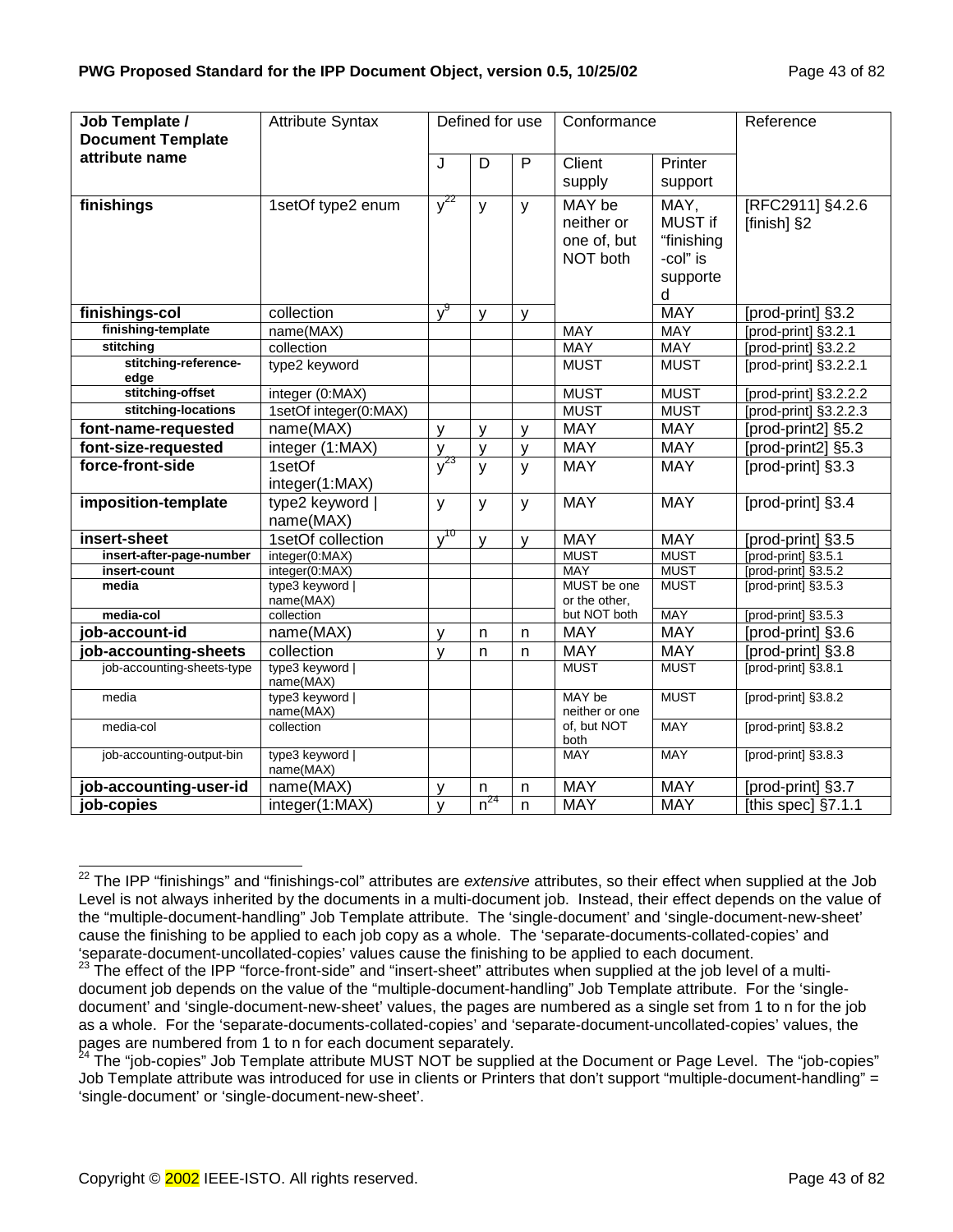| Job Template /              | <b>Attribute Syntax</b>      |              | Defined for use     |              | Conformance              |                    | Reference                  |
|-----------------------------|------------------------------|--------------|---------------------|--------------|--------------------------|--------------------|----------------------------|
| <b>Document Template</b>    |                              |              |                     |              |                          |                    |                            |
| attribute name              |                              | J            | D                   | P            | Client<br>supply         | Printer<br>support |                            |
| job-cover-back              | collection                   | $\mathsf{v}$ | $n^{25}$            | $\mathsf{n}$ | <b>MAY</b>               | <b>MAY</b>         | [this spec] $\S7.1.2$      |
| same as cover-back          | see cover-back               |              |                     |              |                          |                    |                            |
| job-cover-front             | collection                   | $\mathsf{v}$ | $n^{26}$            | n            | <b>MAY</b>               | <b>MAY</b>         | [this spec] $§7.1.3$       |
| same as cover-front         | see cover-front              |              |                     |              |                          |                    |                            |
| job-error-sheet             | collection                   | $\mathsf{V}$ | $\mathsf{n}$        | n            | <b>MAY</b>               | <b>MAY</b>         | [prod-print] §3.9          |
| job-error-sheet-type        | type3 keyword  <br>name(MAX) |              |                     |              | <b>MUST</b>              | <b>MUST</b>        | fprod-print1 §3.9.1        |
| job-error-sheet-when        | type2 keyword                |              |                     |              | <b>MAY</b>               | <b>MAY</b>         | [prod-print] §3.9.2        |
| media                       | type3 keyword  <br>name(MAX) |              |                     |              | MAY be<br>neither or one | <b>MUST</b>        | [prod-print] §3.9.3        |
| media-col                   | collection                   |              |                     |              | of, but NOT<br>both      | <b>MAY</b>         | [prod-print] §3.9.3        |
| job-finishings              | 1setOf type2 enum            | $\mathsf{v}$ | $\overline{n}^{27}$ | $\mathsf{n}$ | <b>MAY</b>               | <b>MAY</b>         | [this spec] §7.1.4         |
| job-finishings-col          | collection                   | $\mathsf{V}$ | $n^{28}$            | $\mathsf{n}$ | <b>MAY</b>               | <b>MAY</b>         | [this spec] $§7.1.5$       |
| same as finishings-col      | see finishings-col           |              |                     |              |                          |                    |                            |
| job-hold-until              | type3 keyword  <br>name(MAX) | y            | $\mathsf{n}$        | n            | <b>MAY</b>               | <b>MAY</b>         | [RFC2911] §4.2.2           |
| job-hold-until-time         | dateTime                     | $\mathsf{v}$ | $\mathsf{n}$        | n            | <b>MAY</b>               | <b>MAY</b>         | [prod-print2] §5.4         |
| job-message-to-<br>operator | text(MAX)                    | y            | $n^{29}$            | $\mathsf{n}$ | <b>MAY</b>               | <b>MAY</b>         | [prod-print] §3.10         |
| job-phone-number            | text(127)                    | $\mathsf{v}$ | n                   | n            | <b>MAY</b>               | <b>MAY</b>         | [prod-print2] §5.5         |
| job-priority                | integer(1:100                | $\mathsf{V}$ | $\mathsf{n}$        | n            | <b>MAY</b>               | <b>MAY</b>         | [RFC2911] §4.2.1           |
| job-recipient-name          | name(MAX)                    | $\mathsf{V}$ | $\mathsf{n}$        | n            | <b>MAY</b>               | <b>MAY</b>         | [prod-print2] §5.6         |
| job-save-disposition        | collection                   | $\mathsf{v}$ | $\mathsf{n}$        | $\mathsf{n}$ | <b>MAY</b>               | <b>MAY</b>         | [prod-print2] §5.7         |
| save-disposition            | type3 keyword                | $\mathsf{v}$ | n                   | n            | MAY                      | MAY                | [prod-print2] §5.7.1.1     |
| save-info                   | 1setOf collection            | $\mathsf{v}$ | $\mathsf{n}$        | n            | <b>MAY</b>               | <b>MAY</b>         | [prod-print2] §5.7.1.2     |
| save-location               | uri                          | $\mathsf{v}$ | n                   | n            | <b>MAY</b>               | <b>MAY</b>         | [prod-print2] §5.7.1.2.3.1 |
| save-name                   | name(MAX)                    | $\mathsf{v}$ | $\mathsf{n}$        | n            | <b>MAY</b>               | <b>MAY</b>         | [prod-print2] §5.7.1.2.3.2 |
| save-document-<br>format    | mimeMediaType                | y            | $\mathsf{n}$        | n            | <b>MAY</b>               | <b>MAY</b>         | [prod-print2] §5.7.1.2.3.3 |
| job-sheet-message           | text(MAX)                    | v            | n                   | n            | <b>MAY</b>               | <b>MAY</b>         | [prod-print] §3.12         |

 $\overline{\phantom{a}}$  $^{25}$  The "job-cover-back" Job Template attribute MUST NOT be supplied at the Document or Page Level. The "jobcover-back" Job Template attribute was introduced for use in clients or Printers that don't support "multipledocument-handling" = 'single-document' or 'single-document-new-sheet'.

<sup>&</sup>lt;sup>26</sup> The "iob-cover-front" Job Template attribute MUST NOT be supplied at the Document or Page Level. The "jobcover-front" Job Template attribute was introduced for use with clients or Printers that don't support "multipledocument-handling" = 'single-document' or 'single-document-new-sheet'.

<sup>&</sup>lt;sup>27</sup> The "job-finishing" Job Template attribute MUST NOT be supplied at the Document or Page Level. The "jobfinishings" Job Template attribute was introduced for use with clients or Printers that don't support "multipledocument-handling" = 'single-document' or 'single-document-new-sheet'.

<sup>&</sup>lt;sup>28</sup> The "job-finishing-col" Job Template attribute MUST NOT be supplied at the Document or Page Level. The "jobfinishings-col" Job Template attribute was introduced for use with clients or Printers that don't support "multipledocument-handling" = 'single-document' or 'single-document-new-sheet'.

<sup>&</sup>lt;sup>29</sup> The "job-message-to-operator" Job Template attribute has no corresponding Document Template attribute. Instead, the user and operator communicate with each other using the same "document-message" operation attribute which the Printer copies to the "document-message" Document Description attribute.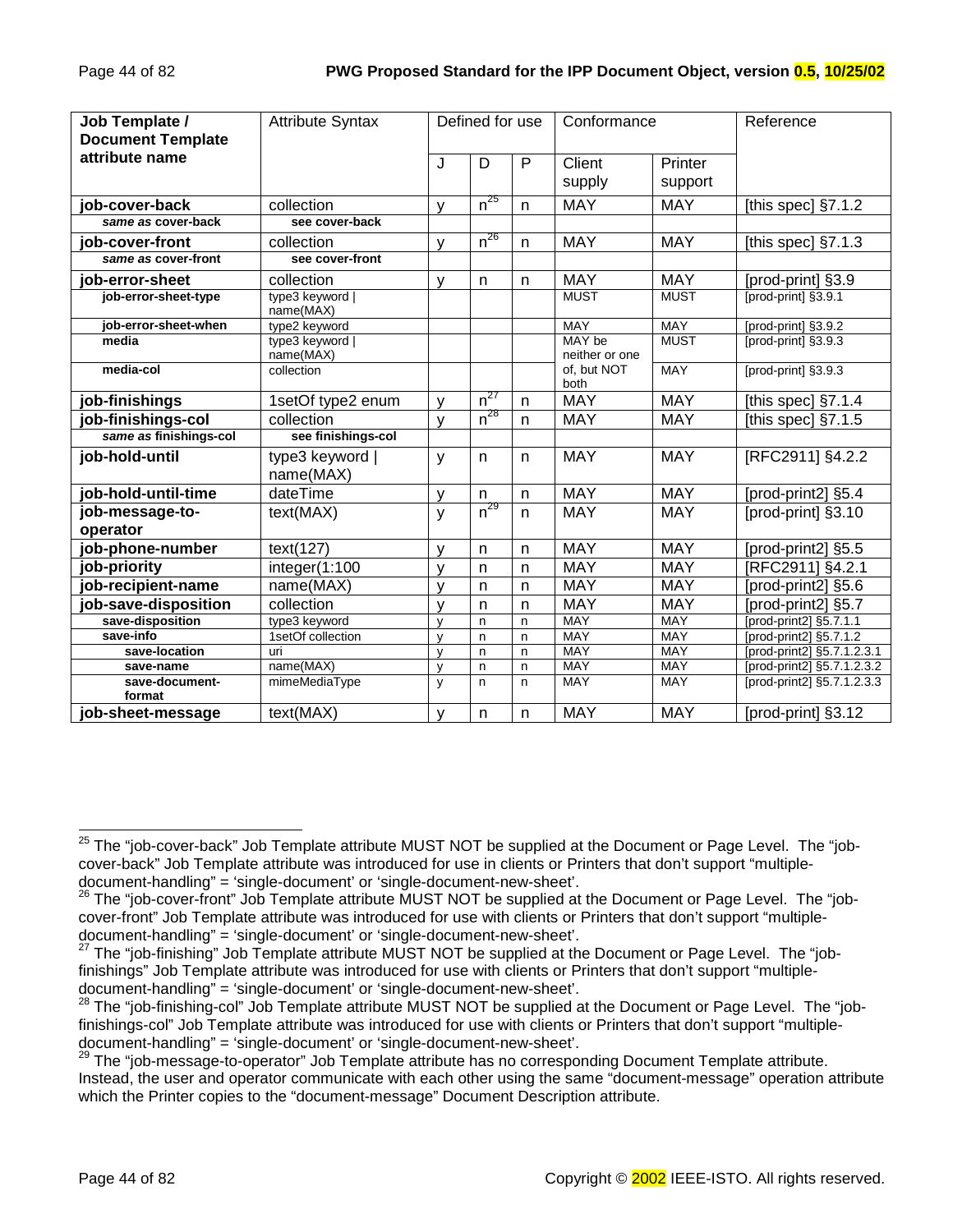| Job Template /<br><b>Document Template</b> | <b>Attribute Syntax</b>          |   | Defined for use |   | Conformance                                     |                                                              | Reference                                        |
|--------------------------------------------|----------------------------------|---|-----------------|---|-------------------------------------------------|--------------------------------------------------------------|--------------------------------------------------|
| attribute name                             |                                  | J | D               | P | $\overline{Client}$<br>supply                   | Printer<br>support                                           |                                                  |
| job-sheets                                 | type3 keyword  <br>name(MAX)     | y | n               | n | MAY be<br>neither or<br>one of, but<br>NOT both | MAY,<br>MUST if<br>"job-<br>sheets-<br>col"<br>supporte<br>d | [RFC2911] §4.2.3                                 |
| job-sheets-col                             | collection                       | y | $\mathsf{n}$    | n |                                                 | <b>MAY</b>                                                   | [prod-print] §3.11                               |
| job-sheets                                 | type3 keyword  <br>name(MAX)     |   |                 |   | <b>MUST</b>                                     | <b>MUST</b>                                                  | [prod-print] §3.11.1                             |
| media                                      | type3 keyword  <br>name(MAX)     |   |                 |   | MUST be one<br>or the other,                    | <b>MUST</b>                                                  | [prod-print] §3.11.2                             |
| media-col                                  | collection                       |   |                 |   | but NOT both                                    | <b>MAY</b>                                                   | [prod-print] §3.11.2                             |
| media                                      | type3 keyword<br>name(MAX)       | y | y               | y | MAY be<br>neither or<br>one of, but<br>NOT both | MAY,<br><b>MUST if</b><br>"media-<br>col"<br>supporte<br>d   | [RFC2911] §4.2.11                                |
| media-col                                  | collection                       | y | y               | y |                                                 | <b>MAY</b>                                                   | [prod-print] §3.13                               |
| media-back-coating                         | type3 keyword  <br>name(MAX)     |   |                 |   | <b>MAY</b>                                      | <b>MAY</b>                                                   | [prod-print] §3.13.10                            |
| media-color                                | type3 keyword  <br>name(MAX)     |   |                 |   | <b>MAY</b>                                      | <b>MAY</b>                                                   | [prod-print] §3.13.4                             |
| media-front-coating                        | type3 keyword  <br>name(MAX)     |   |                 |   | <b>MAY</b>                                      | <b>MAY</b>                                                   | [prod-print] §3.13.10                            |
| media-grain                                | type3 keyword  <br>name(MAX)     |   |                 |   | <b>MAY</b>                                      | <b>MAY</b>                                                   | [prod-print2] §8.4.2                             |
| media-hole-count                           | integer(0:MAX)                   |   |                 |   | <b>MAY</b>                                      | <b>MAY</b>                                                   | [prod-print] §3.13.6                             |
| media-info                                 | text(255)                        |   |                 |   | <b>MAY</b>                                      | MAY                                                          | [prod-print] §3.13.3                             |
| media-key                                  | type3 keyword  <br>name(MAX)     |   |                 |   | <b>MAY</b>                                      | <b>MAY</b>                                                   | [prod-print] §3.13.1                             |
| media-material                             | type3 keyword  <br>name(MAX)     |   |                 |   | <b>MAY</b>                                      | MAY                                                          | [prod-print2] §8.4.3                             |
| media-order-count                          | integer(1:MAX)                   |   |                 |   | <b>MAY</b>                                      | <b>MAY</b>                                                   | [prod-print] §3.13.7                             |
| media-preprinted                           | type3 keyword  <br>name(MAX)     |   |                 |   | <b>MAY</b>                                      | MAY                                                          | [prod-print] §3.13.5                             |
| media-recycled                             | type3 keyword  <br>name(MAX)     |   |                 |   | <b>MAY</b>                                      | MAY                                                          | [prod-print] §3.13.11                            |
| media-size                                 | collection                       |   |                 |   | <b>MAY</b>                                      | <b>MUST</b>                                                  | [prod-print] §3.13.8                             |
| x-dimension<br>y-dimension                 | integer(0:MAX)<br>integer(0:MAX) |   |                 |   | <b>MUST</b><br><b>MUST</b>                      | <b>MUST</b><br><b>MUST</b>                                   | [prod-print] §3.13.8.1<br>[prod-print] §3.13.8.2 |
| media-tooth                                | type3 keyword  <br>name(MAX)     |   |                 |   | MAY                                             | MAY                                                          | [prod-print2] §8.4.1                             |
| media-thickness                            | integer(1:MAX                    |   |                 |   | <b>MAY</b>                                      | MAY                                                          | [prod-print2] §8.4.4                             |
| media-type                                 | type3 keyword  <br>name(MAX)     |   |                 |   | <b>MAY</b>                                      | <b>MAY</b>                                                   | [prod-print] §3.13.2                             |
| media-weight-metric                        | integer(0:MAX)                   |   |                 |   | <b>MAY</b>                                      | <b>MAY</b>                                                   | [prod-print] §3.13.9                             |
| media-input-tray-check                     | type3 keyword<br>name(MAX)       | У | y               | y | MAY                                             | <b>MAY</b>                                                   | [prod-print] §3.14                               |
| multiple-document-<br>handling             | type2 keyword                    | y | n               | n | <b>MAY</b>                                      | MUST if<br>multiple<br>documen<br>t jobs<br>supporte<br>d    | [RFC2911] §4.2.4                                 |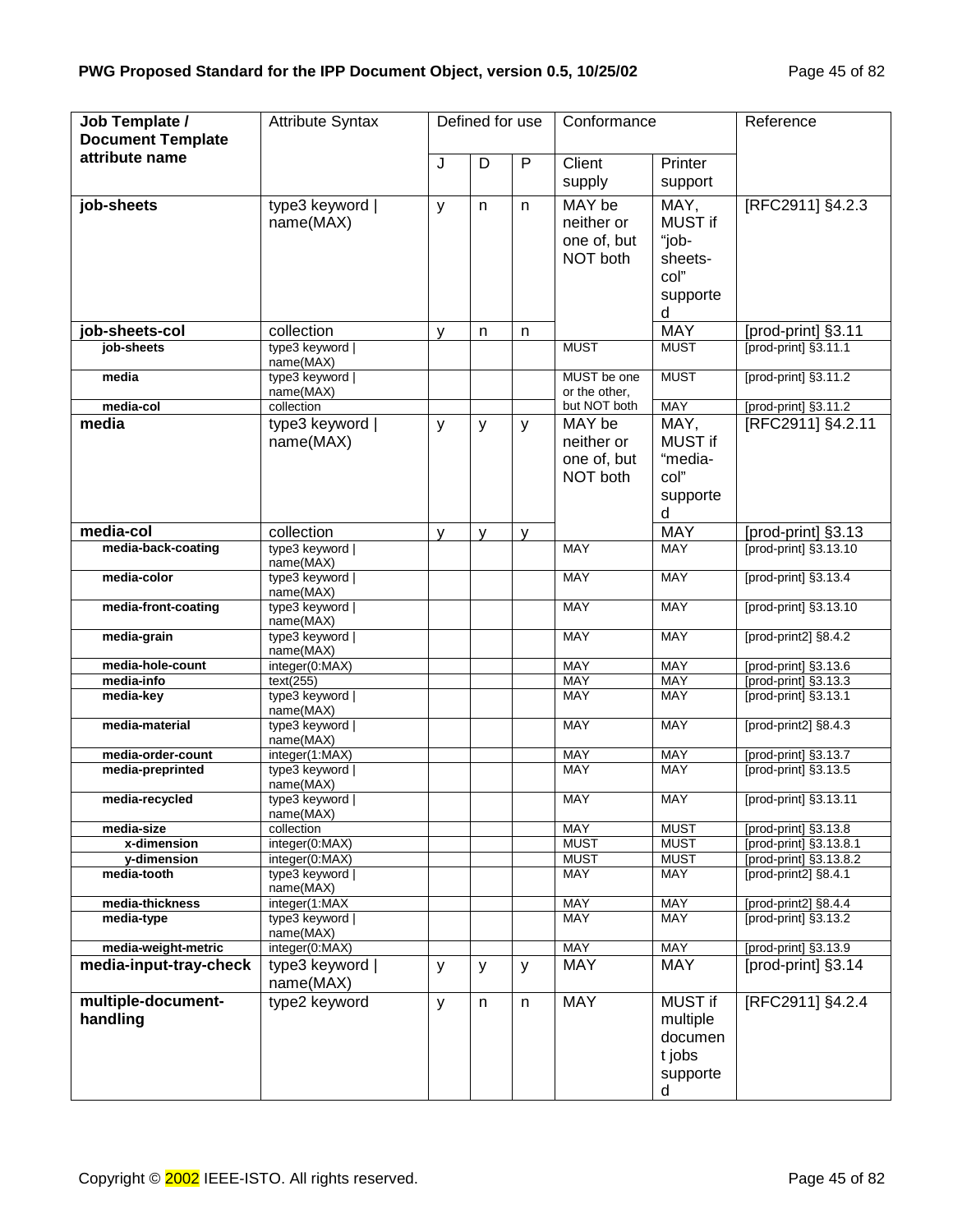| Job Template /                                       | <b>Attribute Syntax</b>       |                         | Defined for use |              | Conformance              |             | Reference              |
|------------------------------------------------------|-------------------------------|-------------------------|-----------------|--------------|--------------------------|-------------|------------------------|
| <b>Document Template</b>                             |                               |                         |                 |              |                          |             |                        |
| attribute name                                       |                               | $\overline{\mathsf{J}}$ | D               | P            | $\overline{Client}$      | Printer     |                        |
|                                                      |                               |                         |                 |              | supply                   | support     |                        |
| number-up                                            | integer(1:MAX)                | y                       | y               | V            | <b>MAY</b>               | <b>MAY</b>  | [RFC2911] §4.2.9       |
| orientation-requested                                | type2 enum                    | $\mathsf{V}$            | y               | $\mathsf{V}$ | <b>MAY</b>               | <b>MAY</b>  | [RFC2911] §4.2.10      |
| output-bin                                           | type2 keyword  <br>name(MAX)  | $\mathsf{y}$            | $\mathsf{n}$    | n            | <b>MAY</b>               | <b>MAY</b>  | [output-bin] §2.1      |
| page-delivery                                        | type2 keyword                 | $\mathsf{V}$            | $\mathsf{V}$    | n            | <b>MAY</b>               | <b>MAY</b>  | [prod-print] §3.15     |
| page-order-received                                  | type2 keyword                 | $\mathsf{V}$            | $\mathsf{V}$    | $\mathsf{n}$ | <b>MAY</b>               | <b>MAY</b>  | [prod-print] §3.16     |
| page-overrides                                       | 1setOf collection             | $\sqrt{30}$             | $\mathsf{V}$    | $\mathsf{n}$ | <b>MAY</b>               | <b>MAY</b>  | [override] §5.2        |
| input-documents                                      | 1setOf                        |                         |                 |              | MUST be one              | <b>MUST</b> | [override] $$5.2.1$    |
|                                                      | rangeOfInteger(MAX)           |                         |                 |              | or the other,            |             |                        |
| output-documents                                     | 1setOf<br>rangeOfInteger(MAX) |                         |                 |              | but NOT both             | <b>MUST</b> | [override] §5.2.2      |
| document-copies                                      | 1setOf                        |                         |                 |              | <b>MAY</b>               | <b>MAY</b>  | [override] §5.2.3      |
|                                                      | rangeOfInteger(MAX)<br>1setOf |                         |                 |              | <b>MUST</b>              | <b>MUST</b> | [override] §5.2.4      |
| pages                                                | rangeOfInteger(MAX)           |                         |                 |              |                          |             |                        |
| any other Job Template attributes that affect pages, |                               |                         |                 |              | <b>MAY</b>               | <b>MAY</b>  |                        |
| such as "media" or "media-col"                       |                               |                         |                 |              |                          |             |                        |
| page-ranges                                          | 1setOf                        | $v^{31}$                | $\mathsf{y}$    | $\mathsf{n}$ | <b>MAY</b>               | <b>MAY</b>  | [RFC2911] §4.2.7       |
|                                                      | rangeOfInteger(1:MA           |                         |                 |              |                          |             |                        |
|                                                      | X)                            |                         |                 |              |                          |             |                        |
| pages-per-subset                                     | 1setOf                        | $y^{32}$                | $\mathsf{n}$    | n            | <b>MAY</b>               | <b>MAY</b>  | [prod-print] §5.3      |
|                                                      | integer(1:MAX)                |                         |                 |              |                          |             |                        |
| pdl-init-file                                        | 1setOf collection             | y                       | V               | n            | <b>MAY</b>               | <b>MAY</b>  | [prod-print2] §5.8     |
| pdl-init-file-location                               | uri                           |                         |                 |              | <b>MAY</b>               | <b>MAY</b>  | [prod-print2] §5.8.1.1 |
| pdl-init-file-name                                   | name(MAX)                     |                         |                 |              | <b>MAY</b>               | <b>MAY</b>  | [prod-print2] §5.8.1.2 |
| pdl-init-file-entry                                  | name(MAX)                     |                         |                 |              | <b>MAY</b>               | <b>MAY</b>  | [prod-print2] §5.8.1.3 |
| presentation-direction-                              | type2 keyword                 | $\mathsf{y}$            | $\mathsf{y}$    | y            | <b>MAY</b>               | <b>MAY</b>  | [prod-print] §3.17     |
| number-up                                            |                               |                         |                 |              |                          |             |                        |
| print-quality                                        | type2 enum                    | $\mathsf{V}$            | V               | $\mathsf{V}$ | <b>MAY</b>               | <b>MAY</b>  | [RFC2911] §4.2.13      |
| printer-resolution                                   | resolution                    | $\mathsf{V}$            | $\mathsf{V}$    | $\mathsf{V}$ | <b>MAY</b>               | <b>MAY</b>  | [RFC2911] §4.2.12      |
| proof-print                                          | collection                    | $\mathsf{V}$            | $\mathsf{n}$    | n            | <b>MAY</b>               | <b>MAY</b>  | [prod-print2] §5.9     |
| proof-print-copies                                   | integer (0:MAX)               | $\mathsf{v}$            | n               | n            | <b>MAY</b>               | <b>MAY</b>  | [prod-print2] §5.9.1.1 |
| media                                                | type3 keyword  <br>name(MAX)  |                         |                 |              | MAY be<br>neither or one | <b>MUST</b> | [prod-print2] §5.8.1.2 |
| media-col                                            | collection                    |                         |                 |              | of, but NOT<br>both      | <b>MAY</b>  | [prod-print2] §5.8.1.2 |

 $30$  The effect of the IPP "page-overrides" Job Template attribute when supplied at the job level of a multi-document job depends on the value of the "multiple-document-handling" Job Template attribute. For the 'single-document' and 'single-document-new-sheet' values, the pages are numbered as a single set from 1 to n for the job as a whole. For the 'separate-documents-collated-copies' and 'separate-document-uncollated-copies' values, the pages are numbered from 1 to n for each document separately.

l

<sup>&</sup>lt;sup>31</sup> The effect of the IPP "page-ranges" Job Template attribute when supplied at the job level of a multi-document job depends on the value of the "multiple-document-handling" Job Template attribute. For the 'single-document' and 'single-document-new-sheet' values, the pages are numbered as a single set from 1 to n for the job as a whole. For the 'separate-documents-collated-copies' and 'separate-document-uncollated-copies' values, the pages are numbered from 1 to n for each document separately.

 $32$  The IPP "pages-per-subset" Job Template attribute MUST be supplied at the Job Level and can only be used when the "multiple-document-handling" Job Template attribute is 'separate-documents-collated-copies' or 'separatedocuments-uncollated-copes', since the purpose of the "pages-per-subset" attribute is to produce separate output documents for each subset. Otherwise, the Printer MUST ignore the "pages-per-subset" attribute.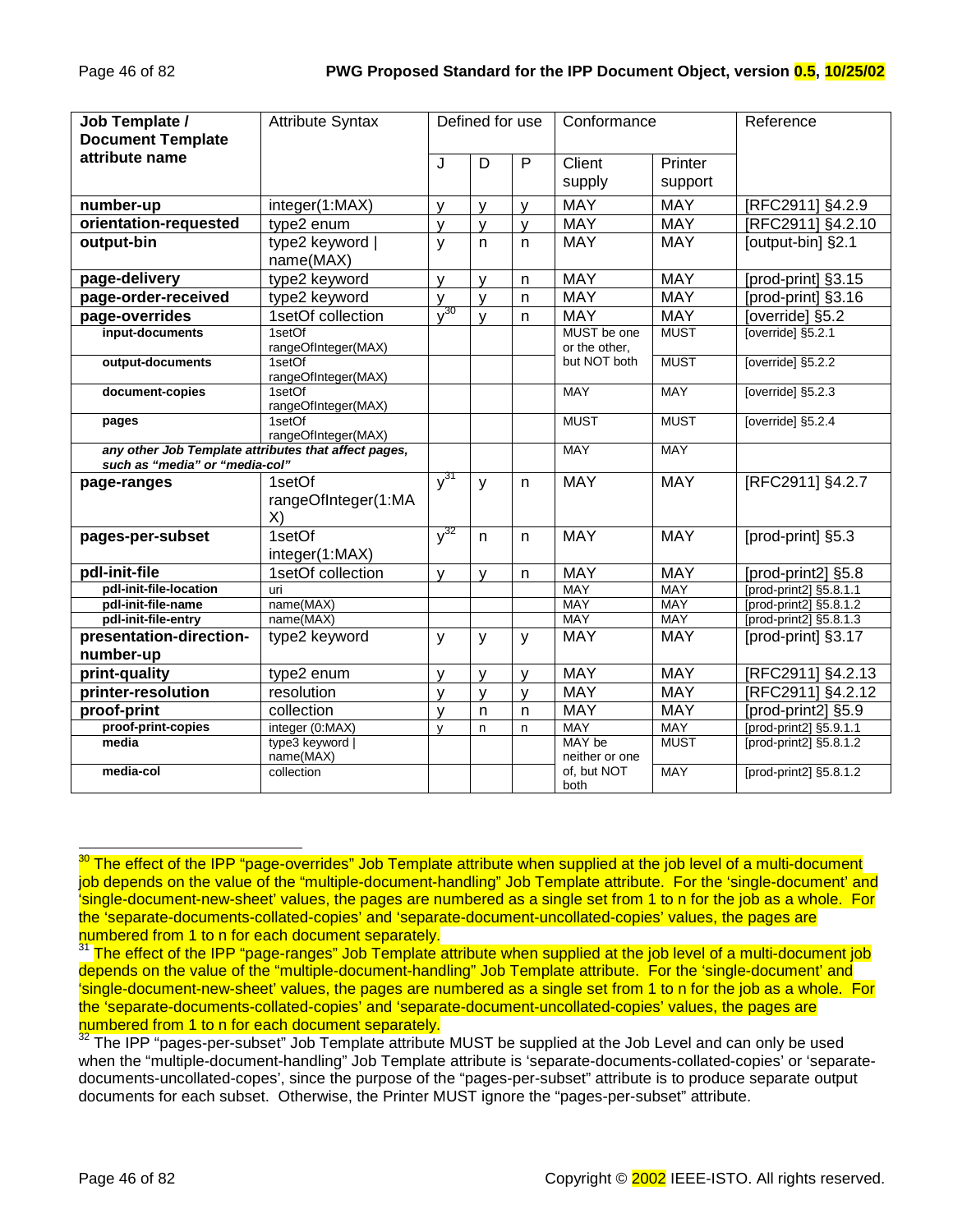<span id="page-46-0"></span>

| Job Template /<br><b>Document Template</b> | <b>Attribute Syntax</b>      |              | Defined for use |   | Conformance              |                    | Reference                  |
|--------------------------------------------|------------------------------|--------------|-----------------|---|--------------------------|--------------------|----------------------------|
| attribute name                             |                              | J            | D               | P | Client<br>supply         | Printer<br>support |                            |
| separator-sheets                           | collection                   | v            | v               | n | <b>MAY</b>               | <b>MAY</b>         | [prod-print] §3.18         |
| separator-sheets-type                      | type3 keyword  <br>name(MAX) |              |                 |   | <b>MUST</b>              | <b>MUST</b>        | [prod-print] §3.18.1       |
| media                                      | type3 keyword  <br>name(MAX) |              |                 |   | MAY be<br>neither or one | <b>MUST</b>        | [prod-print] §3.18.2       |
| media-col                                  | collection                   |              |                 |   | of, but NOT<br>both      | <b>MAY</b>         | [ $prod-$ print] $§3.18.2$ |
| sheet-collate                              | type2 keyword                | v            | v               | n | <b>MAY</b>               | <b>MAY</b>         | [job-prog] §3.1            |
| sides                                      | type2 keyword                |              | v               | v | MAY                      | MAY                | [RFC2911] §4.2.8           |
| x-image-position                           | type2 keyword                | $\mathbf{v}$ | v               |   | <b>MAY</b>               | <b>MAY</b>         | [prod-print] §3.19.2       |
| x-image-shift                              | integer(MIN:MAX)             |              | v               |   | <b>MAY</b>               | <b>MAY</b>         | [prod-print] §3.19.3       |
| x-side1-image-shift                        | integer(MIN:MAX)             | $\mathbf{v}$ | $\mathsf{V}$    | v | <b>MAY</b>               | <b>MAY</b>         | [prod-print] §3.19.4       |
| x-side2-image-shift                        | integer(MIN:MAX)             | v            | v               | v | <b>MAY</b>               | <b>MAY</b>         | [prod-print] §3.19.5       |
| y-image-position                           | type2 keyword                | v            | v               | v | MAY                      | MAY                | [prod-print] §3.19.6       |
| y-image-shift                              | integer(MIN:MAX)             | $\mathsf{v}$ | v               |   | <b>MAY</b>               | <b>MAY</b>         | [prod-print] §3.19.7       |
| y-side1-image-shift                        | integer(MIN:MAX)             |              | v               | v | <b>MAY</b>               | <b>MAY</b>         | [prod-print] §3.19.8       |
| y-side2-image-shift                        | integer(MIN:MAX)             | v            | v               |   | <b>MAY</b>               | <b>MAY</b>         | [prod-print] §3.19.9       |

1388

## 1389 **7.1 Job Template attributes defined for use with the Document object**

1390 This section defines additional Job Template attributes for use with the Document object.

#### 1391 **7.1.1 job-copies (integer(1:MAX)) Job Template attribute**

1392 This attribute specifies the number of job copies, i.e., with all of the Document objects taken together. Its 1393 interpretation is independent of the value of the "multiple-document-handling" Job Template attribute. See the 1394 "copies" Job Template attribute defined in [RFC2911] section 4.2.5 which switches between job copies and 1395 document copies depending on the value of the "multiple-document-handling" Job Template attribute.

#### 1396 **7.1.2 job-cover-back (collection) Job Template attribute**

1397 This attribute specifies the cover for the back of the job, i.e., with all of the Document objects taken together and is 1398 independent of the value of the "multiple-document-handling" Job Template attribute. The member attributes are the 1399 same as "cover-back" (see [prod-print] section 3.1). However, the "cover-back" Job Template attribute switches 1400 between a job back cover and a document back cover depending on the value of the "multiple-document-handling" 1401 Job Template attribute.

#### 1402 **7.1.3 job-cover-front (collection) Job Template attribute**

1403 This attribute specifies the cover for the front of the job, i.e., with all of the Document objects taken together and is 1404 independent of the value of the "multiple-document-handling" Job Template attribute. The member attributes are the 1405 same as the "cover-front" Job Template attribute (see [prod-print] section 3.2). However, the "cover-front" Job 1406 Template attribute switches between a job front cover and a document front cover depending on the value of the 1407 "multiple-document-handling" Job Template attribute.

#### 1408 **7.1.4 job-finishings (1setOf type2 enum) Job Template attribute**

1409 This attribute specifies the job finishings, i.e., with all of the Document objects taken together. Its interpretation is 1410 independent of the value of the "multiple-document-handling" Job Template attribute. See the "finishings" Job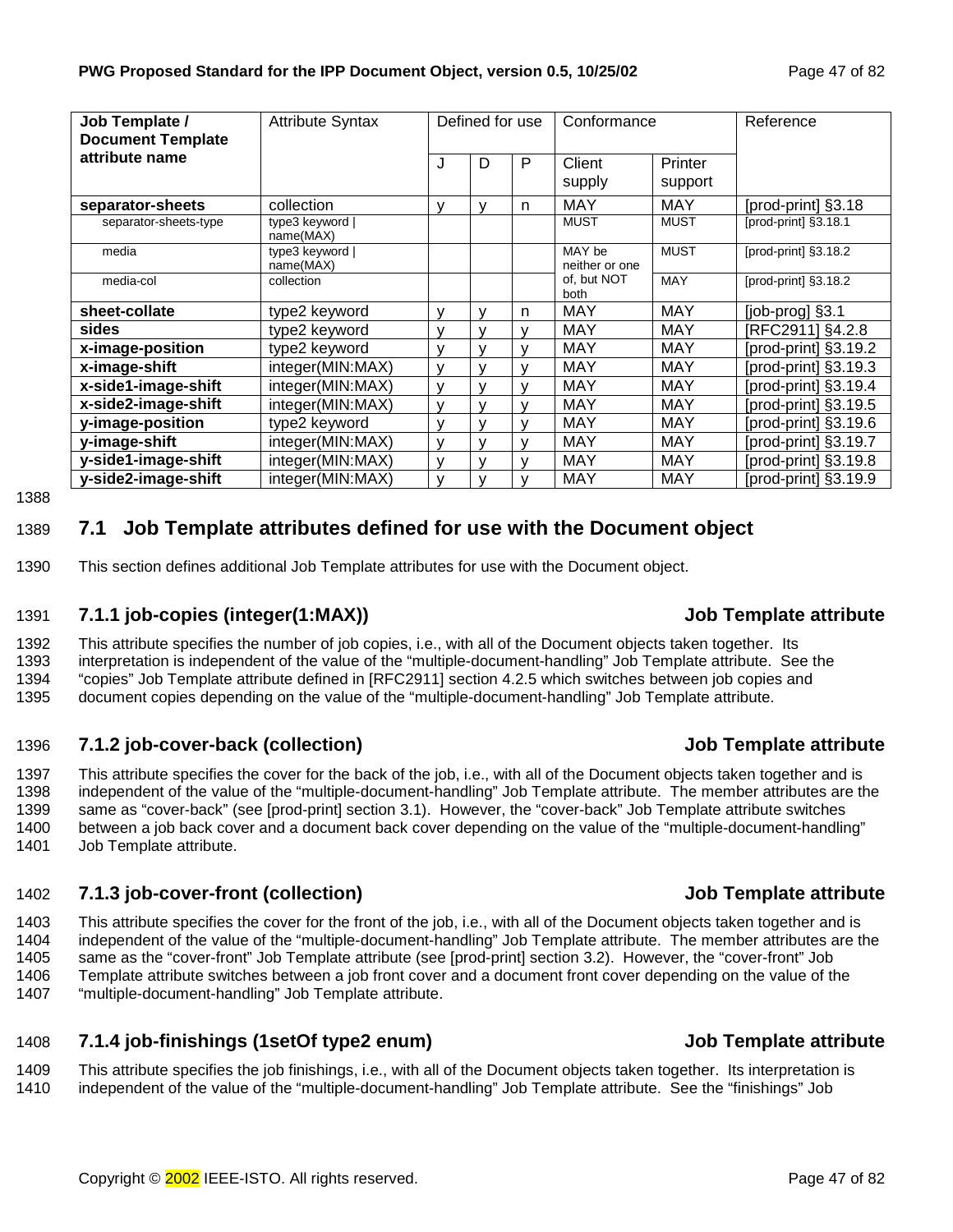<span id="page-47-0"></span>1411 Template attribute defined in [RFC2911] section 4.2.6 which switches between job finishings and document

1412 finishings depending on the value of the "multiple-document-handling" Job Template attribute.

### 1413 **7.1.5 job-finishings-col (1setOf collection) Job Template attribute**

1414 This attribute specifies the job finishings collection, i.e., with all of the Document objects taken together. Its 1415 interpretation is independent of the value of the "multiple-document-handling" Job Template attribute. See the 1416 "finishings" Job Template attribute defined in [RFC2911] section 4.2.6 which switches between job finishings 1417 collection and document finishings collection depending on the value of the "multiple-document-handling" Job

1418 Template attribute.

# 1419 **8 Job Description and Document Description attributes**

1420 Table 9 lists all the Job Description defined in other IPP specifications and the corresponding Document Description 1421 attributes defined in this IPP specification. Job Description and Document Description attributes are Job object and 1422 Document object attributes, respectively, that are filled in by the Printer. Some Job/Document Description attribute 1423 values are supplied by the client in the Job/Document Creation operation using corresponding Operation attributes 1424 as flagged with "\*\*".

1425 The column labeled "attribute syntax" indicates the attribute syntax (see [RFC2911] section 4.1). The Printer

1426 conformance is indicated along with the reference to the specification in which the attribute is defined. The

1427 conformance for Document Description attributes (if the Printer supports the Document object) is the same as the 1428 corresponding Job Description attributes.

1429 Note: There are no corresponding Page Range (or Page Override) Description attributes. The Page Range is not an 1430 object with a state and it cannot be queried.

1431 Legend:

- 1432 **[job-]** indicates an attribute that shouldn't have had a "job-" prefix in its name in [RFC2911], so that the same 1433 attribute name could also be used for the Document object as a Document Description attribute. Note: For 1434 the PWG Semantic Model, the "job-" prefix is dropped.<br>1435 "-" indicates that the Job or Document attribute is not definitie.
- 1435 "-" indicates that the Job or Document attribute is *not* defined.
- 1436 \*\* indicates a Job and/or Document Description attribute that the client MAY supply the values for in a 1437 corresponding Operation attribute. See T[able 6 f](#page-36-0)or the corresponding operation attribute.
- 1438 (r/w) indicates that the Job Description or Document Description attribute is read/write, so that the client can 1439 changes its value using the Set-Job-Attributes or Set-Document-Attributes operation (see section 3.[8\).](#page-24-0)
- 

#### 1440 **Table 9 - Job and Document Description attributes**

| <b>IPP Job Description / Document</b><br><b>Description attribute name</b> | <b>IPP Attribute Syntax</b> | Job | Doc. | Printer<br>conform<br>ance | Reference           |
|----------------------------------------------------------------------------|-----------------------------|-----|------|----------------------------|---------------------|
| attributes-charset **                                                      | charset                     |     |      | <b>MUST</b>                | [RFC2911] §4.3.19   |
| attributes-natural-language **                                             | naturalLanguage             |     |      | <b>MUST</b>                | [RFC2911] §4.3.20   |
| compression **                                                             | type3 keyword               |     |      | <b>MUST</b>                | [RFC2911] §3.2.1.1  |
| current-page-order                                                         | type2 keyword               |     |      | MAY                        | [prod-print] §4.1   |
| date-time-at-completed                                                     | dateTime                    |     |      | MAY                        | [RFC2911] §4.3.14.7 |
| date-time-at-creation                                                      | dateTime                    |     |      | MAY                        | [RFC2911] §4.3.14.5 |
| date-time-at-processing                                                    | dateTime                    |     |      | <b>MAY</b>                 | [RFC2911] §4.3.14.6 |
| document-format **                                                         | documentFormat              |     |      | <b>MUST</b>                | [RFC2911] §3.2.1.1  |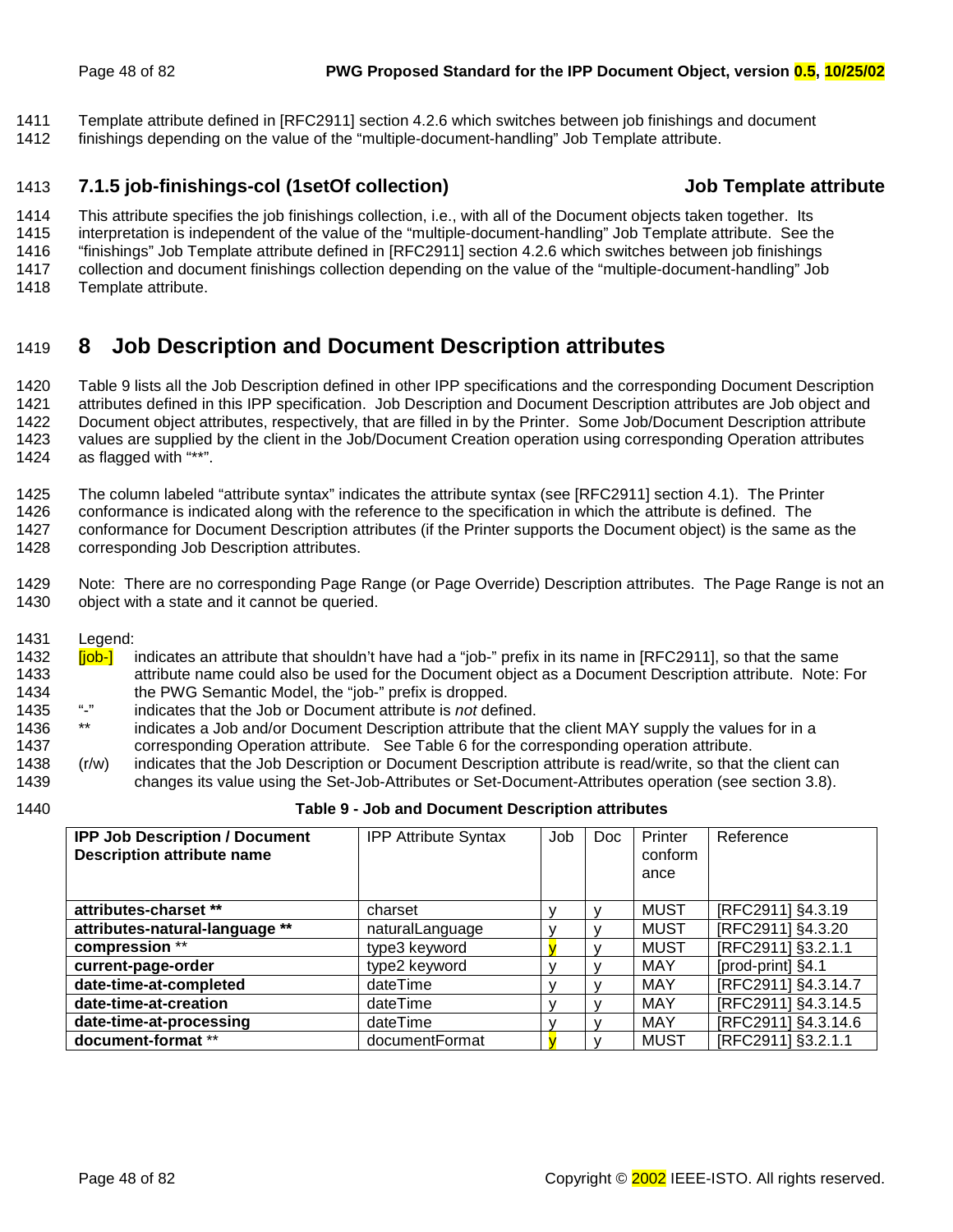| <b>IPP Job Description / Document</b> | <b>IPP Attribute Syntax</b> | Job                      | <b>Doc</b>               | Printer            | Reference                |
|---------------------------------------|-----------------------------|--------------------------|--------------------------|--------------------|--------------------------|
| <b>Description attribute name</b>     |                             |                          |                          | conform            |                          |
|                                       |                             |                          |                          | ance               |                          |
|                                       |                             |                          |                          |                    |                          |
| document-id-uri                       | uri                         | $\overline{\phantom{a}}$ | v                        | <b>MUST</b>        | [this spec] §8.2         |
| document-message (r/w)                | text(127)                   | $\frac{33}{2}$           | $\mathsf{v}$             | <b>MAY</b>         | [this spec] §8.10        |
| document-name $(r/w)$ **              | name(MAX)                   | $\overline{\mathsf{v}}$  | $\mathsf{v}$             | <b>MUST</b>        | [RFC2911] §3.2.1.1       |
| document-natural-language **          | naturalLanguage             | V                        | v                        | <b>MAY</b>         | [RFC2911] §3.2.1.1       |
| document-number                       | integer(0:MAX)              | $\blacksquare$           | $\mathsf{V}$             | <b>MUST</b>        | [this spec] §8.1         |
| document-printer-up-time              | integer(1:MAX)              | $\overline{a}$           | $\mathsf{v}$             | <b>MUST</b>        | [this spec] §8.11        |
| document-state                        | type1 enum                  | $\blacksquare$           | $\mathsf{V}$             | <b>MUST</b>        | [this spec] §8.5.2       |
| document-state-message                | text(MAX)                   | ÷,                       | $\mathsf{v}$             | <b>MAY</b>         | [this spec] $§8.9$       |
| document-state-reasons                | 1setOf type2 keyword        | $\blacksquare$           | v                        | <b>MUST</b>        | [this spec] §8.7         |
| document-uri **                       | uri                         | $\blacksquare$           | v                        | <b>MAY</b>         | [this spec] §8.3         |
| impressions-completed-current-copy    | integer(0:MAX)              | v                        | v                        | <b>MAY</b>         | $[job$ -prog $]$ $§$ 4.4 |
| job-collation-type                    | type2 enum                  | v                        | $\blacksquare$           | <b>MAY</b>         | [job-prog] §4.1          |
| <b>Tiob-</b> detailed-status-message  | 1setOf text (MAX)           | $\mathsf{V}$             | V                        | <b>MAY</b>         | [RFC2911] §4.3.10        |
| <b>[job-]</b> document-access-errors  | 1setOf text(MAX)            | $\mathsf{V}$             | y                        | <b>MAY</b>         | [RFC2911] §4.3.11        |
| job-id                                | integer(1:MAX)              | $\mathsf{V}$             | $\frac{34}{5}$           | <b>MUST</b>        | [RFC2911] §4.3.2         |
| [job-]impressions **                  | integer(0:MAX)              | y                        | V                        | <b>MAY</b>         | [RFC2911] §4.3.17.2      |
| [job-]impressions-completed           | integer(0:MAX)              | $\mathsf{V}$             | y                        | <b>MAY</b>         | [RFC2911] §4.3.18.2      |
| <b>Tiob-1</b> k-octets **             | integer(0:MAX)              | $\mathsf{v}$             | $\mathsf{V}$             | <b>MAY</b>         | [RFC2911] §4.3.17.1      |
| [job-]k-octets-processed              | integer(0:MAX)              | y                        | $\mathsf{V}$             | <b>MAY</b>         | [RFC2911] §4.3.18.1      |
| <b>[job-]</b> media-sheets **         | integer(0:MAX)              | v                        | $\mathsf{v}$             | <b>MAY</b>         | [RFC2911] §4.3.17.3      |
| [job-]media-sheets-completed          | integer(0:MAX)              | v                        | y                        | <b>MAY</b>         | [RFC2911] §4.3.18.3      |
| job-message-from-operator             | text(127)                   | v                        | $\frac{1}{2}$ 35         | <b>MAY</b>         | [RFC2911] §4.3.16        |
| [job-]more-info                       | uri                         | y                        | V                        | <b>MAY</b>         | [RFC2911] §4.3.4         |
| job-name (r/w)                        | name(MAX)                   | $\mathsf{V}$             | $\frac{1}{2}$ 36         | <b>MUST</b>        | [RFC2911] §4.3.5         |
| job-originating-user-name             | name (MAX)                  | V                        | $\blacksquare$           | <b>MUST</b>        | [RFC2911] §4.3.6         |
| job-printer-make-and-model            | text(127)                   | y                        | $\overline{\phantom{a}}$ | <b>CMUST</b><br>37 | [RFC2911] §4.3.14.4      |
|                                       |                             |                          |                          |                    |                          |
| job-printer-up-time                   | integer (1:MAX)             | $\mathsf{V}$             |                          | <b>MUST</b>        | [RFC2911] §4.3.14.4      |
| job-printer-uri                       | uri                         | v                        | $\overline{a}$           | <b>MUST</b>        | [RFC2911] §4.3.3         |
| job-state                             | type1 enum                  | $\mathsf{v}$             | $\frac{38}{1}$           | <b>MUST</b>        | [RFC2911] §4.3.7         |
| job-state-message                     | text(MAX)                   | $\mathsf{v}$             | $\frac{39}{1}$           | <b>MAY</b>         | [RFC2911] §4.3.9         |
| iob-state-reasons                     | 1setOf type2 keyword        | y                        | $-^{40}$                 | <b>MUST</b>        | [RFC2911] §4.3.8         |

 $33$  The "document-message" (text(127)) Document Description attribute has a corresponding "job-message-fromoperator" (text(127)) Job Description attribute (see [RFC2911] section 4.3.16) which handles operator to user communication only and a "job-message-to-operator (text(MAX)) Job Template attribute (see [prod-print] section 3.10) for user to operator communication.

35 The "job-message-from-operator" Job Description attribute has no corresponding "document-message-fromoperator" (text(127)) Document Description attribute. Instead, both the user and the operator use the "documentmessage" (text(127)) operation/Document Description attribute (see section 8.10) to communicate with each other.

 $36$  The Document Description attribute that corresponds to the "job-name" Job Description attribute is the (existing) "document-name" attribute defined in [RFC2911].

<sup>37</sup> The "job-printer-make-and-model" Job Description attribute MUST be supported if the "job-save-disposition" Job Template attribute is supported.

 $38$  The Document Description attribute that corresponds to the "job-state" Job Description attribute is the (new) "document-state" attribute.

 $39$  The Document Description attribute that corresponds to the "job-state-message" Job Description attribute is the (new) "document-state-message" attribute.

l

<sup>&</sup>lt;sup>34</sup> The Document Description attribute that corresponds to the "job-id" Job Description attribute is the (new) "document-number" attribute.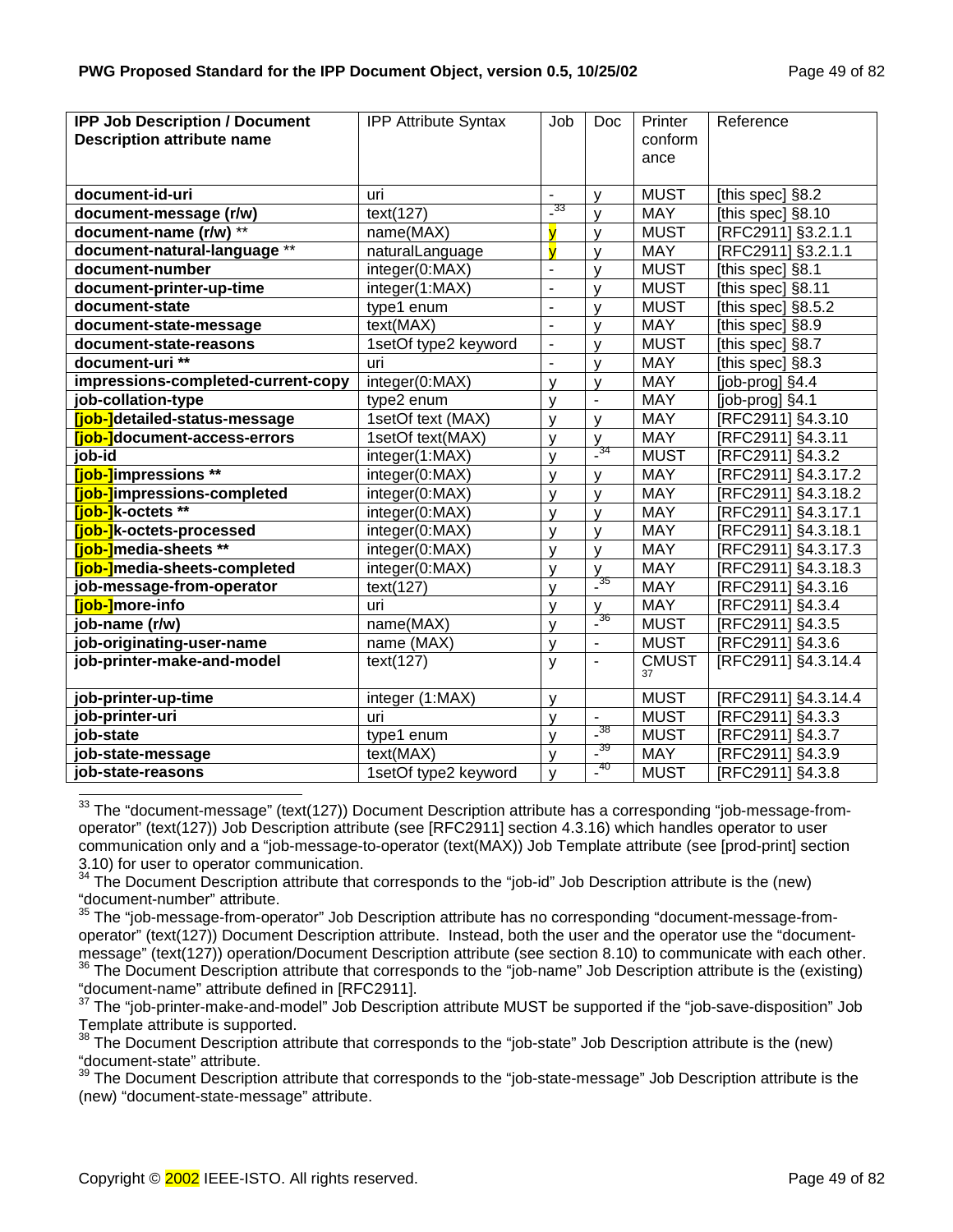<span id="page-49-0"></span>

| <b>IPP Job Description / Document</b><br><b>Description attribute name</b> | <b>IPP Attribute Syntax</b> | Job | Doc.      | Printer<br>conform<br>ance | Reference                |
|----------------------------------------------------------------------------|-----------------------------|-----|-----------|----------------------------|--------------------------|
| job-uri                                                                    | uri                         |     | -41<br>۰. | <b>MUST</b>                | [RFC2911] §4.3.1         |
| [job-]warnings-count                                                       | integer(0:MAX)              |     |           | <b>MAY</b>                 | [override] §6.1          |
| last-document **                                                           | boolean                     |     |           | MAY                        | [RFC2911] §4.3.12        |
| number-of-documents                                                        | integer(0:MAX)              | v   | -         | MAY                        | [RFC2911] §4.3.15        |
| number-of-intervening-jobs                                                 | integer(0:MAX)              |     | -         | MAY                        | [RFC2911] §4.3.13        |
| output-device-assigned                                                     | name(127)                   |     | ۰         | MAY                        | [RFC2911] §4.3.7.2       |
| sheet-completed-copy-number                                                | integer(0:MAX)              |     |           | MAY                        | $[job$ -prog $]$ $§$ 4.2 |
| sheet-completed-document-number                                            | integer(0:MAX)              |     |           | <b>MAY</b>                 | [job-prog] §4.3          |
| time-at-completed                                                          | integer (MIN:MAX)           |     |           | <b>MUST</b>                | [RFC2911] §4.3.14.3      |
| time-at-creation                                                           | integer (MIN:MAX)           | v   |           | <b>MUST</b>                | [RFC2911] §4.3.14.1      |
| time-at-processing                                                         | integer (MIN:MAX)           |     |           | <b>MUST</b>                | [RFC2911] §4.3.14.2      |

1442

1441 **"\*\*"** See the description in the Legend before the table.

1443 Most of the existing "job-state" and "job-state-reasons" Job Description attribute values apply equally well to 1444 individual documents in a multi-document job (with removal of the 'job-' prefix for those that apply to both Job and 1445 Document). Furthermore, the job states are completely service-type neutral, so they can apply to scanning. faxing, 1446 formatting processes as well. The job state reasons have a number of reasons that are print service specific, but 1447 most can apply to other types of service as well. The reason for separating state from reasons, is so that the states 1448 can be the fundamental states that most implementations have, while the state reasons can vary depending on the 1449 sophistication of the system. The states are the ones that clients are most likely to base actions upon, and the state 1450 reasons are more information, both for programs and people.

1451 The descriptions of the new "document-state" and "document-state-reasons" attributes are merged in with the 1452 existing "job-state" and "job-state-reasons". Such merging shows the parallelism in the description to aid 1453 understanding and implementation and so that future maintenance will continue this strong parallelism. The "/" 1454 character separates the words: Job from Document so that the same description can serve for both Job and

#### 1455 Document objects.

## 1456 **8.1 document-number (integer(1:MAX)) Document Description attribute**

1457 This REQUIRED Document Description attribute is the ordinal number of the document within the job which 1458 determines its order of being printed in a multi-document job. The Printer generates the values monotonically 1459 increasing from 1 for a job. However, the client MAY supply the value in the "input-document-number" operation 1460 attribute (see section [3.1.1.1\).](#page-13-0)

## 1461 **8.2 document-id-uri (uri) Document Description attribute**

1462 This REQUIRED Document Description attribute is generated by the Printer as a unique URI to identify a Document 1463 object, in the same way that the "job-uri" (uri) Job Description attribute uniquely identifies a Job object. Unlike the 1464 "job-uri" (uri) attribute, the client cannot supply this attribute as a target of an operation.

 $40$  The Document Description attribute that corresponds to the "job-state-reasons" Job Description attribute is the (new) "document-state-reasons" attribute.

 $41$  The Document Description attribute that corresponds to the "job-uri" (uri) Job Description attribute is the (new) "document-id-uri" (uri) attribute. However, the value is only a unique ID. The client cannot use the "document-id-uri" attribute URI value as a target of a Document object operation; the "job-uri" has proved problematic enough as a target.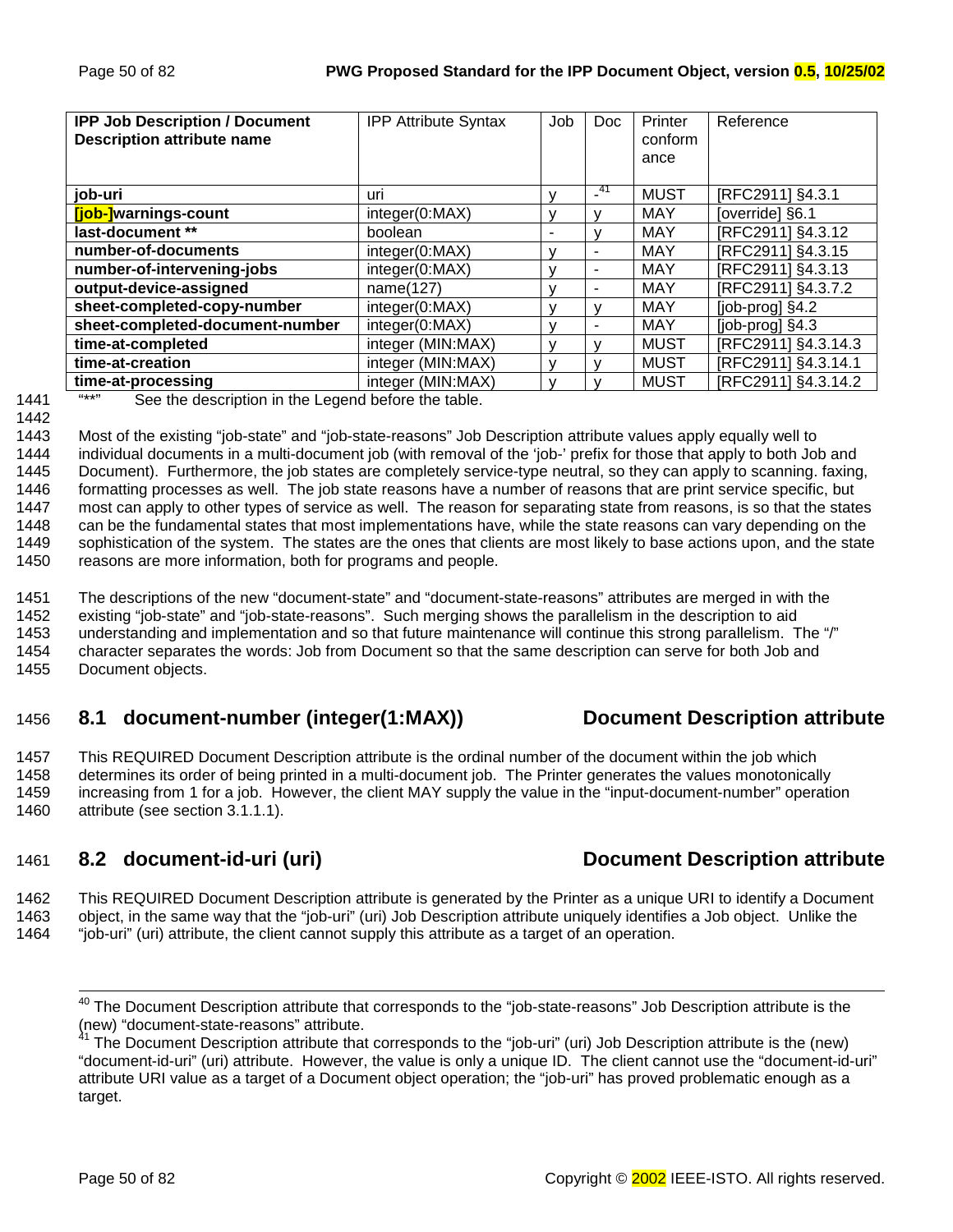## <span id="page-50-0"></span>1465 **8.3 document-uri (uri) Document Description attribute**

1466 This Document Description attribute is the URI that the client supplied in a Send-URI operation. The Printer MUST 1467 support this attribute if the Printer supports the Send-URI operation (see section [3.4\).](#page-19-0) 

#### 1468 **8.4 job-state (type1 enum) Job Description attribute**

#### 1469 **8.5 document-state (type1 enum) Document Description attribute**

1470 The REQUIRED "job-state" and the REQUIRED "document-state" attribute identify the current state of the job and 1471 document, respectively. Even though IPP defines seven values for job/document states (plus the out-of-band<br>1472 vinknown' value - see IRFC29111 section 4.1). implementations only need to support those states which are 'unknown' value - see [RFC2911] section 4.1), implementations only need to support those states which are 1473 appropriate for the particular implementation. In other words, an IPP Printer object implementation supports only 1474 those job/document states implemented by the output device and available to the IPP Printer object implementation.

1475 Table 10 lists the "job-state" and "document-state" attribute values.

#### 1476 **Table 10 - "job-state" and "document-state" attribute values**

| Values                  | "job-state" | "document-state" |
|-------------------------|-------------|------------------|
|                         |             |                  |
| pending<br>3            |             |                  |
| pending-held            |             | n/a              |
| processing<br>5         |             |                  |
| processing-stopped<br>6 |             | n/a              |
| canceled                |             |                  |
| aborted<br>8            |             |                  |
| completed<br>9          |             |                  |

1477

1478 The (JD) and (J) notation below indicates whether the keyword is defined for the "job-state" and "document-state" 1479 attributes or just the "job-state" attribute as indicated in Table 10. Standard enum values are:

|                   | <b>Symbolic Name and Description</b>                                                                                                                                                                                                                                                                                                                                        |
|-------------------|-----------------------------------------------------------------------------------------------------------------------------------------------------------------------------------------------------------------------------------------------------------------------------------------------------------------------------------------------------------------------------|
|                   | "pending" (JD): The job is a candidate to start processing, but is not yet processing. The<br>document has not started to be processed at all.                                                                                                                                                                                                                              |
| state" attribute. | "pending-held" (J): The job is not a candidate for processing for any number of reasons<br>but will return to the 'pending' state as soon as the reasons are no longer present. The job's<br>"job-state-reason" attribute MUST indicate why the job is no longer a candidate for<br>processing. The 'pending-held' state does not apply to the Document object's "document- |
|                   | 'processing' (JD): One or more of:                                                                                                                                                                                                                                                                                                                                          |
| 1.                | The job is using, or is attempting to use, one or more purely software<br>processes that are analyzing, creating, or interpreting a PDL, etc.,                                                                                                                                                                                                                              |
| 2.                | The job is using, or is attempting to use, one or more hardware devices that<br>are interpreting a PDL, making marks on a medium, and/or performing<br>finishing, such as stapling, etc.,                                                                                                                                                                                   |
| 3.                | The Printer object has made the job ready for printing, but the output device<br>is not yet printing it, either because the job hasn't reached the output device<br>or because the job is queued in the output device or some other spooler,                                                                                                                                |
|                   |                                                                                                                                                                                                                                                                                                                                                                             |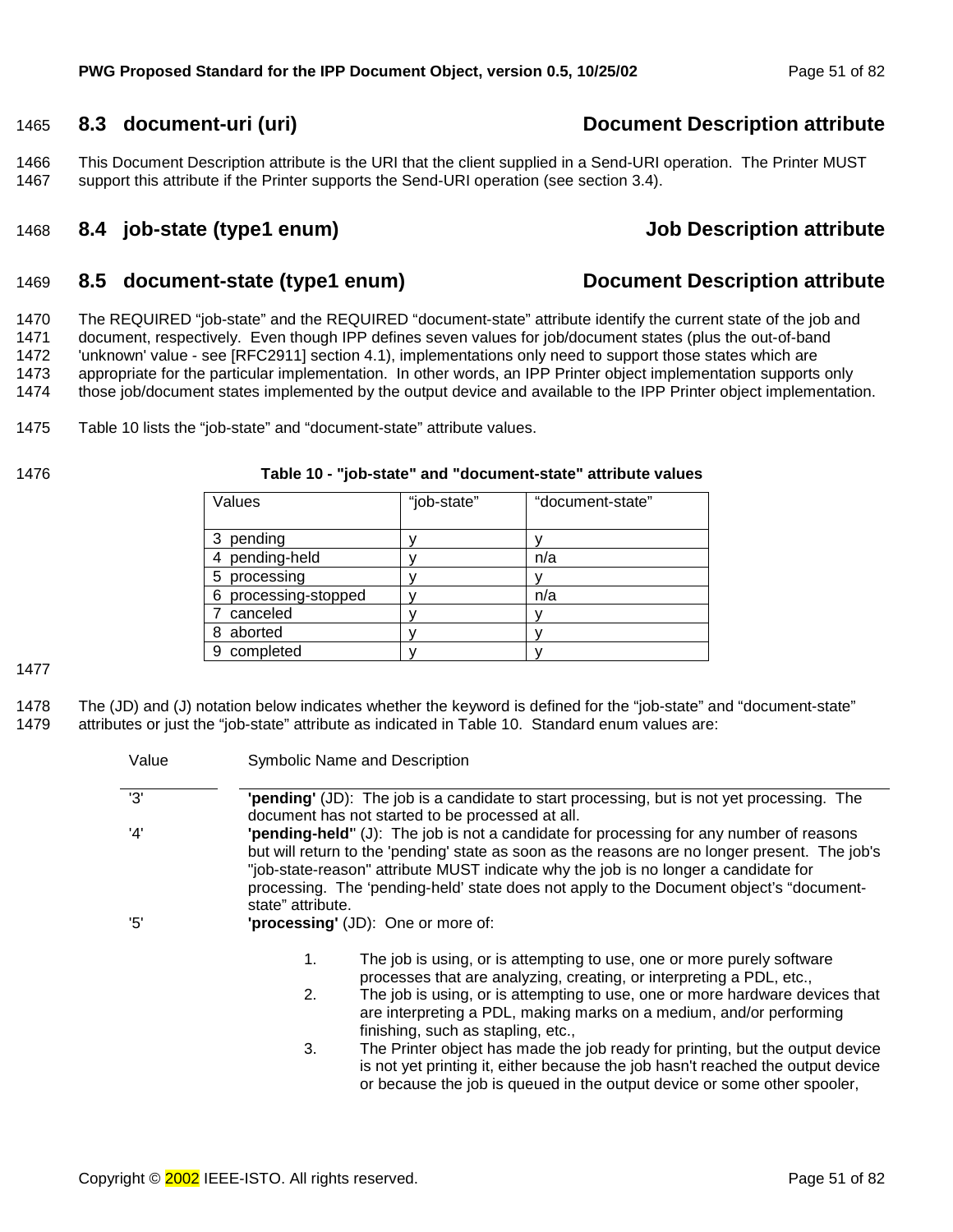<span id="page-51-0"></span>Value Symbolic Name and Description

awaiting the output device to print it.

|     | When the job is in the 'processing' state, the entire job/document state includes the detailed<br>status represented in the Printer object's "printer-state", "printer-state-reasons", and "printer-<br>state-message" attributes.                                                                                                                                                                                                                                                                                                                                                                                                                                                                                            |
|-----|-------------------------------------------------------------------------------------------------------------------------------------------------------------------------------------------------------------------------------------------------------------------------------------------------------------------------------------------------------------------------------------------------------------------------------------------------------------------------------------------------------------------------------------------------------------------------------------------------------------------------------------------------------------------------------------------------------------------------------|
|     | On the other hand, the 'processing' state for the Document indicates that the Document has<br>begun to be processed. Even if the job stops being processed, the Document remains in<br>the 'processing' state until it moves to one of the three terminal states.                                                                                                                                                                                                                                                                                                                                                                                                                                                             |
| '6' | Implementations MAY, though they NEED NOT, include additional values in the<br>job's/document's "job-state-reasons"/"document-state-reasons" attribute to indicate the<br>progress of the job/document, such as adding the 'job-printing'/'printing' value to indicate<br>when the output device is actually making marks on paper and/or the 'processing-to-stop-<br>point' value to indicate that the Printer is in the process of canceling or aborting the<br>job/document. Most implementations won't bother with this nuance.<br>"processing-stopped" (J): The job has stopped while processing for any number of<br>reasons and will return to the 'processing' state as soon as the reasons are no longer<br>present. |
|     | The job's "job-state-reason" attribute MAY indicate why the job has stopped processing.<br>For example, if the output device is stopped, the 'printer-stopped' value MAY be included in<br>the job's "job-state-reasons" attribute.                                                                                                                                                                                                                                                                                                                                                                                                                                                                                           |
|     | Note: When an output device is stopped, the device usually indicates its condition in human<br>readable form locally at the device. A client can obtain more complete device status<br>remotely by querying the Printer object's "printer-state", "printer-state-reasons" and "printer-<br>state-message" attributes.                                                                                                                                                                                                                                                                                                                                                                                                         |
| '7' | The 'processing-stopped' state does not apply to the Document object's "document-state"<br>attribute.<br>'canceled' (JD): The job/document has been canceled by a Cancel-Job/Cancel-Document                                                                                                                                                                                                                                                                                                                                                                                                                                                                                                                                  |
|     | operation and the Printer object has completed canceling the job/document and all<br>job/document status attributes have reached their final values for the job/document. While<br>the Printer object is canceling the job/document, the job/document remains in its current<br>state, but the job's/document's "job-state-reasons"/"document-state-reasons" attribute<br>SHOULD contain the 'processing-to-stop-point' value and one of the 'canceled-by-user',<br>'canceled-by-operator', or 'canceled-at-device' value. When the job/document moves to the<br>'canceled' state, the 'processing-to-stop-point' value, if present, MUST be removed, but the<br>'canceled-by-xxx', if present, MUST remain.                  |
| '8' | 'aborted' (JD): The job/document has been aborted by the system, usually while the<br>job/document was in the 'processing' or 'processing-stopped' state and the Printer has<br>completed aborting the job/document and all job/document status attributes have reached<br>their final values for the job/document. While the Printer object is aborting the<br>job/document, the job/document remains in its current state, but the job's/document's "job-<br>state-reasons"/"document-state-reasons" attribute SHOULD contain the 'processing-to-stop-                                                                                                                                                                      |
|     | point' and 'aborted-by-system' values. When the job/document moves to the 'aborted' state,<br>the 'processing-to-stop-point' value, if present, MUST be removed, but the 'aborted-by-                                                                                                                                                                                                                                                                                                                                                                                                                                                                                                                                         |
| '9' | system' value, if present, MUST remain.<br>"completed" (JD): The job/document has completed successfully or with warnings or errors<br>after processing and all of the job/document media sheets have been successfully stacked<br>in the appropriate output bin(s) and all job/document status attributes have reached their<br>final values for the job/document. The job's/document's "job-state-reasons"/"document-                                                                                                                                                                                                                                                                                                       |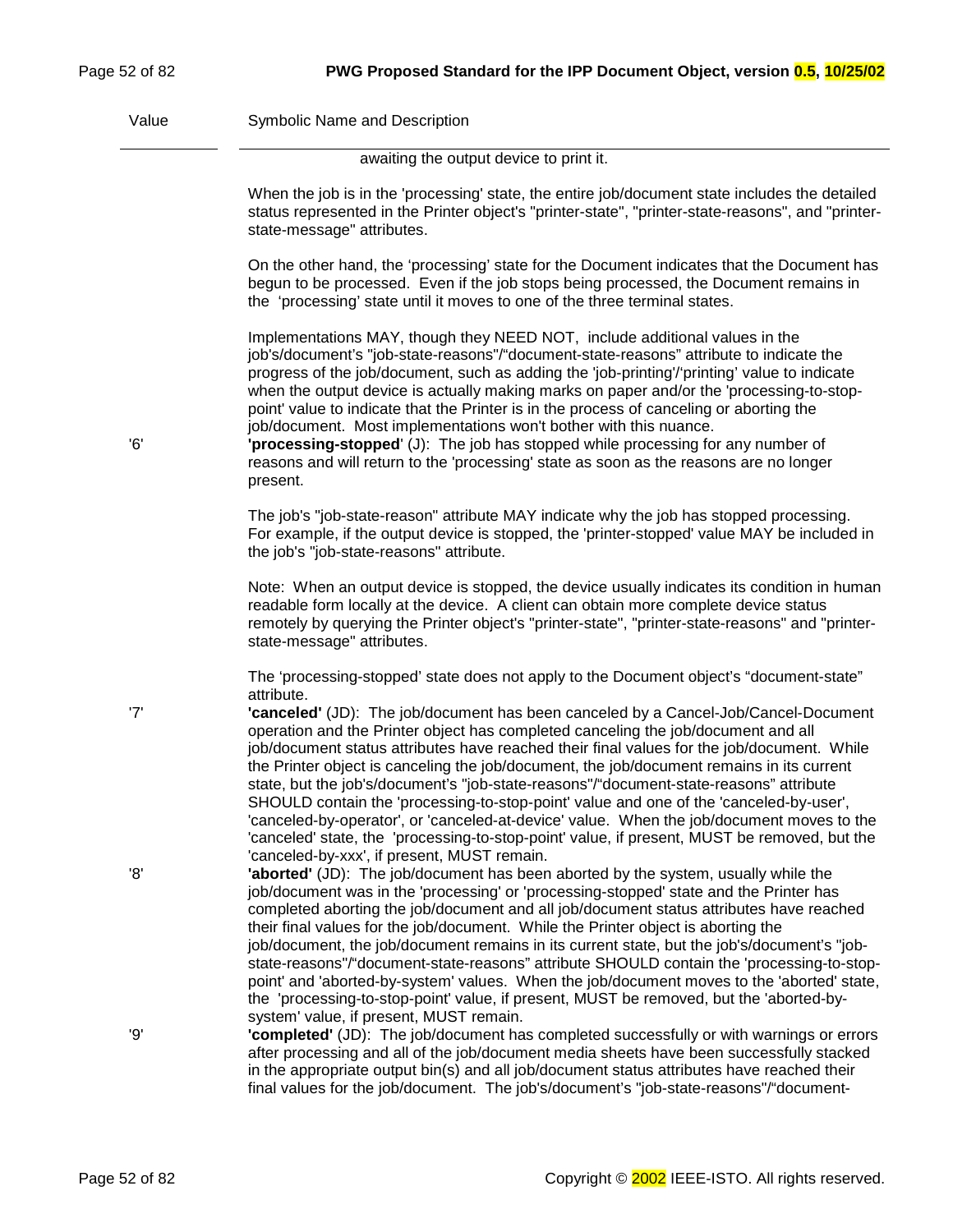Value Symbolic Name and Description

state-reasons" attribute SHOULD contain one of: 'completed-successfully', 'completed-withwarnings', or 'completed-with-errors' values.

1480 The final value for this attribute MUST be one of: 'completed', 'canceled', or 'aborted' before the Printer removes the 1481 job/document altogether. The length of time that jobs/document remain in the 'canceled', 'aborted', and 'completed' 1482 states depends on implementation.

1483 Jobs/documents reach one of the three terminal states: 'completed', 'canceled', or 'aborted', after the jobs/documents 1484 have completed all activity, including stacking output media, after the jobs/documents have completed all activity,

1485 and all job/document status attributes have reached their final values for the job/document.

# 1486 **8.5.1 The "job-state" Job Description attribute and the Job Life Cycle**

1487 The "job-state" attribute is one of the most important Job Description attributes. Figure 1 shows the values of the 1488 "job-state" attribute and the Job object life cycle as affected by actions on the Job, Printer, and job processing.



1489

1490 **Figure 1 - The "job-state" Job Description attribute and the Job object life cycle** 

1491 Normally a job progresses from left to right. Other state transitions are unlikely, but are not forbidden. Not shown 1492 are the transitions to the 'canceled' state from the 'pending', 'pending-held', and 'processing-stopped' states.

### 1493 **8.5.2 The "document-state" Document Description attribute and the Document object life**  1494 **Cycle**

1495 The "document-state" attribute is one of the most important Document Description attributes. Figure 2 shows the 1496 values of the "document-state" attribute and the Document object life cycle as affected by actions on the Job, 1497 Document, Printer, and job processing. Documents are not active objects and their life cycle is closely tied to the 1498 lifecycle of a Job<sup>42</sup>. Documents basically have three states. The first is waiting to be processed by a Job (i.e.

l  $42$  The Document object is not really a sub-job. If the Document object were its own independent active object, i.e., were a sub-job, then the Document state would affect the job state and there would be complex and debatable roll-up rules for how the various "document-state" values of all of the Job's document are rolled up to give a single value for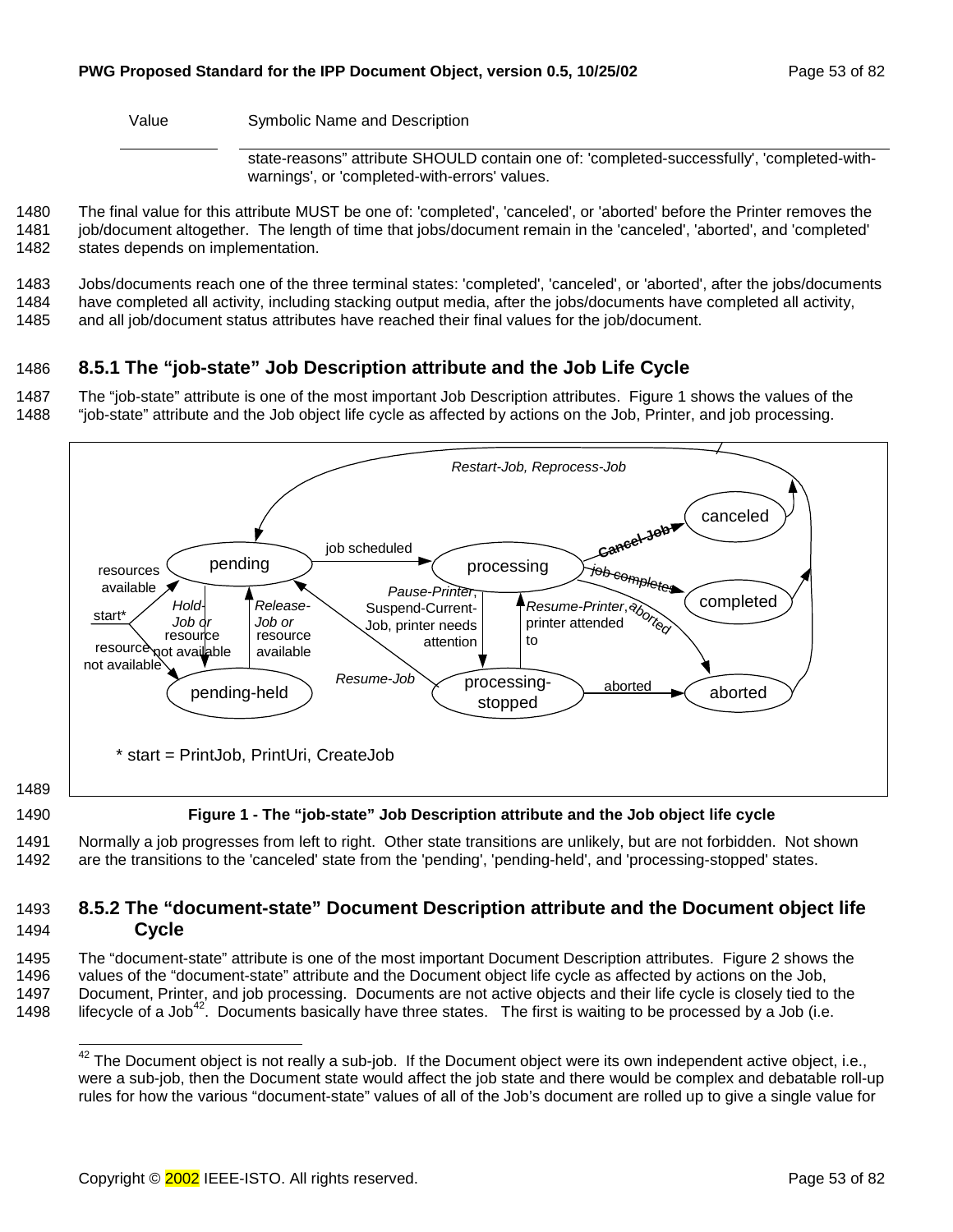<span id="page-53-0"></span>1499 pending). The second state is from the time the Job first starts processing the Document (i.e., processing) and until it 1500 reaches one of its terminal states. The third state for a Document is one of its terminal states (i.e., completed, 1501 canceled, or aborted).



1505 **Figure 2 - The "document-state" Document Description attribute and the Document object life Cycle** 

1506 A Document object has a much simpler life cycle than a Job object. A Document always progresses from left to right 1507 in the state diagram. No other state transitions are defined.

## 1508 **8.5.3 Forwarding Servers**

1509 As with all other IPP attributes, if the implementation can not determine the correct value for this attribute, it SHOULD 1510 respond with the out-of-band value 'unknown' (see [RFC2911] Section 4.1) rather than try to guess at some possibly 1511 incorrect value and give the end user the wrong impression about the state of the Job/Document object. For 1512 example, if the implementation is just a gateway into some printing system from which it can normally get status, but 1513 temporarily is unable, then the implementation should return the 'unknown' value. However, if the implementation is 1514 a gateway to a printing system that never provides detailed status about the print job/document, the implementation 1515 MAY set the IPP Job/Document object's state to 'completed', provided that it also sets the 'queued-in-device' value in 1516 the job's/document's "job-state-reasons"/"document-state-reasons" attribute (see "job-state-reasons"/"document-1517 state-reasons" attribute below).

## 1518 **8.5.4 Partitioning of Job/Document States**

1519 This section partitions the job/document states into phases: Job/Document Not Completed, Job/Document

1520 Retention, Job/Document History, and Job/Document Removal. This section also explains the 'job-restartable' value 1521 of the "job-state-reasons" Job Description attribute for use with the Restart-Job operation.

1522 **Job**/Document **Not Completed**: When a job is in the 'pending', 'pending-held', 'processing', or 'processing-stopped' 1523 states, the job is not completed. When a Document is in the 'pending' or 'processing' state, it is not completed.

l the Job's "job-state" attribute. Instead, the Job state reflects the overall processing of the job and is the same whether or not the Document object is supported.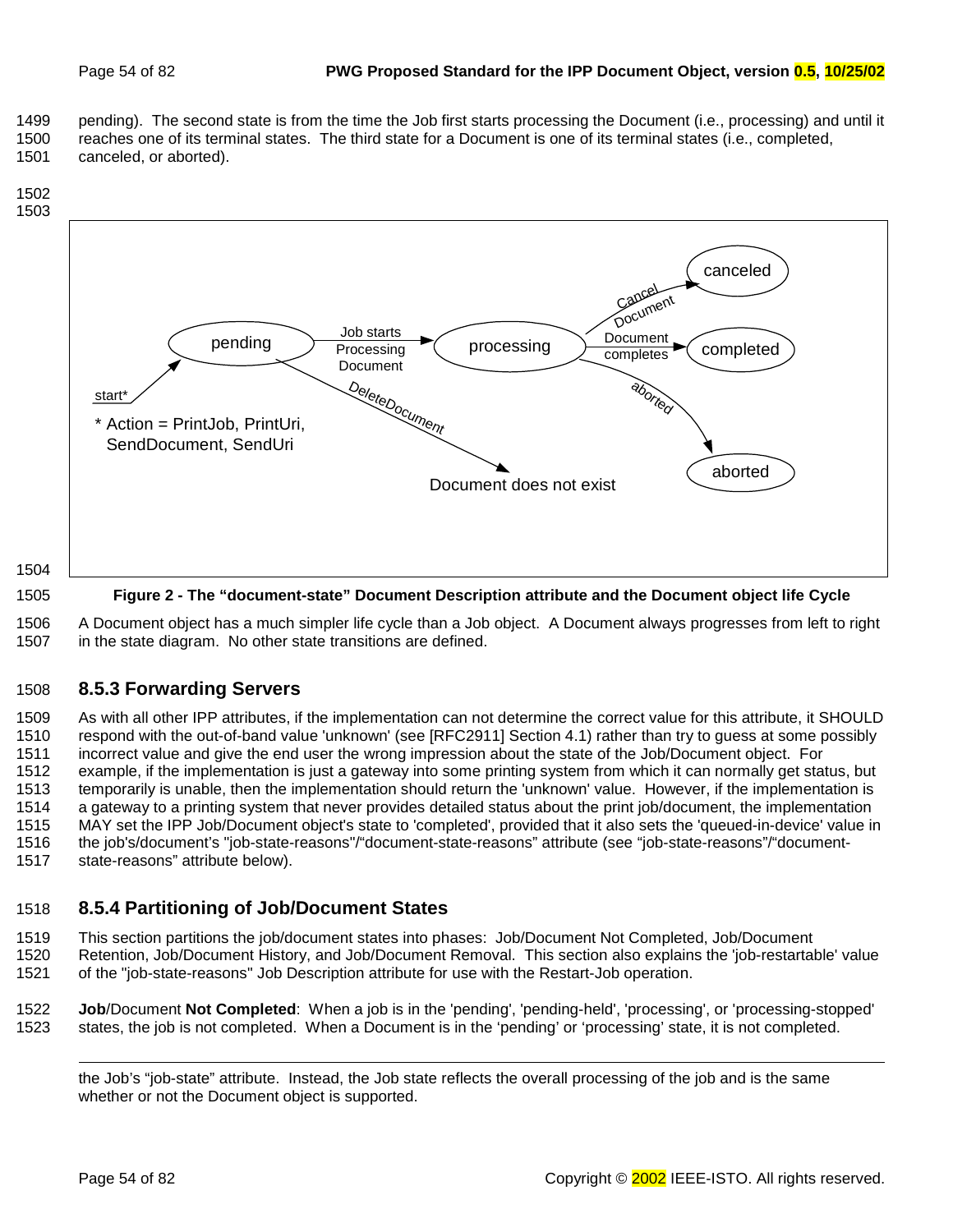#### <span id="page-54-0"></span>**PWG Proposed Standard for the IPP Document Object, version 0.5, 10/25/02** Page 55 of 82

1524 **Job Retention**: When a job enters one of the three terminal job states: 'completed', 'canceled', or 'aborted', the IPP 1525 Printer object MAY "retain" the job in a restartable condition for an implementation-defined time period. This time 1526 period MAY be zero seconds and MAY depend on the terminal job state. This phase is called Job Retention. While 1527 in the Job Retention phase, the job's document data is retained and a client may restart the job using the Restart-Job 1528 operation. If the Printer supports the Restart-Job operation, then it SHOULD indicate that the job is restartable by 1529 adding the 'job-restartable' value to the job's "job-state-reasons" attribute (see Section 8.6) during the Job Retention 1530 phase. If the Printer supports the Document object, then the Get-Document-Attributes and Get-Documents 1531 operations MUST be supported while the job is in the Job Retention phase.

1532 **Job History**: After the Job Retention phase expires for a job, the Printer object deletes the document data for the 1533 job and the job becomes part of the Job History. The Printer object MAY also delete any number of the job and 1534 document attributes. Since the job is no longer restartable, the Printer object MUST remove the 'job-restartable' 1535 value from the job's "job-state-reasons" attribute, if present. If the implementation supports the Document object, it 1536 SHOULD retain at least the "document-state" and "document-state-reasons" attributes on the Document object 1537 during the Job History phase which can be queried using the Get-Document-Attributes and Get-Documents 1538 operations.

1539 **Job Removal**: After the job has remained in the Job History for an implementation-defined time, such as when the 1540 number of jobs exceeds a fixed number or after a fixed time period (which MAY be zero seconds), the IPP Printer<br>1541 removes the Job and Document objects from the system. removes the Job and Document objects from the system.

1542 Using the Get-Jobs/Get-Documents operation and supplying the 'not-completed' value for the "which-jobs" operation 1543 attribute, a client is requesting jobs/documents in the Job/Document Not Completed phase. Using the Get-Jobs/Get-1544 Documents operation and supplying the 'completed' value for the "which-jobs" operation attribute, a client is 1545 requesting jobs/documents in the Job Retention and Job History phases. Using the Get-Job-Attributes/Get-1546 Document-Attributes operation, a client is requesting a job/documents in any phase except Job Removal. After Job 1547 Removal, the Get-Job-Attributes/Get-Document-Attributes and Get-Jobs/Get-Documents operations no longer are 1548 capable of returning any information about a job/document.

1549 NOTE: The semantics of this attribute or the set of valid values may be different for different document formats.

## 1550 **8.6 job-state-reasons (1setOf type2 keyword) Job Description attribute**

## 1551 **8.7 document-state-reasons (1setOf type2 keyword) Document Description attribute**

1552 The REQUIRED "job-state-reasons" and the REQUIRED "document-state-reasons" attributes provide additional 1553 information about the job's and each document's current state, i.e., information that augments the value of the job's 1554 "job-state" attribute and each Document's "document-state" attribute, respectively. The Printer SHOULD support the 1555 same values for both the "job-state-reasons" and the "document-state-reasons" attribute for those attributes that are 1556 defined for both as indicated in the "Job" and "Doc" columns in [Table 11.](#page-55-0)

1557 These values MAY be used with any job or document state or states for which the reason makes sense. Some of 1558 these value definitions indicate conformance requirements; the rest are OPTIONAL. Furthermore, when 1559 implemented, the Printer MUST return these values when the reason applies and MUST NOT return them when the 1560 reason no longer applies whether the value of the Job's "job-state" attribute or the Document's "document-state" 1561 attribute changed or not. When the Job or Document does not have any reasons for being in its current state, the 1562 value of the Job's "job-state-reasons" attribute or Document's "document-state-reasons" attribute MUST be 'none'.

1563 Some of the Job's "job-state-reasons" values affect job scheduling, such as 'resources-are-not-ready' and 'job-hold-1564 until-specified'. However, "document-state-reasons" values MUST NOT affect job scheduling, since Document 1565 objects are passive objects operated on by the containing Job object.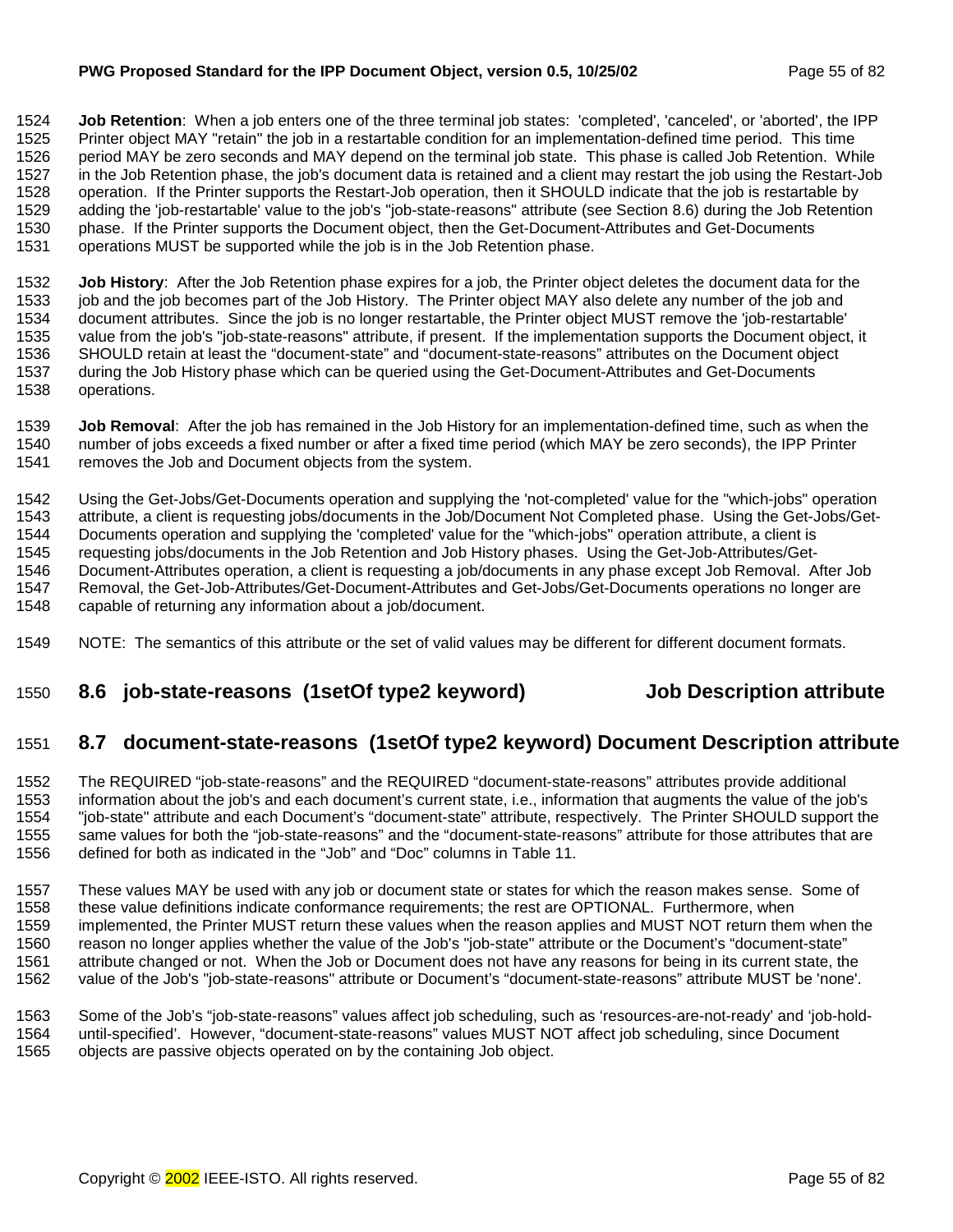<span id="page-55-0"></span>1566 Note: While values cannot be added to the "job-state" or "document-state" attributes without impacting deployed 1567 clients that take actions upon receiving "job-state" or "document-state" values, it is the intent that additional "job-1568 state-reasons" and "document-state-reasons' values can be defined and registered without impacting such deployed 1569 clients. In other words, the "job-state-reasons" and the "document-state-reasons" attributes are intended to be 1570 extensible.

1571 Table 11 lists the standard keyword values for the "job-state-reasons" and/or "document-state-reasons" attributes 1572 defined in this and other IPP specifications as indicated in the References column. In Table 11 the keywords are 1573 listed in alphabetic order (observing the "[job-]" prefix), while in their descriptions following Table 11, they are listed in 1574 the most likely order of occurrence to help understanding.

1575 When the Document object is supported, the Printer implementation SHOULD still support the corresponding Job 1576 level "job-state-reasons", so that clients that do not support the Document object will receive the same information. 1577 Also it is usually more convenient for the client to obtain just the Job level status. However, the client SHOULD 1578 query both Job and Document attributes and convert them to some canonical form for display to the user, so that all 1579 Jobs and their Documents are displayed in a uniform manner, no matter from which clients they were submitted.

#### 1580 **Notation:**

1581 **[job-]** indicates a state reason keyword value that has the 'job-' prefix when it is a value of the "job-state-reasons" 1582 attribute, but does not have the 'job-' prefix when it is a value of the "document-state-reasons" attribute<sup>43</sup>. 1583 For purposes of sorting in Table 11, the "[job-]" prefix is observed, since this is an IPP specification.<br>1584 "-" indicates that the Job or Document value is *not* defined 1584 "-" indicates that the Job or Document value is *not* defined.

| 1585 |  | Table 11 - "job-state-reasons" and "document-state-reasons" attribute values |  |
|------|--|------------------------------------------------------------------------------|--|
|      |  |                                                                              |  |

| IPP Job Description /       | <b>IPP Attribute Syntax</b>           | Job | Doc            | Printer     | Reference            |
|-----------------------------|---------------------------------------|-----|----------------|-------------|----------------------|
| <b>Document Description</b> | plus                                  |     |                | conformance |                      |
| attribute name              | Values                                |     |                |             |                      |
|                             |                                       |     |                |             |                      |
| job-state-reasons           | 1setOf type2 keyword                  | ٧   | $-^{44}$       | <b>MUST</b> | [RFC2911] §4.3.8     |
| document-state-reasons      | 1setOf type2 keyword                  | -   | v              | <b>MUST</b> | [this spec] §8.7     |
|                             | aborted-by-system                     | v   | v              | <b>MAY</b>  | [RFC2911] §4.3.8     |
|                             | compression-error                     | ۷   | ٧              | <b>MAY</b>  | [RFC2911] §4.3.8     |
|                             | document-access-error                 | v   | v              | <b>MAY</b>  | [RFC2911] §4.3.8     |
|                             | document-format-error                 | v   | v              | <b>MAY</b>  | [RFC2911] §4.3.8     |
|                             | <b>[job-]</b> canceled-at-device      | v   | v              | <b>MAY</b>  | [RFC2911] §4.3.8     |
|                             | <b>fjob-</b> canceled-by-operator     | v   | v              | <b>MAY</b>  | [RFC2911] §4.3.8     |
|                             | <b>fjob-</b> canceled-by-user         | v   | v              | <b>MAY</b>  | [RFC2911] §4.3.8     |
|                             | [job-]completed-successfully          | v   | v              | <b>MAY</b>  | [RFC2911] §4.3.8     |
|                             | <b>[job-]</b> completed-with-errors   | v   | v              | <b>MAY</b>  | [RFC2911] §4.3.8     |
|                             | <b>[job-]</b> completed-with-warnings | v   | v              | <b>MAY</b>  | [RFC2911] §4.3.8     |
|                             | job-data-insufficient                 | v   | $\blacksquare$ | <b>MAY</b>  | [RFC2911] §4.3.8     |
|                             | job-hold-until-specified              | v   | $\blacksquare$ | <b>MAY</b>  | [RFC2911] §4.3.8     |
|                             | <b>[job-]</b> incoming                | v   | v              | <b>MAY</b>  | [RFC2911] §4.3.8     |
|                             | <b>iob-linterpreting</b>              | v   | v              | <b>MAY</b>  | [RFC2911] §4.3.8     |
|                             | [job-]outgoing                        | v   | v              | <b>MAY</b>  | [RFC2911] §4.3.8     |
|                             | job-password-wait                     | ٧   | $\blacksquare$ | <b>MAY</b>  | [prod-print2] §8.3.1 |
|                             | <b>[job-]</b> printing                | v   | v              | <b>MAY</b>  | [RFC2911] §4.3.8     |
|                             | <b>fjob-</b> queued                   | v   | v              | <b>MAY</b>  | [RFC2911] §4.3.8     |
|                             | <b>fjob-</b> queued-for-marker        | v   | v              | <b>MAY</b>  | [RFC2911] §4.3.8     |

l  $^{43}$  For the PWG Semantic Model [pwg-sm], the "job-" prefix is being dropped altogether so that the same values can be used for both the JobStateReasons and DocumentStateReasons attributes.

<sup>&</sup>lt;sup>44</sup> The Document Description attribute that corresponds to the "job-state-reasons" Job Description attribute is the (new) "document-state-reasons" attribute.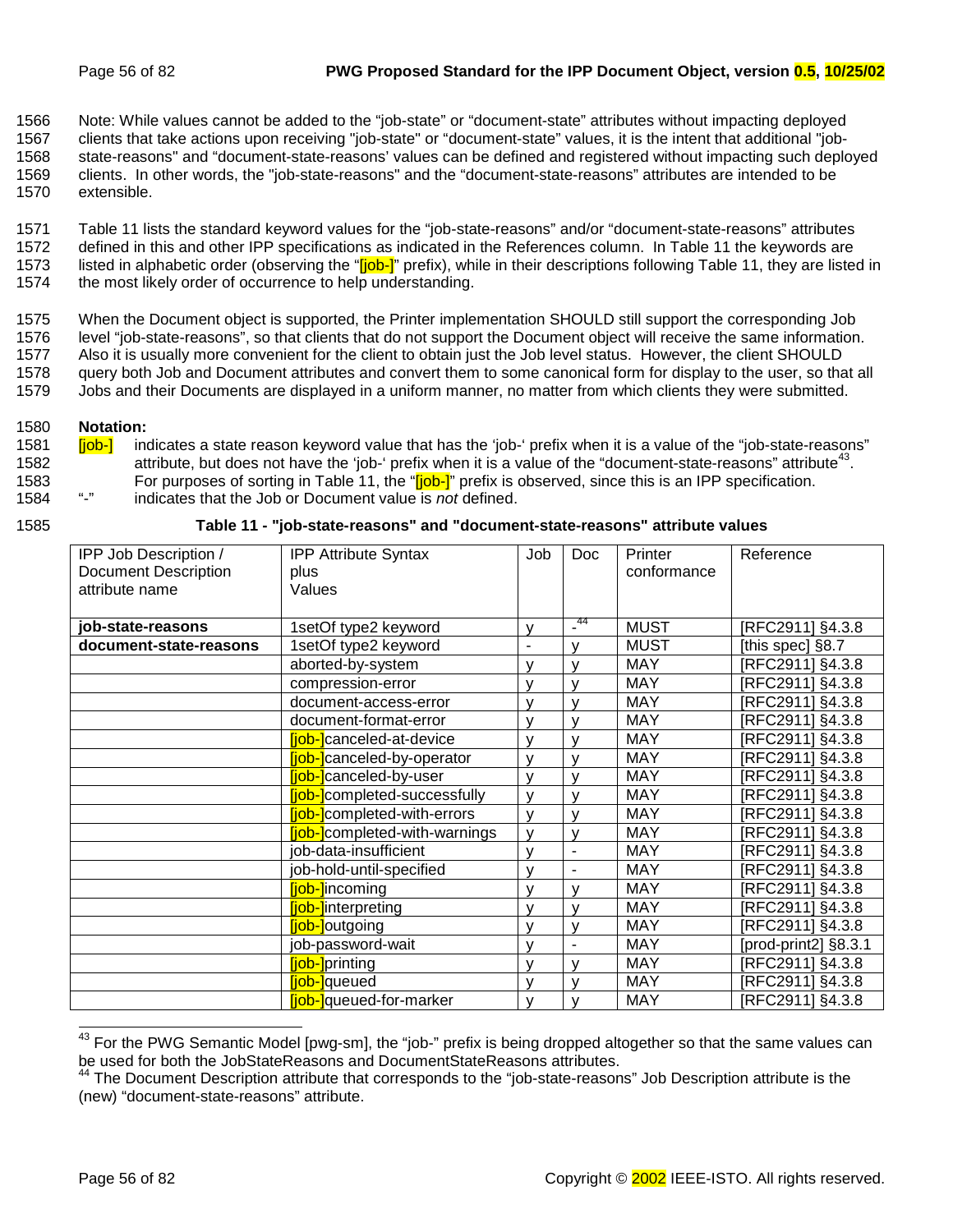| IPP Job Description /       | <b>IPP Attribute Syntax</b> | Job | <b>Doc</b>               | Printer     | Reference            |
|-----------------------------|-----------------------------|-----|--------------------------|-------------|----------------------|
| <b>Document Description</b> | plus                        |     |                          | conformance |                      |
| attribute name              | Values                      |     |                          |             |                      |
|                             |                             |     |                          |             |                      |
|                             | job-restartable             | ٧   | $\blacksquare$           | <b>MAY</b>  | [RFC2911] §4.3.8     |
|                             | job-resuming                | ٧   | $\blacksquare$           | <b>MAY</b>  | [prod-print2] §8.3.1 |
|                             | job-saved-successfully      | v   | $\blacksquare$           | <b>MAY</b>  | [prod-print2] §8.3.1 |
|                             | job-save-error              | ٧   | $\overline{a}$           | <b>MAY</b>  | [prod-print2] §8.3.1 |
|                             | job-saving                  | y   | $\overline{\phantom{a}}$ | <b>MAY</b>  | [prod-print2] §8.3.1 |
|                             | job-scheduling              | v   | $\overline{a}$           | <b>MAY</b>  | [prod-print2] §8.3.1 |
|                             | [job-]spooling              | V   | V                        | <b>MAY</b>  | [prod-print2] §8.3.1 |
|                             | [job-]streaming             | v   | V                        | <b>MAY</b>  | [prod-print2] §8.3.1 |
|                             | job-suspended               | v   | ÷,                       | <b>MAY</b>  | [adm-ops] §9.1       |
|                             | job-suspended-by-operator   | v   | $\blacksquare$           | <b>MAY</b>  | [prod-print2] §8.3.1 |
|                             | job-suspended-by-system     | ٧   | $\overline{a}$           | <b>MAY</b>  | [prod-print2] §8.3.1 |
|                             | job-suspended-by-user       | ٧   | $\blacksquare$           | <b>MAY</b>  | [prod-print2] §8.3.1 |
|                             | job-suspending              | ٧   | $\blacksquare$           | <b>MAY</b>  | [prod-print2] §8.3.1 |
|                             | [job-]transforming          | V   | v                        | <b>MAY</b>  | [RFC2911] §4.3.8     |
|                             | [job-]warnings-detected     | v   | $\mathsf{v}$             | <b>MAY</b>  | [override] §7.1      |
|                             | none                        | y   | V                        | <b>MUST</b> | [RFC2911] §4.3.8     |
|                             | printer-stopped             | v   | $\overline{\phantom{a}}$ | <b>MAY</b>  | [RFC2911] §4.3.8     |
|                             | printer-stopped-partly      | v   | $\overline{a}$           | <b>MAY</b>  | [RFC2911] §4.3.8     |
|                             | processing-to-stop-point    | V   | $\blacksquare$           | <b>MAY</b>  | [RFC2911] §4.3.8     |
|                             | proof-print-wait            | v   | ä,                       | <b>MAY</b>  | [prod-print2] §8.3.1 |
|                             | queued-in-device            | v   | v                        | <b>MAY</b>  | [RFC2911] §4.3.8     |
|                             | resources-are-not-ready     | v   | $\overline{\phantom{a}}$ | <b>MAY</b>  | [RFC2911] §4.3.8     |
|                             | resources-are-not-supported | ٧   | V                        | <b>MAY</b>  | [prod-print] §6.1    |
|                             | service-off-line            | ٧   | ÷,                       | <b>MAY</b>  | [RFC2911] §4.3.8     |
|                             | submission-interrupted      | v   | v                        | <b>MAY</b>  | [RFC2911] §4.3.8     |
|                             | unsupported-compression     | v   | $\mathsf{v}$             | <b>MUST</b> | RFC2911] §4.3.8      |
|                             | unsupported-document-format | v   | $\mathsf{v}$             | <b>MUST</b> | [RFC2911] §4.3.8     |

1586

1587 For ease of understanding, the following value descriptions are presented in the order in which the reasons are likely 1588 to occur (if implemented), starting with the 'none' value. Note: The order is improved over that in [RFC2911]. The 1589 (JD), (J), and (D) notation is identical to the "Job" and "Doc" columns in T[able 11 in](#page-55-0)dicating whether the keyword is 1590 defined for the "job-state-reasons" and/or "document-state-reasons" attributes:

- 1591 **'none' (JD):** There are no reasons for the job's or document's current state. This state reason is 1592 semantically equivalent to "job-state-reasons" or "document-state-reasons" attribute without any 1593 value and MUST be used when there is no other value, since the 1setOf attribute syntax requires at 1594 least one value.
- 1595 **'job-hold-until-specified' (J)**: The value of the job's "job-hold-until" attribute was specified with a time 1596 period that is still in the future. The job MUST NOT be a candidate for processing until this reason is 1597 **removed and there are no other reasons to hold the job.** This value SHOULD be supported if the 1598 "job-hold-until" Job Template attribute is supported.
- 1599 **'job-password-wait' (J)**: The Job is currently being held until the correct password is entered at the device. 1600 If the "job-password" (octetString(255)) Operation attribute (See [prod-print2] section 4.1) is 1601 supported, this value MUST be supported.
- 1602 **'proof-print-wait' (J)**: The job is currently being held until the operator verifies the output of the proof print 1603 and performs a Release-Job operation. If the "proof-print" (collection) Job Template attribute (See 1604 [prod-print2] section 5.9) is supported, this value MUST be supported.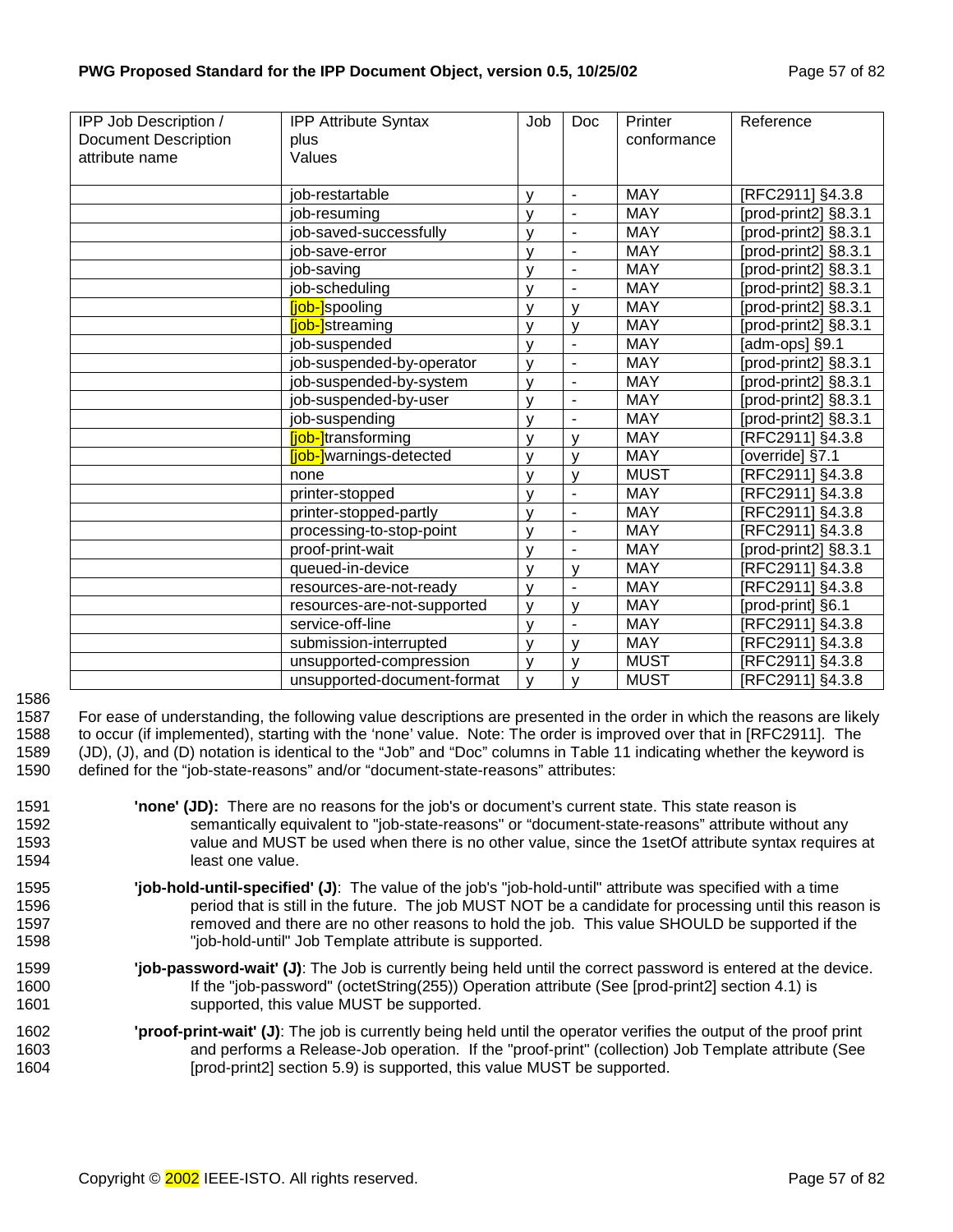| 1605 | 'resources-are-not-supported' (JD): At least one of the resources needed by the job/document, such as              |
|------|--------------------------------------------------------------------------------------------------------------------|
| 1606 | media, fonts, resource objects, etc., is not supported on any of the physical printers for which the               |
| 1607 | job/document is a candidate. This condition MAY be detected when the job/document is accepted,                     |
| 1608 | or subsequently while the job/document is pending or processing, depending on implementation.                      |
| 1609 | The job/document may (1) remain in its current state, (2) be moved to the 'pending-held' state,                    |
| 1610 | depending on implementation and/or job scheduling policy, or (3) scheduled normally, but the Printer               |
| 1611 | is put into the 'stopped' state when the job/document is attempted to be processed on the Printer.                 |
| 1612 | This value is intended for use with an implementation that supports the "user-defined-values-                      |
| 1613 | supported" Printer attribute (see [prod-print] section 6.1) which allows a job to be accepted with an              |
| 1614 | unsupported 'name' value.                                                                                          |
| 1615 | 'resources-are-not-ready' (JD): At least one of the resources needed by the job/document, such as media,           |
| 1616 | fonts, resource objects, etc., is not ready on any of the physical printer's for which the job/document            |
| 1617 | is a candidate. This condition MAY be detected when the job/document is accepted, or                               |
| 1618 | subsequently while the job/document is pending or processing, depending on implementation. The                     |
| 1619 | job/document may remain in its current state or be moved to the 'pending-held' state, depending on                 |
| 1620 | implementation and/or job/document scheduling policy.                                                              |
| 1621 | " <b>[job-]incoming' (JD)</b> : Either (1) the Printer has accepted the Create-Job operation and is expecting      |
| 1622 | additional Send-Document and/or Send-URI operations or (2) the Printer is retrieving/accepting                     |
| 1623 | document data as a result of a Print-Job, Print-URI, Send-Document or Send-URI operation.                          |
| 1624 | " <b>[job-]spooling' (JD)</b> : Same as 'job-incoming' with the specialization that the Printer is spooling the    |
| 1625 | Job/Document data before processing it. This value corresponds to the 'spool' or 'automatic' value of              |
| 1626 | the "job-spooling-supported" Printer Description attribute.                                                        |
| 1627 | " <b>[job-]streaming' (JD)</b> : Same as 'job-incoming' with the specialization that the Printer is processing the |
| 1628 | Job/Document data as it is being received (that is, the document is not being spooled, but rather is               |
| 1629 | being processed in chunks by the output device and is being imaged during reception). This value                   |
| 1630 | corresponds to the 'stream' or 'automatic' value of the "job-spooling-supported" Printer Description               |
| 1631 | attribute.                                                                                                         |
| 1632 | 'job-data-insufficient' (J): The Create-Job operation has been accepted by the Printer, but the Printer is         |
| 1633 | expecting additional document data before it can move the job into the 'processing' state. If a Printer            |
| 1634 | starts processing before it has received all data, the Printer removes the 'job-data-insufficient'                 |
| 1635 | reason, but the 'job-incoming' remains. If a Printer starts processing after it has received all data, the         |
| 1636 | Printer removes the 'job-data-insufficient' reason and the 'job-incoming' at the same time.                        |
| 1637 | 'unsupported-compression' (JD): The job/document was aborted by the system because the Printer                     |
| 1638 | determined while attempting to decompress the document-data's that the compression is actually not                 |
| 1639 | among those supported by the Printer. This value MUST be supported, since "compressions is a                       |
| 1640 | <b>REQUIRED operation attribute.</b>                                                                               |
| 1641 | 'compression-error' (JD): The job/document was aborted by the system because the Printer encountered               |
| 1642 | an error in the document-data while decompressing it. If the Printer posts this reason, the document-              |
| 1643 | data has already passed any tests that would have led to the 'unsupported-compression' job-state-                  |
| 1644 | reason/document-state-reason.                                                                                      |
| 1645 | 'document-access-error' (JD): After accepting a Print-URI or Send-URI request, the Printer could not               |
| 1646 | access one or more documents passed by reference. This reason is intended to cover any file                        |
| 1647 | access problem, including file does not exist and access denied because of an access control                       |
| 1648 | problem. The Printer MAY also indicate the document access error using the "job-document-access-                   |
| 1649 | errors" Job Description attribute (see the description of "job-document-access-errors" above).                     |
| 1650 | Whether the Printer aborts the job/document and moves the job/document to the 'aborted' job state                  |
| 1651 | or prints all documents that are accessible and moves the job/document to the 'completed'                          |
| 1652 | job/document state and adds the 'completed-with-errors' value in the job's "job-state-reasons" or                  |
| 1653 | document's "document-state-reasons" attribute depends on implementation and/or site policy. This                   |
| 1654 | value SHOULD be supported if the Print-URI or Send-URI operations are supported.                                   |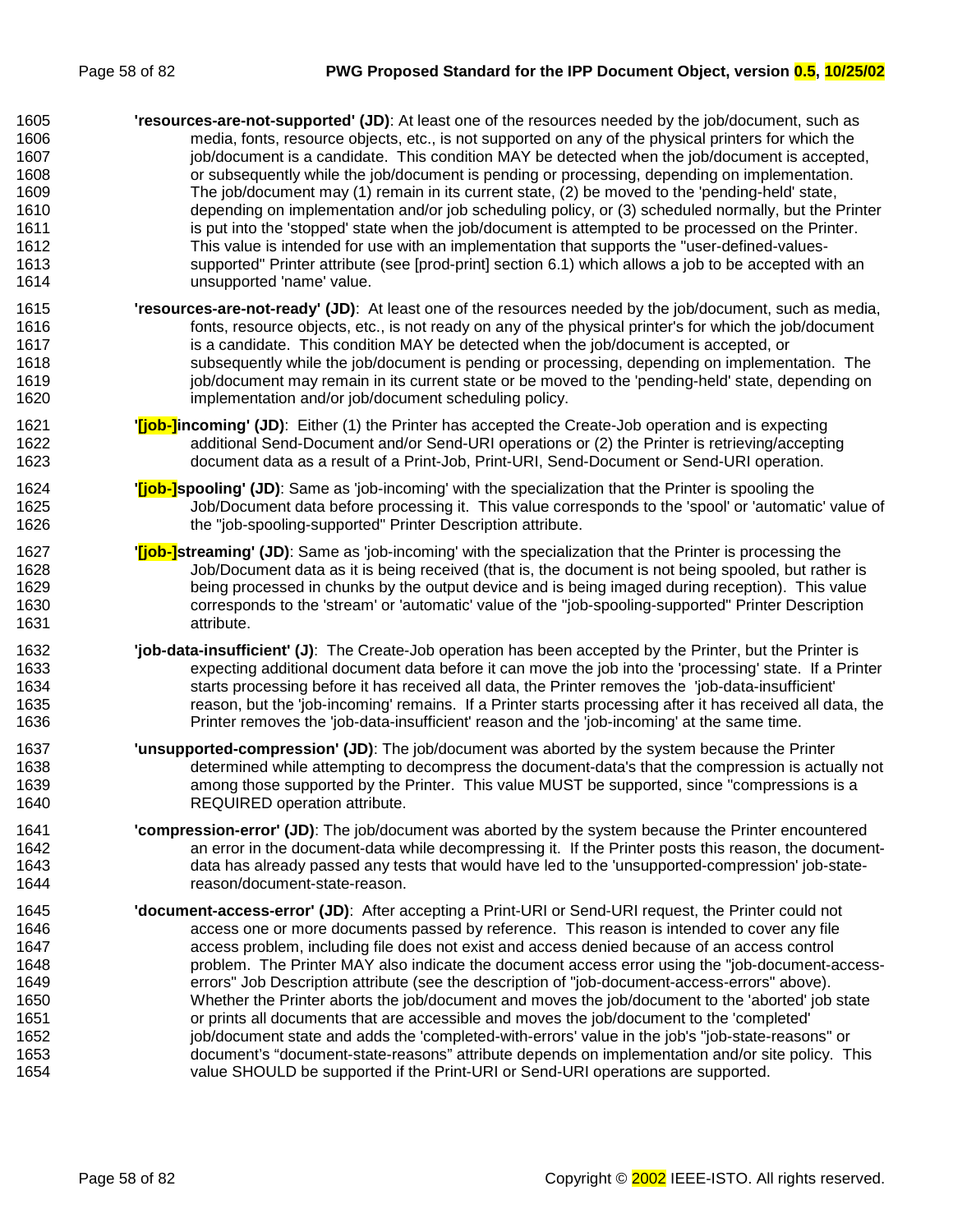| 1655 | 'unsupported-document-format' (JD): The job/document was aborted by the system because the                           |
|------|----------------------------------------------------------------------------------------------------------------------|
| 1656 | document-data's document-format is not among those supported by the Printer. If the client                           |
| 1657 | specifies the document-format as 'application/octet-stream', the printer MAY abort the job/document                  |
| 1658 | and post this reason even though the format is a member of the "document-format-supported" printer                   |
| 1659 | attribute, but not among the auto-sensed document-formats. This value MUST be supported, since                       |
| 1660 | "document-format" is a REQUIRED operation attribute.                                                                 |
| 1661 | <b>'document-format-error' (JD)</b> : The job/document was aborted by the system because the Printer                 |
| 1662 | encountered an error in the document-data while processing it. If the Printer posts this reason, the                 |
| 1663 | document-data has already passed any tests that would have led to the 'unsupported-document-                         |
| 1664 | format' job-state-reason/document-state-reason.                                                                      |
| 1665 | 'submission-interrupted' (JD): The job or document was not completely submitted for some unforeseen                  |
| 1666 | reason, such as: (1) the Printer has crashed before the job was closed by the client, (2) the Printer or             |
| 1667 | the document transfer method has crashed in some non-recoverable way before the document data                        |
| 1668 | was entirely transferred to the Printer, (3) the client crashed or failed to close the job before the time-          |
| 1669 | out period. See the description of the "multiple-operation-time-out" Printer attribute in [RFC2911]                  |
| 1670 | Section 4.4.31.                                                                                                      |
| 1671 | " <b>[job-]outgoing' (JD)</b> : The Printer is transmitting the job/document to the output device.                   |
| 1672 | "job-scheduling" (J): The printer is in the process of scheduling the processing for the Job.                        |
| 1673 | " <b>[job-]queued' (JD)</b> : Job is in the 'processing' state, but more specifically, the Printer has queued the    |
| 1674 | Document data.                                                                                                       |
| 1675 | "[job-]transforming' (JD): Job/document is in the 'processing' state, but more specifically, the Printer is          |
| 1676 | interpreting document data and producing another electronic representation.                                          |
| 1677 | " <b>[job-]interpreting' (JD)</b> : Job/document is in the 'processing' state, but more specifically, the Printer is |
| 1678 | interpreting the document data.                                                                                      |
| 1679 | " <b>[job-]queued-for-marker' (JD)</b> : Job/document is in any of the 'pending-held', 'pending', or 'processing'    |
| 1680 | states, but more specifically, the Printer has completed enough processing of the document to be                     |
| 1681 | able to start marking and the job/document is waiting for the marker. Systems that require human                     |
| 1682 | intervention to release jobs using the Release-Job operation, put the job into the 'pending-held' job                |
| 1683 | state. Systems that automatically select a job to use the marker put the job into the 'pending' job                  |
| 1684 | state or keep the job in the 'processing' job state while waiting for the marker, depending on                       |
| 1685 | implementation. All implementations put the job/document into (or back into) the 'processing' state                  |
| 1686 | when marking does begin.                                                                                             |
| 1687 | " <b>[job-]printing' (JD)</b> : The output device is marking media. This value is useful for Printers which spend a  |
| 1688 | great deal of time processing (1) when no marking is happening and then want to show that marking                    |
| 1689 | is now happening or (2) when the job/document is in the process of being canceled or aborted while                   |
| 1690 | the job/document remains in the 'processing' state, but the marking has not yet stopped so that                      |
| 1691 | impression or sheet counts are still increasing for the job/document.                                                |
| 1692 | 'printer-stopped-partly' (J): The value of the Printer's "printer-state-reasons" attribute contains the value        |
| 1693 | 'stopped-partly'.                                                                                                    |
| 1694 | 'printer-stopped' (J): The value of the Printer's "printer-state" attribute is 'stopped'.                            |
| 1695 | "job-suspending" (J): The printer is in the process of moving the Job from a processing condition to a               |
| 1696 | suspended condition where other jobs can be processed.                                                               |
| 1697 | "job-suspended" (J): The job has been suspended while processing using the Suspend-Current-Job                       |
| 1698 | operation and other jobs can be processed on the Printer. The Job can be resumed using the                           |
| 1699 | Resume-Job operation which removes this value. Note: Documents cannot be suspended and there                         |
| 1700 | is no Suspend-Current-Document operation.                                                                            |
| 1701 | 'job-suspended-by-operator' (J): The Job has been indefinitely suspended by the printer operator.                    |
|      |                                                                                                                      |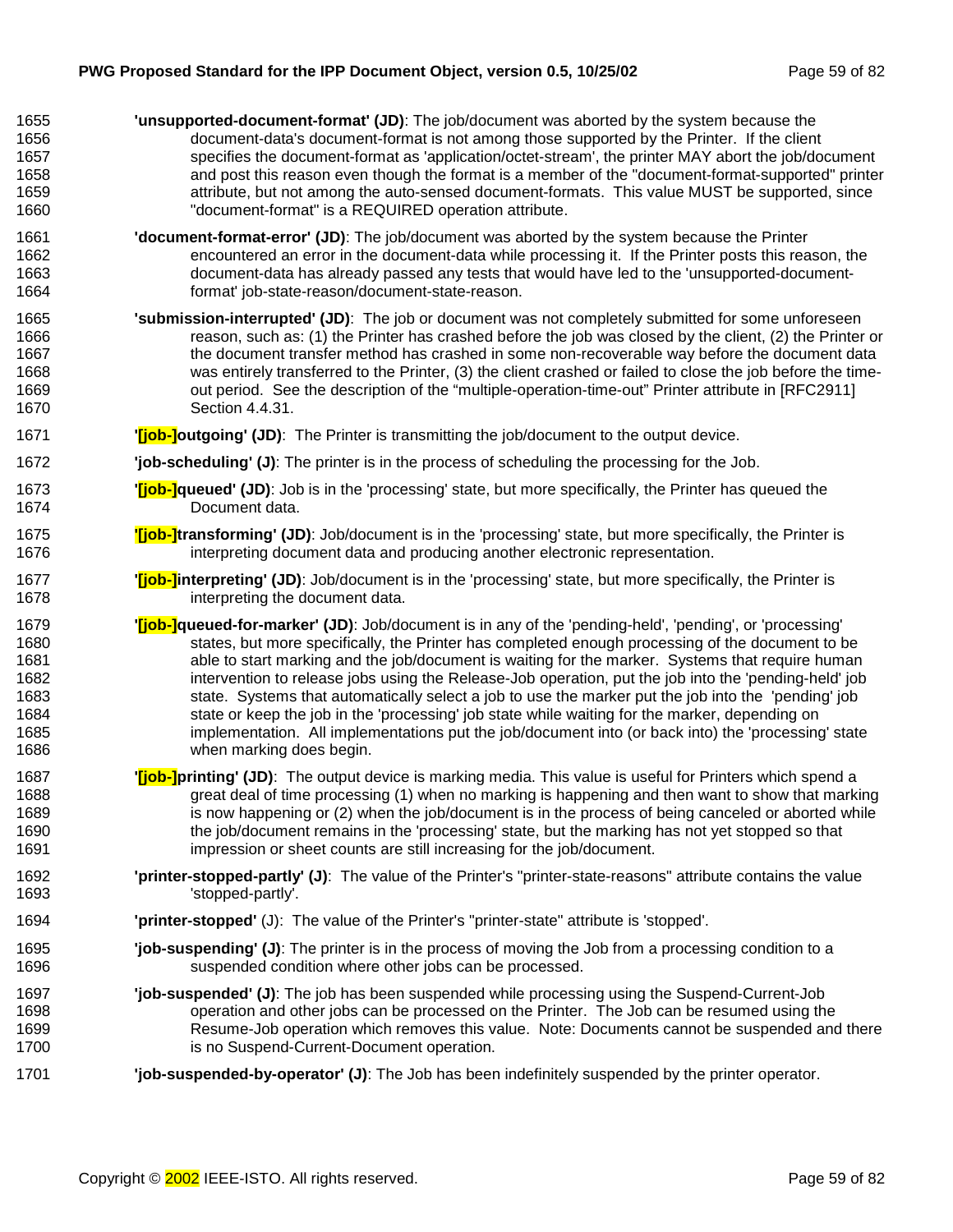- 1702 **'job-suspended-by-user' (J)**: The Job has been indefinitely suspended by the user.
- 1703 **'job-suspended-by-system' (J)**: The Job has been indefinitely suspended by the Printer's system software 1704 during normal processing of the job.

#### 1705 **'job-resuming' (J)**: The printer is in the process of moving the Job from a suspended condition to become a 1706 candidate for processing.

- 1707 **'[job-]canceled-by-user' (JD)**: The job/document was canceled by the owner of the job using the Cancel-1708 Job/Cancel-Document request, i.e., by a user whose authenticated identity is the same as the value 1709 of the originating user that created the Job object, or by some other authorized end-user, such as a 1710 member of the job owner's security group. This 'job-canceled' value SHOULD be supported. The 1711 'canceled-by-user' value SHOULD be supported for the "document-state-reasons" attributes for use 1712 with the Cancel-Document.
- 1713 **'[job-]canceled-by-operator' (JD)**: The job/document was canceled by the operator using the Cancel-1714 Job/Cancel-Document request, i.e., by a user who has been authenticated as having operator 1715 privileges (whether local or remote). If the security policy is to allow anyone to cancel anyone's 1716 intertional intertainty intertainty intertainty then the intertaint the job/document is canceled by other than the 1717 owner of the job. For such a security policy, in effect, everyone is an operator as far as canceling 1718 jobs/documents is concerned. These values SHOULD be supported if the implementation permits 1719 canceling by other than the owner of the job.
- 1720 **'[job-]canceled-at-device' (JD)**: The job/document was canceled by an unidentified local user, i.e., a user 1721 **1721** at a console at the device. This value SHOULD be supported if the implementation supports 1722 canceling jobs/documents at the console.
- 1723 **'aborted-by-system' (JD)**: The job/document (1) is in the process of being aborted, (2) has been aborted by 1724 the system and placed in the 'aborted' state, or (3) has been aborted by the system and placed in the 1725 'pending-held' state, so that a user or operator can manually try the job/document again. This value 1726 SHOULD be supported.
- 1727 **'processing-to-stop-point' (J)**: The requester has issued a Cancel-Job/Cancel-Document operation or the 1728 Printer object has aborted the job/document, but is still performing some actions on the job/document 1729 until a specified stop point occurs or job/document termination/cleanup is completed. 1730 If the implementation requires some measurable time to cancel the job/document in the 'processing' 1731 or 'processing-stopped' job/document states, the Printer MUST use this value to indicate that the 1732 **Printer object is still performing some actions on the job/document while the job/document remains in** 1733 the 'processing' or 'processing-stopped' state. After all the job's/document's job/document 1734 description attributes have stopped incrementing, the Printer object moves the job/document from 1735 the 'processing' state to the 'canceled' or 'aborted' job/document states.
- 1736 **'service-off-line' (J)**: The Printer is off-line and accepting no jobs. All 'pending' jobs are put into the 1737 'pending-held' state. This situation could be true if the service's or document transform's input is 1738 impaired or broken.
- 1739 **'[job-]warnings-detected' (JD)**: If the Printer supports these values, the Printer MUST add the value to "job-1740 state-reasons" / "document-state-reasons" when it generates the first warning message. That is, a 1741 single occurrence of this value is present in the "job-state-reasons" / "document-state-reasons" if the 1742 **Printer has generated one or more warnings.**
- 1743 **'[job-]completed-successfully' (JD)**: The job/document completed successfully. There were no warnings 1744 or errors in printing. This value SHOULD be supported.
- 1745 **'[job-]completed-with-warnings' (JD)**: The print part of the job/document completed with warnings 1746 (whether or not there were save errors). This value SHOULD be supported if the implementation 1747 detects warnings. [RFC2911]
- 1748 **'[job-]completed-with-errors' (JD)**: The print part of the job/document completed with errors (and possibly 1749 warnings too) (whether or not there were save errors). This value SHOULD be supported if the 1750 implementation detects errors. [RFC2911]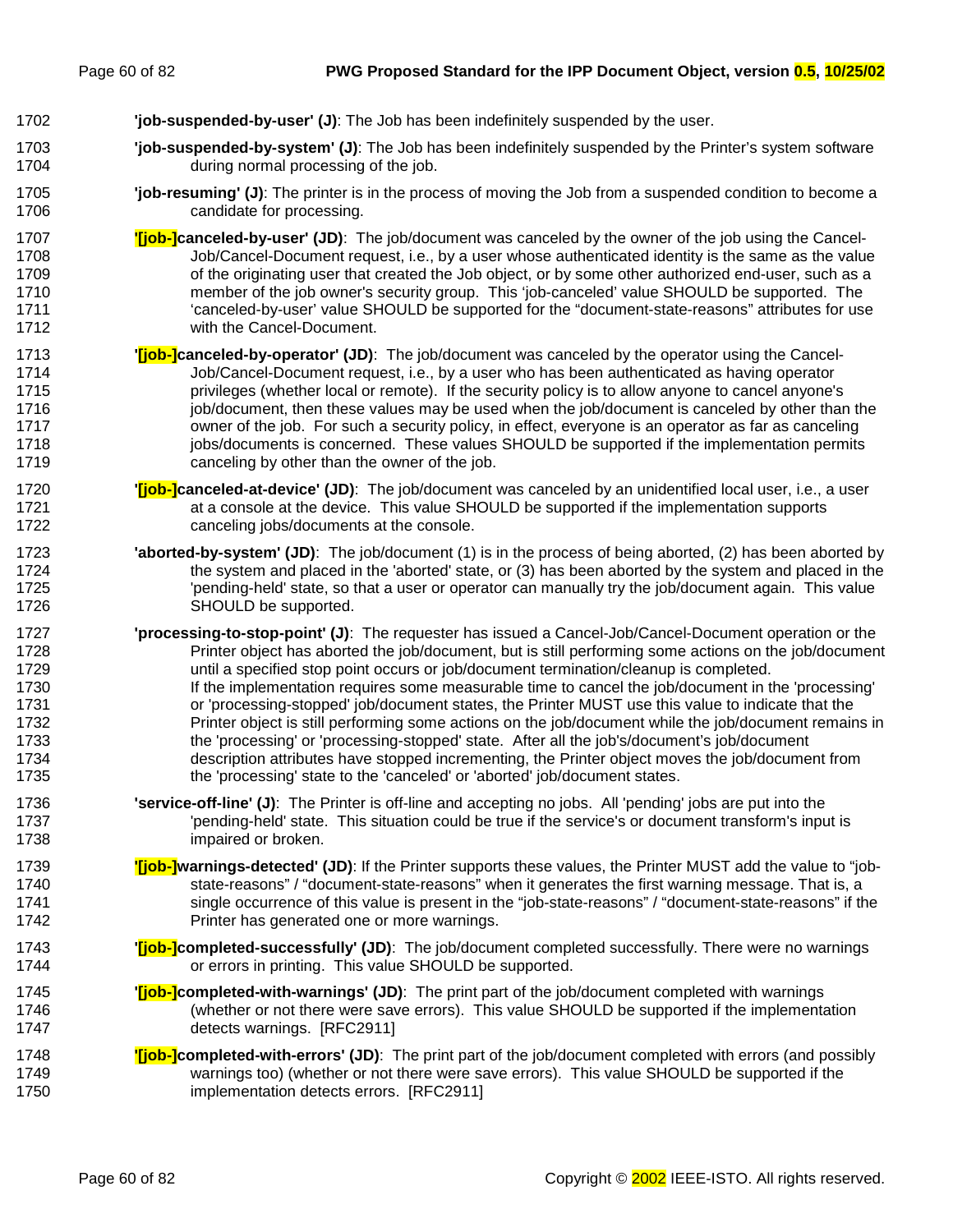- <span id="page-60-0"></span>1751 **'job-saving' (J)**: The Printer is transmitting the Job to the save location. This is similar to the 'job-printing' 1752 value.
- 1753 **'job-saved-successfully' (J)**: The Printer saved the Job successfully.
- 1754 **'job-save-error' (J)**: The Printer did not save the Job successfully (whether or not it was printed successfully, 1755 **printed with warnings, printed with errors, or not printed).** The Printer MUST ensure that none of the 1756 saved job is accessible, if it was unable to successfully save all of the job.
- 1757 **'job-restartable' (J)**: This job is retained (see the description of "job-state" above, specifically "Partitioning of 1758 Job States") and is currently able to be restarted using the Restart-Job operation (see [RFC2911] 1759 Section 3.3.7). If 'job-restartable' is a value of the job's "job-state-reasons" attribute, then the Printer 1760 MUST accept a Restart-Job operation for that job. This value SHOULD be supported if the Restart-1761 **Job operation is supported.**
- 1762 **'queued-in-device' (JD)**: The job/document has been forwarded to a device or print system that is unable to 1763 send back status. The Printer sets the job's/document's "job-state" / "document-state" attribute to 1764 'completed' and adds the 'queued-in-device' value to the job's/document's "job-state-reasons" / 1765 "document-state-reasons" attribute to indicate that the Printer has no additional information about the 1766 includion-job/document and never will have any better information. See the description of the "job-state" / 1767 "document-state" attribute above, specifically the portion on "Forwarding Servers".
- 1768 NOTE: The semantics of this attribute or the set of valid values may be different for different document formats.

## 1769 **8.8 job-state-message (text(MAX)) Job Description attribute**

1770 **8.9 document-state-message (text(MAX)) Document Description attribute** 

1771 This OPTIONAL attribute specifies information about the "job-state"/"document-state" and "job-state-

1772 reasons"/"document-state-reasons" attributes in human readable text. If the Printer object supports this attribute, the 1773 Printer object MUST be able to generate this message in any of the natural languages identified by the Printer's 1774 "generated-natural-language-supported" attribute (see the "attributes-natural-language" operation attribute specified 1775 in [RFC2911] Section 3.1.4.1).

1776 The value SHOULD NOT contain additional information not contained in the values of the "job-state" and "job-states-1777 reasons" attributes, such as interpreter error information. Otherwise, application programs might attempt to parse the 1778 (localized text). For such additional information such as interpreter errors for application program consumption or 1779 specific document access errors, new attributes with keyword values, needs to be developed and registered.

## 1780 **8.10 document-message (text(127)) Document Description**

1781 ISSUE 02: Should the "document-message" Document Description attribute have a maximum of 127 octets, like the 1782 "job-message-from-operator" (text(127)) Job Description attribute in [RFC2911] section 4.3.16 or MAX (1023 octets) 1783 like "job-message-to-operator" (text(MAX)) Job Template attribute in IEEE-ISTO 5100.3 [prod-print] section 3.10?

1784 This OPTIONAL Document Description contains a message from the user to the operator or a message from the 1785 operator or administrator system administrator or "intelligent" process to indicate to the end user the reasons for 1786 modification or other management action taken on the Document. The Printer populates this Document Description 1787 attribute from the "document-message" (text(127) operation attribute value supplied by the client in any of the 1788 Document Creation operations (see section 3[.1.1\) o](#page-13-0)r in a Cancel-Document or Cancel-Current-Document operations 1789 (see sections [3.9 o](#page-28-0)r [3.10\).](#page-30-0) In addition, the user and the operator can set the value of this Document Description 1790 attribute explicitly using the Set-Document-Attributes operation (see section [3.8\).](#page-24-0)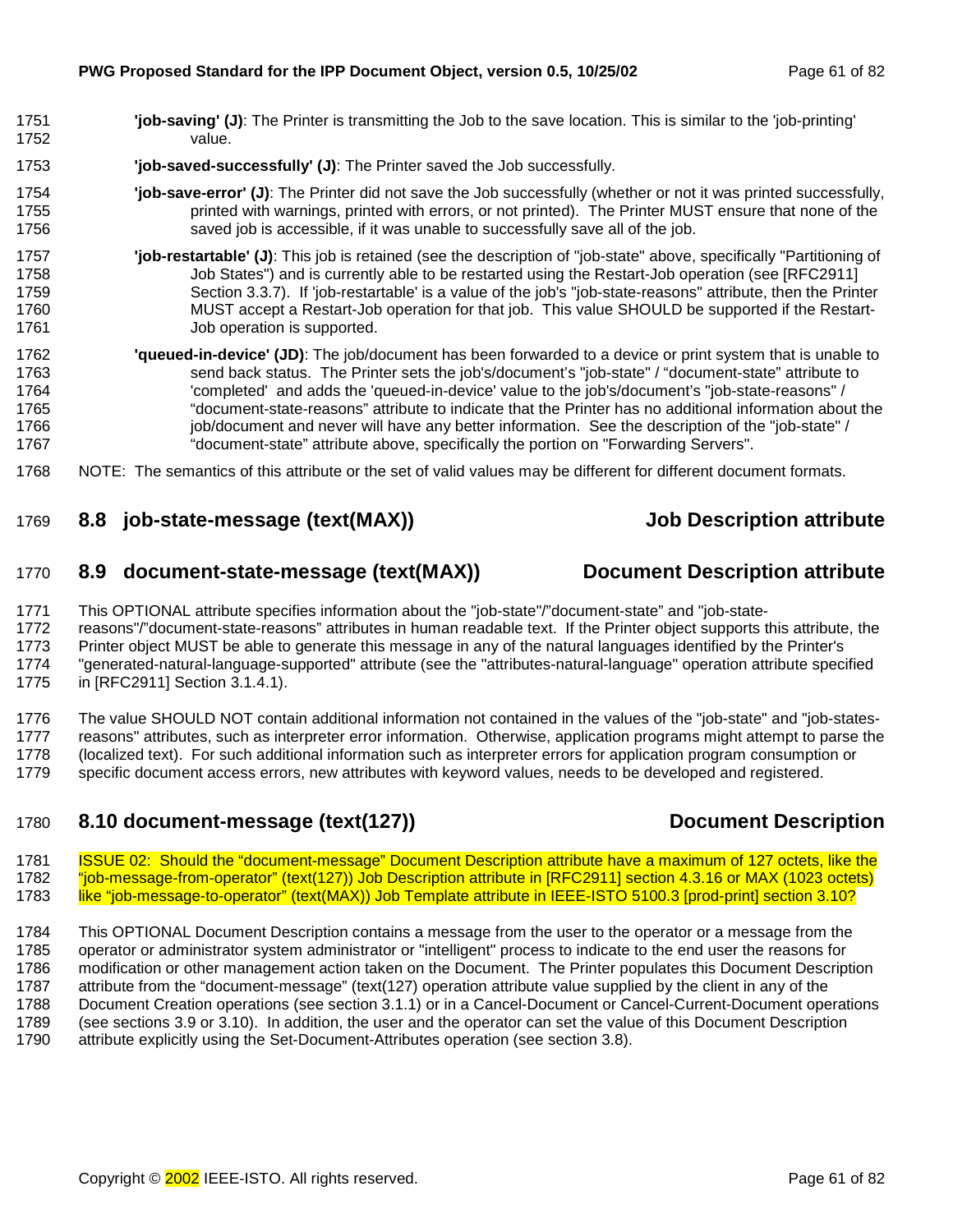### <span id="page-61-0"></span>1791 **8.11 document-printer-up-time (integer(1:MAX)) Document Description**

1792 This REQUIRED Document Description attribute indicates the amount of time (in seconds) that the Printer 1793 implementation has been up and running. This attribute is an alias for the "printer-up-time" Printer Description 1794 attribute (see [RFC2911] section 4.4.29).

1795 A client MAY request this attribute in a Get-Document-Attributes or Get-Documents request and use the value 1796 returned in combination with other requested Event Time Job Description Attributes in order to display time attributes 1797 to a user. The difference between this attribute and the 'integer' value of a "time-at-xxx" attribute is the number of 1798 seconds ago that the "time-at-xxx" [event o](#page-41-0)ccurred. A client can compute the wall-clock time at which the "time-at-1799 xxx" event occurred by subtracting this difference from the client's wall-clock time.

1800 ISSUE 03: The following 4 Job Creation operation attributes have corresponding Job Description attributes, but 1801 there isn't a definition or an IANA Registration for any of these Job Description attributes: "ipp-attribute-fidelity", "job-1802 mandatory-attributes", "job-password", and "job-password-encryption". OK to add Job Description attribute 1803 descriptions for each of them? That would correspond to the PWG Semantic Model where they are Job Description 1804 attributes.

1805 ISSUE 04 repeat: The following 4 Job Creation operation attributes have corresponding Job Description attributes, 1806 since they are really Document attributes: "compression", "document-format", "document-name", "document-natural-<br>1807 Language"? OK to add Document Description attribute descriptions for each of them? That would cor language"? OK to add Document Description attribute descriptions for each of them? That would correspond to the 1808 PWG Semantic Model where they are Document Description attributes.

1809 ISSUE 05: The Printer copies the following 11 Document Creation operation attributes to corresponding Document 1810 Description attributes, but there isn't a definition or an IANA Registration for any of these Document Description 1811 attributes: "attributes-charset", "attributes-natural-language", "compression", "document-format", "document-name", 1812 "document-natural-language", "impressions", "k-octets", "media-sheets", "job-printer-uri", and "last-document". OK to 1813 add operation attribute and Document Description attribute descriptions for each of them?

1814 ISSUE 06: The definitions of the following 16 remaining Document Description attributes are derived from the<br>1815 corresponding Job Description attributes that are not set by the client: "current-page-order", "date-ti corresponding Job Description attributes that are not set by the client: "current-page-order", "date-time-at-1816 completed", "date-time-at-creation", "date-time-at-processing", "detailed-status-message", "document-access-errors", 1817 "impressions-completed", "impressions-completed-current-copy", "k-octets-processed", "media-sheets-completed", 1818 "more-info", "sheet-completed-copy-number", "time-at-completed", "time-at-creation", "time-at-processing", and 1819 "warnings-count", OK to add Document Description attribute descriptions for each of them?

## 1820 **9 Printer attributes**

1821 This section lists *all* of the Printer attributes defined in other IPP documents. Printer attributes are divided into three 1822 disjoint groups:

1823

| Job Template attributes (JT)                  | These Printer attributes are related directly to the "xxx" Job Template attributes<br>that a client can supply in a Job Creation request as follows:<br>1. "xxx-supported" indicate the supported values<br>"xxx-default" indicate the values that will be used if the client and the PDL<br>$2^{+}$ |
|-----------------------------------------------|------------------------------------------------------------------------------------------------------------------------------------------------------------------------------------------------------------------------------------------------------------------------------------------------------|
|                                               | omit the attribute.<br>3. "xxx-ready" indicate the supported values that are available without human<br>intervention, for those few attributes that require human intervention, such<br>as "media" and possibly "finishing".                                                                         |
| <b>Printer Description attributes</b><br>(PD) | These Printer attributes describe the Printer, such as "printer-name" and "printer-<br>location". Some of them are "xxx-supported" and "xxx-default" for Operation<br>attributes that the client can supply in a Job Creation request.                                                               |
| neither (-)                                   | These Printer attributes describe supported and defaults for member attributes of                                                                                                                                                                                                                    |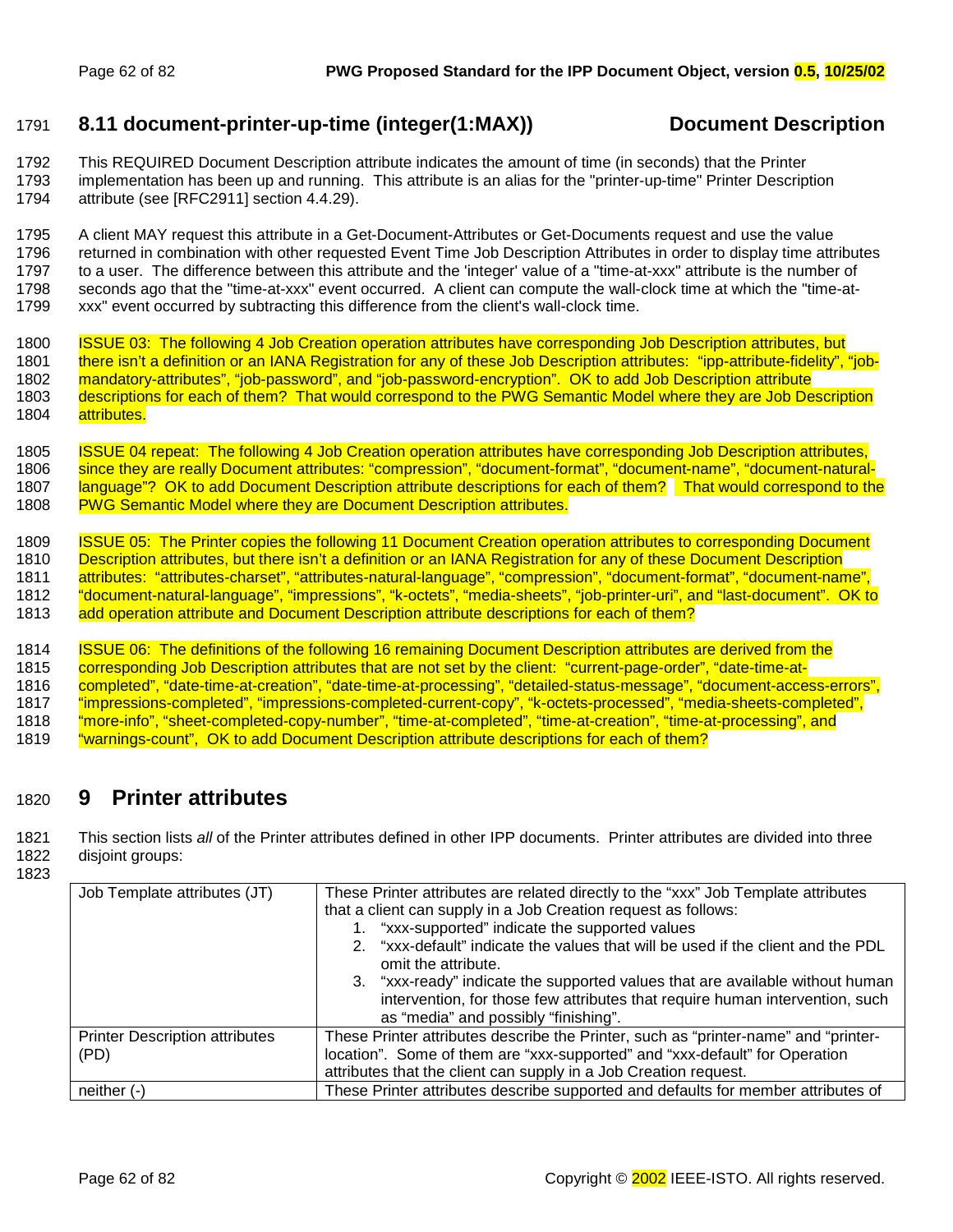|                                                      | collection Job Template attributes.                                                                                                                                                                                                                                                                                                                                                                                                                                                                                                                                                                                                                          |
|------------------------------------------------------|--------------------------------------------------------------------------------------------------------------------------------------------------------------------------------------------------------------------------------------------------------------------------------------------------------------------------------------------------------------------------------------------------------------------------------------------------------------------------------------------------------------------------------------------------------------------------------------------------------------------------------------------------------------|
| 1824<br>1825<br>1826<br>1827                         | In a Get-Printer-Attributes request, a client can request all of the Printer attributes in the Job Template (JT) or Printer<br>Description (PD) groups by supplying the 'job-template' or 'printer-description' group name, respectively. The client<br>can also request "all". The column labels are:                                                                                                                                                                                                                                                                                                                                                       |
| 1828<br>1829<br>1830<br>1831<br>1832                 | "Attribute Syntax" - indicates the attribute syntax (see [RFC2911] section 4.1). Many "xxx-default" and "xxx-<br>supported" attributes have the 'collection' syntax which consists of a number of member attributes.<br>These member attributes are not listed in this table when they are the same as the corresponding<br>"xxx" attribute in Table 8. Only those few Printer attribute collection attributes that do not have a<br>corresponding Job Template attributes show the member attributes in this table.                                                                                                                                         |
| 1833                                                 | "Grp" - indicates to which group the attribute belongs.                                                                                                                                                                                                                                                                                                                                                                                                                                                                                                                                                                                                      |
| 1834<br>1835<br>1836<br>1837<br>1838<br>1839<br>1840 | "Printer Conf." - indicates the IPP/1.1 Printer conformance requirements for supporting the attribute. Those<br>attributes labeled as "MAY" may have conditional requirements that require their support, if the<br>Printer supports a related attribute, operation, or feature. For example, all Job Template attributes<br>are OPTIONAL for a Printer to support. However, if a Printer supports Job Template attribute "xxx",<br>then it MUST also support the corresponding "xxx-default" and "xxx-supported" attributes. Similarly,<br>if Event Notification is supported, then some of the attributes indicated as "MAY" in this table become<br>MUST. |
| $\sim$ $\sim$ $\sim$ $\sim$                          |                                                                                                                                                                                                                                                                                                                                                                                                                                                                                                                                                                                                                                                              |

# 1841 "**Reference**" - lists the IETF or IEEE-ISTO specification which defines the semantics of the attribute.

#### 1842 **Table 12 - Printer attributes (Job Template and Printer Description)**

| Printer attribute name               | <b>Attribute Syntax</b> | Grp            | Printer     | Reference                       |
|--------------------------------------|-------------------------|----------------|-------------|---------------------------------|
| (Job Template & Printer Description) |                         |                | Conf.       |                                 |
|                                      |                         |                |             |                                 |
| charset-configured                   | charset                 | PD             | <b>MUST</b> | [RFC2911] §4.4.17               |
| charset-supported                    | 1setOf charset          | PD             | <b>MUST</b> | [RFC2911] §4.4.18               |
| color-supported                      | boolean                 | PD             | <b>MAY</b>  | [RFC2911] §4.4.26               |
| compression-supported                | type3 keyword           | PD             | <b>MUST</b> | [RFC2911] §4.4.32               |
| copies-default                       | integer(1:MAX)          | JT             | <b>MAY</b>  | [RFC2911] §4.2.5                |
| copies-supported                     | rangeOfInteger(1:MAX)   | <b>JT</b>      | <b>MAY</b>  | [RFC2911] §4.2.5                |
| cover-back-default                   | collection              | JT             | <b>MAY</b>  | [prod-print] §3.1.3             |
| cover-back-supported                 | 1setOf type2 keyword    | JT             | <b>MAY</b>  | [prod-print] §3.1.4             |
| cover-front-default                  | collection              | JT             | <b>MAY</b>  | [prod-print] §3.1.3             |
| cover-front-supported                | 1setOf type2 keyword    | <b>JT</b>      | <b>MAY</b>  | [prod-print] §3.1.4             |
| cover-type-supported                 | 1setOf type2 keyword    |                | <b>MAY</b>  | [prod-print] §3.1.2.1           |
| document-creation-attributes-        | 1setOf type2 keyword    | PD             | <b>MAY</b>  | [this-spec] §9.1                |
| supported                            |                         |                |             |                                 |
| document-format-default              | mimeMediaType           | PD             | <b>MUST</b> | [RFC2911] §4.4.21               |
| document-format-supported            | 1setOf mimeMediaType    | <b>PD</b>      | <b>MUST</b> | [RFC2911] §4.4.22               |
| document-format-varying-attributes   | 1setOf type2 keyword    | PD             | <b>MAY</b>  | [set-ops] §6.3                  |
| document-overrides-supported         | 1setOf type2 keyword    |                | <b>MAY</b>  | $\overline{[override]}$ §5.1.14 |
| finishings-col-default               | collection              | JT             | <b>MAY</b>  | [prod-print] §3.2.3             |
| finishings-col-ready                 | 1setOf collection       | JT             | <b>MAY</b>  | [prod-print] §3.2.4             |
| finishings-col-supported             | 1setOf type2 keyword    | JT             | <b>MAY</b>  | [prod-print] §3.2.5             |
| finishings-default                   | 1setOf type2 enum       | <b>JT</b>      | <b>MAY</b>  | [RFC2911] §4.2.6                |
| finishings-ready                     | 1setOf type2 enum       | JT             | <b>MAY</b>  | [RFC2911] §4.2.6                |
| finishings-supported                 | 1setOf type2 enum       | <b>JT</b>      | <b>MAY</b>  | [RFC2911] §4.2.6                |
| finishing-template-supported         | 1setOf name(MAX)        | $\overline{a}$ | <b>MAY</b>  | [prod-print] §3.2.1.1           |
| force-front-side-default             | 1setOf integer(1:MAX)   | <b>JT</b>      | <b>MAY</b>  | [prod-print] §3.3               |
| force-front-side-supported           | rangeOfInteger(1:MAX)   | JT             | <b>MAY</b>  | [prod-print] §3.3               |
| generated-natural-language-          | 1setOf naturalLanguage  | PD             | <b>MUST</b> | [RFC2911] §4.4.20               |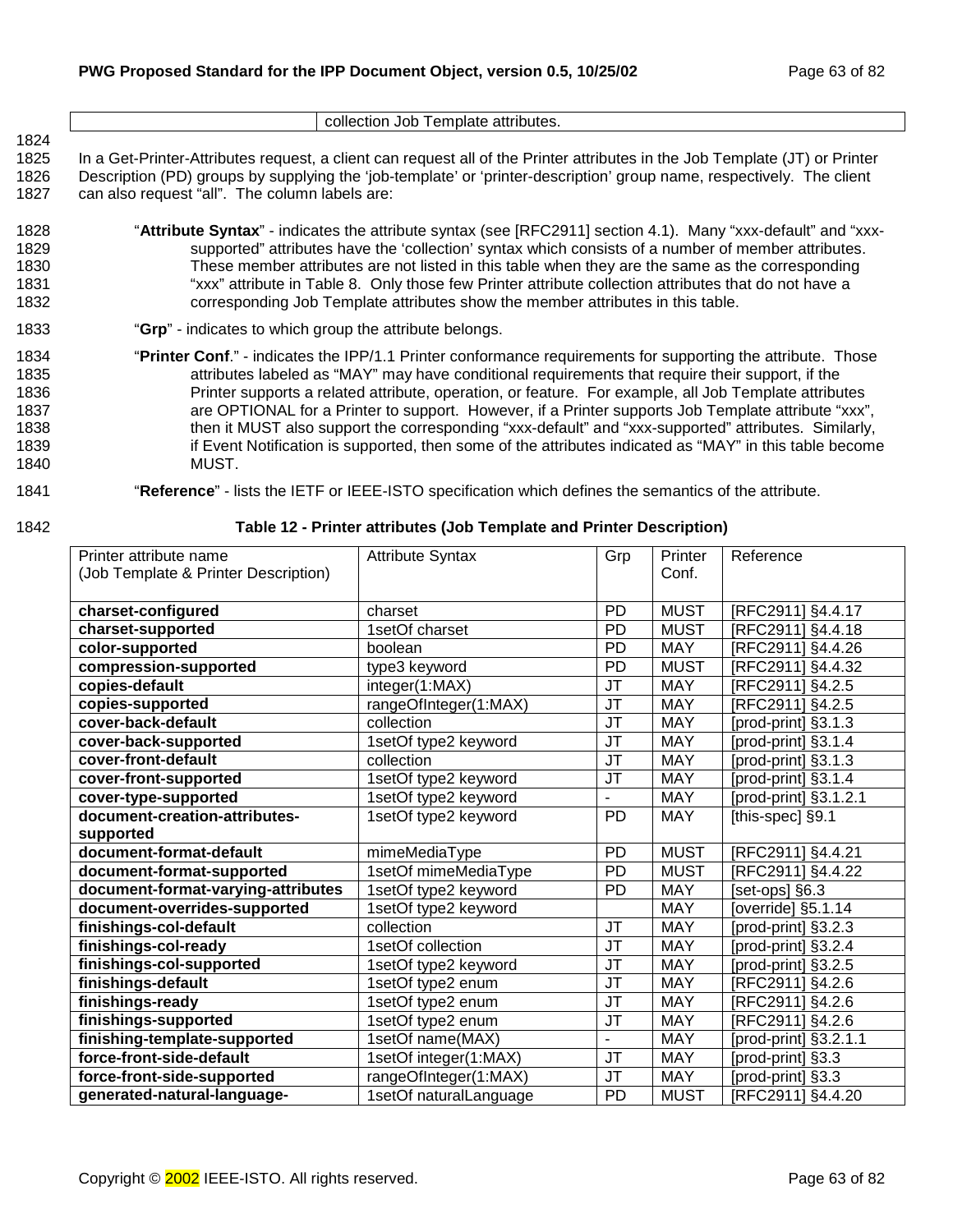| Printer attribute name<br>(Job Template & Printer Description) | <b>Attribute Syntax</b>               | Grp                               | Printer<br>Conf. | Reference                       |
|----------------------------------------------------------------|---------------------------------------|-----------------------------------|------------------|---------------------------------|
|                                                                |                                       |                                   |                  |                                 |
| supported                                                      |                                       |                                   |                  |                                 |
| imposition-template-default                                    | type3 keyword   name(MAX)             | $\overline{\phantom{a}}$          | <b>MAY</b>       | [prod-print] §3.4               |
| imposition-template-supported                                  | 1setOf (type3 keyword  <br>name(MAX)) | $\blacksquare$                    | <b>MAY</b>       | [prod-print] §3.4               |
| insert-after-page-number-supported                             | rangeOfInteger(0:MAX)                 | $\overline{\phantom{a}}$          | <b>MAY</b>       | [prod-print] §3.5.1.1           |
| insert-count-supported                                         | rangeOfInteger(0:MAX)                 | $\blacksquare$                    | <b>MAY</b>       | [prod-print] §3.5.2.1           |
| insert-sheet-default                                           | 1setOf collection                     | JT                                | <b>MAY</b>       | [prod-print] §3.5.4             |
| insert-sheet-supported                                         | 1setOf type2 keyword                  | JT                                | <b>MAY</b>       | [prod-print] §3.5.5             |
| ippget-event-life                                              | integer(15:MAX)                       | <b>PD</b>                         | <b>MAY</b>       | [get-method] §8.1               |
| ipp-versions-supported                                         | 1setOf type2 keyword                  | <b>PD</b>                         | <b>MUST</b>      | [RFC2911] §4.4.20               |
| job-account-id-default                                         | name(MAX)                             | JT                                | <b>MAY</b>       | [prod-print] §3.6               |
| job-account-id-supported                                       | boolean                               | JT                                | <b>MAY</b>       | [prod-print] §3.6               |
| job-accounting-output-bin-default                              | type3 keyword   name(MAX)             | $\overline{\phantom{a}}$          | <b>MAY</b>       | [prod-print] §3.8.3.1           |
| job-accounting-output-bin-                                     | 1setOf (type3 keyword                 | $\blacksquare$                    | <b>MAY</b>       | [prod-print] §3.8.3.2           |
| supported                                                      | name(MAX))                            |                                   |                  |                                 |
| job-accounting-sheets-default                                  | collection                            | <b>JT</b>                         | <b>MAY</b>       | [prod-print] §3.8.4             |
| job-accounting-sheets-supported                                | 1setOf type2 keyword                  | JT                                | <b>MAY</b>       | [prod-print] §3.8.5             |
| job-accounting-sheets-type-                                    | 1setOf (type3 keyword                 | $\overline{\phantom{a}}$          | <b>MAY</b>       | [prod-print] §3.8.1.1           |
| supported                                                      | name(MAX))                            |                                   |                  |                                 |
| job-accounting-user-id-default                                 | name(MAX)                             | JT                                | MAY              | [prod-print] §3.7               |
| job-accounting-user-id-supported                               | boolean                               | JT                                | MAY              | [prod-print] §3.7               |
| job-creation-attributes-supported                              | 1setOf type2 keyword                  | PD                                | <b>MAY</b>       | [prod-print2] §7.1              |
| job-error-sheet-default                                        | collection                            | JT                                | MAY              | [prod-print] §3.7               |
| job-error-sheet-supported                                      | 1setOf type2 keyword                  | JT                                | MAY              | [prod-print] §3.9.5             |
| job-error-sheet-type-supported                                 | 1setOf (type3 keyword  <br>name(MAX)) | $\overline{\phantom{a}}$          | <b>MAY</b>       | [prod-print] §3.9.1.1           |
| job-error-sheet-when-supported                                 | 1setOf type2 keyword                  | $\overline{\phantom{a}}$          | <b>MAY</b>       | [prod-print] §3.9.2.1           |
| job-hold-until-default                                         | type3 keyword   name(MAX)             | <b>JT</b>                         | <b>MAY</b>       | [RFC2911] §4.2.2                |
| job-hold-until-supported                                       | 1setOf (type3 keyword  <br>name(MAX)) | <b>JT</b>                         | <b>MAY</b>       | [RFC2911] §4.2.2                |
| job-impressions-supported                                      | rangeOfInteger(0:MAX)                 | PD                                | <b>MAY</b>       | [RFC2911] §4.4.34               |
| job-k-octets-supported                                         | rangeOfInteger(0:MAX)                 | PD                                | <b>MAY</b>       | [RFC2911] §4.4.33               |
| job-media-sheets-supported                                     | rangeOfInteger(0:MAX)                 | PD                                | <b>MAY</b>       | [RFC2911] §4.4.35               |
| job-message-to-operator-default                                | text(MAX)                             | JT                                | <b>MAY</b>       | [prod-print] §3.12              |
| job-message-to-operator-supported                              | boolean                               | $\overline{\mathsf{J}\mathsf{T}}$ | <b>MAY</b>       | [prod-print] §3.12              |
| job-password-supported                                         | integer(0:127)                        | PD                                | <b>MAY</b>       | [prod-print2] §7.2              |
| job-password-encryption-supported                              | 1setOf (type3 keyword  <br>name(MAX)) | PD                                | <b>MAY</b>       | [prod-print2] §7.3              |
| job-priority-default                                           | integer(1:100)                        | JT                                | MAY              | [RFC2911] §4.2.1                |
| job-priority-supported                                         | 1setOf integer(1:100)                 | <b>JT</b>                         | <b>MAY</b>       | [RFC2911] §4.2.1                |
| job-settable-attributes-supported                              | 1setOf type2 keyword                  | PD                                | <b>MAY</b>       | [set-ops] §6.2                  |
| job-sheet-message-default                                      | text(MAX)                             |                                   | <b>MAY</b>       | [prod-print] §3.12              |
| job-sheet-message-supported                                    | boolean                               |                                   | <b>MAY</b>       | [prod-print] §3.12              |
| job-sheets-col-default                                         | collection                            | <b>JT</b>                         | <b>MAY</b>       | [prod-print] §3.11.3            |
| job-sheets-col-supported                                       | 1setOf type2 keyword                  | JT                                | <b>MAY</b>       | [prod-print] §3.11.4            |
| job-sheets-default                                             | type3 keyword   name(MAX)             | JT                                | <b>MAY</b>       | [RFC2911] §4.2.3                |
| job-sheets-supported                                           | 1setOf (type3 keyword  <br>name(MAX)) | JT                                | <b>MAY</b>       | [RFC2911] §4.2.3                |
| job-spooling-supported                                         | type2 keyword                         | <b>PD</b>                         | <b>MAY</b>       | [prod-print2] $§7.\overline{4}$ |
| max-save-info-supported                                        | integer(1:MAX)                        | PD                                | MAY              | [prod-print2] §7.5              |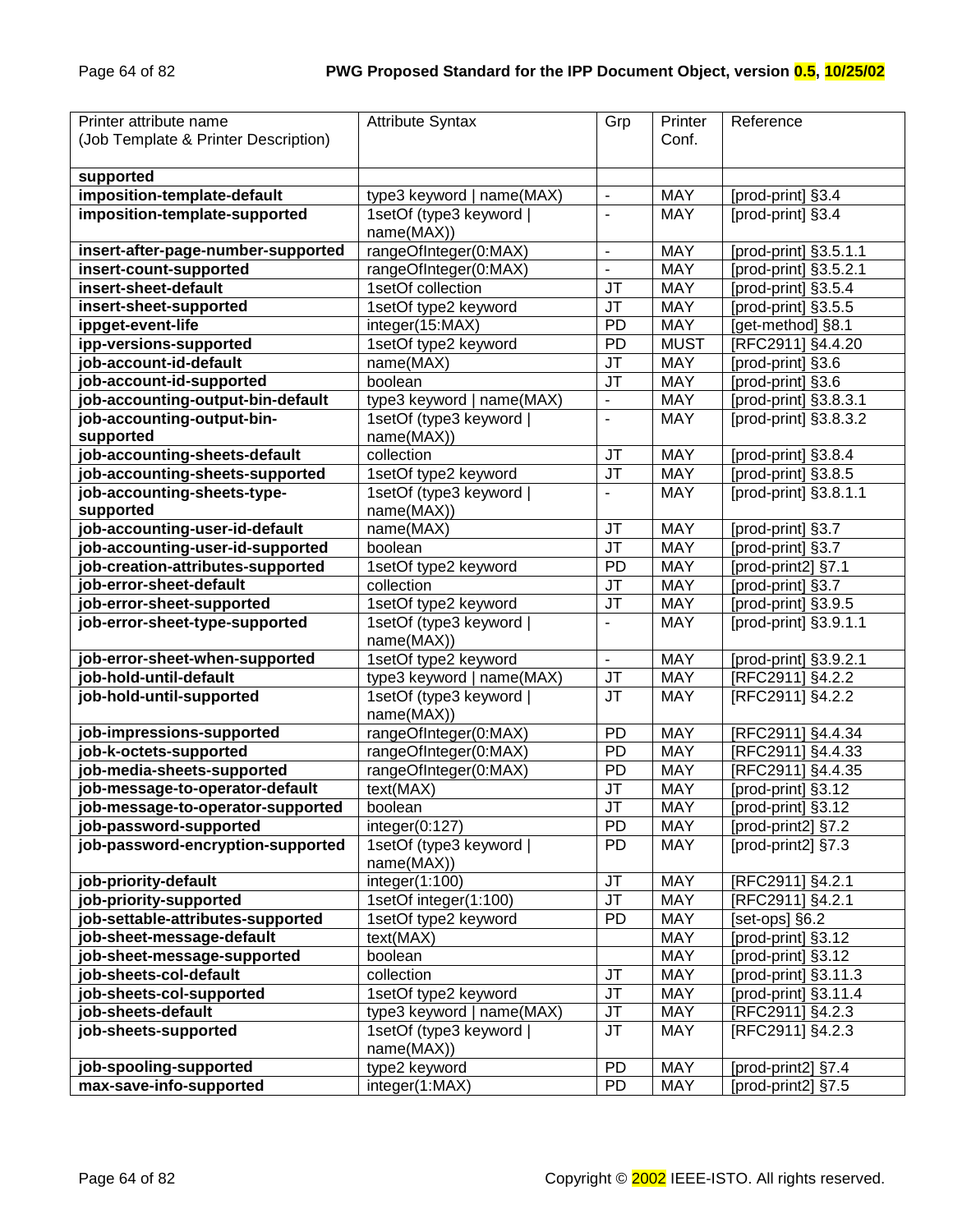| Printer attribute name<br>(Job Template & Printer Description) | <b>Attribute Syntax</b>                                     | Grp                      | Printer<br>Conf. | Reference               |
|----------------------------------------------------------------|-------------------------------------------------------------|--------------------------|------------------|-------------------------|
|                                                                |                                                             |                          |                  |                         |
| max-stitching-locations-supported                              | integer(1:MAX)                                              | PD                       | <b>MAY</b>       | [prod-print] §5.2       |
| media-back-coating-supported                                   | 1setOf (type3 keyword                                       |                          | <b>MAY</b>       | [prod-print] §3.13.10.2 |
|                                                                | name(MAX))                                                  | $-45$                    |                  |                         |
| media-col-database                                             | 1setOf collection                                           |                          | <b>MAY</b>       | [prod-print2] §7.6      |
| any "media-col" member attribute                               |                                                             |                          |                  |                         |
| media-col-default                                              | collection                                                  | JT                       | <b>MAY</b>       | [prod-print] §3.13.12   |
| any "media-col" member attribute                               |                                                             |                          |                  |                         |
| media-color-supported                                          | 1setOf type2 keyword                                        | $\overline{\phantom{a}}$ | <b>MAY</b>       | [prod-print] §3.13.4.1  |
| media-col-ready<br>any "media-col" member attribute            | 1setOf collection                                           | JT                       | <b>MAY</b>       | [prod-print] §3.13.13   |
|                                                                |                                                             |                          | <b>MAY</b>       |                         |
| media-col-supported<br>media-default                           | 1setOf type2 keyword                                        | JT<br><b>JT</b>          | <b>MAY</b>       | [prod-print] §3.13.14   |
|                                                                | type3 keyword   name(MAX)                                   |                          | <b>MAY</b>       | [RFC2911] §4.2.11       |
| media-front-coating-supported                                  | 1setOf (type3 keyword  <br>name(MAX))                       |                          |                  | [prod-print] §3.13.10.1 |
| media-hole-count-supported                                     | 1setOf rangeOfInteger(0:MAX)                                | $\blacksquare$           | <b>MAY</b>       | [prod-print] §3.13.6.1  |
| media-info-supported                                           | boolean                                                     |                          | <b>MAY</b>       | [prod-print] §3.13.3.1  |
| media-input-tray-check-default                                 | type3 keyword   name(MAX)                                   | <b>JT</b>                | <b>MAY</b>       | [prod-print] §3.14      |
| media-input-tray-check-supported                               | 1setOf (type3 keyword  <br>name(MAX))                       | <b>JT</b>                | <b>MAY</b>       | [prod-print] §3.14      |
| media-key-supported                                            | 1setOf (type3 keyword  <br>name(MAX))                       | $\blacksquare$           | <b>MAY</b>       | [prod-print] §3.13.1.1  |
| media-order-count-supported                                    | 1setOf rangeOfInteger(1:MAX)                                | $\blacksquare$           | <b>MAY</b>       | [prod-print] §3.13.7.1  |
| media-pre-printed-supported                                    | 1setOf (type3 keyword                                       |                          | <b>MAY</b>       | [prod-print] §3.13.5.1  |
|                                                                | name(MAX))                                                  |                          |                  |                         |
| media-ready                                                    | 1setOf (type3 keyword<br>name(MAX))                         | <b>JT</b>                | <b>MAY</b>       | [RFC2911] §4.2.11       |
| media-recycled-supported                                       | 1setOf (type3 keyword  <br>name(MAX))                       | $\mathbf{u}$             | <b>MAY</b>       | [prod-print] §3.13.11.1 |
| media-size-supported                                           | 1setOf collection                                           | $\blacksquare$           | <b>MAY</b>       | [prod-print] §3.13.8.3  |
| media-supported                                                | 1setOf (type3 keyword  <br>name(MAX))                       | <b>JT</b>                | <b>MAY</b>       | [RFC2911] §4.2.11       |
| media-type-supported                                           | 1setOf (type3 keyword  <br>name(MAX))                       | $\overline{\phantom{a}}$ | <b>MAY</b>       | [prod-print] §3.13.2.1  |
| media-weight-metric-supported                                  | 1setOf rangeOfInteger(1:MAX)                                | $\blacksquare$           | <b>MAY</b>       | [prod-print] §3.13.9.1  |
| multiple-document-handling-default                             | type2 keyword                                               | <b>JT</b>                | <b>MAY</b>       | [RFC2911] §4.2.4        |
| multiple-document-handling-                                    | 1setOf type2 keyword                                        | <b>JT</b>                | <b>MAY</b>       | [RFC2911] §4.2.4        |
| supported                                                      |                                                             |                          |                  |                         |
| multiple-document-jobs-supported                               | boolean                                                     | <b>PD</b>                | <b>MAY</b>       | [RFC2911] §4.4.16       |
| multiple-operation-time-out                                    | integer(1:MAX)                                              | <b>PD</b>                | <b>MAY</b>       | [RFC2911] §4.4.31       |
| natural-language-configured                                    | naturalLanguage                                             | PD                       | <b>MUST</b>      | [RFC2911] §4.4.19       |
| notify-attributes-supported                                    | 1setOf type2 keyword                                        | PD                       | <b>MAY</b>       | [ntfy] §5.3.4           |
| notify-events-default                                          | 1setOf type2 keyword                                        | <b>PD</b>                | <b>MAY</b>       | [ntfy] $§5.3.3$         |
| notify-events-supported                                        | 1setOf type2 keyword                                        | <b>PD</b>                | <b>MAY</b>       | [ntfy] §5.3.3           |
| notify-lease-duration-default                                  | integer(0:67108863)                                         | <b>PD</b>                | <b>MAY</b>       | [ntfy] §5.3.8           |
| notify-lease-duration-supported                                | 1setOf (integer(0: 67108863)<br>rangeOfInteger(0:67108863)) | PD                       | <b>MAY</b>       | [ntfy] §5.3.8           |

<sup>&</sup>lt;sup>45</sup> The "media-col-database" attribute is not returned when the client requests 'all' or 'printer-description' attribute group because there MAY be a large number of values. Instead the client MUST query "media-col-database" explicitly in a Get-Printer-Attributes request.

l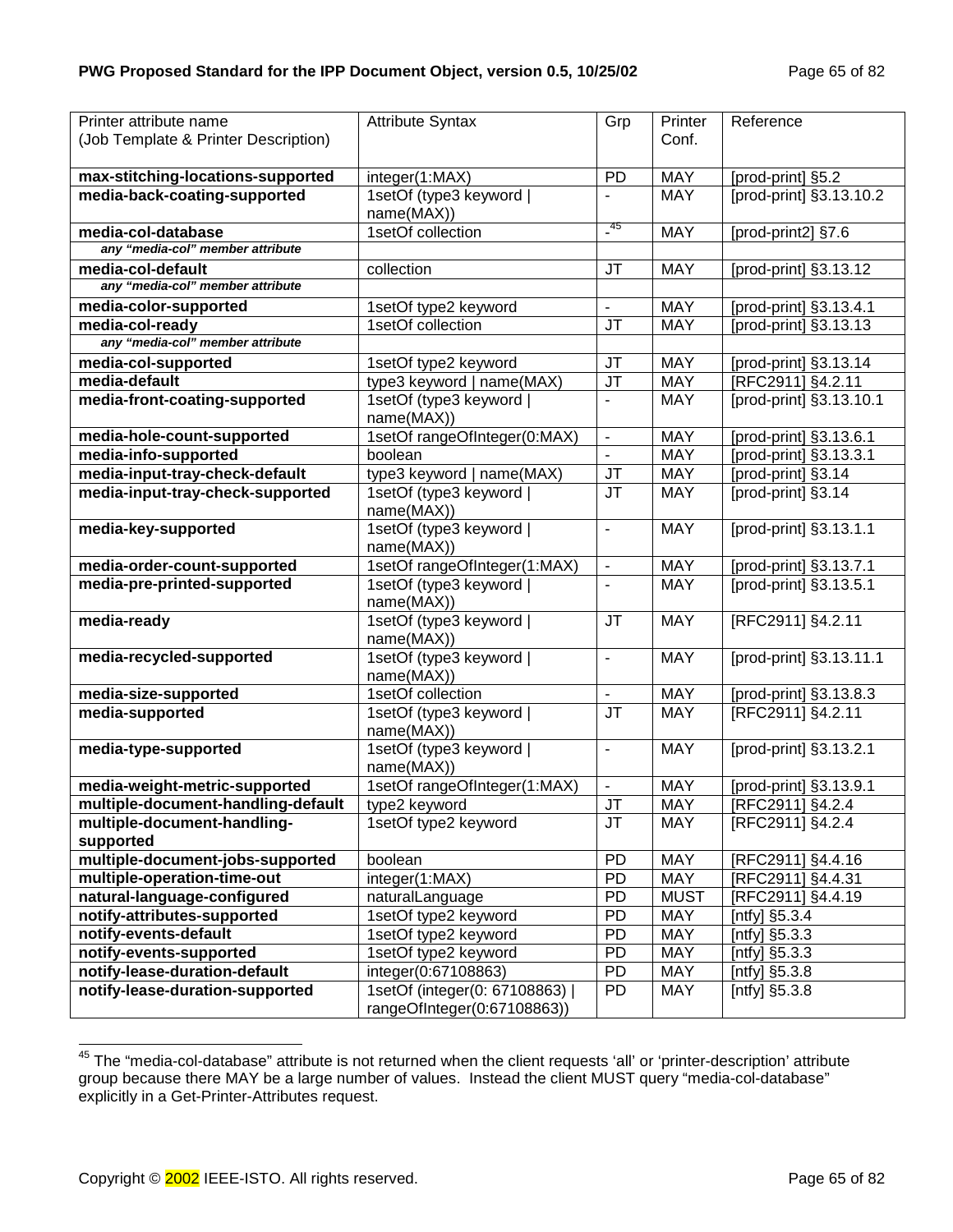| Printer attribute name                | <b>Attribute Syntax</b>                     | Grp       | Printer     | Reference            |
|---------------------------------------|---------------------------------------------|-----------|-------------|----------------------|
| (Job Template & Printer Description)  |                                             |           | Conf.       |                      |
|                                       |                                             |           |             |                      |
| notify-lease-expiration-time          | integer(0:MAX)                              | <b>PD</b> | <b>MAY</b>  | [ntfy] $§5.4.3$      |
| notify-max-events-supported           | integer(2:MAX)                              | <b>PD</b> | <b>MAY</b>  | [ntfy] $\S5.3.3$     |
| notify-pull-method-supported          | 1setOf type2 keyword                        | <b>PD</b> | <b>MAY</b>  | [ntfy] §5.3.2        |
| notify-schemes-supported              | 1setOf uriScheme                            | <b>PD</b> | MAY         |                      |
| number-up-default                     |                                             |           | <b>MAY</b>  | [ntfy] §5.3.1        |
| number-up-supported                   | integer(1:MAX)                              | <b>JT</b> |             | [RFC2911] §4.2.9     |
|                                       | 1setOf (integer(1:MAX)                      | <b>JT</b> | <b>MAY</b>  | [RFC2911] §4.2.9     |
| operations-supported                  | rangeOfInteger(1:MAX))<br>1setOf type2 enum | PD        | <b>MUST</b> | [RFC2911] §4.4.15    |
| orientation-requested-default         | type2 enum                                  | <b>JT</b> | <b>MAY</b>  | [RFC2911] §4.2.10    |
| orientation-requested-supported       | 1setOf type2 enum                           | <b>JT</b> | <b>MAY</b>  | [RFC2911] §4.2.10    |
| output-bin-default                    | type2 keyword   name(MAX)                   | <b>JT</b> | <b>MAY</b>  | [output-bin] §2.1    |
| output-bin-supported                  |                                             | <b>JT</b> | <b>MAY</b>  | [output-bin] §2.1    |
|                                       | 1setOf (type2 keyword  <br>name(MAX))       |           |             |                      |
| page-delivery-default                 | type2 keyword                               | JT        | <b>MAY</b>  | [prod-print] §3.15   |
| page-delivery-supported               | 1setOf type2 keyword                        | JT        | <b>MAY</b>  | [prod-print] §3.15   |
| page-order-received-default           | type2 keyword                               | JT        | <b>MAY</b>  | [prod-print] §3.16   |
| page-order-received-supported         | 1setOf type2 keyword                        | JT        | <b>MAY</b>  | [prod-print] §3.16   |
| page-overrides-supported              | 1setOf type2 keyword                        | <b>PD</b> | <b>MAY</b>  | [override] §5.2.9    |
| page-ranges-supported                 | boolean                                     | JT        | <b>MAY</b>  | [RFC2911] §4.2.7     |
| pages-per-minute                      | integer(0:MAX)                              | PD        | <b>MAY</b>  | [RFC2911] §4.4.36    |
| pages-per-minute-color                | integer(0:MAX)                              | PD        | <b>MAY</b>  | [RFC2911] §4.4.37    |
| pages-per-subset-supported            | boolean                                     | PD        | <b>MAY</b>  | [override] §5.3.2    |
| parent-printers-supported             | 1setOf uri                                  | PD        | <b>MAY</b>  | [ $adm$ -ops] $§7.2$ |
| pdl-override-supported                | type2 keyword                               | PD        | <b>MUST</b> | [RFC2911] §4.4.28    |
| presentation-direction-number-up-     | type2 keyword                               | <b>JT</b> | <b>MAY</b>  | [prod-print] §3.17   |
| default                               |                                             |           |             |                      |
| presentation-direction-number-up-     | 1setOf type2 keyword                        | <b>JT</b> | <b>MAY</b>  | [prod-print] §3.17   |
| supported                             |                                             |           |             |                      |
| printer-current-time                  | dateTime                                    | <b>PD</b> | <b>MAY</b>  | [RFC2911] §4.4.30    |
| printer-detailed-status-messages      | 1setOf text(MAX)                            | PD        | <b>MAY</b>  | [prod-print2] §7.7   |
| printer-driver-installer              | uri                                         | PD        | <b>MAY</b>  | [RFC2911] §4.4.8     |
| printer-info                          | text(127)                                   | PD        | <b>MAY</b>  | [RFC2911] §4.4.6     |
| printer-is-accepting-jobs             | boolean                                     | PD        | <b>MUST</b> | [RFC2911] §4.4.23    |
| printer-location                      | text(127)                                   | PD        | <b>MAY</b>  | [RFC2911] §4.4.5     |
| printer-make-and-model                | text(127)                                   | PD        | <b>MAY</b>  | [RFC2911] §4.4.9     |
| printer-message-date-time             | dateTime                                    | <b>PD</b> | <b>MAY</b>  | [set-ops] §6.5       |
| printer-message-from-operator         | text(127)                                   | <b>PD</b> | MAY         | [RFC2911] §4.4.25    |
| printer-message-time                  | integer(MIN:MAX)                            | PD        | MAY         | [set-ops] §6.4       |
| printer-more-info                     | uri                                         | PD        | MAY         | [RFC2911] §4.4.7     |
| printer-more-info-manufacturer        | uri                                         | <b>PD</b> | <b>MAY</b>  | [RFC2911] §4.4.10    |
| printer-name                          | name(127)                                   | PD        | <b>MUST</b> | [RFC2911] §4.4.4     |
| printer-notify-server-uri             | uri                                         | PD        | MAY         | [not-srv] $§4.1$     |
| printer-resolution-default            | resolution                                  | JT        | <b>MAY</b>  | [RFC2911] §4.2.12    |
| printer-resolution-supported          | 1setOf resolution                           | <b>JT</b> | MAY         | [RFC2911] §4.2.12    |
| printer-settable-attributes-supported | 1setOf type2 keyword                        | <b>PD</b> | <b>MAY</b>  | [set-ops] §6.1       |
| printer-state                         | type1 enum                                  | <b>PD</b> | <b>MUST</b> | [RFC2911] §4.4.11    |
| printer-state-change-date-time        | dateTime                                    | <b>PD</b> | MAY         | [ntfy] $§6.2$        |
| printer-state-change-time             | integer(1:MAX)                              | <b>PD</b> | <b>MAY</b>  | [ntfy] $§6.1$        |
| printer-state-message                 | text(MAX)                                   | <b>PD</b> | MAY         | [RFC2911] §4.4.13    |
|                                       | 1setOf type2 keyword                        |           | <b>MUST</b> | [RFC2911] §4.4.12    |
| printer-state-reasons                 |                                             | PD        |             |                      |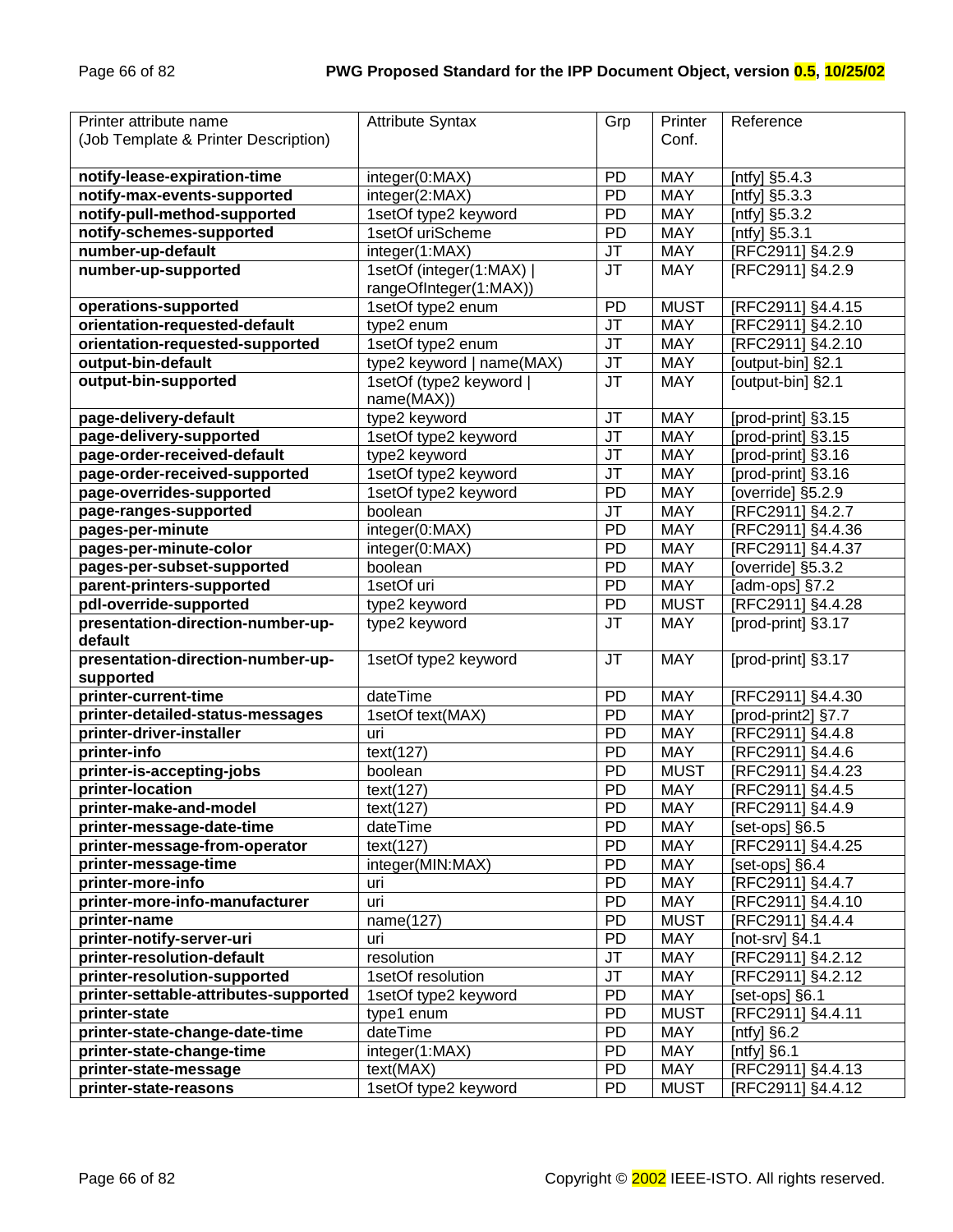| Printer attribute name                             | <b>Attribute Syntax</b>                  | Grp                   | Printer                  | Reference                        |
|----------------------------------------------------|------------------------------------------|-----------------------|--------------------------|----------------------------------|
| (Job Template & Printer Description)               |                                          |                       | Conf.                    |                                  |
|                                                    |                                          |                       |                          |                                  |
| printer-up-time                                    | integer(1:MAX))                          | <b>PD</b>             | <b>MUST</b>              | [RFC2911] §4.4.29                |
| printer-uri-supported                              | 1setOf uri                               | PD                    | <b>MUST</b>              | [RFC2911] §4.4.1                 |
| printer-xri-supported                              | 1setOf collection                        | PD                    | MAY                      | [set-ops] §6.6                   |
| xri-uri                                            | uri                                      | PD                    | <b>MUST</b>              | [set-ops] §6.6                   |
| xri-authentication                                 | 1setOf type2 keyword                     | PD                    | <b>MUST</b>              | [set-ops] §6.6                   |
| xri-security                                       | 1setOf type2 keyword                     | PD                    | <b>MUST</b>              | [set-ops] §6.6                   |
| print-quality-default                              | type2 enum                               | JT                    | MAY                      | [RFC2911] §4.2.13                |
| print-quality-supported                            | 1setOf type2 enum                        | JT                    | MAY                      | [RFC2911] §4.2.13                |
| queued-job-count                                   | integer(0:MAX)                           | PD                    | <b>MUST</b>              | [RFC2911] §4.4.24                |
| reference-uri-schemes-supported                    | 1setOf uriScheme                         | PD                    | <b>MAY</b>               | [RFC2911] §4.4.27                |
| separator-sheets-default                           | collection                               | JT                    | <b>MAY</b>               | [prod-print] §3.18.3             |
| separator-sheets-supported                         | 1setOf type2 keyword                     | JT                    | MAY                      | [prod-print] §3.18.4             |
| separator-sheets-type-supported                    | 1setOf (type3 keyword                    | $\blacksquare$        | <b>MAY</b>               | [prod-print] §3.18.1.1           |
|                                                    | name(MAX))                               |                       |                          |                                  |
| sheet-collate-default                              | type2 keyword                            | <b>JT</b>             | <b>MAY</b>               | [job-prog] §3.1                  |
| sheet-collate-supported                            | 1setOf type2 keyword                     | JT                    | <b>MAY</b>               | [job-prog] §3.1                  |
| sides-default                                      | type2 keyword                            | <b>JT</b>             | <b>MAY</b>               | [RFC2911] §4.2.8                 |
| sides-supported                                    | 1setOf type2 keyword                     | JT                    | <b>MAY</b>               | [RFC2911] §4.2.8                 |
| stitching-locations-supported                      | 1setOf (integer(0:MAX)                   |                       | <b>MAY</b>               | [prod-print] §3.2.2.3.1          |
|                                                    | rangeOfInteger(0:MAX))                   |                       |                          |                                  |
| stitching-offset-supported                         | 1setOf (integer (0:MAX)                  | $\blacksquare$        | <b>MAY</b>               | [prod-print] §3.2.2.2.1          |
|                                                    | rangeOfInteger(0:MAX))                   |                       |                          |                                  |
| stitching-reference-edge-supported                 | 1setOf type2 keyword                     |                       | <b>MAY</b>               | [prod-print] §3.2.2.1.1          |
| subordinate-printers-supported                     | 1setOf uri                               | <b>PD</b>             | <b>MAY</b>               | [adm-ops] §7.1                   |
| uri-authentication-supported                       | 1setOf type2 keyword                     | PD                    | <b>MUST</b>              | [RFC2911] §4.4.2                 |
| uri-security-supported                             | 1setOf type2 keyword                     | PD                    | <b>MUST</b>              | [RFC2911] §4.4.3                 |
| user-defined-values-supported                      | 1setOf type2 keyword                     | PD                    | <b>MAY</b>               | [prod-print] §5.1                |
| which-jobs-supported                               | 1setOf type2 keyword                     | PD                    | <b>MAY</b>               | [prod-print2] §7.8               |
| x-image-position-default                           | type2 keyword                            | JT                    | <b>MAY</b>               | [prod-print] §3.19.2             |
| x-image-position-supported                         | 1setOf type2 keyword                     | JT                    | <b>MAY</b>               | [prod-print] §3.19.2             |
| x-image-shift-default                              | integer(MIN:MAX)                         | JT                    | <b>MAY</b>               | [prod-print] §3.19.3             |
| x-image-shift-supported                            | rangeOfInteger(MIN:MAX)                  | JT                    | <b>MAY</b>               | [prod-print] §3.19.3             |
| xri-authentication-supported                       | 1setOf type2 keyword                     | $\overline{PD}$       | <b>MAY</b>               | [set-ops] §6.8                   |
| xri-security-supported<br>xri-uri-scheme-supported | 1setOf type2 keyword<br>1setOf uriScheme | PD<br>$\overline{PD}$ | <b>MAY</b><br><b>MAY</b> | [set-ops] §6.9<br>[set-ops] §6.7 |
| x-side1-image-shift-default                        | integer(MIN:MAX)                         | JT                    | <b>MAY</b>               | [prod-print] §3.19.4             |
| x-side1-image-shift-supported                      | rangeOfInteger(MIN:MAX)                  | JT                    | <b>MAY</b>               | [ $prod-$ print] $§$ 3.19.4      |
| x-side2-image-shift-default                        | integer(MIN:MAX)                         | <b>JT</b>             | <b>MAY</b>               | [prod-print] §3.19.5             |
| x-side2-image-shift-supported                      | rangeOfInteger(MIN:MAX)                  | JT                    | <b>MAY</b>               | [prod-print] §3.19.5             |
| y-image-position-default                           | type2 keyword                            | <b>JT</b>             | <b>MAY</b>               | [prod-print] §3.19.6             |
| y-image-position-supported                         | 1setOf type2 keyword                     | <b>JT</b>             | <b>MAY</b>               | [prod-print] §3.19.6             |
| y-image-shift-default                              | integer(MIN:MAX)                         | <b>JT</b>             | <b>MAY</b>               | [prod-print] §3.19.7             |
| y-image-shift-supported                            | rangeOfInteger(MIN:MAX)                  | <b>JT</b>             | <b>MAY</b>               | [prod-print] §3.19.7             |
| y-side1-image-shift-default                        | integer(MIN:MAX)                         | <b>JT</b>             | <b>MAY</b>               | [prod-print] §3.19.8             |
| y-side1-image-shift-supported                      | rangeOfInteger(MIN:MAX)                  | <b>JT</b>             | <b>MAY</b>               | [prod-print] §3.19.8             |
| y-side2-image-shift-default                        | integer(MIN:MAX)                         | <b>JT</b>             | <b>MAY</b>               | [prod-print] §3.19.9             |
| y-side2-image-shift-supported                      | rangeOfInteger(MIN:MAX)                  | JT                    | <b>MAY</b>               | [prod-print] §3.19.9             |
|                                                    |                                          |                       |                          |                                  |

1843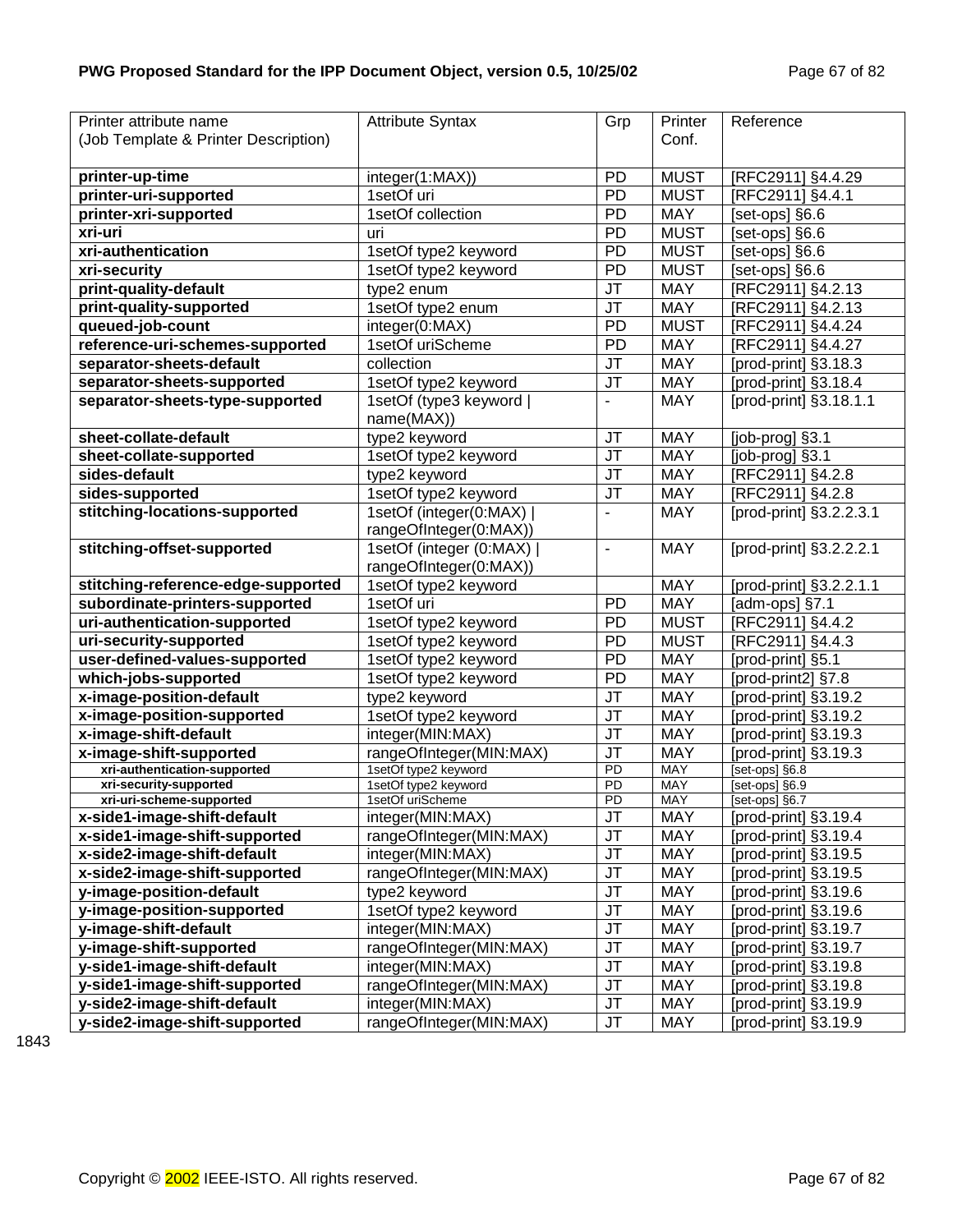## 1844 **9.1 document-creation-attributes-supported (1setOf type2 keyword)**

1845 This Printer Description attribute lists the keyword names of the Document Template and Operation attributes that 1846 the Printer will accept in the Create-Document, Send-Document, and Send-URI Document Creation operations.

# 1847 **9.2 printer-state-reasons (1setOf type2 keyword)**

| <b>IPP Printer Description attribute</b> | <b>IPP Attribute Syntax</b> | Printer             | Reference         |
|------------------------------------------|-----------------------------|---------------------|-------------------|
| name                                     | plus                        | conformance         |                   |
|                                          | Values                      |                     |                   |
|                                          |                             |                     |                   |
| printer-state-reasons                    | 1setOf type2 keyword        | <b>MUST</b>         | [RFC2911] §4.4.12 |
|                                          | other                       | <b>MAY</b>          | [RFC2911] §4.4.12 |
|                                          | none                        | <b>MUST</b>         | [RFC2911] §4.4.12 |
|                                          | connecting-to-device        | <b>MAY</b>          | [RFC2911] §4.4.12 |
|                                          | cover-open                  | <b>MAY</b>          | [RFC2911] §4.4.12 |
|                                          | deactivated                 | <b>MAY</b>          | [adm-ops] §8.2    |
|                                          | developer-empty             | MAY                 | [RFC2911] §4.4.12 |
|                                          | developer-low               | <b>MAY</b>          | [RFC2911] §4.4.12 |
|                                          | door-open                   | <b>MAY</b>          | [RFC2911] §4.4.12 |
|                                          | fuser-over-temp             | <b>MAY</b>          | [RFC2911] §4.4.12 |
|                                          | fuser-under-temp            | <b>MAY</b>          | [RFC2911] §4.4.12 |
|                                          | hold-new-jobs               | <b>MAY</b>          | [adm-ops] §8.1    |
|                                          | input-tray-missing          | <b>MAY</b>          | [RFC2911] §4.4.12 |
|                                          | interlock-open              | <b>MAY</b>          | [RFC2911] §4.4.12 |
|                                          | interpreter-resource-       | <b>MAY</b>          | [RFC2911] §4.4.12 |
|                                          | unavailable                 |                     |                   |
|                                          | marker-supply-empty         | <b>MAY</b>          | [RFC2911] §4.4.12 |
|                                          | marker-supply-low           | <b>MAY</b>          | [RFC2911] §4.4.12 |
|                                          | marker-waste-almost-full    | <b>MAY</b>          | [RFC2911] §4.4.12 |
|                                          | marker-waste-full           | <b>MAY</b>          | [RFC2911] §4.4.12 |
|                                          | media-empty                 | <b>MAY</b>          | [RFC2911] §4.4.12 |
|                                          | media-jam                   | <b>MAY</b>          | [RFC2911] §4.4.12 |
|                                          | media-low                   | <b>MAY</b>          | [RFC2911] §4.4.12 |
|                                          | media-needed                | MAY                 | [RFC2911] §4.4.12 |
|                                          | moving-to-paused            | CMUST <sup>46</sup> | [RFC2911] §4.4.12 |
|                                          | opc-life-over               | <b>MAY</b>          | [RFC2911] §4.4.12 |
|                                          | opc-near-eol                | <b>MAY</b>          | [RFC2911] §4.4.12 |
|                                          | output-area-almost-full     | <b>MAY</b>          | [RFC2911] §4.4.12 |
|                                          | output-area-full            | <b>MAY</b>          | [RFC2911] §4.4.12 |
|                                          | output-tray-missing         | <b>MAY</b>          | [RFC2911] §4.4.12 |
|                                          | paused                      | CMUST <sup>47</sup> | [RFC2911] §4.4.12 |
|                                          | shutdown                    | <b>MAY</b>          | [RFC2911] §4.4.12 |
|                                          | spool-area-full             | <b>SHOULD</b>       | [RFC2911] §4.4.12 |
|                                          | stopped-partly              | <b>MAY</b>          | [RFC2911] §4.4.12 |
|                                          | stopping                    | <b>MAY</b>          | [RFC2911] §4.4.12 |
|                                          | timed-out                   | <b>MAY</b>          | [RFC2911] §4.4.12 |
|                                          | toner-empty                 | <b>MAY</b>          | [RFC2911] §4.4.12 |

 $^{46}$  The 'moving-to-paused' value MUST be supported if the Pause-Printer operation is supported and it takes significant time to move to paused.

l

 $47$  The 'paused' value MUST be supported if the Pause-Printer operation is supported.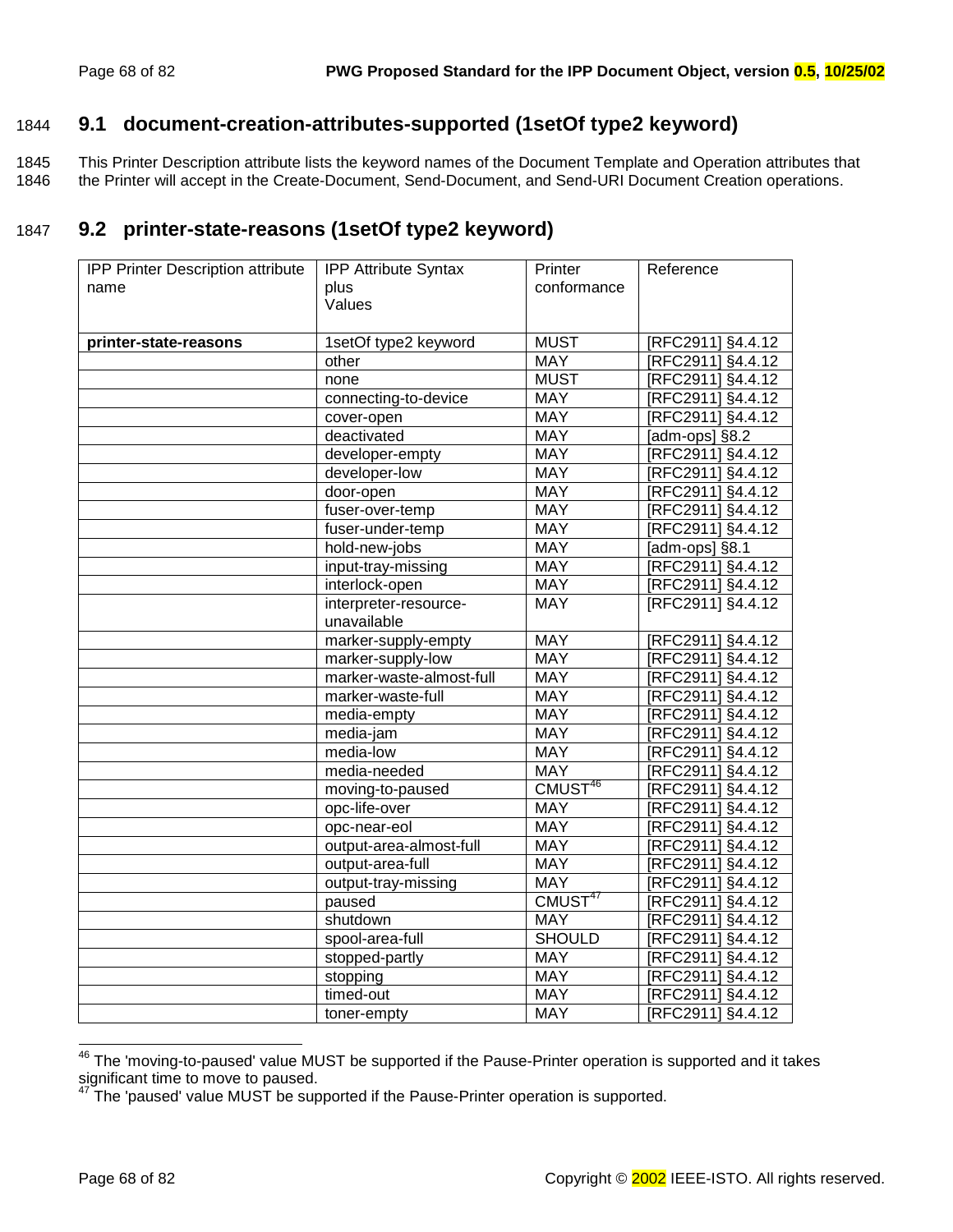| <b>IPP Printer Description attribute</b><br>name | <b>IPP Attribute Syntax</b><br>plus<br>Values | Printer<br>conformance | Reference         |
|--------------------------------------------------|-----------------------------------------------|------------------------|-------------------|
|                                                  | toner-low                                     | MAY                    | [RFC2911] §4.4.12 |

#### 1848

- 1849 This description is taken from [RFC2911] with additions from other IPP extension documents:
- 1850 This REQUIRED Printer attribute supplies additional detail about the device's state. Some of the these value 1851 definitions indicate conformance requirements; the rest are OPTIONAL.
- 1852 Each keyword value MAY have a suffix to indicate its level of severity. The three levels are: report (least severe), 1853 warning, and error (most severe).
- 1854 **'-report'**: This suffix indicates that the reason is a "report". An implementation may choose to omit some or 1855 all reports. Some reports specify finer granularity about the printer state; others serve as a precursor 1856 to a warning. A report MUST contain nothing that could affect the printed output.
- 1857 **'-warning'**: This suffix indicates that the reason is a "warning". An implementation may choose to omit some 1858 or all warnings. Warnings serve as a precursor to an error. A warning MUST contain nothing that 1859 prevents a job from completing, though in some cases the output may be of lower quality.
- 1860 **'-error'**: This suffix indicates that the reason is an "error". An implementation MUST include all errors. If this 1861 **attribute contains one or more errors, printer MUST be in the stopped state.**
- 1862 If the implementation does not add any one of the three suffixes, all parties MUST assume that the reason is an 1863 "error".
- 1864 If a Printer object controls more than one output device, each value of this attribute MAY apply to one or more of the 1865 output devices. An error on one output device that does not stop the Printer object as a whole MAY appear as a 1866 warning in the Printer's "printer-state-reasons attribute". If the "printer-state" for such a Printer has a value of 1867 'stopped', then there MUST be an error reason among the values in the "printer-state-reasons" attribute.
- 1868 The following standard keyword values are defined (in alphabetical order):
- 1869 **'other'**: The device has detected an error other than one listed in this document.
- 1870 **'none'**: There are not reasons. This state reason is semantically equivalent to "printer-state-reasons" without 1871 any value and MUST be used, since the 1setOf attribute syntax requires at least one value.
- 1872 **'connecting-to-device'**: The Printer object has scheduled a job on the output device and is in the process of 1873 connecting to a shared network output device (and might not be able to actually start printing the job 1874 for an arbitrarily long time depending on the usage of the output device by other servers on the 1875 network).
- 1876 **'cover-open**': One or more covers on the device are open.
- 1877 **'deactivated'**: A client has issued a Deactivate-Printer operation for the Printer object (see [adm-ops] 1878 section 3.4.1) and the Printer is in the process of becoming deactivated or has become deactivated. 1879 The Printer MUST reject all requests except Activate-Printer, queries (Get-Printer-Attributes, Get-1880 Job-Attributes, Get-Jobs, etc.), Send-Document, and Send-URI (so that partial job submission can 1881 be completed - see [adm-ops] section 3.1.1) and return the 'server-error-service-unavailable' status 1882 code.
- 1883 **'developer-empty'**: The device is out of developer.
- 1884 **'developer-low**': The device is low on developer.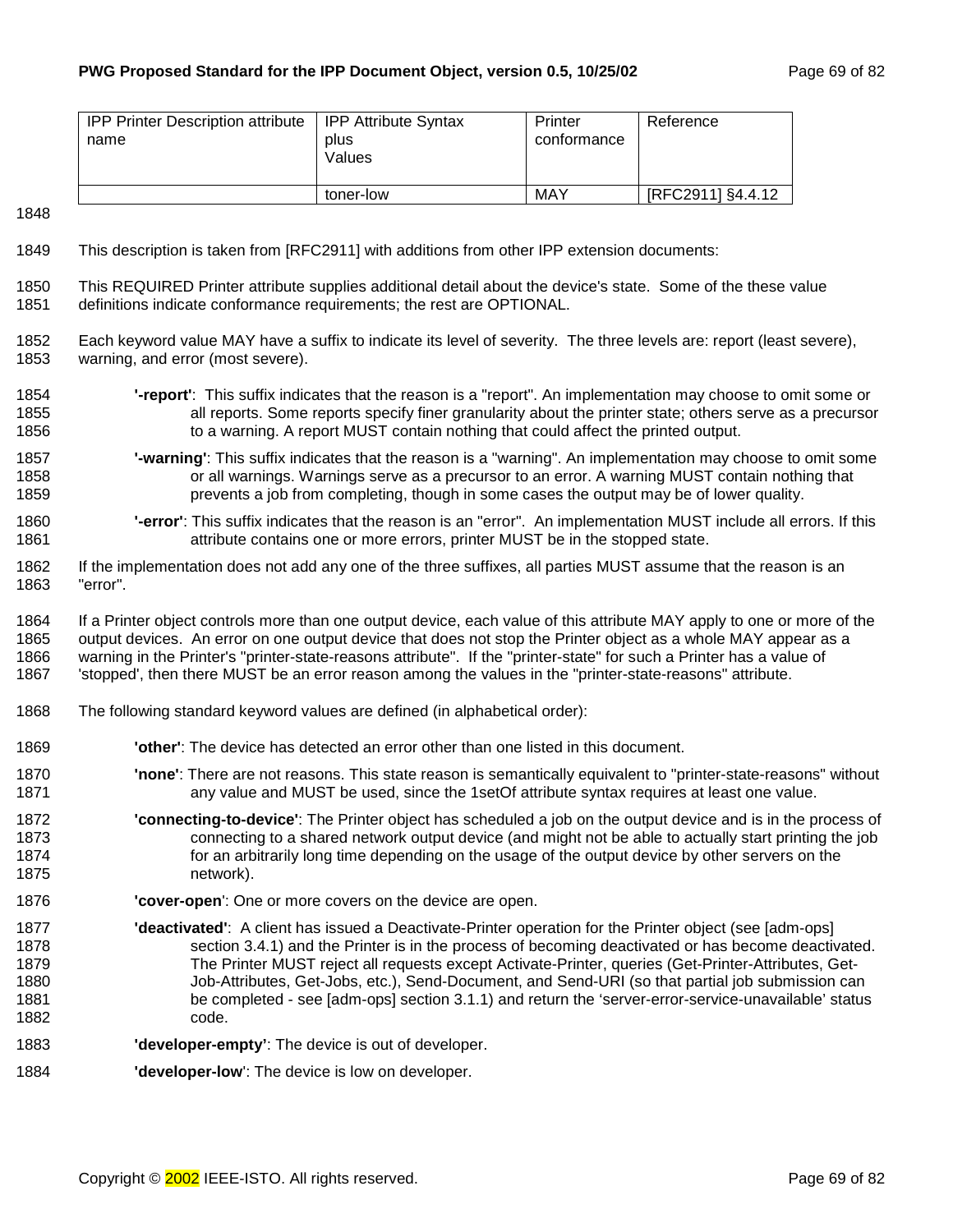- 1885 **'door-open'**: One or more doors on the device are open.
- 1886 **'fuser-over-temp'**: The fuser temperature is above normal.
- 1887 **'fuser-under-temp'**: The fuser temperature is below normal.
- 1888 **'hold-new-jobs'**: The operator has issued the Hold-New-Jobs operation (see [adm-ops] section 3.3.1) or 1889 other means, but the output-device(s) are taking an appreciable time to stop. Later, when all output 1890 has stopped, the "printer-state" becomes 'stopped', and the 'paused' value replaces the 'moving-to-1891 paused' value in the "printer-state-reasons" attribute. This value MUST be supported, if the Hold-1892 New-Jobs operation is supported and the implementation takes significant time to pause a device in 1893 certain circumstances.
- 1894 **'input-tray-missing'**: One or more input trays are not in the device.
- 1895 **'interlock-open'**: One or more interlock devices on the printer are unlocked.
- 1896 **'interpreter-resource-unavailable'**: An interpreter resource is unavailable (i.e. font, form)
- 1897 **'marker-supply-empty'**: The device is out of at least one marker supply. (e.g. toner, ink, ribbon)
- 1898 **'marker-supply-low'**: The device is low on at least one marker supply. (e.g. toner, ink, ribbon)
- 1899 **'marker-waste-almost-full'**: The device marker supply waste receptacle is almost full.
- 1900 **'marker-waste-full'**: The device marker supply waste receptacle is full.
- 1901 **'media-empty'**: At least one input tray is empty.
- 1902 **'media-jam'**: The device has a media jam.
- 1903 **'media-low'**: At least one input tray is low on media.
- 1904 **'media-needed'**: A tray has run out of media.
- 1905 **'moving-to-paused'**: Someone has paused the Printer object using the Pause-Printer operation (see 1906 [RFC2911] section 3.2.7) or other means, but the device(s) are taking an appreciable time to stop. 1907 Later, when all output has stopped, the "printer-state" becomes 'stopped', and the 'paused' value 1908 replaces the 'moving-to-paused' value in the "printer-state-reasons" attribute. This value MUST be 1909 supported, if the Pause-Printer operation is supported and the implementation takes significant time 1910 to pause a device in certain circumstances.
- 1911 **'opc-life-over'**: The optical photo conductor is no longer functioning.
- 1912 **'opc-near-eol'**: The optical photo conductor is near end of life.
- 1913 **'output-area-almost-full'**: One or more output area is almost full (e.g. tray, stacker, collator).
- 1914 **'output-area-full'**: One or more output area is full. (e.g. tray, stacker, collator)
- 1915 **'output-tray-missing'**: One or more output trays are not in the device
- 1916 **'paused'**: Someone has paused the Printer object using the Pause-Printer operation (see [RFC2911] section 1917 3.2.7) or other means and the Printer object's "printer-state" is 'stopped'. In this state, a Printer 1918 MUST NOT produce printed output, but it MUST perform other operations requested by a client. If a 1919 Printer had been printing a job when the Printer was paused, the Printer MUST resume printing that 1920 job when the Printer is no longer paused and leave no evidence in the printed output of such a 1921 pause. This value MUST be supported, if the Pause-Printer operation is supported.
- 1922 **'shutdown'**: Someone has removed a Printer object from service, and the device may be powered down or 1923 physically removed. In this state, a Printer object MUST NOT produce printed output, and unless the 1924 Printer object is realized by a print server that is still active, the Printer object MUST perform no other 1925 operations requested by a client, including returning this value. If a Printer object had been printing a 1926 **job when it was shutdown, the Printer NEED NOT resume printing that job when the Printer is no** 1927 longer shutdown. If the Printer resumes printing such a job, it may leave evidence in the printed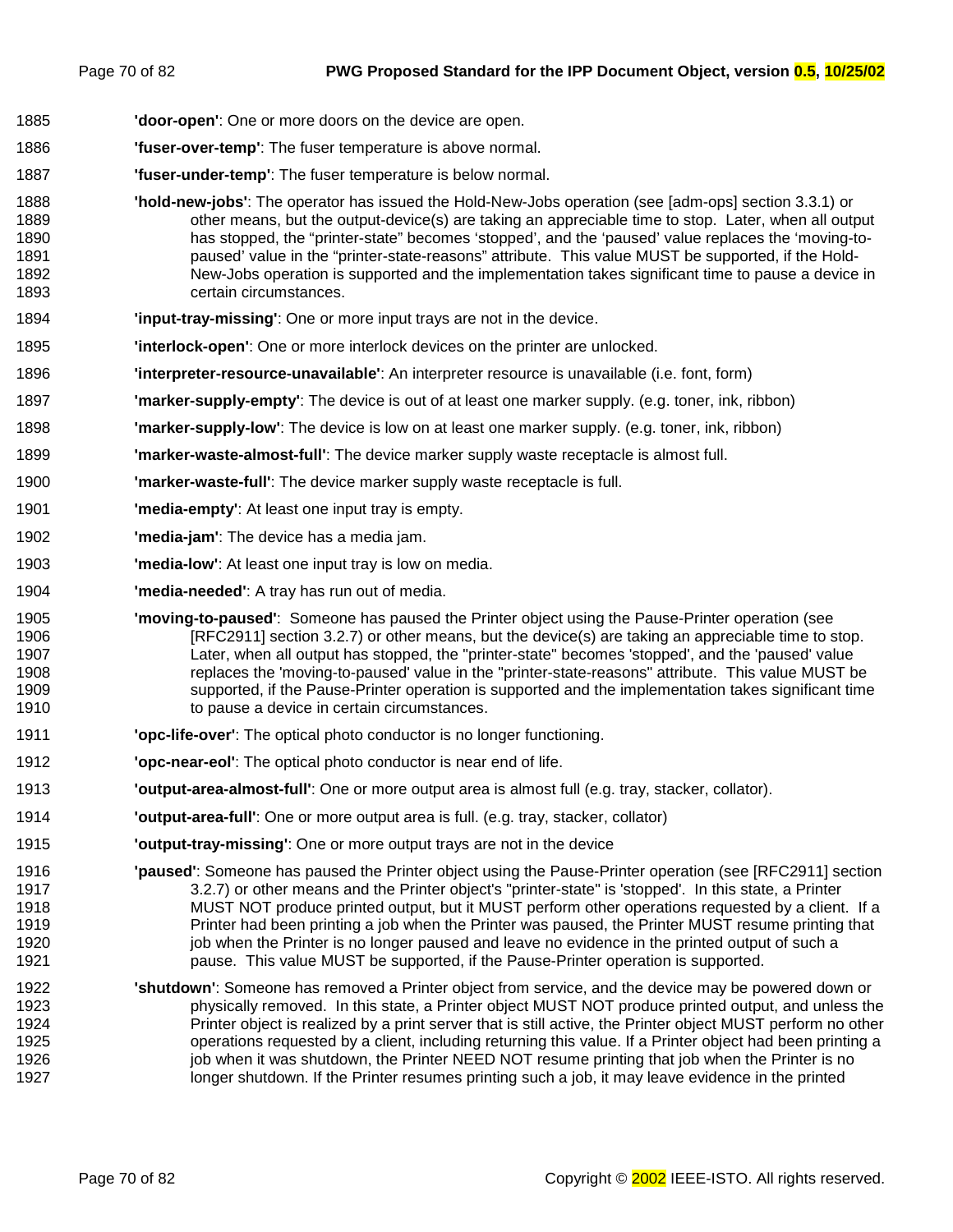- <span id="page-70-0"></span>1928 output of such a shutdown, e.g. the part printed before the shutdown may be printed a second time 1929 **after the shutdown.**
- 1930 **'spool-area-full'**: The limit of persistent storage allocated for spooling has been reached. The Printer is 1931 temporarily unable to accept more jobs. The Printer will remove this value when it is able to accept 1932 more jobs. This value SHOULD be used by a non-spooling Printer that only accepts one or a small 1933 number jobs at a time or a spooling Printer that has filled the spool space.
- 1934 **'stopped-partly'**: When a Printer object controls more than one output device, this reason indicates that one 1935 or more output devices are stopped. If the reason is a report, fewer than half of the output devices 1936 are stopped. If the reason is a warning, fewer than all of the output devices are stopped.
- 1937 **'stopping'**: The Printer object is in the process of stopping the device and will be stopped in a while. When 1938 the device is stopped, the Printer object will change the Printer object's state to 'stopped'. The 1939 'stopping-warning' reason is never an error, even for a Printer with a single output device. When an 1940 output-device ceases accepting jobs, the Printer will have this reason while the output device 1941 completes printing.
- 1942 **'timed-out'**: The server was able to connect to the output device (or is always connected), but was unable to 1943 get a response from the output device.
- 1944 **'toner-empty'**: The device is out of toner.
- 1945 **'toner-low'**: The device is low on toner.

# 1946 **10 New Values for Existing Printer Description Attributes**

1947 This section contains those attributes for which additional values are added.

#### 1948 **10.1 operations-supported (1setOf type2 enum)**

- 1949 The following "operation-id" values are added in order to support the new operations defined in this document:
- 

| 1950 | Table 13 - Operation-id assignments |
|------|-------------------------------------|
|------|-------------------------------------|

| Value  | <b>Operation Name</b>   | Reference         |
|--------|-------------------------|-------------------|
|        |                         |                   |
| 0x0032 | Cancel-Current-Document | [this-spec] §3.10 |
| 0x0033 | Cancel-Document         | [this-spec] §3.9  |
| 0x0034 | Get-Document-Attributes | [this-spec] §3.5  |
| 0x0035 | Get-Documents           | [this-spec] §3.7  |
| 0x0036 | Delete-Document         | [this-spec] §3.11 |
| 0x0037 | Set-Document-Attributes | [this-spec] §3.8  |
| 0x0038 | Validate-Document       | [this-spec] §3.5  |
| 0x0039 | Create-Document         | [this-spec] §3.1  |
| 0x003A | Send-Data               | [this-spec] §3.2  |

### 1951 **11 Conformance Requirements**

1952 This section specifies the conformance requirements for Printers and clients.

## 1953 **11.1 Printer conformance requirements**

1954 In order to conform to this specification, a Printer: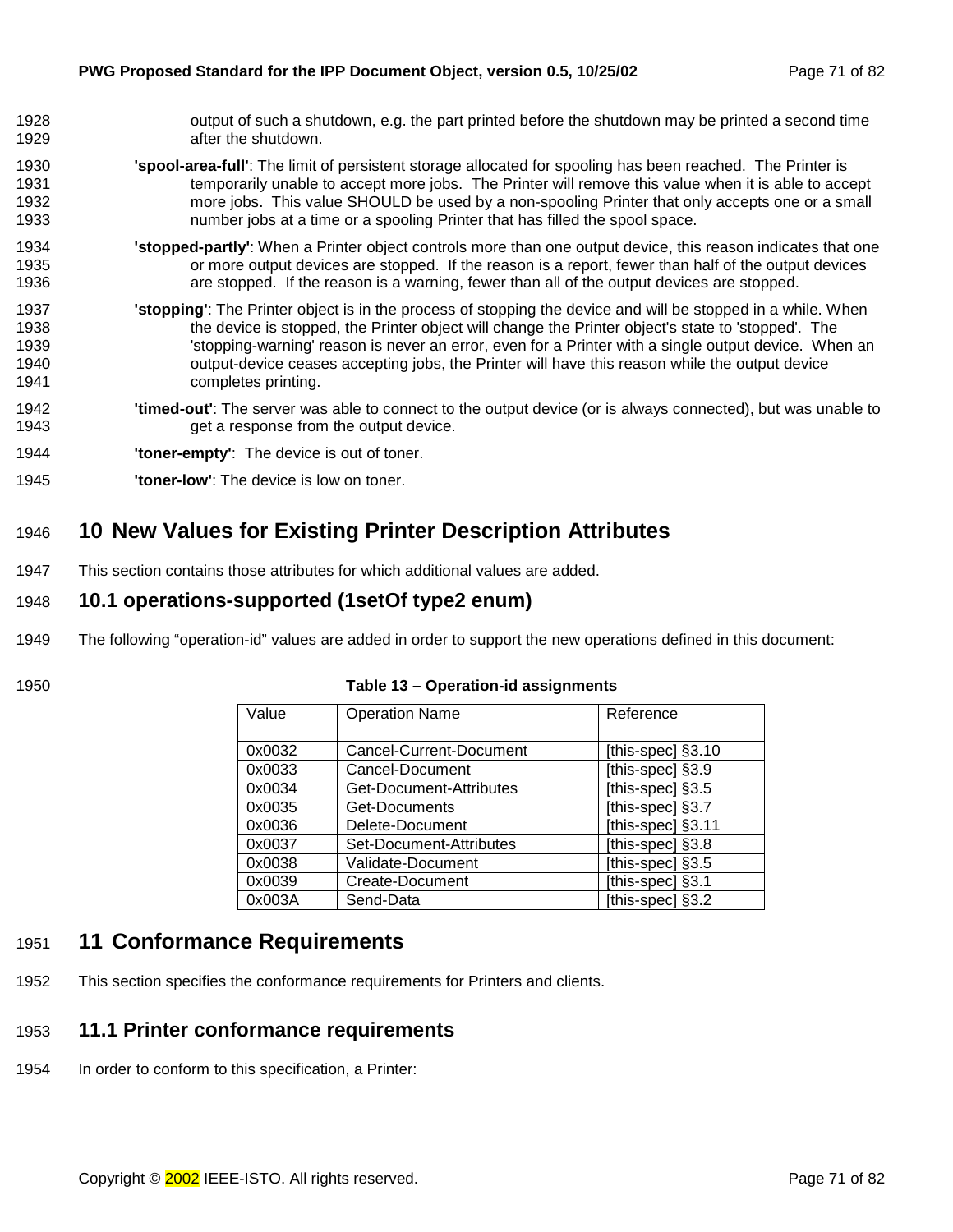- 1955 1. MUST meet the conformance requirements for Printers specified in [RFC2911].
- 1956 2. MUST support the Document operations that section [3 R](#page-11-0)EQUIRES a Printer to support.
- 1957 3. MUST support the operation attributes in the Send-Document operation and, if supported, the Send-URI 1958 operation that section [6 R](#page-36-0)EQUIRES a Printer to support.
- 1959 4. MAY support any of the Document Template attributes in Document Creation operations as indicated in 1960 section 7 [a](#page-39-0)nd MUST NOT support them for contexts for where they are not defined as indicated in the T[able](#page-47-0)  1961 [9](#page-47-0) with an "n".
- 1962 5. MUST support the Document Description attributes that section [8](#page-47-0) REQUIRES a Printer to support.
- 1963 6. MUST support the Printer attributes that section [8.11 R](#page-61-0)EQUIRES a Printer to support.
- 1964 7. MUST support the values of Printer Descriptions attribute that section 1[0 R](#page-70-0)EQUIRES a Printer to support.

### 1965 **11.2 Client conformance requirements**

- 1966 In order to conform to this specification, a client:
- 1967 1. MUST meet the conformance requirements for clients specified in [RFC2911]
- 1968 2. MAY support any of the Document operations defined in section [3.](#page-11-0)
- 1969 3. MUST supply the operation attributes that section 6 [R](#page-36-0)EQUIRES a client to supply in operation requests.
- 1970 4. MUST supply any Document Template attributes in the format that section 7 [R](#page-39-0)EQUIRES a client to supply in 1971 Document Creation operations and MUST NOT support them for contexts for where they are not defined as 1972 indicated in the T[able 9 w](#page-47-0)ith an "n".
- 1973 5. SHOULD support any of the Document Description attributes that section [8](#page-47-0) REQUIRES a Printer to support.
- 1974 6. MAY support any of the Printer attributes listed in section [8.11.](#page-61-0)
- 1975 7. MAY support any of the values of the Printer Descriptions attributes in section 10.

# 1976 **12 Normative References**

1977 Note: The references in the body of this IEEE-ISTO document use the more reader-friendly mnemonic symbols 1978 below, rather than the RFC number (except for [RFC2910] and [RFC2911]). IETF RFCs and IANA registrations 1979 require using the RFC numbers in the body of the document for references.

#### 1980 [adm-ops]

1981 Kugler, C, Hastings, T., Lewis, H., "Internet Printing Protocol (IPP): Job and Printer Administrative 1982 Operations", <draft-ietf-ipp-ops-set2-03.txt>, July 17, 2001.

#### 1983 [coll]

1984 deBry, R., Hastings, T., Herriot, R., Ocke, K., and P. Zehler, "Internet Printing Protocol (IPP): The 'collection' 1985 attribute syntax", <draft-ietf-ipp-collection-05.txt>, work in progress, July 17, 2001.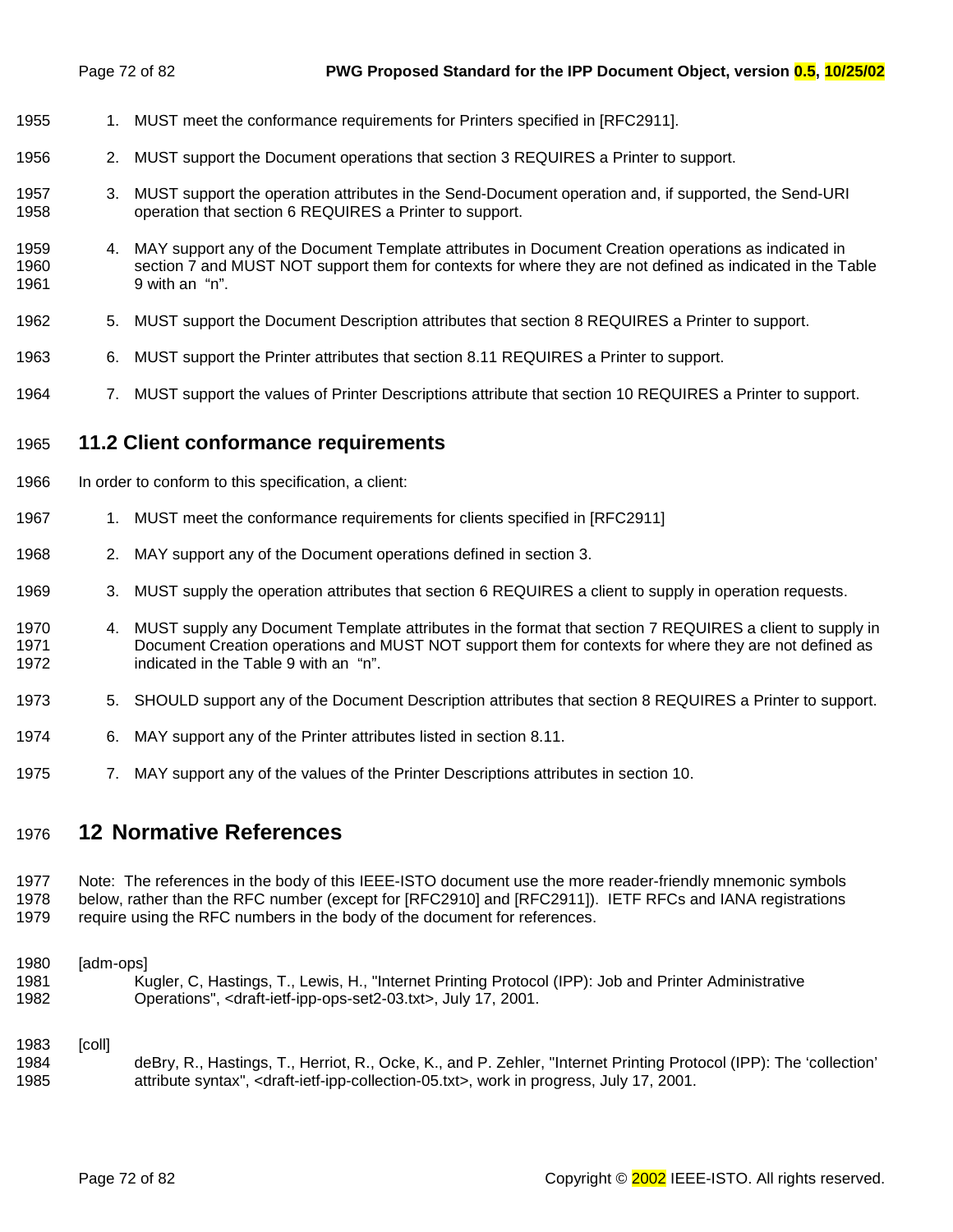| 1986<br>1987<br>1988         | [finish]<br>Hastings, T., Fullman, D., "Internet Printing Protocol (IPP): "finishings" attribute values extension", IEEE-<br>ISTO 5100.1-2001, February 5, 2001, ftp://ftp.pwg.org/pub/pwg/standards/pwg5100.1.pdf                                                                        |  |
|------------------------------|-------------------------------------------------------------------------------------------------------------------------------------------------------------------------------------------------------------------------------------------------------------------------------------------|--|
| 1989<br>1990<br>1991         | [get-method]<br>Herriot, R., and T. Hastings, "Internet Printing Protocol (IPP): The 'ippget' Delivery Method for Event<br>Notifications", <draft-ietf-ipp-notify-get-08.txt>, September 5, 2002.</draft-ietf-ipp-notify-get-08.txt>                                                      |  |
| 1992<br>1993<br>1994         | [job-prog]<br>Hastings, T., Lewis, H., and R. Bergman, "Internet Printing Protocol (IPP): Job Progress Attributes",<br>RFC3381, September 2002.                                                                                                                                           |  |
| 1995<br>1996<br>1997<br>1998 | [not-srv]<br>Hastings, T., Lewis, H, and Ira McDonald, "Distributed Notification Server", September 26, 2002, work in<br>progress to become IEEE-ISTO 5100.6-2002, ftp://ftp.pwg/org/pub/pwg/ipp/new_NOT/ipp-dist-not-service-<br>020926.doc                                              |  |
| 1999<br>2000<br>2001<br>2002 | [ntfy]<br>Herriot, R., Hastings, T., Shepherd, M., deBry, R., Isaacson, S., Martin, J., and R. Bergman, "Internet<br>Printing Protocol/1.1: Event Notifications and Subscriptions", <draft-ietf-ipp-not-spec-08.txt>, November 19,<br/>2001.</draft-ietf-ipp-not-spec-08.txt>             |  |
| 2003<br>2004<br>2005         | [output-bin]<br>Hastings, T., and R. Bergman, "Internet Printing Protocol (IPP): output-bin attribute extension", IEEE-ISTO<br>5100.2-2001, February 7, 2001, ftp://ftp.pwg.org/pub/pwg/standards/pwg5100.2.pdf.                                                                          |  |
| 2006<br>2007<br>2008         | [override]<br>Herriot, R., Ocke, K., "Internet Printing Protocol (IPP): Override Attributes for Documents and Pages", IEEE-<br>ISTO 5100.4-2001, February 7, 2001, ftp://ftp.pwg.org/pub/pwg/standards/pwg5100.4.pdf.                                                                     |  |
| 2009<br>2010<br>2011         | [prod-print]<br>Ocke, K., Hastings, T., "Internet Printing Protocol (IPP): Production Printing Attributes - Set1", IEEE-ISTO<br>5100.3-2001, February 12, 2001, ftp://ftp.pwg.org/pub/pwg/standards/pwg5100.3.pdf.                                                                        |  |
| 2012<br>2013<br>2014         | [prod-print2] Hastings, T., and D. Fullman, "Internet Printing Protocol (IPP): Production Printing Attributes - Set 2", to<br>become a PWG IEEE-ISTO standard, work in progress, August 21, 2002,<br>ftp://ftp.pwg.org/pub/pwg/ipp/new_PPE/pwg-ipp-prod-print-set2-draft-v0_1-020821.pdf. |  |
| 2015<br>2016<br>2017         | [RFC2911]<br>R. deBry, T. Hastings, R. Herriot, S. Isaacson, P. Powell, "Internet Printing Protocol/1.1: Model and<br>Semantics", RFC 2911, September 2000.                                                                                                                               |  |
| 2018<br>2019<br>2020         | [set-ops]<br>Hastings, T., Herriot, R., Kugler, C., and H. Lewis, "Internet Printing Protocol (IPP): Job and Printer Set<br>Operations", RFC 3380, September 2002.                                                                                                                        |  |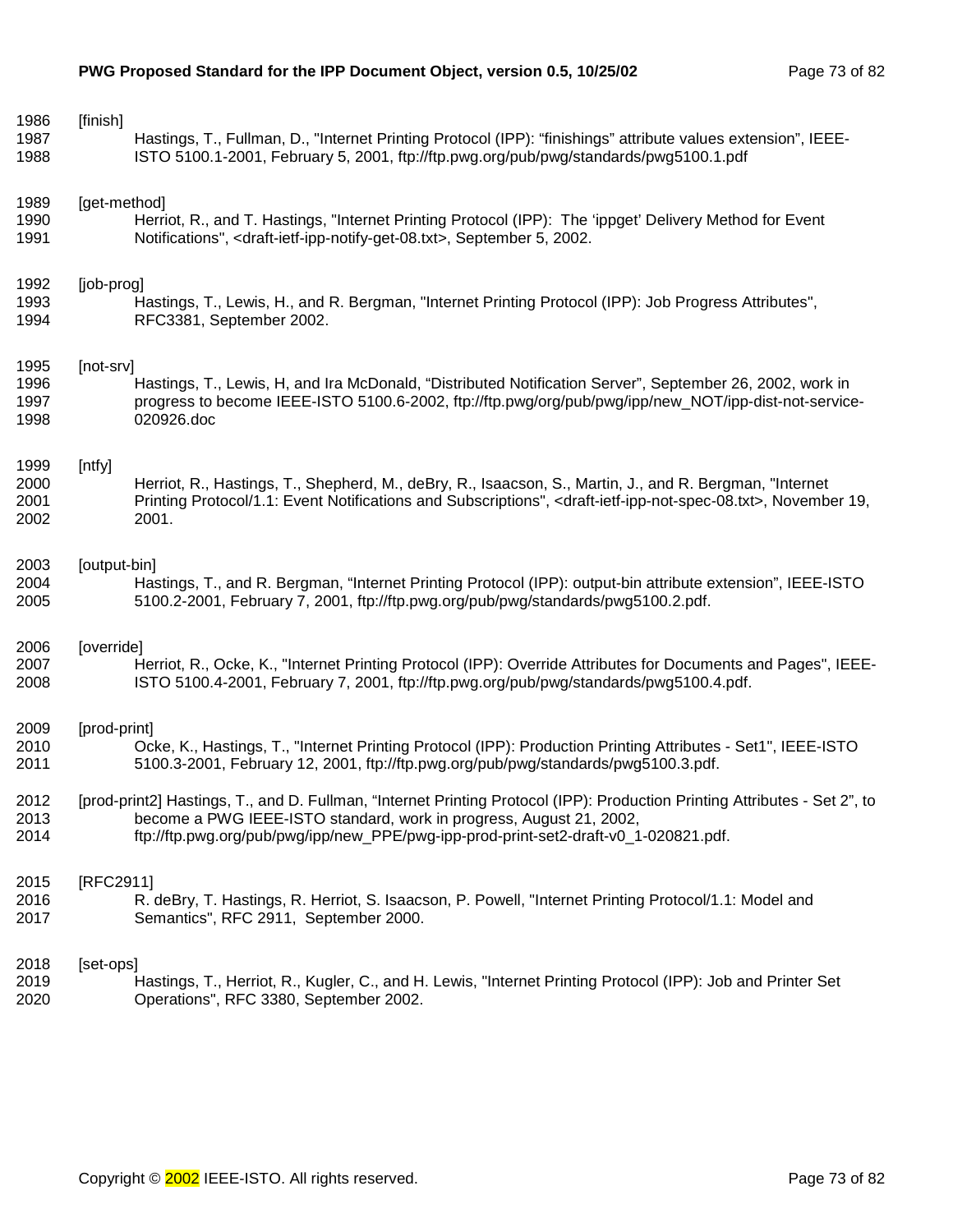# 2021 **13 Informative References**

| 2022 | [fsg-jt]                                                                                                       |
|------|----------------------------------------------------------------------------------------------------------------|
| 2023 | Free Software Group, Open Printing Job Ticket API, Visit: http://www.freestandards.org/openprinting/           |
| 2024 | [pwg-psi]                                                                                                      |
| 2025 | "Print Service Interface (PSI)", work in progress to become a PWG IEEE-ISTO standard. Visit                    |
| 2026 | http://www.pwg.org/.                                                                                           |
| 2027 | [pwg-sm]                                                                                                       |
| 2028 | Zehler, P., and S. Albright, "PWG Semantic Model", work in progress to become a PWG IEEE-ISTO                  |
| 2029 | standard, version 0.11, September 27, 2002. ftp://ftp.pwg.org/pub/pwg/Semantic-Model/PWG-Semantic-             |
| 2030 | Model.pdf                                                                                                      |
| 2031 | [RFC2565]                                                                                                      |
| 2032 | Herriot, R., Butler, S., Moore, P., and R. Turner, "Internet Printing Protocol/1.0: Encoding and Transport",   |
| 2033 | RFC 2565, April 1999.                                                                                          |
| 2034 | [RFC2566]                                                                                                      |
| 2035 | R. deBry, T. Hastings, R. Herriot, S. Isaacson, and P. Powell, "Internet Printing Protocol/1.0: Model and      |
| 2036 | Semantics", RFC 2566, April 1999.                                                                              |
| 2037 | [RFC2567]                                                                                                      |
| 2038 | Wright, D., "Design Goals for an Internet Printing Protocol", RFC 2567, April 1999.                            |
| 2039 | [RFC2568]                                                                                                      |
| 2040 | Zilles, S., "Rationale for the Structure and Model and Protocol for the Internet Printing Protocol", RFC 2568, |
| 2041 | April 1999.                                                                                                    |
| 2042 | [RFC2569]                                                                                                      |
| 2043 | Herriot, R., Hastings, T., Jacobs, N., Martin, J., "Mapping between LPD and IPP Protocols", RFC 2569, April    |
| 2044 | 1999.                                                                                                          |
| 2045 | [RFC2616]                                                                                                      |
| 2046 | R. Fielding, J. Gettys, J. Mogul, H. Frystyk, L. Masinter, P. Leach, T. Berners-Lee, "Hypertext Transfer       |
| 2047 | Protocol - HTTP/1.1", RFC 2616, June 1999.                                                                     |
| 2048 | [RFC3196]                                                                                                      |
| 2049 | Hastings, T., Manros, C., Zehler, P., Kugler, C., and H. Holst, "Internet Printing Protocol/1.1: Implementer's |
| 2050 | Guide", RFC 3196, November 2001.                                                                               |
| 2051 | [RFC3239]                                                                                                      |
| 2052 | Kugler, C., Lewis, H. and T. Hastings, "Internet Printing Protocol (IPP): Requirements for Job, Printer, and   |
| 2053 | Device Administrative Operations", RFC 3239, February 2002.                                                    |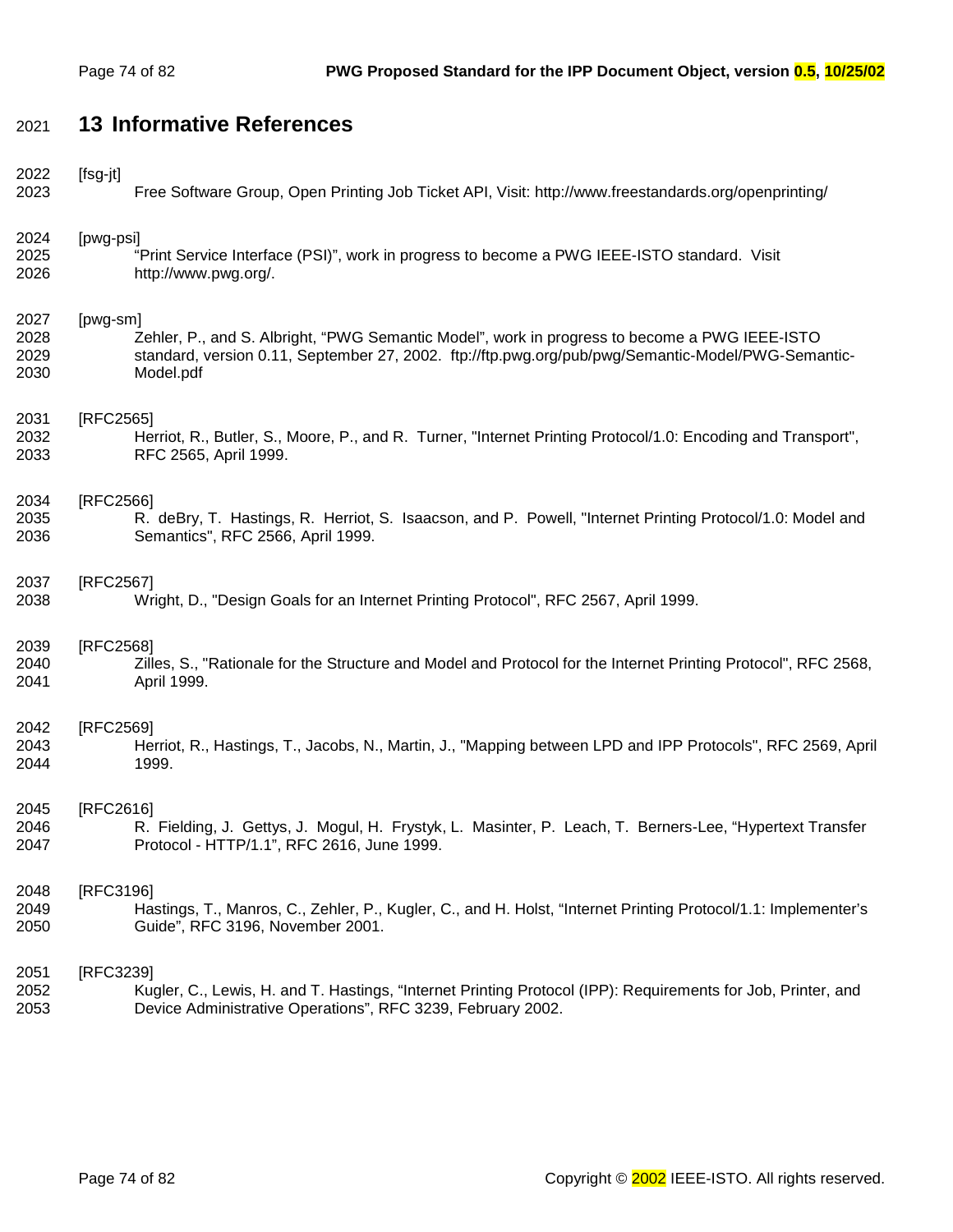#### <span id="page-74-0"></span>**14 IANA Considerations**

2055 This section contains the registration information for IANA to add to the various IPP Registries according to the 2056 procedures defined in RFC 2911 [RFC2911] section 6 to cover the definitions in this document. The resulting 2057 registrations will be published in the http://www.iana.org/assignments/ipp-registrations registry.

*Note to the RFC Editor: Replace the References below with the RFC number for the appropriate document, so that it accurately reflects the content of the information for the IANA Registry.* 

#### **14.1 Attribute Registrations**

2061 The following table lists all the attributes defined in this document. These are to be registered according to the 2062 procedures in RFC 2911 [RFC2911] section 6.2. 

| 2064 | Attribute Name (attribute syntax):            | Reference:   | Section: |
|------|-----------------------------------------------|--------------|----------|
| 2065 | Document Description attributes:              | Reference:   | Section: |
| 2066 | attributes-charset (charset)                  | [RFC2911]    | 4.3.19   |
| 2067 | attributes-natural-language (naturalLanguage) | [RFC2911]    | 4.3.20   |
| 2068 | compression (type3 keyword)                   | [RFC2911]    | 3.2.1.1  |
| 2069 | current-page-order (type2 keyword)            | [prod-print] | 4.1      |
| 2070 | date-time-at-completed (dateTime)             | [RFC2911]    | 4.3.14.7 |
| 2071 | date-time-at-creation (dateTime)              | [RFC2911]    | 4.3.14.5 |
| 2072 | date-time-at-processing (dateTime)            | [RFC2911]    | 4.3.14.6 |
| 2073 | detailed-status-message (1setOf text (MAX))   | [RTC2911]    | 4.3.10   |
| 2074 | document-access-errors (lsetOf text(MAX))     | [RFC2911]    | 4.3.11   |
| 2075 | document-format (documentFormat)              | [RFC2911]    | 3.2.1.1  |
| 2076 | document-id-uri (uri)                         | [this spec]  | 8.2      |
| 2077 | document-message (text(127))                  | [this spec]  | 8.10     |
| 2078 | document-name (name(MAX))                     | [RFC2911]    | 3.2.1.1  |
| 2079 | document-natural-language (naturalLanguage)   | [RFC2911]    | 3.2.1.1  |
| 2080 | document-number (integer(0:MAX))              | [this spec]  | 8.1      |
| 2081 | document-state (type1 enum)                   | [this spec]  | 8.5      |
| 2082 | document-state-message (text(MAX))            | [this spec]  | 8.10     |
| 2083 | document-state-reasons (1setOf type2 keyword) | [this spec]  | 8.7      |
| 2084 | document-uri (uri)                            | [this spec]  | 8.3      |
| 2085 | impressions (integer(0:MAX))                  | [RFC2911]    | 4.3.17.2 |
| 2086 | impressions-completed (integer(0:MAX))        | [RFC2911]    | 4.3.18.2 |
| 2087 | impressions-completed-current-copy            | [job-prog]   | 4.4      |
| 2088 | (integer(0:MAX))                              |              |          |
| 2089 | k-octets (integer(0:MAX))                     | [RFC2911]    | 4.3.17.1 |
| 2090 | k-octets-processed (integer(0:MAX))           | [RFC2911]    | 4.3.18.1 |
| 2091 | last-document (boolean)                       | [RFC2911]    | 4.3.12   |
| 2092 | media-sheets<br>(integer(0:MAX))              | [RTC2911]    | 4.3.17.3 |
| 2093 | media-sheets-completed (integer(0:MAX))       | [RFC2911]    | 4.3.18.3 |
| 2094 | more-info (uri)                               | [RFC2911]    | 4.3.4    |
| 2095 | printer-up-time (integer (1:MAX))             | [RFC2911]    | 4.3.14.4 |
| 2096 | sheet-completed-copy-number (integer(0:MAX))  | [job-prog]   | 4.2      |
|      |                                               |              |          |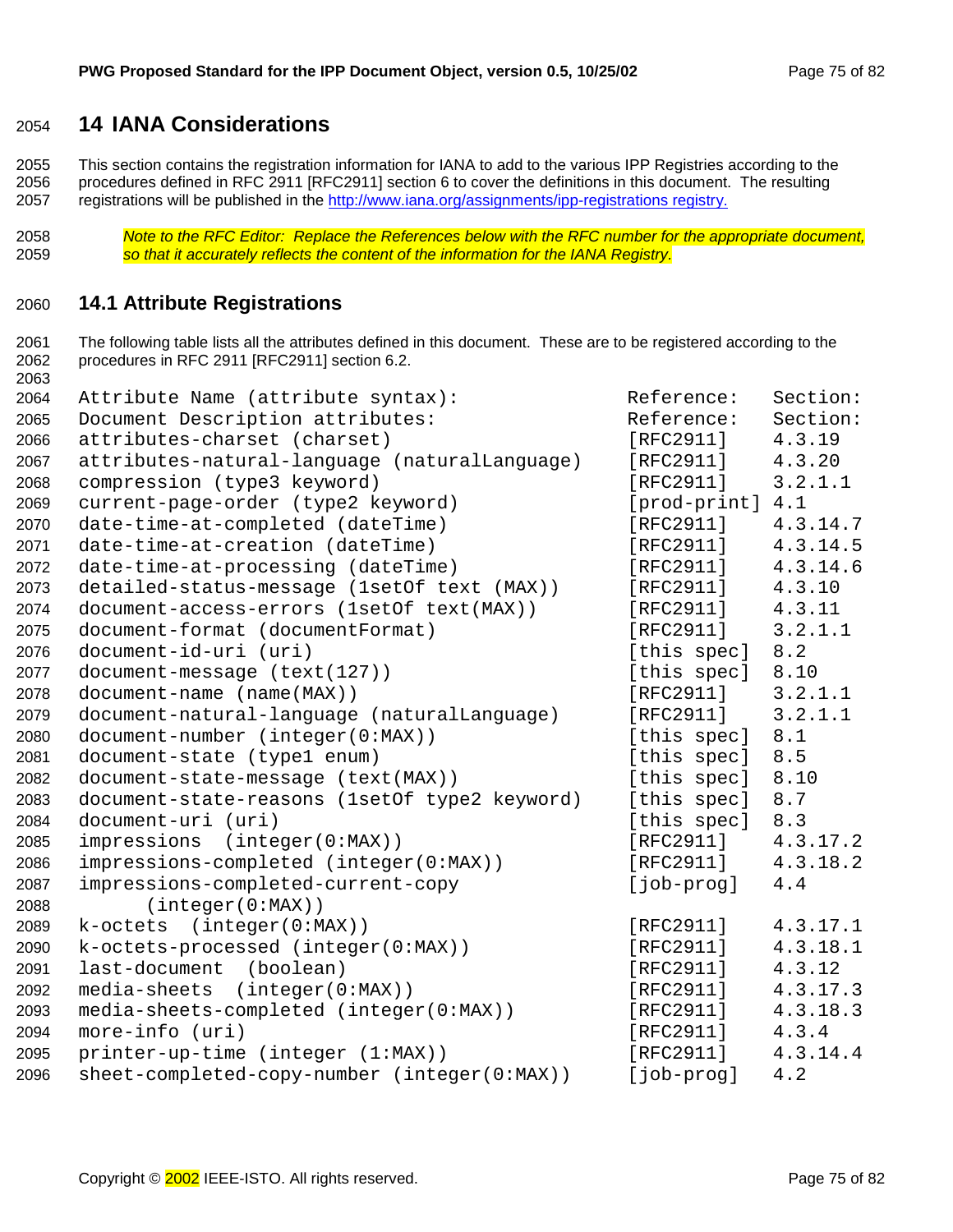```
2097 time-at-completed (integer (MIN:MAX)) [RFC2911] 4.3.14.3
2098 time-at-creation (integer (MIN:MAX)) [RFC2911] 4.3.14.1
2099 time-at-processing (integer (MIN:MAX)) [RFC2911] 4.3.14.2
2100 warnings-count (integer(0:MAX)) [override] 6.1
2101 
2102 
2103 Document Templates attributes: The Reference: Section:
2104 copies (integer(1:MAX)) [RFC2911] 4.2.5
2105 cover-back (collection) [prod-print] 3.1
2106 media (type3 keyword | name(MAX)) [prod-print] 3.1.1
2107 media-col (collection) [prod-print] 3.1.1
2108 cover-front (collection) [prod-print] 3.1
2109 cover-type (type2 keyword) [prod-print] 3.1.2
2110 media (type3 keyword | name(MAX)) [prod-print] 3.1.1
2111 media-col (collection) [prod-print] 3.1.1
2112 cover-type (type2 keyword) [prod-print] 3.1.2
2113 finishings (1setOf type2 enum) [RFC2911] 4.2.6
2114 [finish] 2
2115 finishings-col (collection) [prod-print] 3.2
2116 finishing-template (name(MAX)) [prod-print] 3.2.1
2117 stitching (collection) [prod-print] 3.2.2
2118 stitching-locations (1setOf integer(0:MAX)) [prod-print] 3.2.2.3
2119 stitching-offset (integer (0:MAX)) [prod-print] 3.2.2.2
2120 stitching-reference-edge (type2 keyword) [prod-print] 3.2.2.1
2121 force-front-side (1setOf integer(1:MAX)) [prod-print] 3.3
2122 imposition-template (type2 keyword | name(MAX)) [prod-print] 3.4
2123 insert-sheet (1setOf collection) [prod-print] 3.5
2124 insert-after-page-number (integer(0:MAX)) [prod-print] 3.5.1
2125 insert-count (integer(0:MAX)) [prod-print] 3.5.2
2126 media (type3 keyword | name(MAX)) [prod-print] 3.5.3
2127 media-col (collection) [prod-print] 3.5.3
2128 media (type3 keyword | name(MAX)) [RFC2911] 4.2.11
2129 media-col (collection) [prod-print] 3.13
2130 media-back-coating (type3 keyword | [prod-print] 3.13.10
2131 name(MAX))
2132 media-color (type3 keyword | name(MAX)) [prod-print] 3.13.4
2133 media-front-coating (type3 keyword | [prod-print] 3.13.10
2134 name(MAX))
2135 media-hole-count (integer(0:MAX)) [prod-print] 3.13.6
2136 media-info (text(255)) [prod-print] 3.13.3
2137 media-key (type3 keyword | name(MAX)) [prod-print] 3.13.1
2138 media-order-count (integer(1:MAX)) [prod-print] 3.13.7
2139 media-preprinted (type3 keyword | name(MAX)) [prod-print] 3.13.5
2140 media-recycled (type3 keyword | name(MAX)) [prod-print] 3.13.11
2141 media-size (collection) [prod-print] 3.13.8
2142 x-dimension (integer(0:MAX)) [prod-print] 3.13.8.1
```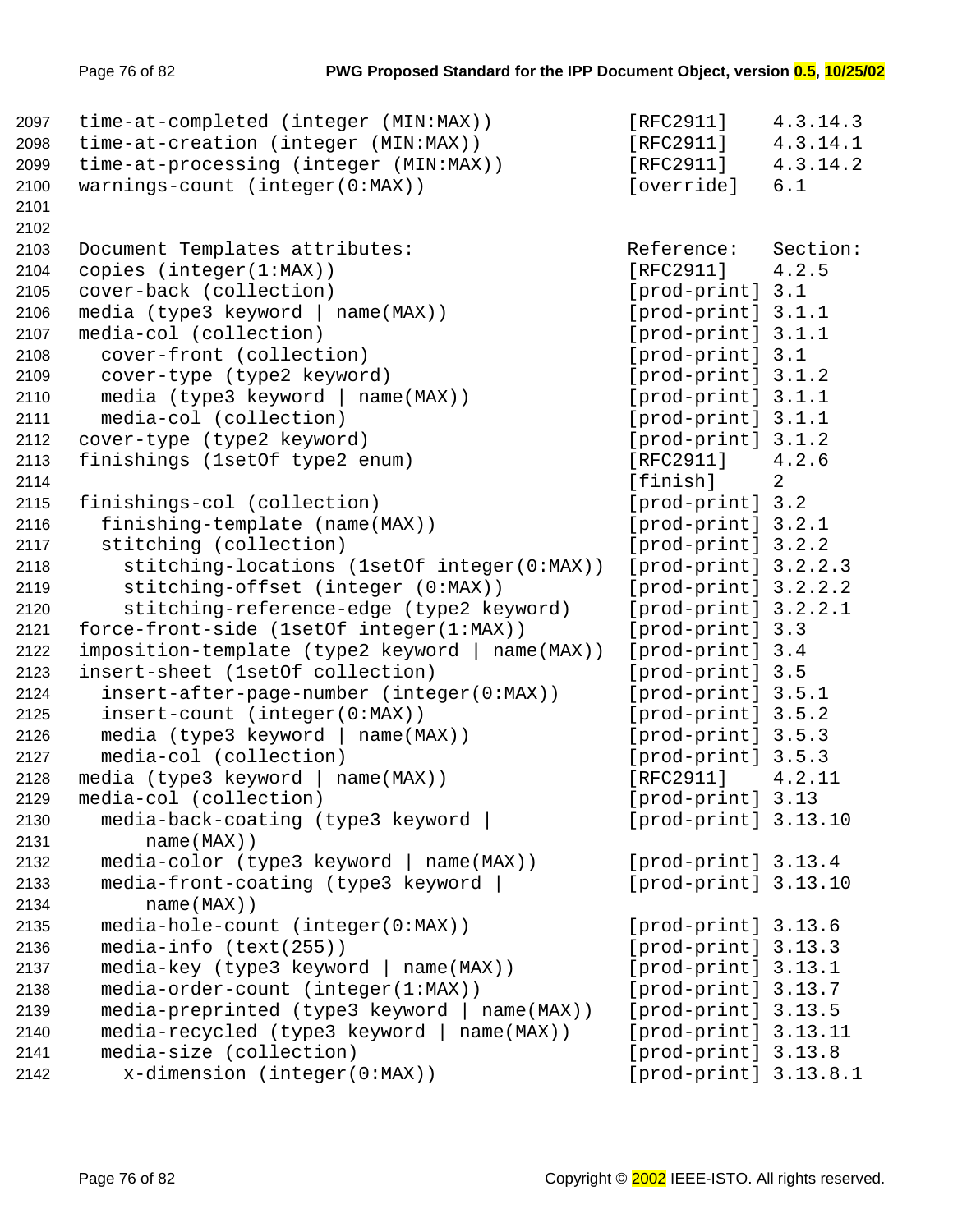```
2143 y-dimension (integer(0:MAX)) [prod-print] 3.13.8.2
2144 media-type (type3 keyword | name(MAX) [prod-print] 3.13.2
2145 media-weight-metric (integer(0:MAX)) [prod-print] 3.13.9
2146 media-input-tray-check (type3 keyword | [prod-print] 3.14
2147 name(MAX))
2148 number-up (integer(1:MAX)) [RFC2911] 4.2.9
2149 orientation-requested (type2 enum) [RFC2911] 4.2.10
2150 output-bin (type2 keyword | name(MAX)) [output-bin] 2.1
2151 page-delivery (type2 keyword) [prod-print] 3.15
2152 page-order-received (type2 keyword) [prod-print] 3.16
2153 page-overrides (1setOf collection) [override] 5.2
2154 document-copies (1setOf rangeOfInteger(MAX)) [override] 5.2.3
2155 input-documents (1setOf rangeOfInteger(MAX)) [override] 5.2.1
2156 output-documents (1setOf rangeOfInteger(MAX)) [override] 5.2.2
2157 pages (1setOf rangeOfInteger(MAX)) [override] 5.2.4
2158 <any other Job Template attributes that
2159 affect pages, such as media or media-col (
2160 page-ranges (1setOf rangeOfInteger(1:MAX)) [RFC2911] 4.2.7
2161 pages-per-subset (1setOf integer(1:MAX)) [prod-print] 5.3
2162 presentation-direction-number-up (type2 [prod-print] 3.17
2163 keyword)
2164 print-quality (type2 enum) [RFC2911] 4.2.13
2165 printer-resolution (resolution) [RFC2911] 4.2.12
2166 separator-sheets (collection) [prod-print] 3.18
2167 media (type3 keyword | name(MAX)) [prod-print] 3.18.2
2168 media-col (collection) [prod-print] 3.18.2
2169 separator-sheets-type (type3 keyword | [prod-print] 3.18.1
2170 name(MAX))
2171 sheet-collate (type2 keyword) [job-prog] 3.1
2172 sides (type2 keyword) [RFC2911] 4.2.8
2173 x-image-position (type2 keyword) [prod-print] 3.19.2
2174 x-image-shift (integer(MIN:MAX)) [prod-print] 3.19.3
2175 x-side1-image-shift (integer(MIN:MAX)) [prod-print] 3.19.4
2176 x-side2-image-shift (integer(MIN:MAX)) [prod-print] 3.19.5
2177 y-image-position (type2 keyword) [prod-print] 3.19.6
2178 y-image-shift (integer(MIN:MAX)) [prod-print] 3.19.7
2179 y-side1-image-shift (integer(MIN:MAX)) [prod-print] 3.19.8
2180 y-side2-image-shift (integer(MIN:MAX)) [prod-print] 3.19.9
2181 
2182 Job Template attributes: \qquad \qquad Reference: Section:
2183 job-copies (integer(1:MAX)) [this spec] 7.1.1
2184 job-cover-back (collection) [this spec] 7.1.2
2185 <member attributes are the same as "cover-back">
2186 job-cover-front (collection) [this spec] 7.1.3
2187 <member attributes are the same as "cover-front">
2188 job-finishings (1setOf type2 enum) [this spec] 7.1.4
```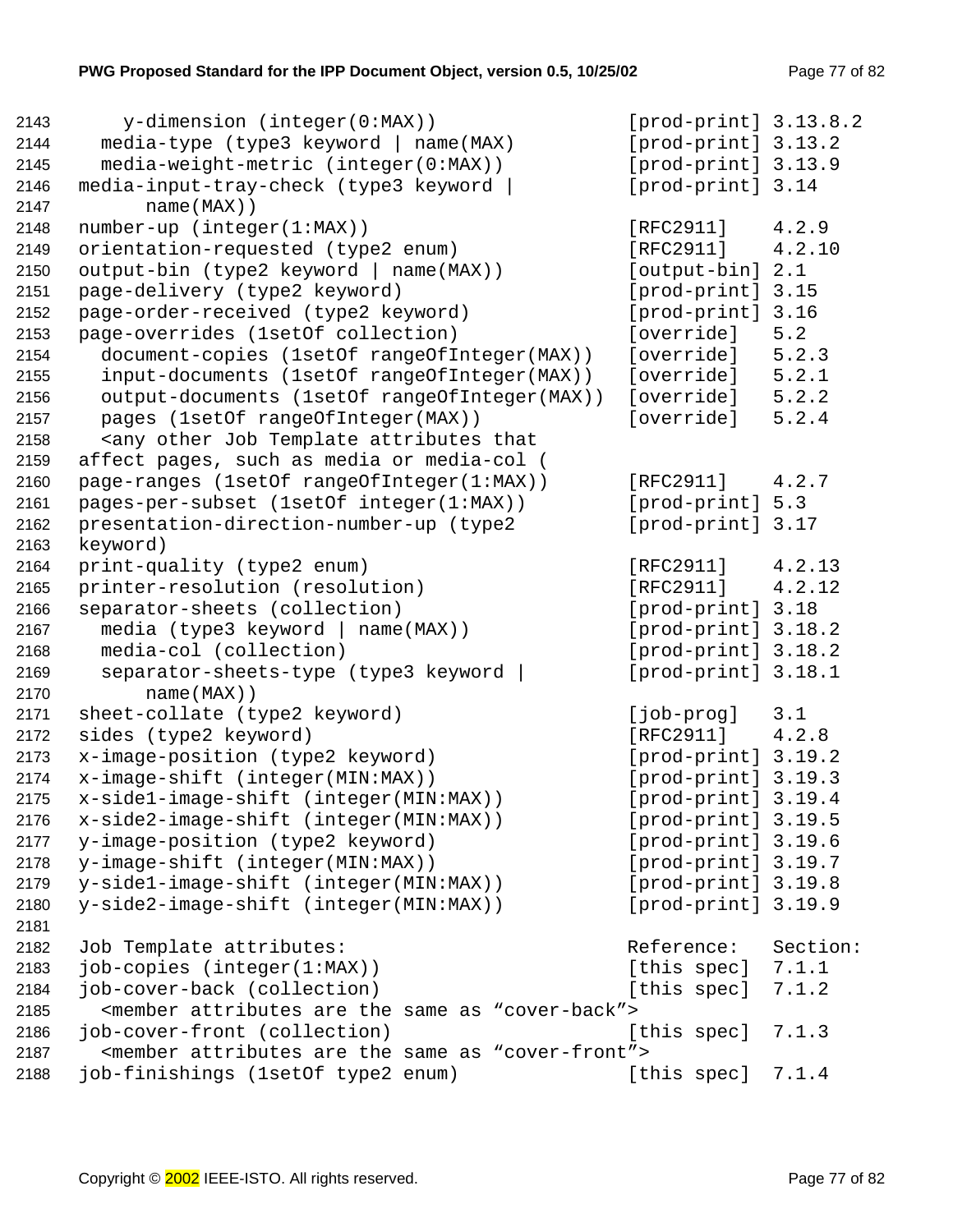```
2189 job-finishings-col (1setOf collection) [this spec] 7.1.5
2190 <member attributes are the same as "finishings-col">
2191 
2192 Printer Descriptions: The Reference: Section:
2193 document-creation-attributes-supported (1setOf type2 keyword)
2194 Example 2194 Example 2194 Example 2194 Example 2194 Example 2194 Example 2194
2195 
2196 Operation attributes: \begin{array}{ccc} \hline \text{Reference:} & \text{Section:} \end{array}2197 document-mandatory-attributes (1setOf type2 keyword)
2198 [this spec] 6.2.3
2199 document-message (text(127)) [this spec] 3.9.1.1
2200 input-document-number (integer(1:MAX)) [this spec] 3.1.1.1
2201 job-mandatory-attributes (1setOf type2 keyword) [this spec] 6.2.2
2202 last-document (boolean) [this spec] 3.1.1.2
```
#### **14.2 Additional Enum Attribute Value Registrations**

2205 The following table lists all the new enum attribute values defined in this document as additional type2 enum values. 2206 These are to be registered according to the procedures in RFC 2911 [RFC2911] section 6.1.

| 2208         | Value          | Name                                                                | Reference   | Section: |
|--------------|----------------|---------------------------------------------------------------------|-------------|----------|
| 2209<br>2210 |                | document-state (type1 enum)                                         | [this spec] | \$8.5    |
| 2211         | pending<br>3   |                                                                     | [this spec] | \$8.5    |
| 2212         | 5              | processing                                                          | [this spec] | § 8.5    |
| 2213         | canceled<br>7  |                                                                     | [this spec] | \$8.5    |
| 2214         | 8<br>aborted   |                                                                     | [this spec] | § 8.5    |
| 2215         | 9<br>completed |                                                                     | [this spec] | § 8.5    |
| 2216         |                |                                                                     |             |          |
| 2217         |                | job-finishings (1setOf type2 enum)                                  | [this spec] | \$7.1.4  |
| 2218         |                | <enum "finishings"="" are="" as="" same="" the="" values=""></enum> |             |          |
| 2219         |                |                                                                     |             |          |
| 2220         |                | operations-supported (type2 enum):                                  |             |          |
| 2221         | 0x0032         | Cancel-Current-Document                                             | [this-spec] | \$3.10   |
| 2222         | 0x0033         | Cancel-Document                                                     | [this-spec] | \$3.9    |
| 2223         | 0x0034         | Get-Document-Attributes                                             | [this-spec] | \$3.5    |
| 2224         | 0x0035         | Get-Documents                                                       | [this-spec] | §3.7     |
| 2225         | 0x0036         | Delete-Document                                                     | [this-spec] | §3.11    |
| 2226         | 0x0037         | Set-Document-Attributes                                             | [this-spec] | §3.8     |
| 2227         | 0x0038         | Validate-Document                                                   | [this-spec] | \$3.5    |
| 2228         | 0x0039         | Create-Document                                                     | [this-spec] | §3.1     |
| 2229         | 0x003A         | Send-Data                                                           | [this-spec] | §3.2     |
|              |                |                                                                     |             |          |

#### **14.3 Operation Registrations**

2231 The following table lists all of the operations defined in this document. These are to be registered according to the 2232 procedures in RFC 2911 [RFC2911] section 6.4.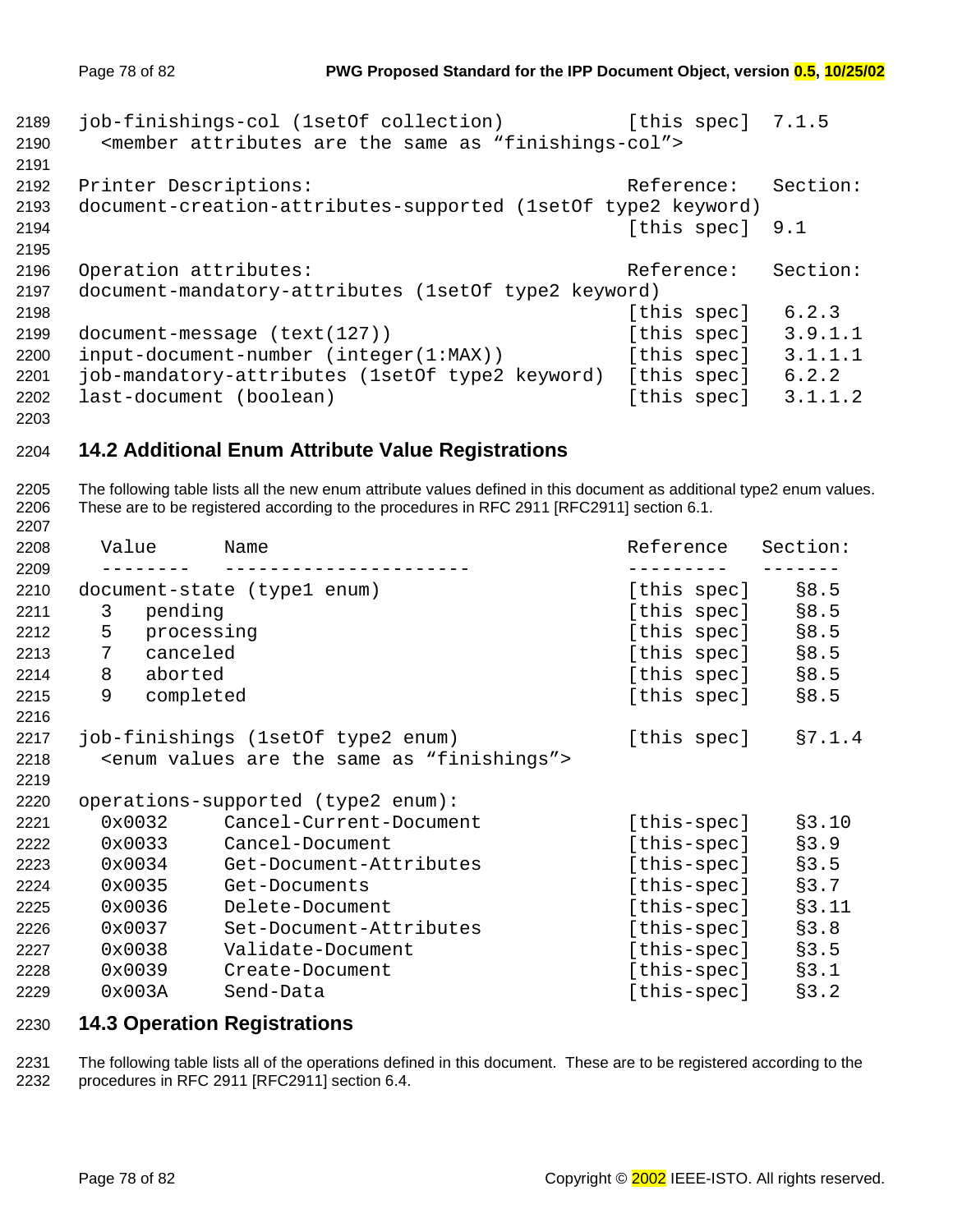| 2234 | Operations:             | Reference:  | Section: |
|------|-------------------------|-------------|----------|
| 2235 | Cancel-Current-Document | [this-spec] | \$3.10   |
| 2236 | Cancel-Document         | [this-spec] | §3.9     |
| 2237 | Get-Document-Attributes | [this-spec] | \$3.5    |
| 2238 | Get-Documents           | [this-spec] | §3.7     |
| 2239 | Delete-Document         | [this-spec] | §3.11    |
| 2240 | Set-Document-Attributes | [this-spec] | §3.8     |
| 2241 | Validate-Document       | [this-spec] | \$3.5    |
| 2242 | Create-Document         | [this-spec] | §3.1     |
| 2243 | Send-Data               | [this-spec] | §3.2     |
| 2244 |                         |             |          |

## 2245 **15 Internationalization Considerations**

2246 The internationalization considerations for this extension for handling the Document object are the same as for 2247 handling the Job object in [RFC2911].

## 2248 **16 Security Considerations**

2249 The Document object should provide no more increased security considerations than the Job object. The Printer 2250 MUST provide the same access control for Document objects as for Job objects.

## 2251 **17 Contributors**

2233

#### 2252 **18 Acknowledgments**

#### 2253 **19 Author's Address**

| 2254 | Tom Hastings                       |
|------|------------------------------------|
| 2255 | <b>Xerox Corporation</b>           |
| 2256 | 737 Hawaii St.                     |
| 2257 | El Segundo, CA 90245               |
| 2258 |                                    |
| 2259 | Phone: 310 333-6413                |
| 2260 | Fax: 310 333-5514                  |
| 2261 | e-mail: hastings@cp10.es.xerox.com |
| 2262 |                                    |
| 2263 | Peter Zehler                       |
| 2264 | <b>Xerox Corporation</b>           |
| 2265 | MS: 0128-30E                       |
| 2266 | 800 Phillips Road                  |
| 2267 | Webster, NY 14580-9701             |
| 2268 |                                    |
|      |                                    |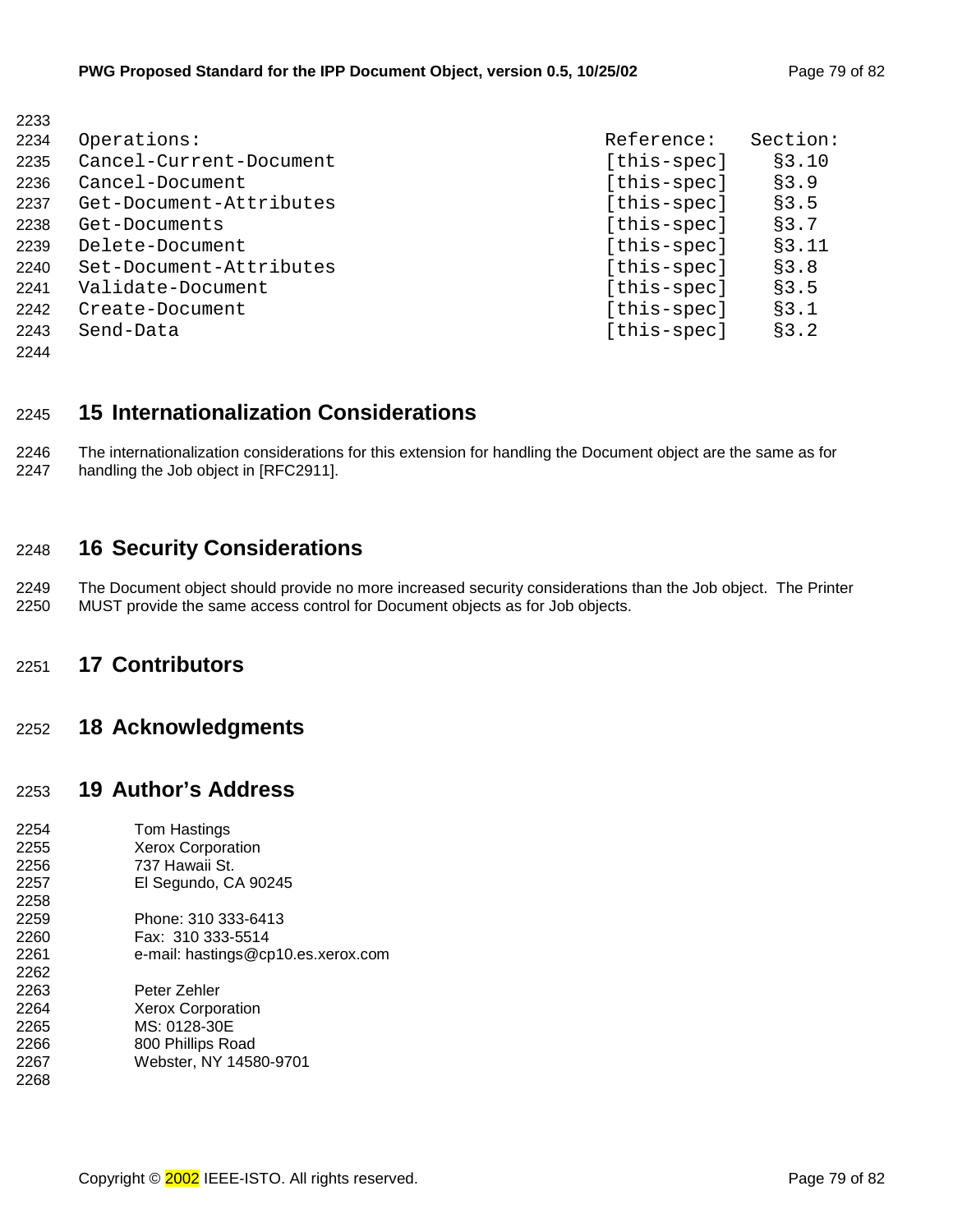| 2269 | Phone: $1+585+2658755$ |
|------|------------------------|
| 2270 | Fax:                   |

- 2271 e-mail: PZehler@crt.xerox.com
- 2273 Additional contributors:
- 2274 2275 Don Fullman, Xerox
- 2276 Ira McDonald, High North

# 2277 **20 Appendix A: Document operations compared to Job operations**

2278 This appendix compares the Document operations with the existing Job operations to show the parallelism.

2279 Table 14 compares the Job and Document operations. The two Conf. columns indicate the conformance 2280 requirements (REQUIRED = REQ, OPTIONAL = OPT) for the Job and Document operations respectively. A "REQ" 2281 in the Document Conformance column means if the Document object is supported. Whether a Document operation 2282 is a method on the Job object or the Document object depends on the modeling regime and is not an essential part 2283 of the semantics described here, since these semantics are intended to apply to both to object-oriented and object-2284 based protocols, APIs, and implementations.

2272

#### 2285 **Table 14 - Document operations compared to Job operations**

| Job operations             | Job        | Document operations                                             | <b>Doc</b> |
|----------------------------|------------|-----------------------------------------------------------------|------------|
|                            | Conf.      |                                                                 | Conf       |
|                            |            |                                                                 |            |
| <b>Cancel-Current-Job</b>  | OPT.       | <b>Cancel-Current-Document</b>                                  | <b>OPT</b> |
|                            |            |                                                                 |            |
| Cancel-Job                 | <b>REQ</b> | <b>Cancel-Document</b>                                          | <b>REQ</b> |
| Create-Job                 | <b>OPT</b> | <b>Create-Document</b>                                          | <b>REQ</b> |
| Get-Job-Attributes         | <b>REQ</b> | <b>Get-Document-Attributes</b>                                  | <b>REQ</b> |
| Get-Jobs                   | <b>REQ</b> | <b>Get-Documents</b>                                            | <b>REQ</b> |
| Hold-Job                   |            | N/A, can only hold an entire job.                               |            |
| <b>Print-Job</b>           | <b>REQ</b> | Send-Document (existing operation - see [RFC2911] with an       | $REQ^{48}$ |
|                            |            | additional Document attributes group defined in section 3.3)    |            |
| <b>Print-URI</b>           | <b>OPT</b> | Send-URI (existing operation - see [RFC2911] with an additional | <b>OPT</b> |
|                            |            | Document attributes group defined in section 3.4)               |            |
| N/A                        |            | <b>Send-Data</b>                                                | <b>REQ</b> |
| Promote-Job                | <b>OPT</b> | N/A, can only promote an entire job                             |            |
| Purge-Jobs                 | <b>OPT</b> | <b>Delete-Document</b>                                          | <b>OPT</b> |
| Release-Held-New-Jobs      | <b>OPT</b> | N/A, can only release entire jobs                               |            |
| Release-Job                | OPT.       | N/A, can only release an entire job                             |            |
| Reprocess-Job              | OPT.       | N/A, can only reprocess an entire job                           |            |
| <b>Restart-Job</b>         | <b>OPT</b> | N/A, can only restart an entire job                             |            |
| Resume-Job                 | <b>OPT</b> | N/A, can only resume an entire job                              |            |
| Schedule-Job-After         | <b>OPT</b> | N/A, can only schedule an entire job                            |            |
| <b>Set-Job-Attributes</b>  | <b>OPT</b> | <b>Set-Document-Attributes</b>                                  | <b>OPT</b> |
| <b>Suspend-Current-Job</b> | <b>OPT</b> | N/A, can only suspend an entire job in order to run another one |            |
| <b>Validate-Job</b>        | <b>REQ</b> | <b>Validate-Document</b>                                        | <b>REQ</b> |

2286 2287

l <sup>48</sup> The Send-Document operation is OPTIONAL for a Printer to conform to [RFC2911], but is REQUIRED for a Printer to conform to this Document object specification.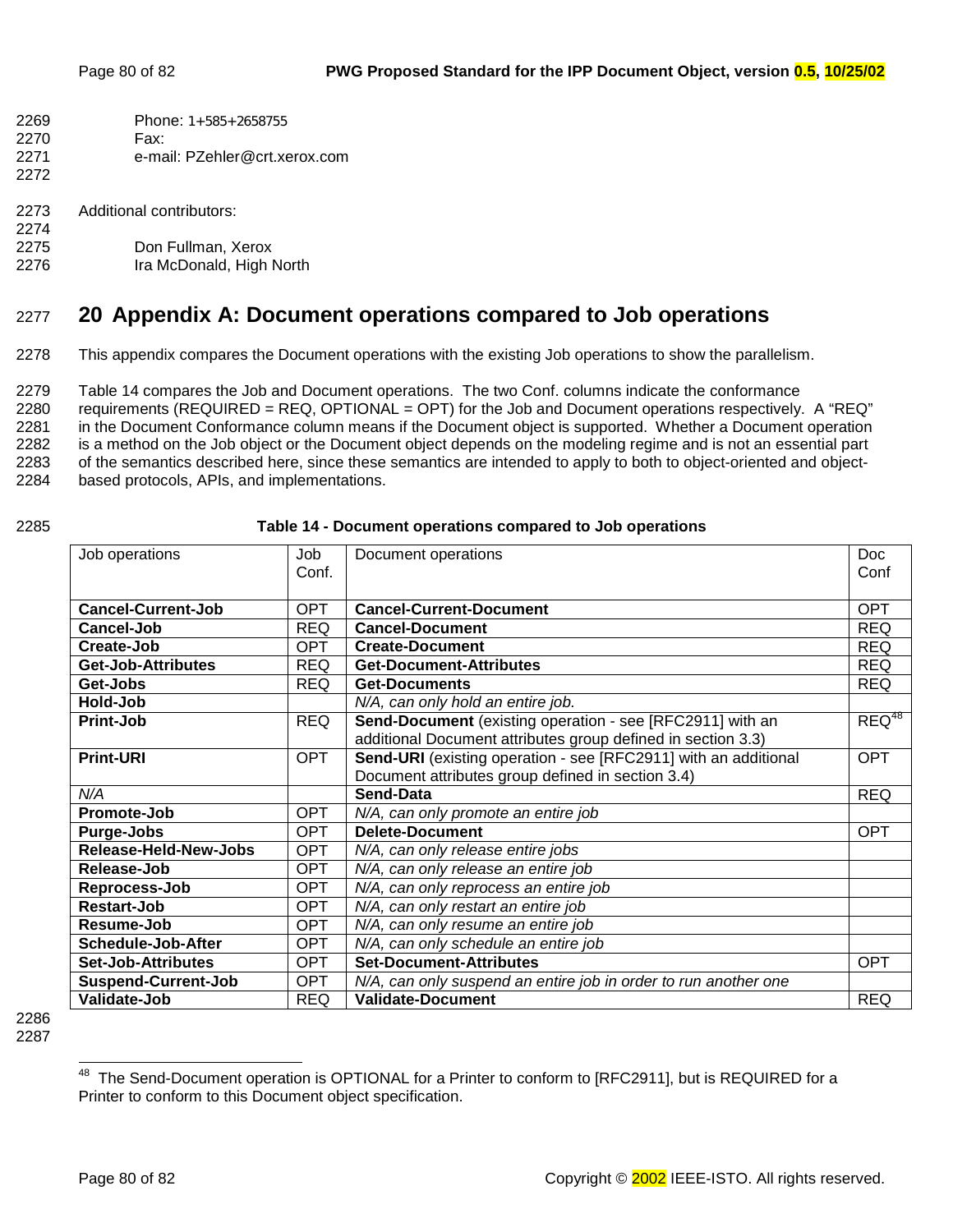## 2288 **21 Annex B: Change Log (informative)**

2289 Version 0.5, 25 October 2002, as a result of the PWG Semantic Model telecon, October 24, 2002:

- 2290 1. Fixed the title to say "Proposed Standard" and removed the 5100.n number until the document is approved 2291 by the PWG Last Call to progress as a Draft Standard.
- 2292 2. Changed Cancel-Document from OPTIONAL to REQUIRED.
- 2293 3. Added [Table 3](#page-12-0) and T[able 4 t](#page-12-0)o show the request and response signatures of the Document Creation and 2294 Validation operations.
- 2295 4. Renamed the "document-number" operation attribute to "input-document-number", to agree with [override] 2296 and because the Document object is really the Input Document (as opposed to the Output Document). The 2297 Printer copies this value to the Document's "document-number" Document Description attribute.
- 2298 5. Clarified that the Printer MUST reject a Create-Document request if the "document-number" already exists.
- 2299 6. Clarified that the client cannot supply Subscription attributes in any Document Creation requests.
- 2300 7. Added "document-message" (text(127)) operation attribute to the Document Creation requests to go with the 2301 "document-message" agreement (see point #15 ).
- 2302 8. Fixed Create-Document response to return Job status attributes in Group 3 and Document status attributes 2303 in Group 4.
- 2304 9. Required the Printer to return just the "document-number" and "document-id-uri" (uri) Document Description 2305 attribute in a Document Creation response.
- 2306 10. Added the "document-mandatory-attributes" operation attribute.
- 2307 11. Separated the returned Job status attributes and the Document status attributes into two groups, one Job 2308 Attributes and the other Document attributes.
- 2309 12. Allowed the client to supply or omit the "document-uri" operation attribute in a Validate-Job request.
- 2310 13. Clarified that the "document-number" operation attribute MUST follow the Printer and Job Target in Group 1.
- 2311 14. Changed the Get-Documents response when there is no "requested-attributes" to simply "document-number" 2312 and "document-id-uri" to be parallel with the Get-Jobs operation.
- 2313 15. Changed the "message" operation attribute in Cancel-Document and Cancel-Current-Document to 2314 "document-message" operation attribute which the Printer copies to the "document-message" Document 2315 Description attribute for use both by the user and the operator.
- 2316 16. Clarified that the "document-state-reasons" values never affect Job scheduling.
- 2317 17. Made Job Level page override programming higher precedence than Document level Document object 2318 attributes.
- 2319 18. Clarified PDL document data precedence and its relationship to Job Template attributes ending with "- 2320 requested".
- 2321 19. In [Table 6, f](#page-36-0)lagged the operation attributes that the Printer copies to the corresponding Job and Document 2322 Description attributes in Document Creations operations.
- 2323 20. Fixed "job-mandatory-attributes" operation attribute so its only supplied at Job level, now that we have 2324 "document-mandatory-attributes" operation attribute.
- 2325 21. Clarified that "ipp-attribute-fidelity" can be supplied at both the Job and Document Levels and how it interacts 2326 with "job-mandatory-attributes" and "document-mandatory-attributes" operation attributes.
- 2327 22. Disallowed "output-bin" at the Document Level (and Page Level). It subsets the single stream of Input-Pages 2328 across Input-Documents.
- 2329 23. Disallowed "page-ranges" at the Page Level.
- 2330 24. Disallowed "pages-per-subset" at the Document level (and Page Level).
- 2331 25. Disallowed "separator-sheets" at the Page Level.
- 2332 26. Added "document-printer-up-time" Document Description attribute for Get-Documents and Get-Document-2333 Attributes responses that the Printer MUST support, just like "job-printer-up-time" operation attribute for Get-2334 Jobs and Get-Job-Attributes.
- 2336 Version 0.4, 14 October 2002:

2335

- 2337 1. Added the operation specifications.
- 2338 2338 2. Added the Create-Document and Send-Data to be more parallel with Jobs and support PWG PSI.
- 2339 3. Resolved the 15 issues in version 0.3 as discussed on the mailing list.
- 2340 4. Added the Attribute Precedence section 5.
- 2341 5. Added [prod-print2] attributes.